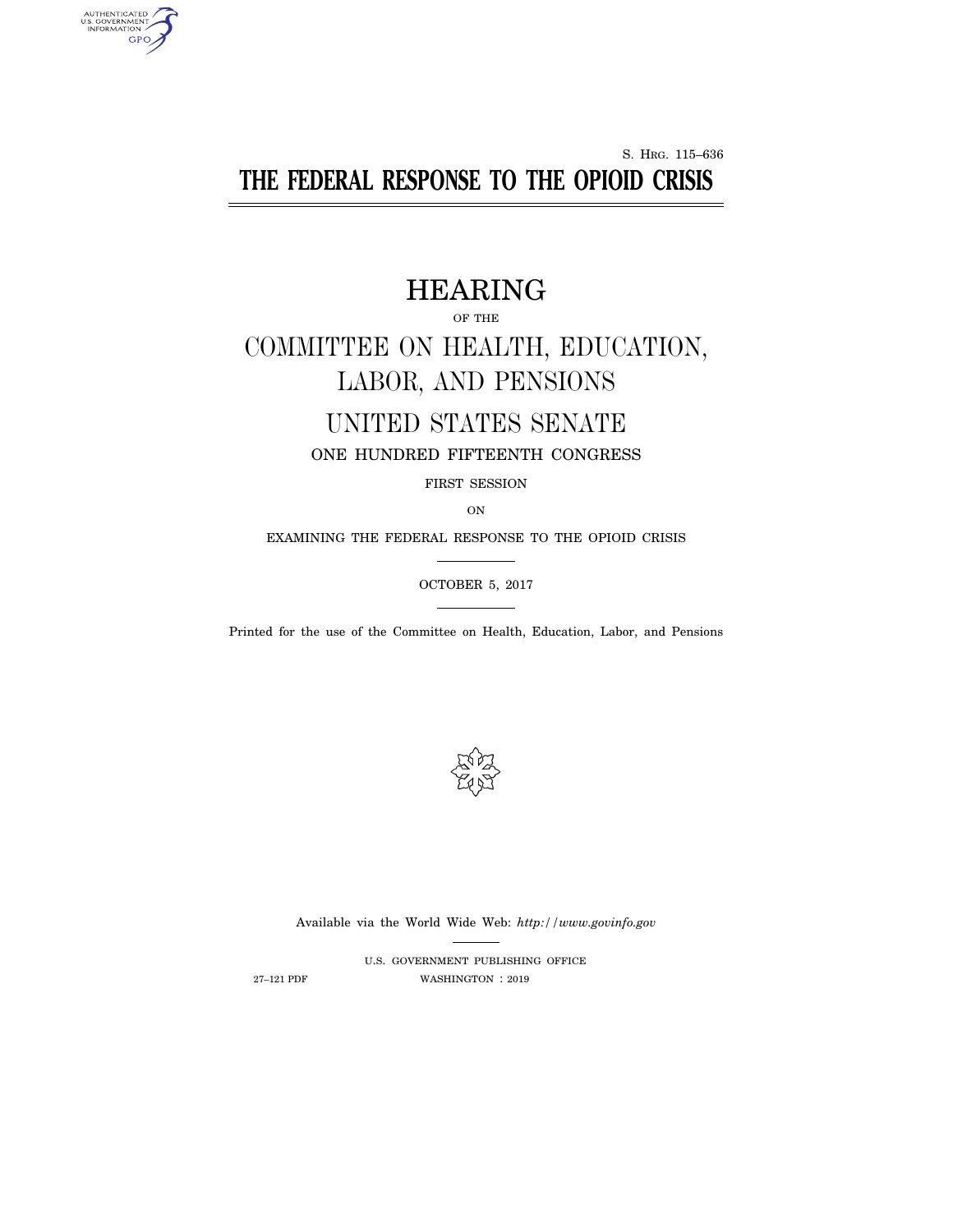#### COMMITTEE ON HEALTH, EDUCATION, LABOR, AND PENSIONS

LAMAR ALEXANDER, Tennessee, *Chairman* 

MICHAEL B. ENZI, Wyoming RICHARD BURR, North Carolina JOHNNY ISAKSON, Georgia RAND PAUL, Kentucky SUSAN M. COLLINS, Maine BILL CASSIDY, M.D., Louisiana TODD YOUNG, Indiana ORRIN G. HATCH, Utah PAT ROBERTS, Kansas LISA MURKOWSKI, Alaska TIM SCOTT, South Carolina

PATTY MURRAY, Washington BERNARD SANDERS (I), Vermont ROBERT P. CASEY, JR., Pennsylvania AL FRANKEN, Minnesota MICHAEL F. BENNET, Colorado SHELDON WHITEHOUSE, Rhode Island TAMMY BALDWIN, Wisconsin CHRISTOPHER S. MURPHY, Connecticut ELIZABETH WARREN, Massachusetts TIM KAINE, Virginia MAGGIE WOOD HASSAN, New Hampshire

DAVID P. CLEARY, *Republican Staff Director*  LINDSEY WARD SEIDMAN, *Republican Deputy Staff Director*  EVAN SCHATZ, *Democratic Staff Director*  JOHN RIGHTER, *Democratic Deputy Staff Director*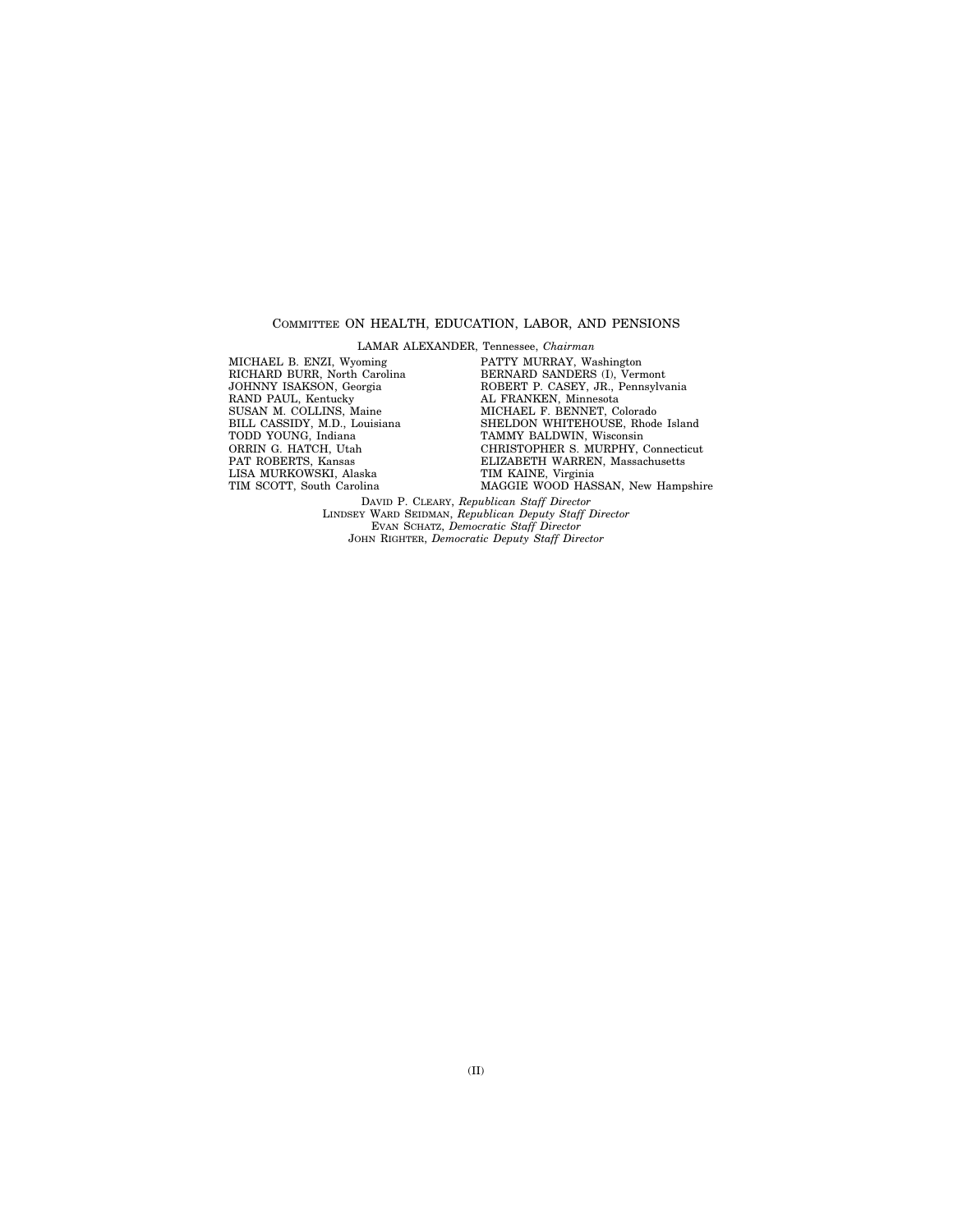# C O N T E N T S

### STATEMENTS

## THURSDAY, OCTOBER 5, 2017

Page

### COMMITTEE MEMBERS

| Alexander, Hon. Lamar, Chairman, Committee on Health, Education, Labor,   |    |
|---------------------------------------------------------------------------|----|
|                                                                           | 1. |
| Murray, Hon. Patty, a U.S. Senator from the State of Washington           | 3  |
|                                                                           | 12 |
| Hassan, Hon. Margaret Wood, a U.S. Senator from the State of New Hamp-    |    |
|                                                                           | 14 |
|                                                                           | 16 |
| Bennet, Hon. Michael F., a U.S. Senator from the State of Colorado        | 18 |
|                                                                           | 19 |
|                                                                           | 24 |
| Murphy, Hon. Christopher S., a U.S. Senator from the State of Connecticut | 26 |
|                                                                           | 28 |
| Whitehouse, Hon. Sheldon, a U.S. Senator from the State of Rhode Island   | 29 |
|                                                                           | 31 |
| Baldwin, Hon. Tammy, a U.S. Senator from the State of Wisconsin           | 33 |
| Warren, Hon. Elizabeth, a U.S. Senator from the State of Massachusetts    | 35 |
|                                                                           |    |

### WITNESSES

| 5  |
|----|
|    |
|    |
| 7  |
|    |
|    |
|    |
| 10 |
|    |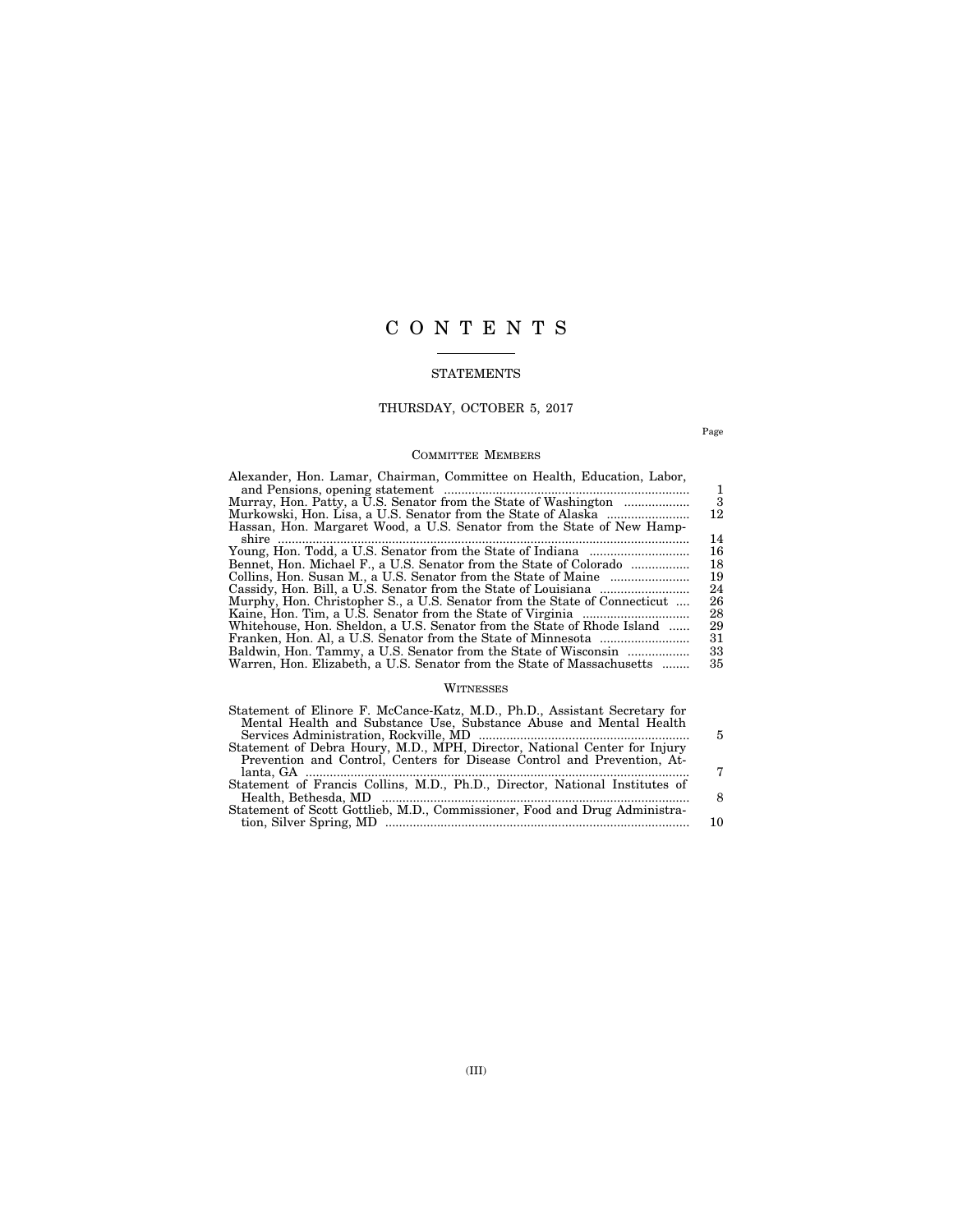### ADDITIONAL MATERIAL

| Statements, articles, publications, letters, etc.:                                                                                                                                                                                                                                                                                                                                                                   |    |
|----------------------------------------------------------------------------------------------------------------------------------------------------------------------------------------------------------------------------------------------------------------------------------------------------------------------------------------------------------------------------------------------------------------------|----|
| Written Testimony on behalf of the Witnesses from the Department of                                                                                                                                                                                                                                                                                                                                                  |    |
|                                                                                                                                                                                                                                                                                                                                                                                                                      | 44 |
| Response by Scott Gottlieb to questions of:                                                                                                                                                                                                                                                                                                                                                                          |    |
|                                                                                                                                                                                                                                                                                                                                                                                                                      | 53 |
|                                                                                                                                                                                                                                                                                                                                                                                                                      | 56 |
|                                                                                                                                                                                                                                                                                                                                                                                                                      | 59 |
|                                                                                                                                                                                                                                                                                                                                                                                                                      | 61 |
|                                                                                                                                                                                                                                                                                                                                                                                                                      | 61 |
|                                                                                                                                                                                                                                                                                                                                                                                                                      | 62 |
|                                                                                                                                                                                                                                                                                                                                                                                                                      | 63 |
|                                                                                                                                                                                                                                                                                                                                                                                                                      | 63 |
|                                                                                                                                                                                                                                                                                                                                                                                                                      | 63 |
|                                                                                                                                                                                                                                                                                                                                                                                                                      | 66 |
|                                                                                                                                                                                                                                                                                                                                                                                                                      | 66 |
| ${\bf \begin{tabular}{ll} Search row: 1.5\textwidth}{ \begin{tabular}{ll} \bf \textbf{Separor Young} & \textbf{}{\textbf{}{\textbf{}{\textbf{}{\textbf{}{\textbf{}{\textbf{}{\textbf{}{\textbf{}{\textbf{}{\textbf{}{\textbf{}{\textbf{}{\textbf{}{\textbf{}{\textbf{}{\textbf{}{\textbf{}{\textbf{}{\textbf{}{\textbf{}{\textbf{}{\textbf{}{\textbf{}{\textbf{}{\textbf{}{\textbf{}{\textbf{}{\textbf{}{\textbf{}{$ |    |
|                                                                                                                                                                                                                                                                                                                                                                                                                      | 67 |
|                                                                                                                                                                                                                                                                                                                                                                                                                      | 67 |
|                                                                                                                                                                                                                                                                                                                                                                                                                      | 71 |
|                                                                                                                                                                                                                                                                                                                                                                                                                      | 72 |
|                                                                                                                                                                                                                                                                                                                                                                                                                      | 73 |
|                                                                                                                                                                                                                                                                                                                                                                                                                      | 75 |
|                                                                                                                                                                                                                                                                                                                                                                                                                      | 75 |
|                                                                                                                                                                                                                                                                                                                                                                                                                      | 81 |
|                                                                                                                                                                                                                                                                                                                                                                                                                      | 81 |
|                                                                                                                                                                                                                                                                                                                                                                                                                      |    |
|                                                                                                                                                                                                                                                                                                                                                                                                                      | 83 |
|                                                                                                                                                                                                                                                                                                                                                                                                                      | 84 |
|                                                                                                                                                                                                                                                                                                                                                                                                                      | 86 |
|                                                                                                                                                                                                                                                                                                                                                                                                                      | 86 |
|                                                                                                                                                                                                                                                                                                                                                                                                                      | 87 |
|                                                                                                                                                                                                                                                                                                                                                                                                                      | 90 |
|                                                                                                                                                                                                                                                                                                                                                                                                                      | 90 |
|                                                                                                                                                                                                                                                                                                                                                                                                                      | 91 |
|                                                                                                                                                                                                                                                                                                                                                                                                                      | 93 |
|                                                                                                                                                                                                                                                                                                                                                                                                                      | 95 |
|                                                                                                                                                                                                                                                                                                                                                                                                                      | 98 |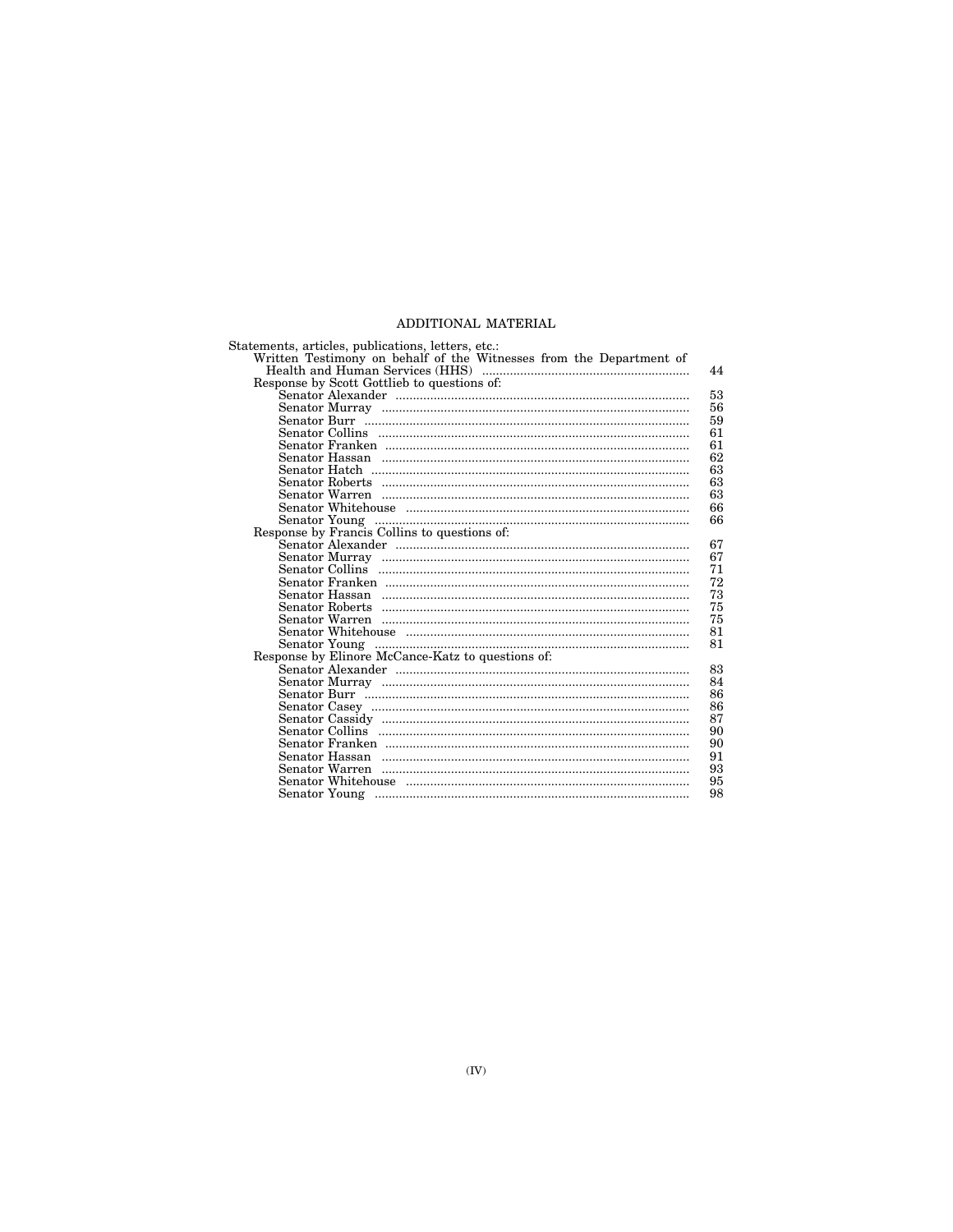## **THE FEDERAL RESPONSE TO THE OPIOID CRISIS**

#### **Thursday, October 5, 2017**

U.S. SENATE

COMMITTEE ON HEALTH, EDUCATION, LABOR, AND PENSIONS *Washington, DC.* 

The Committee met, pursuant to notice, at 10:03 a.m., in room 430, Dirksen Senate Office Building, Hon. Lamar Alexander, Chairman of the Committee, presiding.

Present: Senators Alexander [presiding], Murray, Collins, Cassidy, Young, Murkowski, Scott, Casey, Franken, Bennet, Whitehouse, Baldwin, Murphy, Warren, Kaine, and Hassan.

#### OPENING STATEMENT OF SENATOR ALEXANDER

The CHAIRMAN. The Senate Committee on Health, Education, Labor, and Pensions will please come to order.

Today's hearing is about the opioid crisis we're facing and what the Federal Government is doing about it. Senator Murray and I will each have an opening statement, and then we'll introduce the witnesses. After the witnesses' testimony, Senators will each have 5 minutes of questions.

The Senate has inefficiently scheduled three votes, starting now, and all of us would like to hear the witnesses' testimony, so we'll figure out what to do about that. The best thing to do is to go ahead and get started with our opening statements.

The opioid crisis is tearing our communities apart, tearing families apart, and posing an enormous challenge to health care providers and law enforcement officials.

The amount of opioids prescribed in the United States in 2015 was enough for every American to be medicated around the clock for 3 weeks, according to the Centers for Disease Control and Prevention.

In 2016, there were over 7.6 million opioid prescriptions for pain in Tennessee, according to the Tennessee Department of Health. That means there were 1,148 opioid prescriptions for every 1,000 persons.

In March, researchers published a study that found nearly one in five patients who were prescribed an initial 10-day supply of opioids were found to still be using opioids a year later.

Last year, 1,631 Tennesseans died of a drug overdose, 12 percent more than the year before, mostly due to an increase in overdoses of synthetic opioids, including fentanyl, a pain medication that is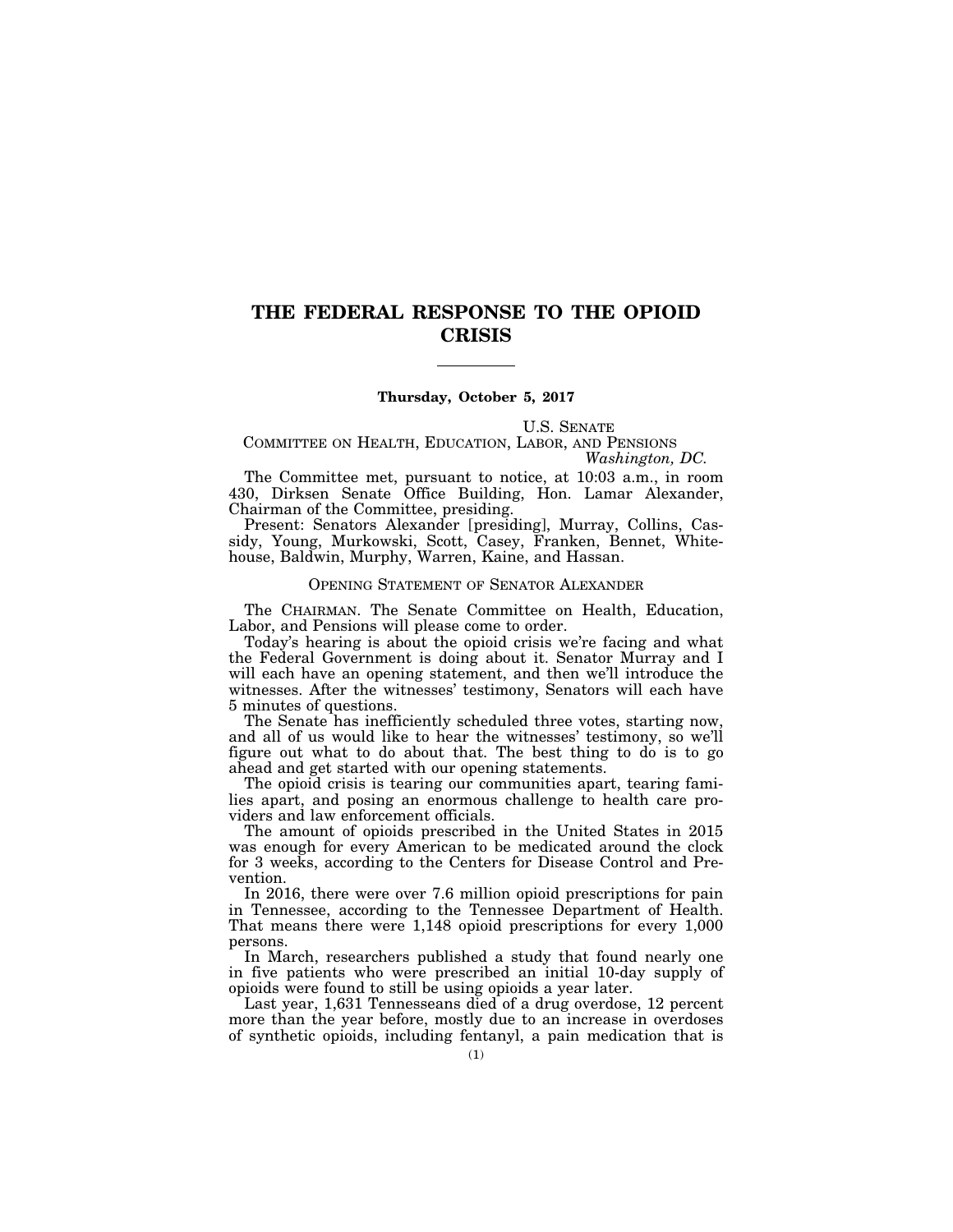50 to 100 times stronger than morphine and can kill with just a small dose.

In Blount County, where I live in Tennessee, there were 21 people who died from an opioid overdose in 2016 alone.

Last year was the highest rate of drug overdose deaths in recorded history in our State. Nearly 3 out of 4 of the drug overdoses in Tennessee are related to opioids.

Last year, over 1,000 babies born in Tennessee were born addicted to opioids.

The rate of Tennesseans being prescribed opioids is one of the highest in the country.

This is a crisis, not just in Tennessee, but across the country.

Since 1999, the rate of overdose deaths involving opioids, including prescription drugs and heroin, has nearly quadrupled in our Nation. Ninety-one Americans die every day from an opioid overdose.

I hope today's distinguished panel of witnesses can give this Committee an update on the Federal response to the crisis, what's working, and what needs work.

This Committee has worked together to pass laws that help prevent addiction, encourage appropriate prescribing, and improve treatment.

In July 2016, the Comprehensive Addiction and Recovery Act we call it CARA—was signed into law. This legislation established new programs and authorities, reauthorized existing ones, and encouraged law enforcement, public health departments, and health care providers to work together to combat substance abuse.

CARA, \$144 million in grants will be awarded to 58 recipients, including states, cities, health care providers, and community organizations.

Tennessee will receive \$6 million of that money.

Then in December 2016, as part of the 21st Century Cures Act, we worked together to update drug abuse programs out of the Substance Abuse and Mental Health Services Administration and provide \$1 billion to states for prevention and treatment efforts.

This past spring, the Administration began issuing grants funded by Cures, totaling \$485 million to all 50 states.

Tennessee received nearly \$14 million of that.

The most ambitious goal of 21st Century Cures was to drive the research discoveries predicted over the next decade by one of our witnesses today, Dr. Francis Collins, the Director of the National Institutes of Health, which he calls the National Institutes of Hope. He has predicted the development of an artificial pancreas, organs built from patients' own stem cells, an HIV/AIDS vaccine, a Zika vaccine, and non-addictive painkillers. Non-addictive ways to treat pain could be medical devices or drugs.

While there is an urgent need for this, it is not at all a new idea. In 1928, what became known as the "Committee on the Problems" of Drug Dependence'' formed to organize research in pursuit of a non-addictive painkiller. We all know the importance of finding a way to deal with pain. We were having a conversation just before the hearing. One report, according to the New York Times, is about a third of Americans have intermittent pain. Dr. Collins says that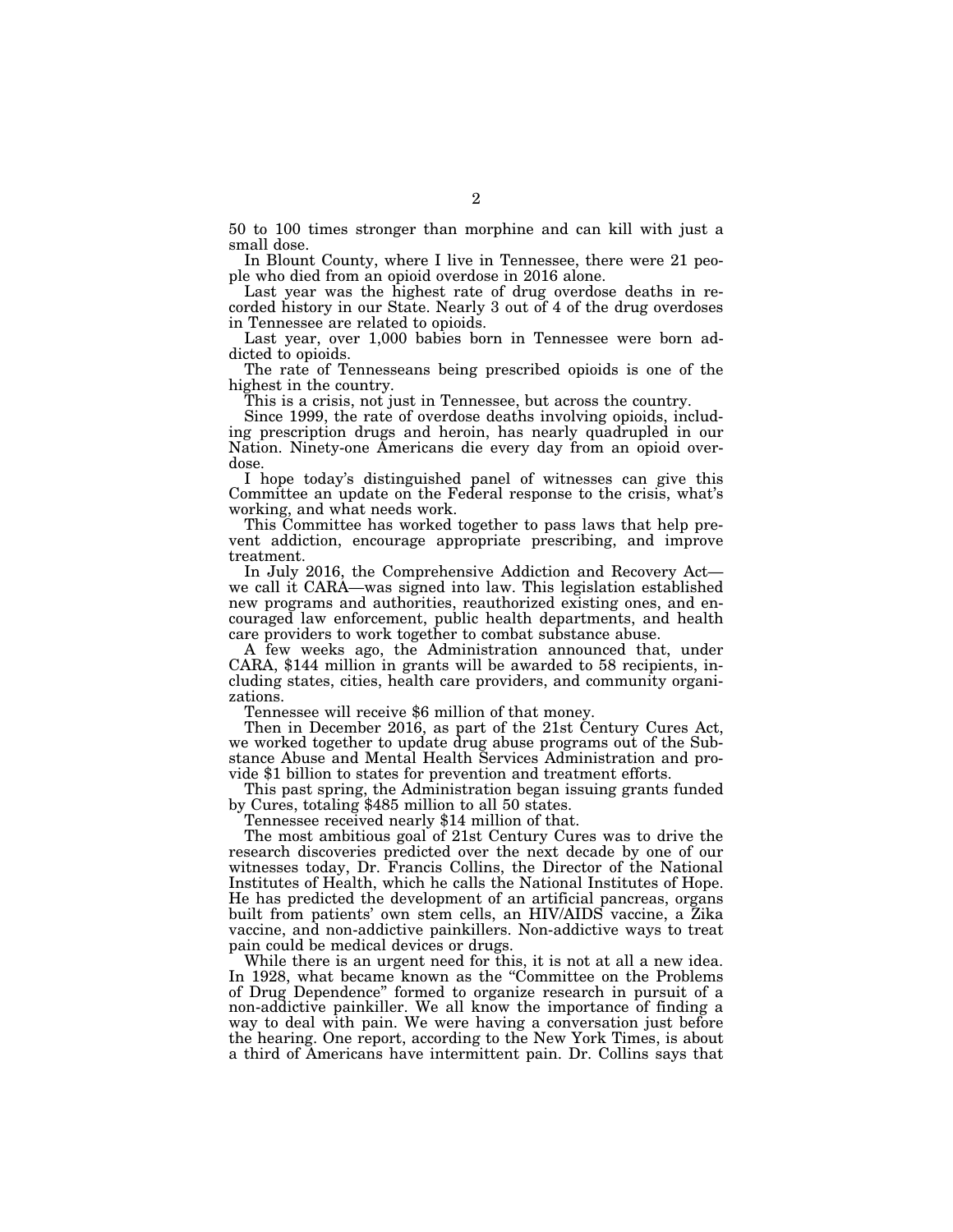25 million Americans live with pain every day. This is not to minimize the number of Americans who need some form of help relieving pain.

I want to hear today about the public-private partnership that the National Institutes of Health is leading, and about what policies FDA has put in place to make sure that the opioid alternatives submitted to FDA are prioritized appropriately and get the attention they ought to. I have heard from numerous companies that have either submitted to the FDA or have products for pain in development, and I want to make sure they have clear guidance on what is necessary for FDA to review them in a timely way. If traditional fast track, priority, or breakthrough pathways do not fit these products, I would like to hear how we could provide the help FDA may need.

Prescription drug monitoring programs, which are state-run electronic data bases that can track controlled substances prescribed by doctors and dispensed by pharmacists, are an important and innovative tool. I look forward to hearing today how we can help states better integrate prescription drug monitoring programs with electronic health records to help inform physicians' practices while protecting patient privacy.

Congress has accomplished a lot in a bipartisan way to provide funding and update programs to assist states and help combat this public health crisis. I look forward to hearing how the Administration is moving forward in this important work.

Senator Murray.

#### OPENING STATEMENT OF SENATOR MURRAY

Senator MURRAY. Well, thank you very much, Chairman Alexander. Thank you to all of our colleagues for coming together for this truly urgent discussion.

Every day, from every corner of the country, we hear more about the damage being caused by the opioid crisis: lives being taken off track; mothers and dads who worry about the late-night calls they might get, or what it means if no call comes through; children who have lost their parents; and communities, hospitals, and emergency services overwhelmed. It is hard to grasp the full scope and scale of this crisis, even as we learn more.

I was recently in Longview, Washington, a small town in my state, visited a local hospital, and I was told by the staff that nearly 50 percent of all babies born there last year have mothers who struggle with substance use. That was just overwhelming and heartbreaking. It speaks to what I've heard all over my state, in every community, from the big communities, Seattle and Everett, to smaller Bellingham, Spokane, the Tri-Cities, Vancouver, everywhere I go. In meetings I hear the same thing, with families and providers and patients and law enforcement professionals.

This is not somebody else's problem. It's all of ours. Again, that's why I am very glad that we have this opportunity today to discuss this and hear from leaders who are closest to these issues about what they are seeing and learning in each of their roles.

Thank you all for joining us today. I am very glad that you could all be here with us today, though I have to say I am very concerned that Dr. Fitzgerald has not sufficiently divested to be able to testify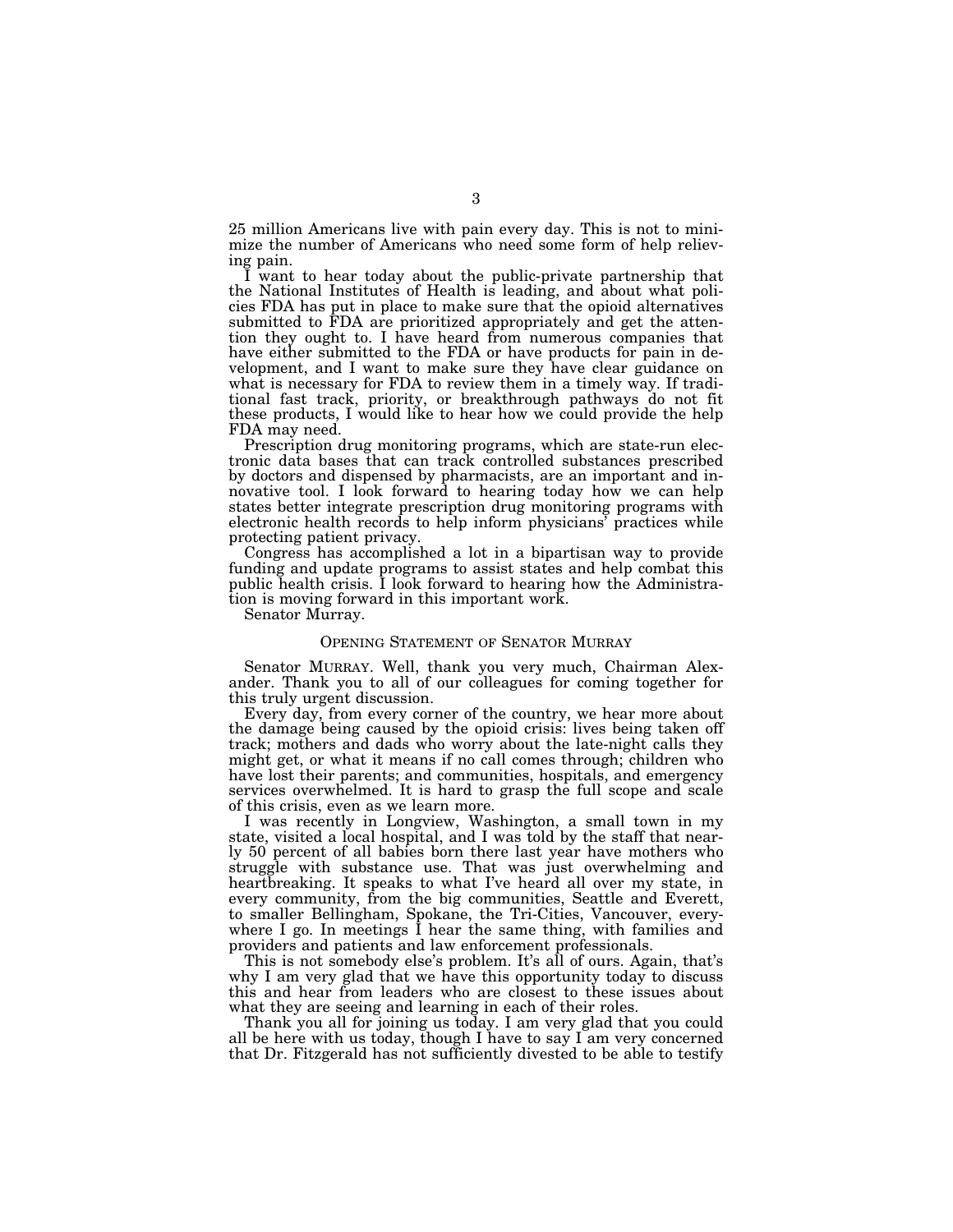on such an important issue. We'll be following up on that because we do need CDC to be at full strength and not subject to the distractions that have been plaguing this Administration.

Your agencies all play a critical role, and I know we are all looking forward to hearing how this administration is stepping up and where it is falling behind, and that includes on implementation of the Comprehensive Addiction and Recovery Act and the 21st Century Cures Act.

I will have specific questions for all of you, including how SAMHSA is making sure Federal funds to address this crisis are being used to help people in all our communities; what steps CDC can take to prevent opioid misuse in the first place; how NIH is working to support biomedical research that helps us better understand chronic pain; and how FDA is working to include public health considerations when it approves new pain products and assuring that non-addictive pain products are being handled with clarity, consistency, and an all-hands-on-deck approach.

I do want to make a couple of points from the outset. First of all is that today's hearing is only possible because the latest Trumpcare Bill met a dead end, because it's a no-brainer that undercutting the entirety of the country's health care system would set us back in addressing this crisis. What we've seen from every repeal bill is drastic cuts to funding for treatment and addiction services, hits to Medicaid and critical patient protections that are today provided under current law.

I hope that we can finally turn the page on those fights and focus on moving forward. On that I am, Mr. Chairman, very appreciative of the bipartisanship that many on this Committee have shown in our ongoing work on market stabilization.

Another step is making sure we are doing everything we can right now to fight this crisis head on, and I do have several concerns. The Administration has delayed critical steps that could help provide immediate relief to families suffering today, proposing budget cuts for prevention efforts around substance use disorder and mental health programs under SAMHSA; undermining the value of medication-assisted treatment in effectively managing opioid use disorders; and pushing the Department of Justice to treat addiction as a criminal justice issue.

Fortunately, we've made some progress in this Committee. Like everyone here, I am very proud to have worked on the 21st Century Cures Act, which authorized nearly \$1 billion for states to address the opioid crisis through prevention, treatment, and recovery efforts; and the CARA Act, which supports outreach for veterans and pregnant and postpartum women, expands access to medication-assisted treatments, and more.

I can't say clearly enough that our work is not over, and we must do more. As we work to buildupon our work in CARA and Cures, it's absolutely critical that we put investments into making sure these policies have the impact that families and communities need.

We should be doing everything we can to tackle this crisis and push for actual results. Critical to that is that the Administration is a partner and not a hindrance to our efforts.

We have a lot to cover today, and I am very much looking forward to our conversation. I know, Mr. Chairman, a lot of our sen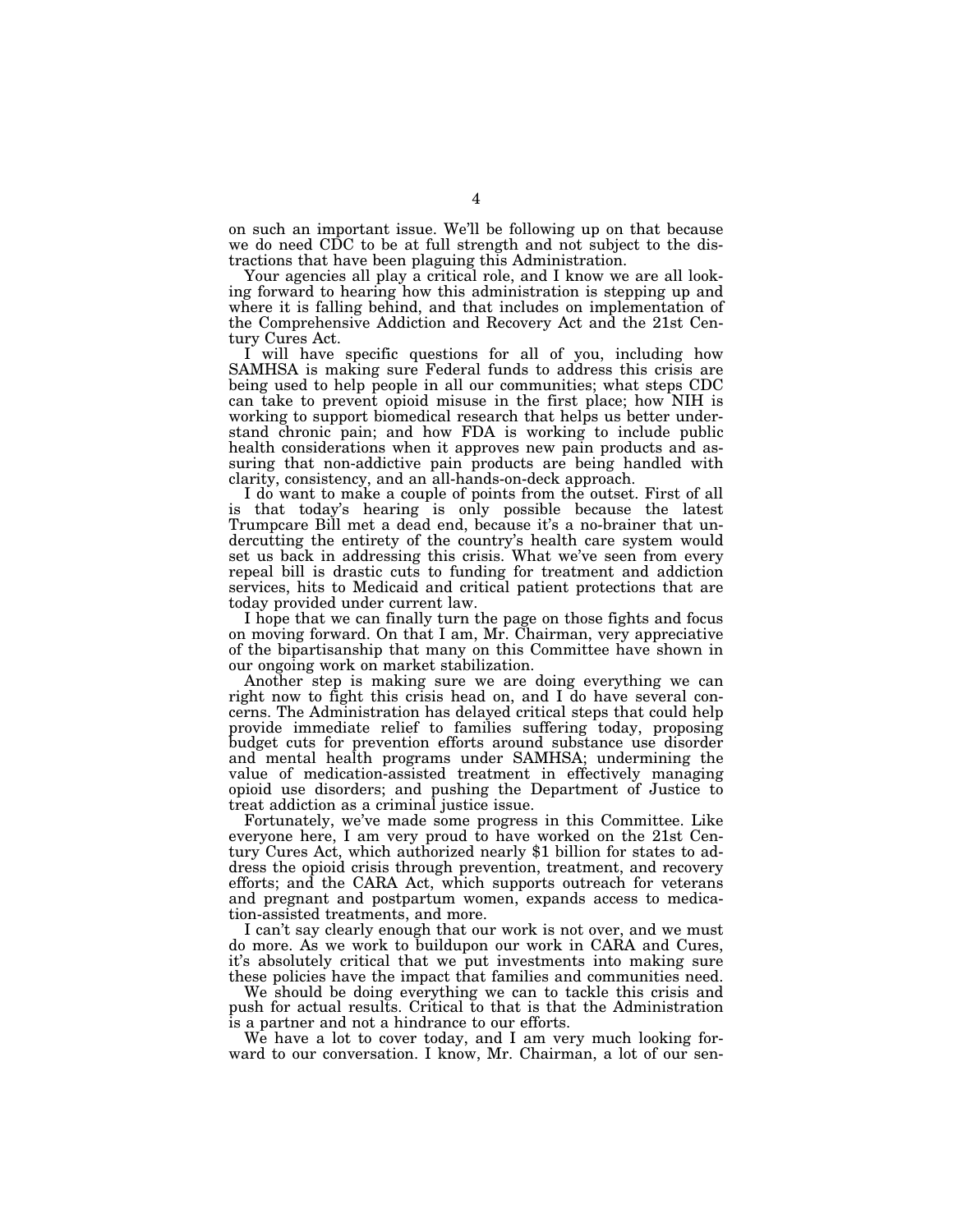ators are juggling a lot of commitments today, including votes which have just started, and a budget day-long hearing, and many other hearings. I just want to make sure we include a statement for the record right now from Senator Sanders and anybody else before we move to questions.

The CHAIRMAN. We will be glad to do that.

I'm going to offer brief introductions of our witnesses and hope that we can hear all four of them before I have to leave to go vote, and then we'll see how to handle the three votes.

First, Dr. McCance-Katz is the Assistant Secretary for Mental Health and Substance Use, the lead agency. SAMHSA is the lead agency within the Department of Health and Human Services related to substance abuse and mental health.

Dr. Debra Houry, Director of the National Center for Injury and Prevention Control, the Centers for Disease Control and Prevention.

Dr. Francis Collins, who has been Director of the National Institutes of Health since 2009.

Dr. Scott Gottlieb, who is Commissioner of the Food and Drug Administration, who was confirmed in May of this year.

Dr. McCance-Katz, why don't we begin with you? I will ask each of you to please summarize your comments in about 5 minutes.

#### **STATEMENT OF ELINORE F. MCCANCE-KATZ**

Dr. MCCANCE-KATZ. Thank you, Senator Alexander. Chairman Alexander, Ranking Member Murray, and Members of the Senate Health, Education, Labor, and Pensions Committee, thank you for inviting me to testify at this important hearing. I'm honored to testify today along with my colleagues from the Department of Health and Human Services on the Federal response to the opioid crisis.

Over the past 15 years, communities across our Nation have been devastated by increasing prescription and illicit opioid abuse, addiction, and overdose. In 2016, over 11 million Americans misused prescription opioids, nearly 1 million used heroin, and 2.1 million had an opioid use disorder due to prescription opioids or heroin.

Most alarming are the continued increases in overdose deaths, especially the rapid increase in deaths involving illicitly made fentanyl and other highly potent synthetic opioids since 2013. The Trump Administration is committed to bringing everything the Federal Government has to bear on this health crisis.

The Department of Health and Human Services has identified five specific strategies that are guiding the response. This comprehensive, evidence-based opioid strategy aims to improve access to treatment and recovery services to prevent the health, social, and economic consequences associated with opioid addiction and to enable individuals to achieve long-term recovery; to target the availability and distribution of overdose-reversing drugs to ensure the broad provision of these drugs to people likely to experience an overdose; to strengthen public health data reporting and collection to improve the timeliness and specificity of data and to inform a real-time public health response as the epidemic evolves; to support cutting-edge research that advances our understanding of pain and addiction, leads to the development of new treatments, and identi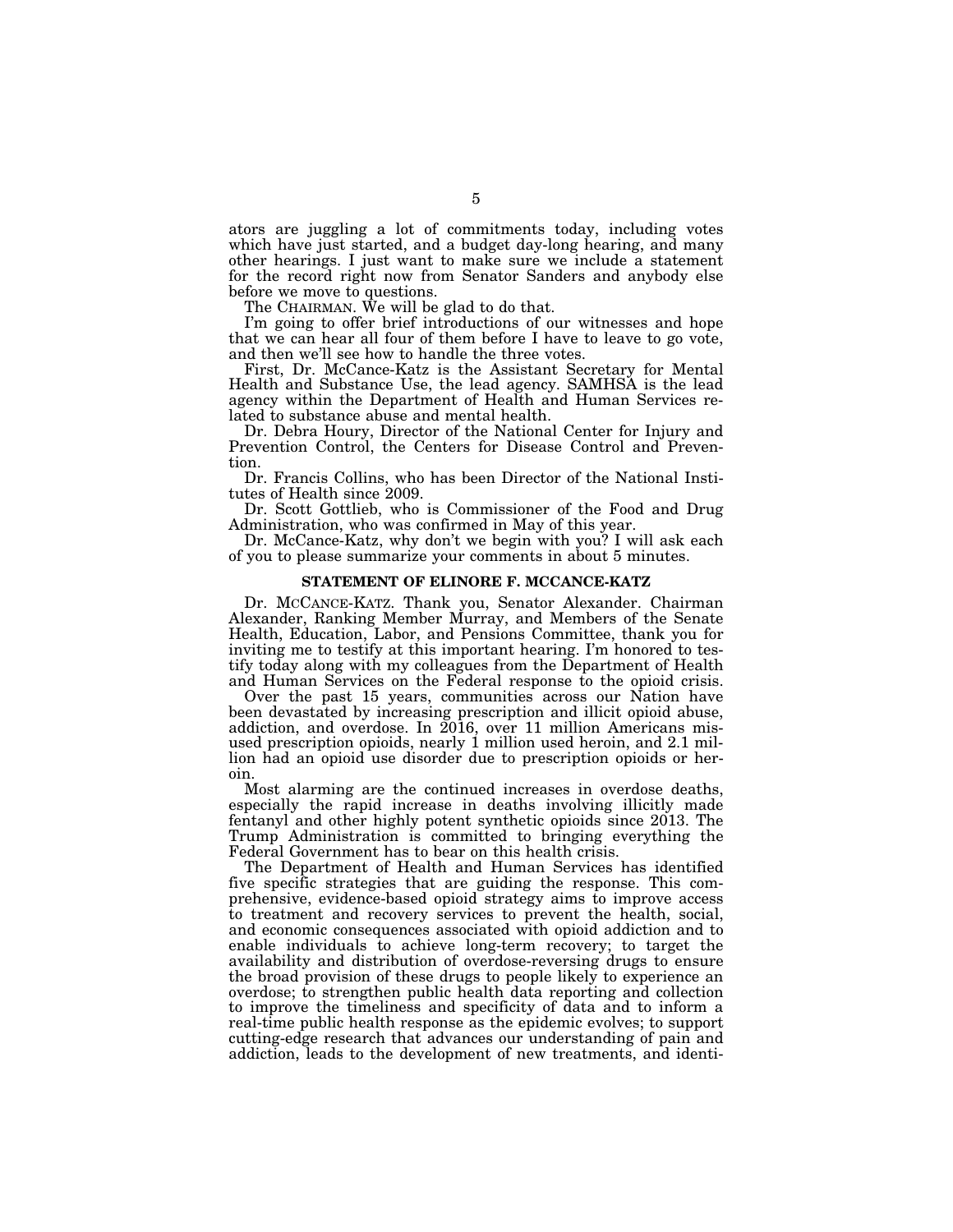fies effective public health interventions to reduce opioid-related health harms; and to advance the practice of pain management to enable access to high-quality, evidence-based pain care that reduces the burden of pain for individuals, families, and society while also reducing the inappropriate use of opioids and opioid-related harms.

HHS appreciates Congress' dedication to this issue as evidenced by passage of the 21st Century Cures Act and the Comprehensive Addiction and Recovery Act.

In my role as Assistant Secretary for Mental Health and Substance Use at HHS, I lead the Substance Abuse and Mental Health Services Administration. I appreciate the opportunity to share with you a portion of SAMHSA's portfolio of activities in alignment with HHS' five strategies and how SAMHSA is implementing the 21st Century Cures Act and CARA.

SAMHSA is administering the Opioid State Targeted Response grants program created by the 21st Century Cures Act. By providing \$485 million to states in Fiscal Year 2017, this program is increasing access to treatment, reducing unmet treatment need, and reducing opioid overdose-related deaths through the provision of prevention, treatment, and recovery services.

Further, HHS is working to ensure that the funding allocations and policies are as clinically sound, evidence-based, effective and efficient as they can be. SAMHSA has several initiatives aimed at advancing the utilization of medication-assisted treatment for opioid use disorder. For example, in the past 4 years more than 62,000 medical professionals have participated in online or in-person SAMHSA-funded trainings on medication-assisted treatment for opioid use disorders. SAMHSA regulates opioid treatment programs and provides waivers to providers that prescribe buprenorphine for the treatment of opioid addiction.

Last year, SAMHSA published a final rule allowing certain physicians who have had a waiver to prescribe buprenorphine for up to 100 patients to obtain a waiver to treat up to 275 patients. As of September 19th, 3,573 physicians have done so.

SAMHSA has also implemented the CARA provision that allows nurse practitioners and physician assistants to prescribe buprenorphine. As of September 19th, 2,756 nurse practitioners and 773 physician assistants have received a waiver from SAMHSA.

SAMHSA also promotes recovery from opioid and other substance use disorders through targeted grants such as last month's award of \$4.6 million over 3 years in the Building Communities of Recovery grant program created by CARA.

SAMHSA has been a leader in efforts to reduce overdose deaths by increasing the availability and use of naloxone to reverse overdose. SAMHSA is currently providing grants to prevent opioid overdose-related deaths, which are being used to train first responders as well as to purchase and distribute naloxone. Last month SAMHSA awarded additional grants authorized by CARA, including almost \$46 million over 5 years to grantees in 22 states to provide resources to first responders as well as substance use disorder treatment providers who work directly with populations at highest risk for overdose. states can also use opioid STR funds to purchase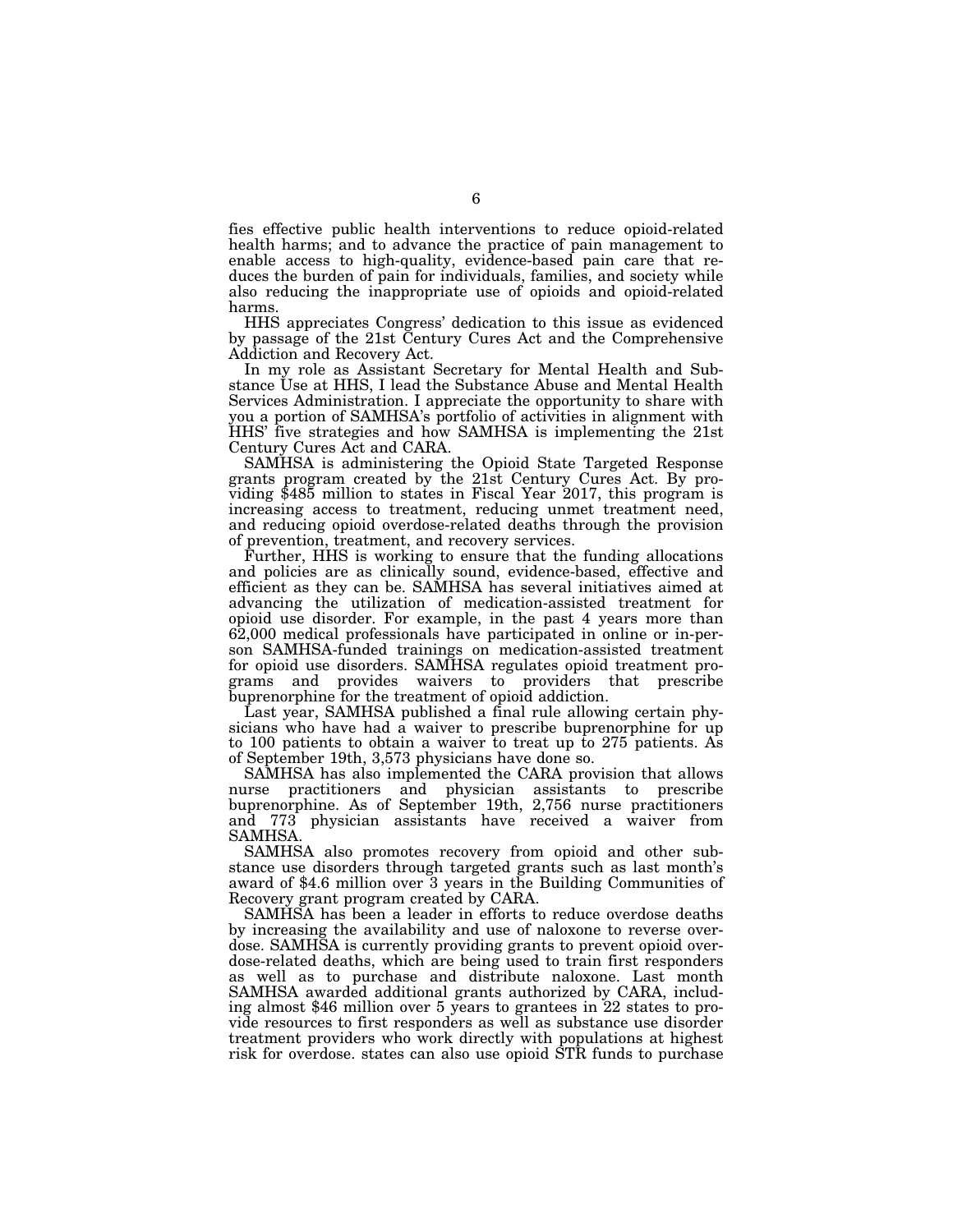and distribute naloxone, and some states are using a portion of their block grants for this purpose.

SAMHSA's National Survey on Drug Use and Health provides key national and State-level data on a variety of substance use and mental health topics, including opioid misuse. NSDUH is a vital part of the surveillance effort related to opioids, and the data from NSDUH has been used to track historical and emerging trends in opioid misuse, including geographic and demographic variability.

SAMHSA also works collaboratively with other agencies to better understand the epidemic through sharing of data and assessing the implications of that data.

Thank you again for the opportunity to share with you our work to combat the opioid epidemic, and I look forward to answering your questions.

The CHAIRMAN. Thank you, Dr. McCance-Katz.

For the information of senators, I'm going to stay through the four witnesses statements and then go vote. If you want to stay through that, we won't miss the vote, maybe leave when I leave, or you can fire me if I'm wrong.

[Laughter.]

Dr. Houry.

#### **STATEMENT OF DEBRA HOURY**

Dr. HOURY. Good morning, Chairman Alexander, Ranking Member Murray, and Members of the Committee. I am Dr. Deb Houry, Director of the National Center for Injury Prevention and Control at the CDC.

As an emergency physician, I was honored to join CDC 3 years ago to save even more lives in this role. I am pleased to have the opportunity to testify before you today.

CDC's expertise as the Nation's public health and prevention agency is essential in reversing the opioid epidemic. CDC is focused on preventing people from getting addicted in the first place. CDC has the unique role of leading prevention by addressing opioid prescribing, tracking trends, and driving community-based prevention activities.

America's opioid epidemic affects people from every community, and it is one of the few public health problems that is getting worse instead of better. Drug overdoses have dramatically increased, nearly tripling over the last two decades. Further, the opioid overdose crisis has led to a number of other problems, including increases in babies born withdrawing from narcotics and a drop in life expectancy for the first time since the AIDS epidemic in 1993.

Today's overdose fatalities are just the tip of the iceberg. For every one person who dies of an opioid overdose, over 60 more are already addicted to prescription opioids, almost 400 misuse them, and nearly 3,000 have taken one. Using a comprehensive approach as outlined in the HHS Priorities, we will work together to stop this epidemic.

CDC has been on the front lines since the beginning. Over a decade ago, after hearing alarming news from medical examiners about increases in overdose deaths, and after an outbreak investigation in North Carolina, CDC scientists made the connection to prescription opioids.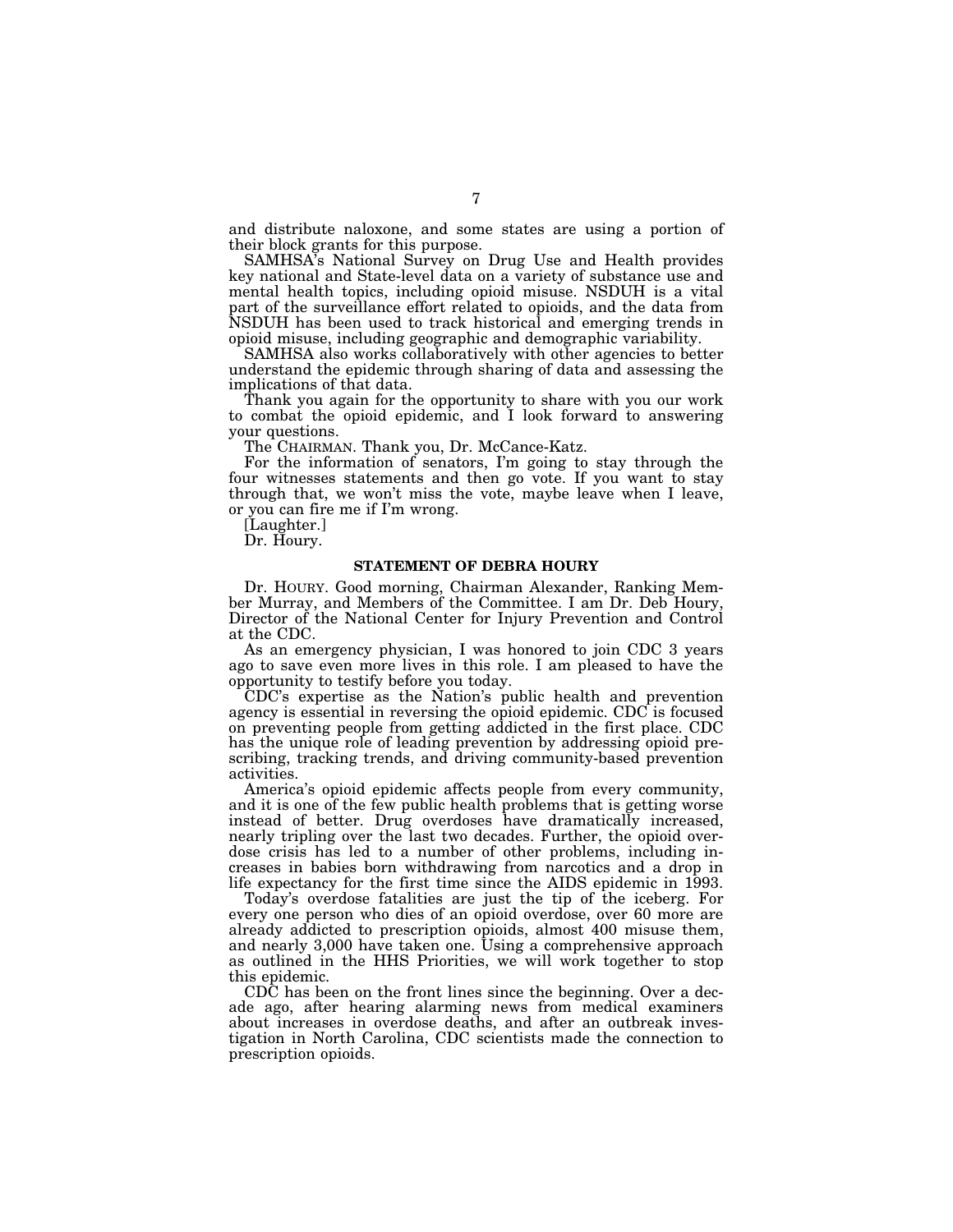Today we are working closely with state health departments and providing guidance on best practices so states can rapidly adapt and we can use what we learned what works best in this evolving epidemic. CDC now funds 45 states and Washington, DC to advance prevention in key areas at the community level, including improving prescription drug monitoring programs, or PDMPs, improving prescribing practices, and evaluating policies.

In Georgia, where I have worked in the ER, these investments help make it easier for me to check the prescription history of my patients. In Kentucky, prompts were added to the PDMP to alert to high doses, which resulted in a 25 percent reduction in opioid prescribing to youth. These investments can literally save lives.

CDC is also leading improvements to the public health data we all rely on to understand the crisis. We are now releasing preliminary overdose data and have improved reporting significantly from a lag of 2 years down to 7 months.

As part of CDC's funding to states, we're ramping up our efforts to get more reliable and timely data from emergency rooms and medical examiners and coroners to enhance surveillance programs. For the first time, this program tracks non-fatal opioid overdoses so that we have a better understanding of the changing epidemic so that states can respond accordingly. This is the value of informed and nimble public health.

States call on CDC to provide on-the-ground assistance when they experience an opioid-related crisis. We helped Massachusetts identify that a surge in opioid deaths was caused by fentanyl, and we assisted Indiana to identify and contain an HIV and hepatitis C outbreak related to injections of prescription opioids. We truly appreciate the support we receive from this Committee for our Guideline for Prescribing Opioids for Chronic Pain, which we released last year. Now we are focused on making the guideline easy for clinicians to implement through interactive trainings and a mobile app.

We are also focusing on patients and families. Just last week, CDC released the Rx Awareness Communications Campaign to raise awareness about the risks of prescription opioids. That campaign features real-life accounts of individuals living in recovery and those who have lost someone to an overdose.

CDC's unique approach to surveillance and prevention are key in reversing the opioid epidemic. CDC continues to be committed to the comprehensive priorities outlined in the HHS Strategy and to saving the lives of those touched by this epidemic.

Thank you for your time, and I'm happy to answer any questions you might have.

The CHAIRMAN. Thank you, Dr. Houry.

Dr. Collins.

#### **STATEMENT OF FRANCIS COLLINS**

Dr. COLLINS. Thank you. Good morning, Mr. Chairman, Ranking Member Murray, and distinguished Members of this Committee. My colleagues have given you a vivid picture of the vast scope of the opioid epidemic. I'd like to take a moment to put a personal face on this crisis, a crisis that has devastated the lives of so many Americans, Americans like a young man I'll call Jeff.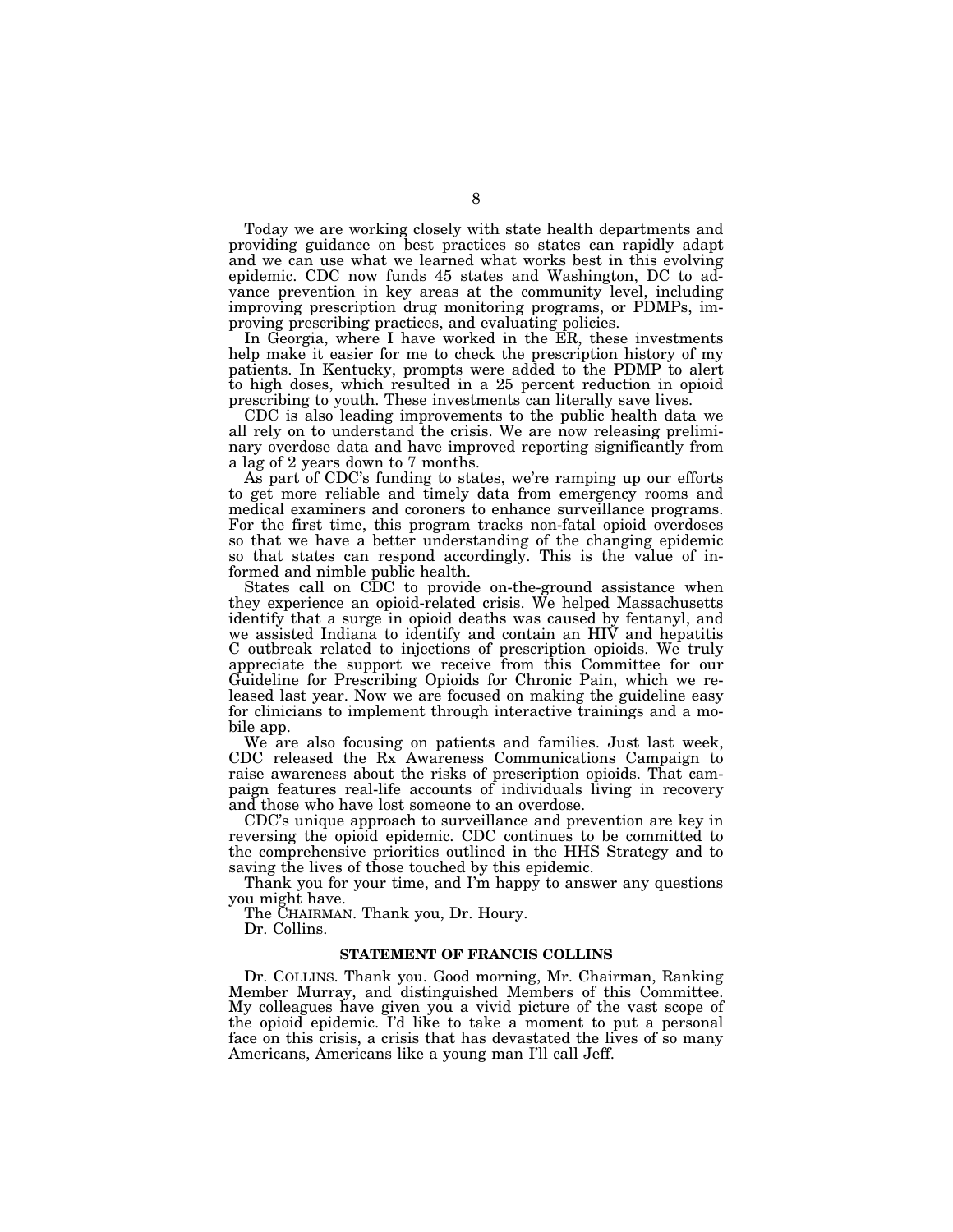When this 29-year-old Alaskan Native returned from serving in the war in Afghanistan, he experienced a series of personal crises and sought relief in the wrong places. He got hooked on cheap heroin, and eventually he ended up homeless on the streets of Seattle.

Desperate to escape this downward spiral, Jeff sought help. He turned to NIH-funded researchers at the VA in Seattle, and they enrolled him in a new protocol for medication-assisted treatment, MAT. Unlike traditional treatment programs that have long waiting lists, Jeff was started on oral buprenorphine immediately. The results? Jeff stopped using heroin right away but still sometimes experienced strong cravings for opioids.

Researchers adjusted his treatment, giving him an additional evidence-based medicine to bring those cravings under control. I'm glad to tell you today that Jeff has not used heroin for several months, he's no longer homeless, and he's holding down a regular job.

I don't want to give the impression that Jeff's story is easy or typical. People who fall into opioid addiction, many starting with prescription drugs, have different stories, and they need different interventions. Jeff's story does show how research can provide a broader array of options for treating opioid use disorders.

Addiction is a powerful force, driven by the powerful ways in which opioids literally can rewire the brain. When people suffering from addiction seek help, we owe it to them to provide treatments that will work for them. Research can help us get there.

Currently, we have three FDA-approved medications for opioid use disorder—buprenorphine, methadone, and naltrexone. Relapse rates are way too high, and more options are needed to end this epidemic. We need to understand which individuals succeed on which medicine, in what doses, over what time period, combined with what kind of psycho-social support.

NIH has a successful record of partnering with industry to develop some of these new treatments and interventions. For example, many communities have invested in naloxone injection kits to enable their first responders to reverse opioid overdoses. Unfortunately, the kits are expensive and not everyone is comfortable administering an injection. In partnership with industry, NIH developed this naloxone nasal spray.

That was, by the way, just distilled water, in case anybody is worried about my using an inappropriate substance in the hearing room.

[Laughter.]

Dr. COLLINS. This can be far more easily administered by anyone and is now the most widely used antidote for overdose, saving many lives.

We're not stopping. Just last week, following a series of no less than seven action-oriented meetings since April, NIH, the FDA, and our industry partners invited more than 50 companies to explore a research partnership that would include two important research goals: first, to expand medication options to treat addiction, as well as to reverse overdose in the face of even more deadly opioids like fentanyl or carfentanil. The second goal, and critical for the long term, is to develop potent non-addictive medications for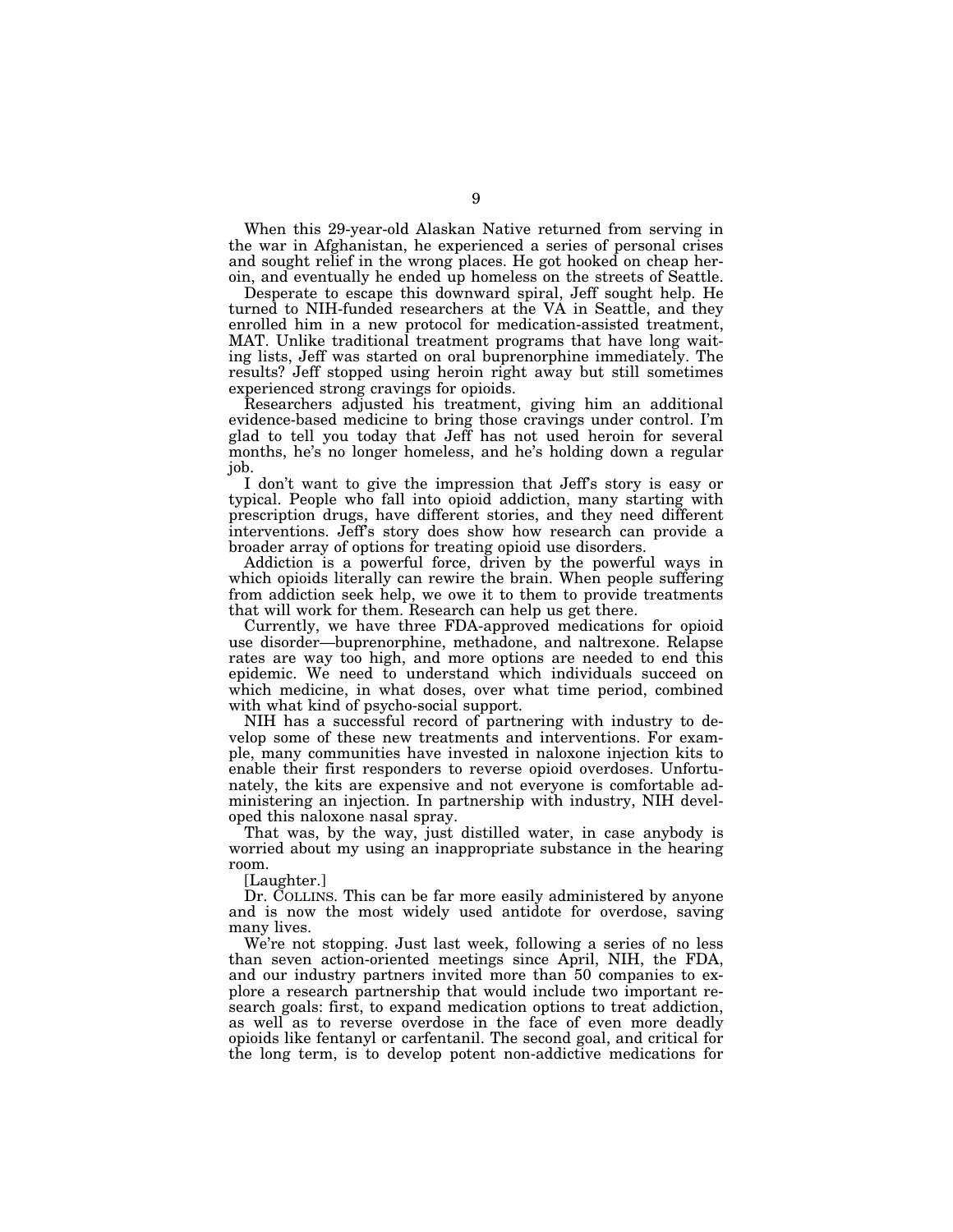pain. We must find better ways to help those 25 million Americans who suffer from pain on a daily basis.

The developing partnership will build on basic science insights that are opening new avenues for development of non-addictive drugs. For example, we once thought that the brain's pain and reward systems were inextricably intertwined, but we've recently learned that when drug molecules bind to an opioid receptor, they can activate two different pathways, pain relief and reward. New technology is now being applied to design drugs that provide the pain relief without activating the reward system that leads to addiction.

Other potential targets for non-addictive pain medications have been identified through studies of neuroscience. One promising drug target has been identified by studying rare individuals who are born with genetic complete insensitivity to pain. Building on our evolving understanding of inflammation's role in chronic pain, the partnership will also seek to determine whether agents that reduce inflammation can provide potent pain relief.

That's not all. We're working with industry to explore ways to develop biomarkers that can distinguish different types of pain and predict likely responses to intervention. We will strive to develop objective measures of pain that can be used to compare experimental therapies with greater precision, and we'll explore the creation of a new clinical trial network to enable the rapid testing of promising new therapies and facilitate the sharing of such data.

There's a great deal to be done. For this effort to succeed, we do need all hands on deck, my Federal colleagues here, academic researchers, private sector partners, advocates for pain research, and last but certainly not least we need you, Members of Congress. Your support is essential to help end this terrible epidemic that is costing so many American lives.

Thank you for holding this hearing today.

The CHAIRMAN. Thank you, Dr. Collins.

Well, we are 75 percent complete.

Dr. Gottlieb, I'm going to recess the hearing for about 20 minutes so that—the floor has asked us to come vote because of the Budget Committee's meetings, et cetera. We'd like to hear your testimony, so we're going to recess for 20 minutes, vote twice—that's what I'm going to do—and then come back, and we'll hear you and then begin questions.

The hearing is recessed for 20 minutes.

[Recess.]

The CHAIRMAN. The Committee will come to order.

We'll resume the testimony, beginning with Dr. Gottlieb. Excuse us for having interrupted it, but we wanted to hear Dr. Gottlieb, and then we will proceed to questions.

There's one more vote, but we'll continue the hearing during the vote and Senators can leave and come back as they wish.

Dr. Gottlieb, welcome.

#### **STATEMENT OF SCOTT GOTTLIEB**

Dr. GOTTLIEB. Thank you, Chairman Alexander, Ranking Member Murray, and Members of the Committee. Thank you for the opportunity to testify today before the Committee on issues related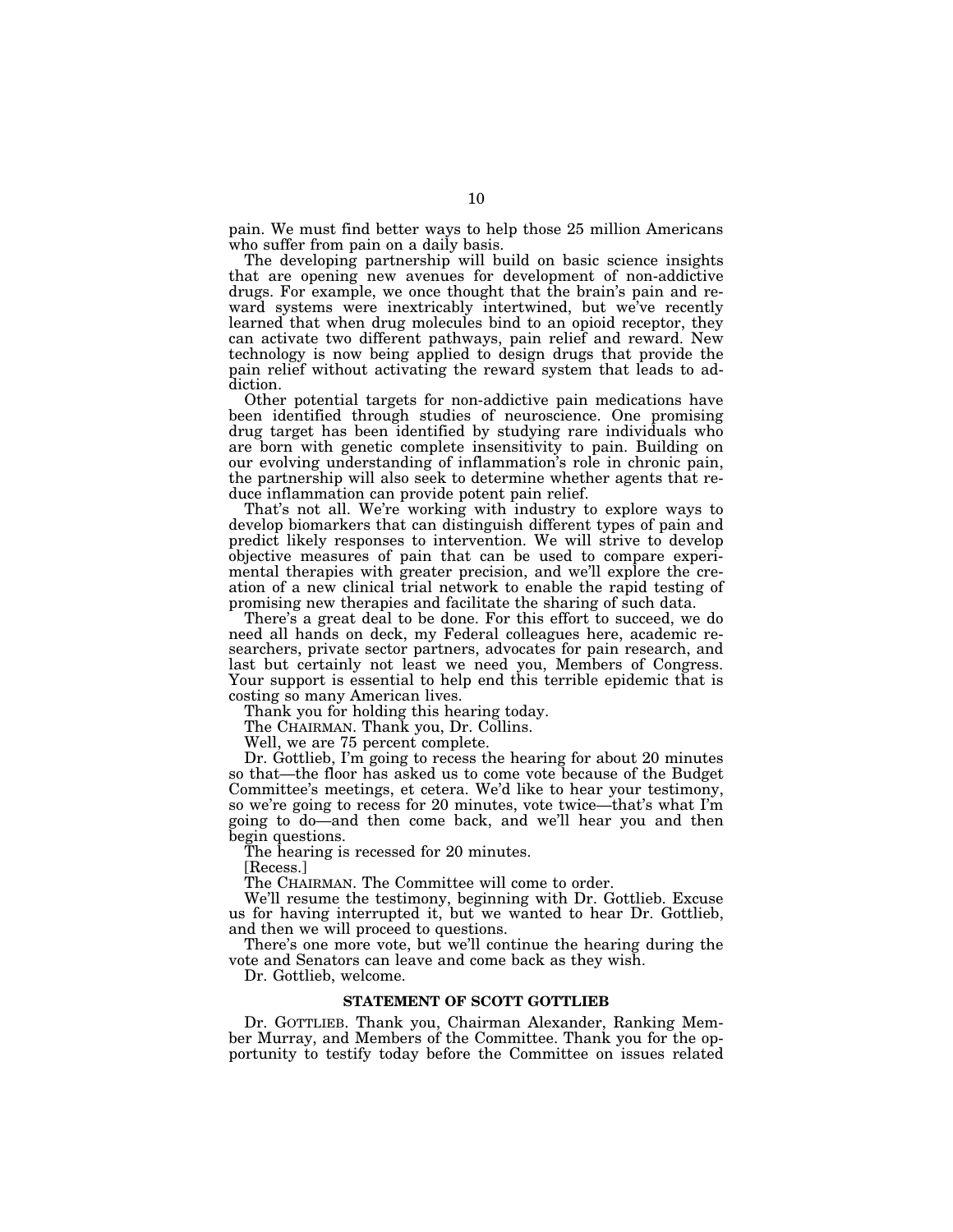to the epidemic of opioid addiction that is devastating American families and our culture.

This crisis has gotten so large and pervasive that it's simply beyond the scope of any one of our agencies to make a meaningful impact. It's only by working together and in partnership with State and private entities that we're going to slowly begin to reverse the trend of new addiction and help move more people toward a life of sobriety.

An epidemic that might have been more fully within our grasp just a decade ago has now spread so wide and so deep that we need to acknowledge that it's not going to be reversed with any one collection of measures, and certainly not by any one single agency. FDA has engaged in efforts across multiple fronts in trying to do its part to more forcefully confront this crisis, and we're looking for ways to work more creatively with public and private partners.

There's a lot of good work that has already been done by my agency before I arrived to address these challenges and rethink some old dogma when it came to combatting addiction. I inherited a lot of creative ideas and new policies that were already in process. We've also set out some new directions in recent months, and I want to briefly frame for you how we're going to approach this challenge going forward.

I'm especially focused on three domains of activity. First, how do we reduce the rate of new addiction by also reducing overall exposure of American patients to opioid drugs? We know that most people addicted to opioids will be medically addicted. Their first exposure to opioids will be through a legitimate prescription. For many of these patients, that first prescription will be for an immediaterelease formulation of these drugs.

The key is to reduce the rate of overall exposure to help make sure that only properly indicated patients are being prescribed opioids, and when they receive a prescription it's for a duration of use that is the shortest necessary to address their condition.

To address these goals, we've taken a number of recent steps, and we're pursuing some additional actions in the coming months. Among some of the steps we've already taken, for the first time we're extending our risk management programs to include our provider education requirements to immediate-release opioid drugs. We're also expanding this to cover all providers who come into contact with patients, including nurses and pharmacists.

We're also actively considering new steps to make that education mandatory, and also use our authorities to limit dispensing based on the indication for which an opioid is being prescribed. Last week our newly formed Opioid Steering Committee opened the public docket to solicit input on each of these specific questions.

The second domain of activity that we're focused on relates to new product innovation that can either render current opioid products less prone to abuse or, alternatively, see these products replaced entirely by non-addictive pain treatments and/or medical devices. Among the steps we've taken toward this second set of goals, FDA strongly supports a transition from the current market dominated by conventional opioids to one where the majority of opioids have meaningful abuse-deterrent properties. While these products can still lead to addiction, they are harder to manipulate in ways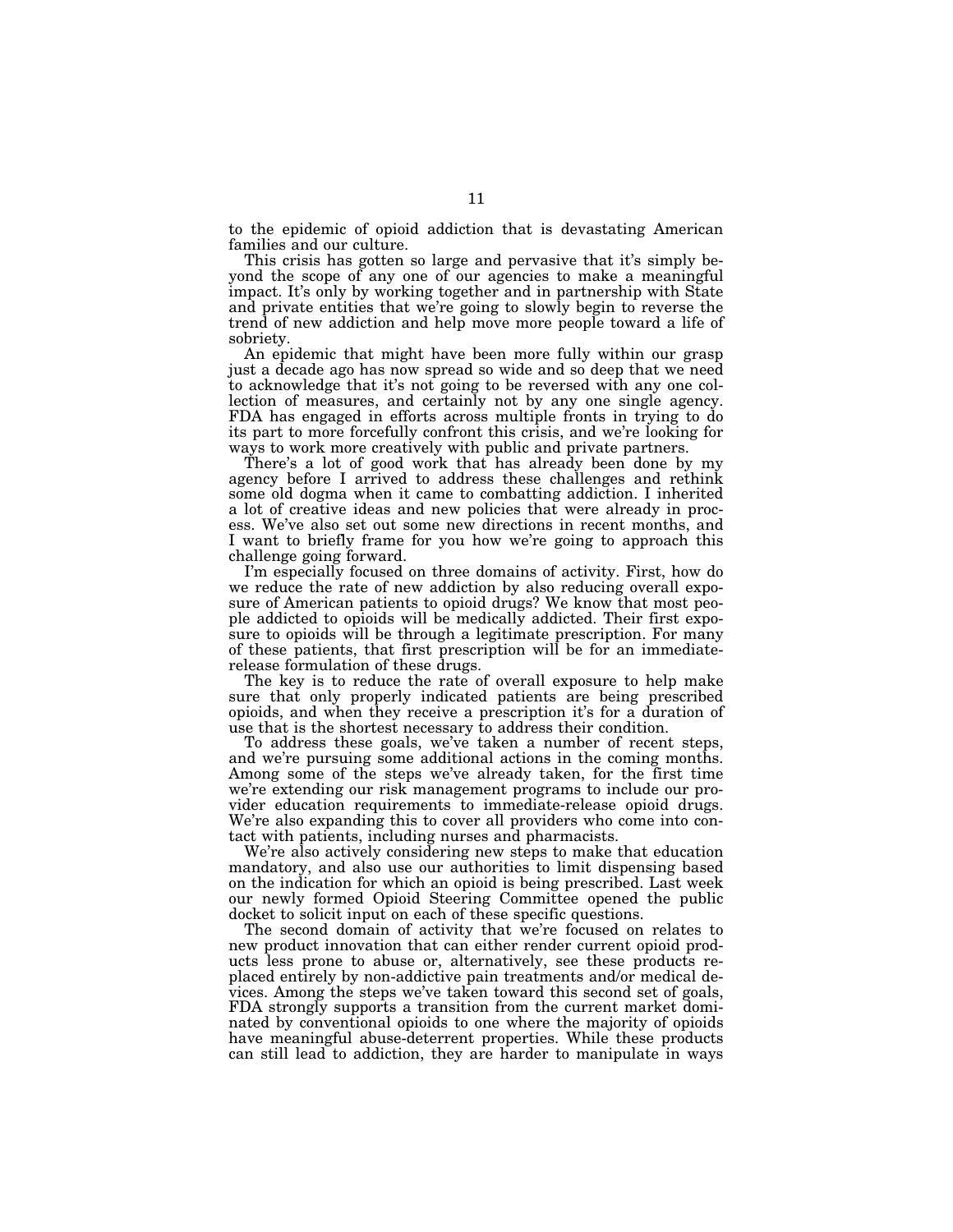that make them attractive for abuse by routes such as inhalation and injection.

In support of this transition, FDA is focusing its effort on determining how effective the current abuse-deterrent products are in the real world. Separately, FDA is also working to support the development of generic forms of abuse-deterrent opioids and will soon issue final guidance on the development of generic versions of these drugs.

At the same time, we're also working on improving the path for the development of non-opioid and non-addictive treatment alternatives. To more efficiently advance these drugs with these characteristics, FDA is using programs such as fast track and breakthrough therapy designations to facilitate the development of products that, for example, are intended to treat serious unmet medical needs. FDA's work also includes a more careful consideration of non-drug alternatives for pain such as medical devices that can deliver more localized analgesic. We plan to have more to say on this very soon.

To address these issues related to trials needed for approval, FDA is participating in public-private partnership with the Analgesic Clinical Trial Translation Innovations Opportunities Networks, or ACTTION.

The third domain on which we're taking new actions to address the opioid addiction crisis is when it comes to the development of better medical therapy to help those addicted transition to lives of sobriety. We're currently developing a policy that we believe will promote the development of additional therapies for the treatment of opioid addiction. We're also exploring ideas to help promote their broader adoption. Ensuring patients have access to effective medically assisted therapy for the treatment of addiction is a top priority.

These are just some of the domains on which we're actively addressing this crisis. It's clear that no lone agency, no single set of policies, and certainly no single action is going to meaningfully change our bleak trajectory. The scope of this crisis is just too large. That's why I'm especially grateful to be joined by my HHS colleagues here and why I'm grateful to this Committee for convening this discussion here today. We need to work together to have any chance of making real progress.

Thanks a lot.

The CHAIRMAN. Thank you, Dr. Gottlieb. Thanks to all the witnesses.

We'll now begin 5-minute rounds of questions. Senator Murkowski.

#### STATEMENT OF SENATOR MURKOWSKI

Senator MURKOWSKI. Thank you, Mr. Chairman, for this very important hearing. I do apologize. I wasn't here to hear the testimony from the first group here, but thank you each for your contributions in this area.

As my colleagues know, Alaska is pretty rural. In fact, Alaska is so rural it's bush. Eighty percent of our communities are not accessible by road. Much comes in by mail when we think about the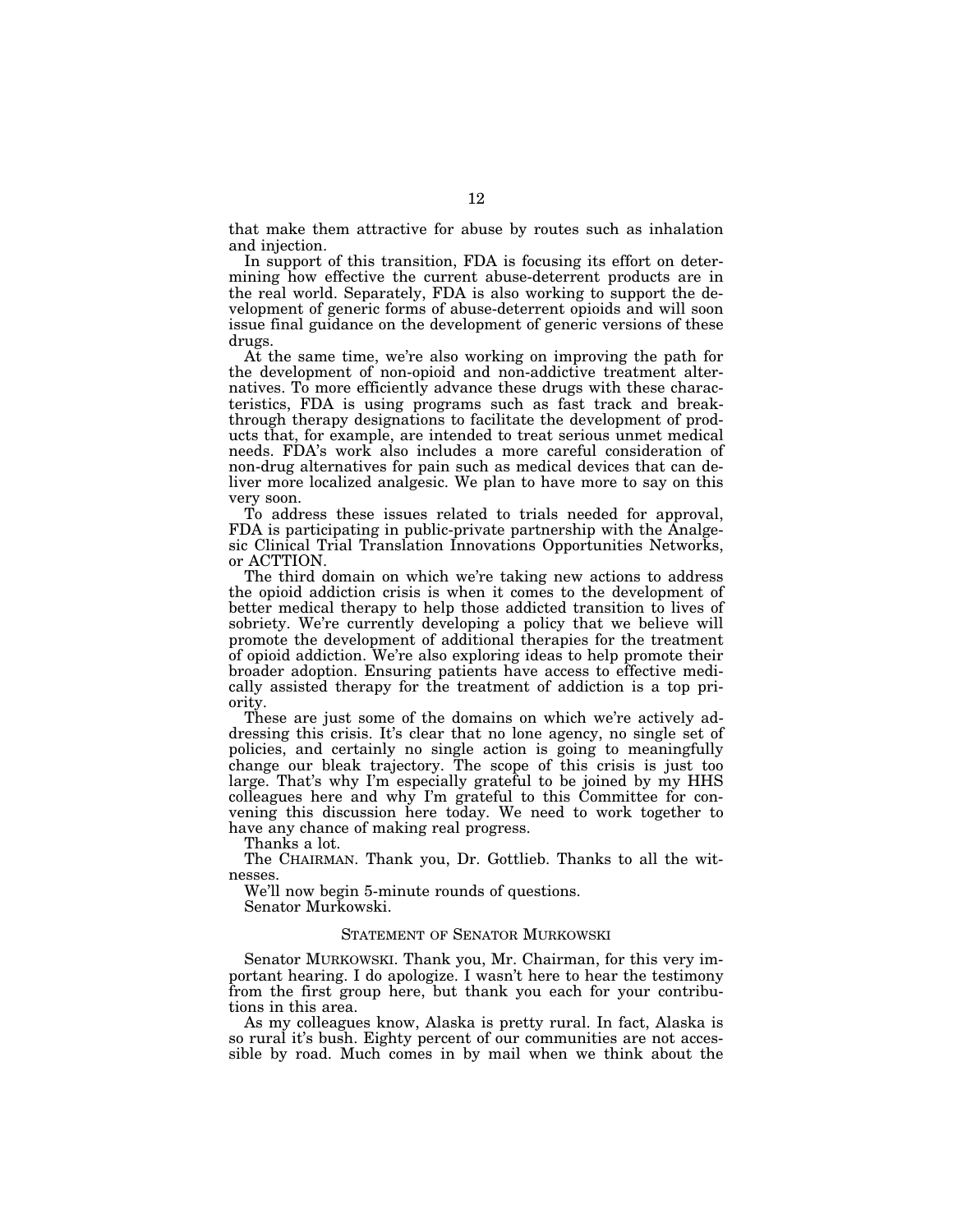drugs that impact our communities, and I want to ask about drugs that come in over the Internet.

The first question was raised in a meeting that I was in just this week with providers that serve our rural areas, and it was as it related to the medically assisted treatment and how these are administered, whether it's suboxone or others. It's our understanding that the prescribing provider is required to be physically in the room with the patient.

Well, in far too many of our rural communities, we don't have that provider. We do so much of the care by distance delivery. You've got a health aide that is administering. The question that was raised with me is whether or not there is any kind of an exemption option or a waiver option under the Ryan Haight Act that would allow providers to prescribe suboxone through telemedicine to these individuals that are in highly rural communities, bush communities. Is there a way that we can use these technologies to help in the event of an emergency? Do you have anything that you can offer me?

Dr. McCance.

Dr. MCCANCE-KATZ. Yes. Thank you, Senator Murkowski. Here's what I would say about that. While I don't have the Ryan Haight Act at my fingertips, I believe that what it requires is a valid physician-patient relationship, and that is generally characterized by at least one visit face-to-face where there is an examination that's done, a diagnosis that is made, and a treatment plan that then follows. Afterwards I think telemedicine can be used, and it may be possible that we can work with DEA around the issues of whether we can have in a telehealth kind of setting a provider who has done those things and can work with a waiver, a provider who might be in a distant place.

Those are the kinds of details that, to my knowledge, have not yet been worked out, but there is already precedent for telehealth where a provider is distant and can work with another practitioner who is actually seeing the patient in a community. That model exists. What doesn't exist and isn't well defined yet is the issue of controlled substance prescribing, so we can work with DEA on that.

Senator MURKOWSKI. Well, it is something that I'd like to explore with whomever is willing to work with us, because I look at this as an issue. We do some pretty extraordinary things with telehealth and how we dispense the controlled substances in a tightly regulated, controlled way, and we think that we've got the tools in place, but we do need to have some level of exemption or waiver option out there, so I'd really like to work with you.

Dr. MCCANCE-KATZ. Sure.

Senator MURKOWSKI.

Dr. Collins.

Dr. COLLINS. If I may, I think this is another wonderful example of how our efforts to help those who are seeking treatment for addiction need to have a broader range of options than what currently is possible, but we need to be sure those options are evidence-based.

Ultimately, what one would like to have is a sort of precision medicine approach to helping people who are addicted so that you find the right treatment in the right situation at the right dose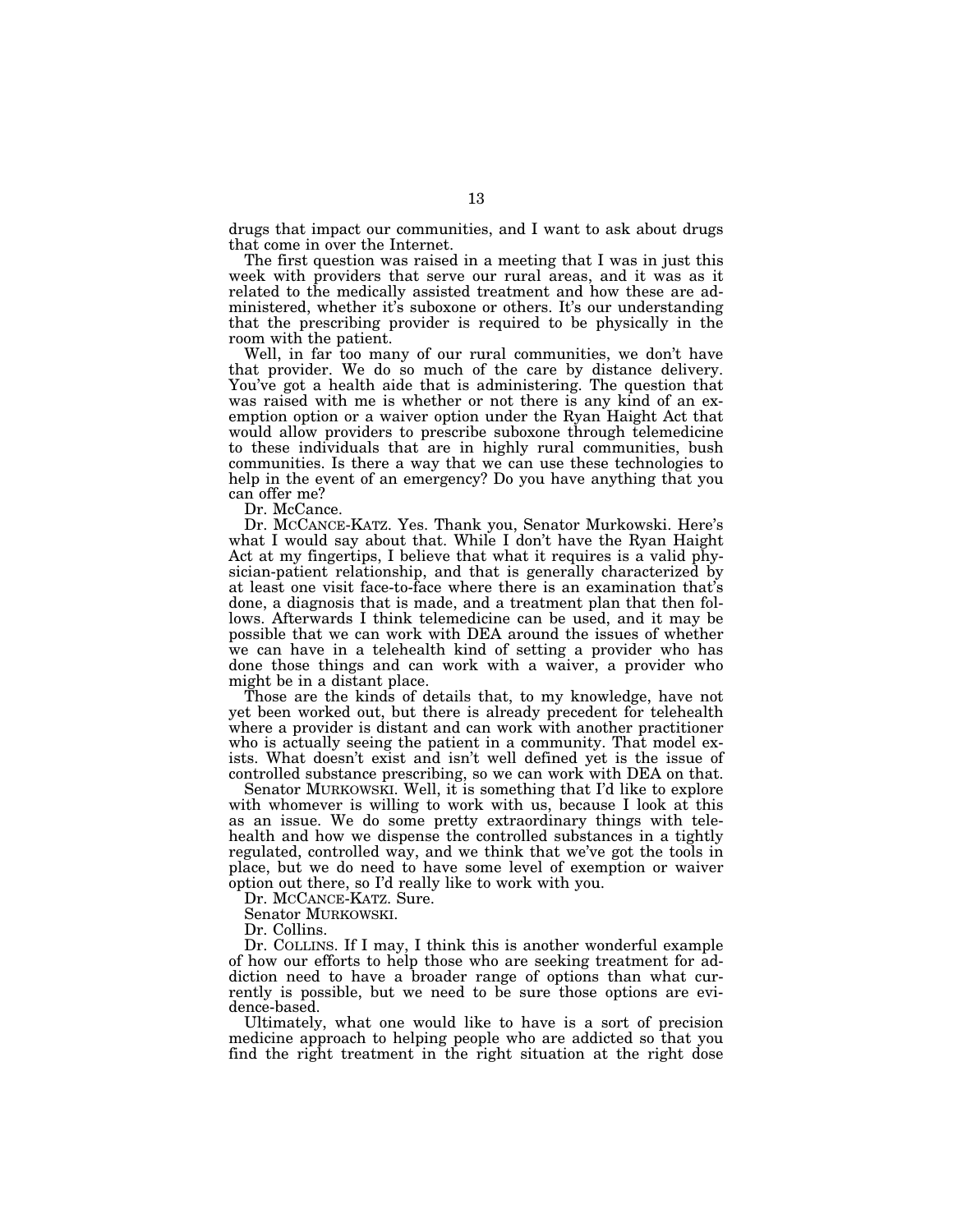with the right kind of psycho-social support in the right MAT that works for that person. Obviously, the answer to that is going to be very different for somebody who is in the bush in Alaska versus somebody who is in an urban center.

NIH is very much interested in trying to contribute more evidence to those other options using our Clinical Trials Network, and I think you've raised a very important issue that we should look at closely.

Senator MURKOWSKI. Well, I look forward to working with you on that.

I do have a question about drugs over the Internet, but I'll wait for the second round.

Thank you, Mr. Chairman.

The CHAIRMAN. Thank you, Senator Murkowski.

Senator Hassan.

#### STATEMENT OF SENATOR HASSAN

Senator HASSAN. Well, thank you, Mr. Chairman. I want to thank you and Ranking Member Murray for holding this hearing. I want to thank all the witnesses who are here today because I know how hard you're working on this issue.

The opioid epidemic, as you all know, is absolutely devastating my State of New Hampshire, and it's not something we're going to fix overnight. We didn't get here overnight, we're not going to fix it overnight.

One of the things that I think we really have to continue to focus on is that addiction is a chronic disease, and we need to realize the long-term nature of it because the reality is that part of this disease is relapse. The disease is multifaceted, and it's often made worse by the underlying trauma and mental health disorders, and on top of that it is complicated by co-occurring medical diseases, like ones that are spread by injection drug use, like hepatitis C and HIV. I was on the phone with a friend of mine who lost her 34 year-old son about a week ago. We're not sure yet whether it was an overdose or a heart event, a cardiac event related to substance use disorder, but this is the type of ongoing issue, along with longterm societal issues. We have teachers now who have children in their classrooms whose parents have overdosed. We have grandparents who are raising their grandchildren.

We are in this for the long haul, and so one of the things I want to emphasize is that while I appreciate greatly what the four of you and all of the people that you work with are doing, the Trump Administration's interest in repealing Medicaid expansion, which has been the critical, number-one tool in my state for getting treatment to people, and its proposed budget, really would undermine our efforts to combat this epidemic in our states.

I hope that while you're all doing this work, we realize that in the bigger picture the budget and the interest in repealing Medicaid expansion really poses difficulties for those people on the ground trying to get treatment to people who are suffering with this disease.

Dr. Gottlieb, I appreciate very much the work you've been doing. When you were last here before this Committee, you agreed that there was an outstanding question about the nomenclature we are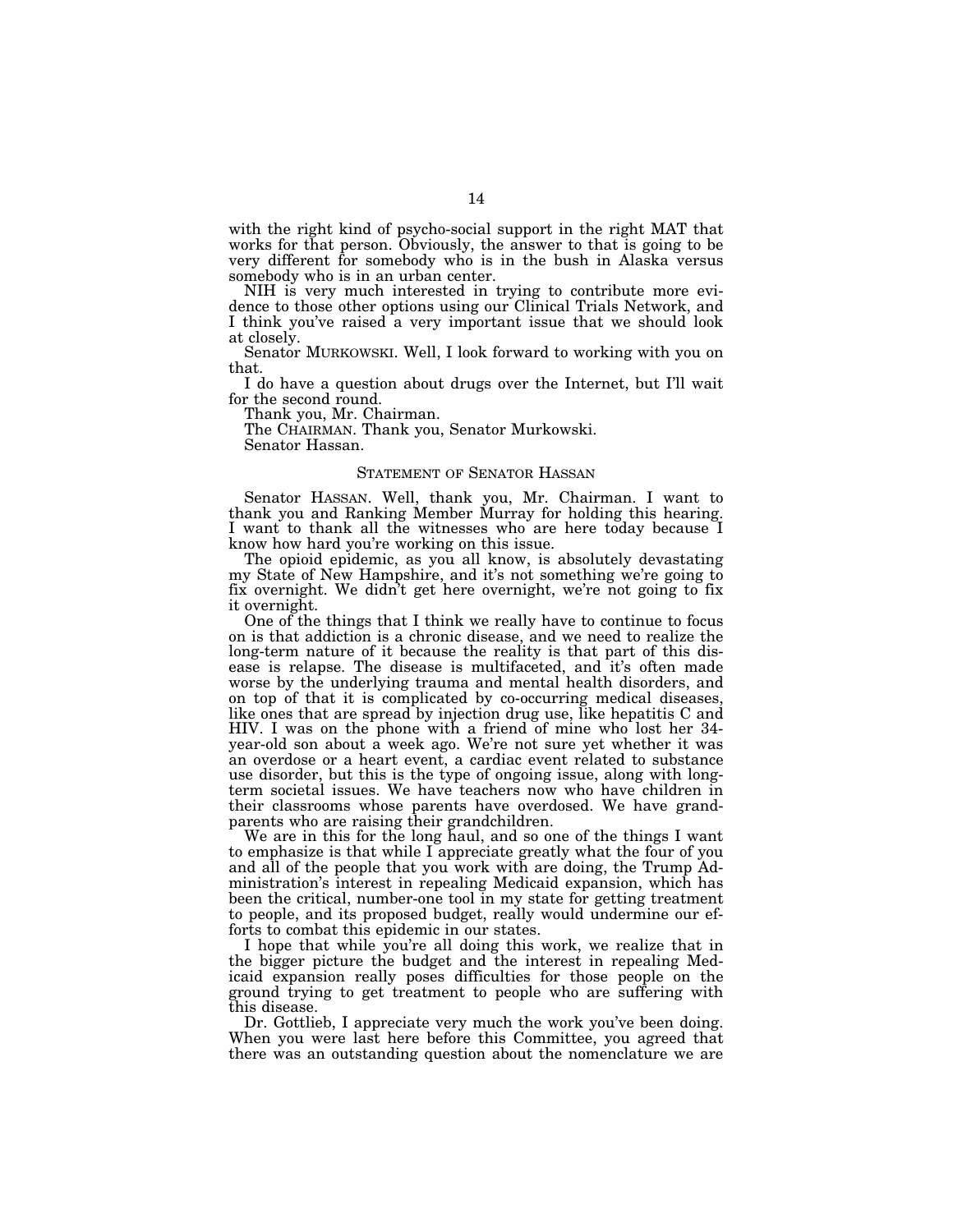using in the term "abuse-deterrent formulation" and whether it's conveying the right message to providers and patients, and I was glad to hear you speak about it just now.

Senator Young and I sponsored the Opioid Addiction Risk Transparency Act, which was recently signed into law and really is intended to make sure that health care doctors and, in turn, patients are provided with information about the limitations and patient care implications of opioids with so-called abuse-deterrent formulations. Now that the legislation has been signed into law and has given you the authorization, what steps has the FDA taken to use this authority provided by the Opioid Addiction Risk Transparency Act?

Dr. GOTTLIEB. Thank you for the question, Senator. We set out probably about 3 weeks ago, 4 weeks ago, to undertake a formal study of the nomenclature that we use and the lexicon that we use in describing abuse-deterrent formulations, and you and I have had the opportunity to talk about this, to make sure that we're not conveying to providers and patients that a drug that has abuse-deterrent features is less prone to addiction, because we know it's not. The abuse-deterrent features on the current drugs make them less prone to manipulation that allows them to be abused through inhalation and injection, but they still can cause addiction.

We're looking at this scientifically, and we should have that information back in a reasonable timeframe, and I'd be happy to come in and talk to you about our results.

Senator HASSAN. Well, I would appreciate that. I would just urge you—we are now giving you all tools to get information out there, and these drugs were approved without a full understanding of this potential impact, and I think the more quickly you can move, the better off we will be, even as you're gathering data.

Dr. GOTTLIEB. I firmly agree. I just want to make sure we're science based. We will move quickly.

Senator HASSAN. Thank you.

Dr. McCance-Katz, we've talked a lot about the 2-year opioid State targeted response grants provided by Cures. I will say, like my colleague Senator Shaheen, who is not on this Committee but who has been leading the charge on this, I've got some real concerns about the formula used for 2017 because it didn't provide adequate resources to New Hampshire, a State with one of the highest per capita death rates in the Nation but that was only eligible for \$3 million of the \$500 million available under the formula that was used.

In addition, addiction is a chronic condition, so we need longterm investments to address the crisis. Aside from the Cures money, there are other important Federal resources that we need to strengthen. As was described in your testimony, the Substance Abuse Prevention and Treatment block grant is fundamental, but it really hasn't kept up with inflation in terms of dollars.

Because I see that I'm running out of time, I'll just ask you if you can briefly speak to what SAMHSA is trying to do to address the significant decrease in value of the block grant today, especially in light of staggering increase for the need of such services.

Dr. MCCANCE-KATZ. Thank you, Senator Hassan. SAMHSA allows flexibility to the states to use the block grants for substance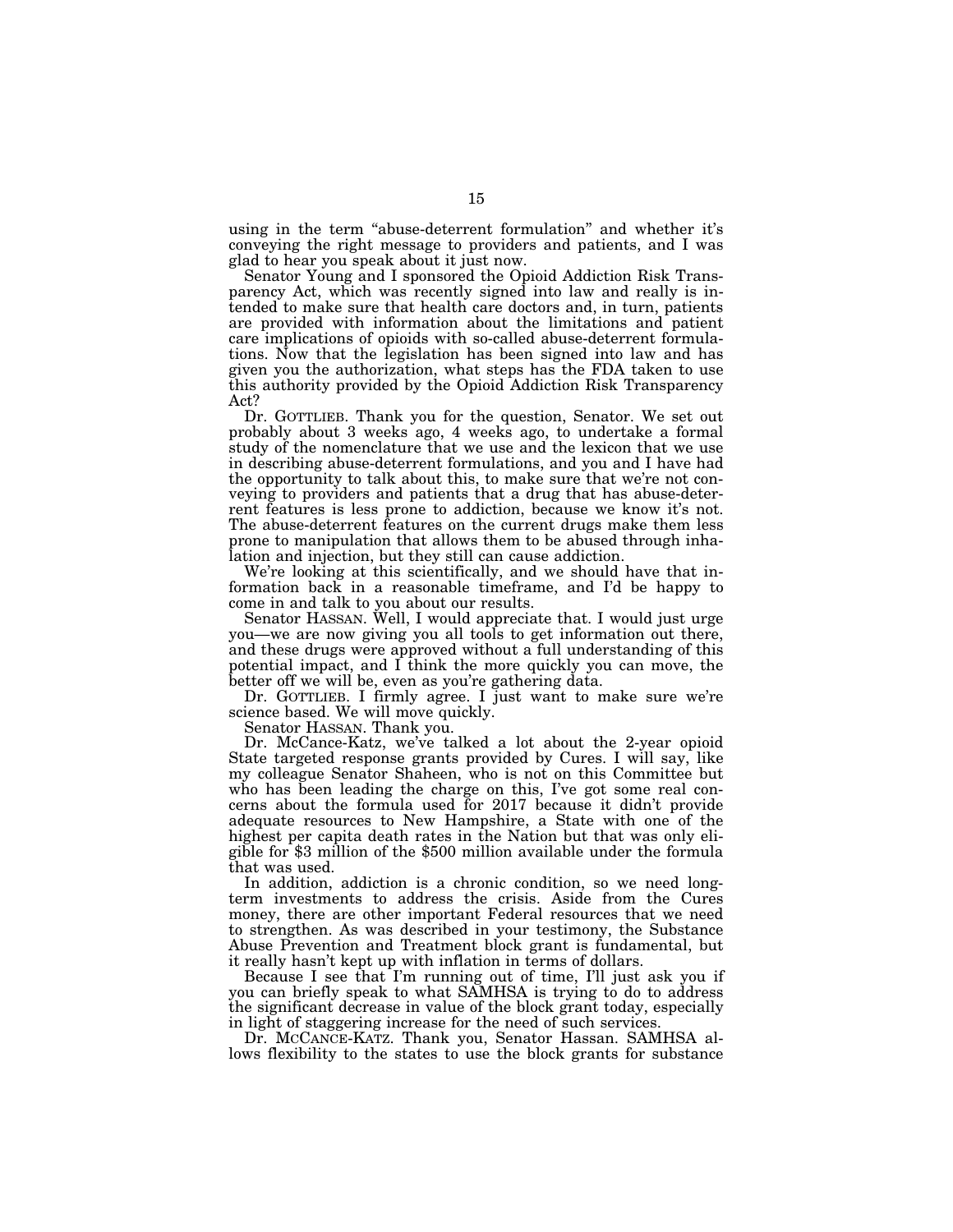abuse prevention and treatment. States present us plans, we provide them technical assistance, and we allow them to implement as they wish to do in their communities. Every state, of course, is different.

SAMHSA also works with the states in terms of pretty extensive ways of helping them to look at how they can best provide care. We have, in addition to funds in these block grants, as you know, which are the funds of last resort for individuals who are not covered by other third-party payers, including Medicaid——

The CHAIRMAN. We need to stick with the 5-minute time rule. Dr. MCCANCE-KATZ. I'm sorry.

Senator HASSAN. Thank you. I'll wait for the second round and we'll follow-up then.

The CHAIRMAN. Thank you very much, Senator Hassan.

I'm going to call on Senator Young next, and then I believe Senator Bennet is next after that.

I'm going to go vote, and Senator Murray is going to preside. Senator Young.

#### STATEMENT OF SENATOR YOUNG

Senator YOUNG. Thank you, Chairman. I have a lot to cover in 5 minutes, so I'm going to go fairly quickly here.

I'll begin with Dr. McCance-Katz. Doctor, good to see you again. A small Hoosier community of 4,300 people was catapulted into the national spotlight just 2 years ago. We have over 200 of my fellow Hoosiers who were diagnosed with HIV and hep C primarily due to injection drug use. According to the CDC, injection drug use is now the primary cause of most hep C infections.

Doctor, what role do you think the Federal Government should play in ensuring that people with opioid use disorders are linked to screening and treatment of hep C and HIV?

A more narrow question. What do you think the Federal Government should do to prevent people who inject drugs from landing in jails and further escalating the hep C crisis in those facilities?

Dr. MCCANCE-KATZ. We do recommend integrated care. We have been focusing on—as an agency, we have focused on integrated care, both bringing primary care into our community health treatment programs and bringing behavioral health care into primary care.

We know that people—we advise that people should be screened. We've supported a program called Screening: Brief Intervention Referral to Treatment, for years now. We've done, I think, a pretty good job of getting that established nationwide, and by bringing those resources together we can identify early on, and hopefully before people get to the point of injection drug use, their needs for care and get them to the appropriate interventions.

Senator YOUNG. Do you have thoughts about local jails and things at the Federal level—I understand there are jurisdictional issues—we might be doing to help address what I would characterize as a crisis?

Dr. MCCANCE-KATZ. I would just say that addiction is not a crime, and so we have programs that we support throughout the Nation that work toward establishing drug courts and ways to divert people from the jail system to treatment, and we continue to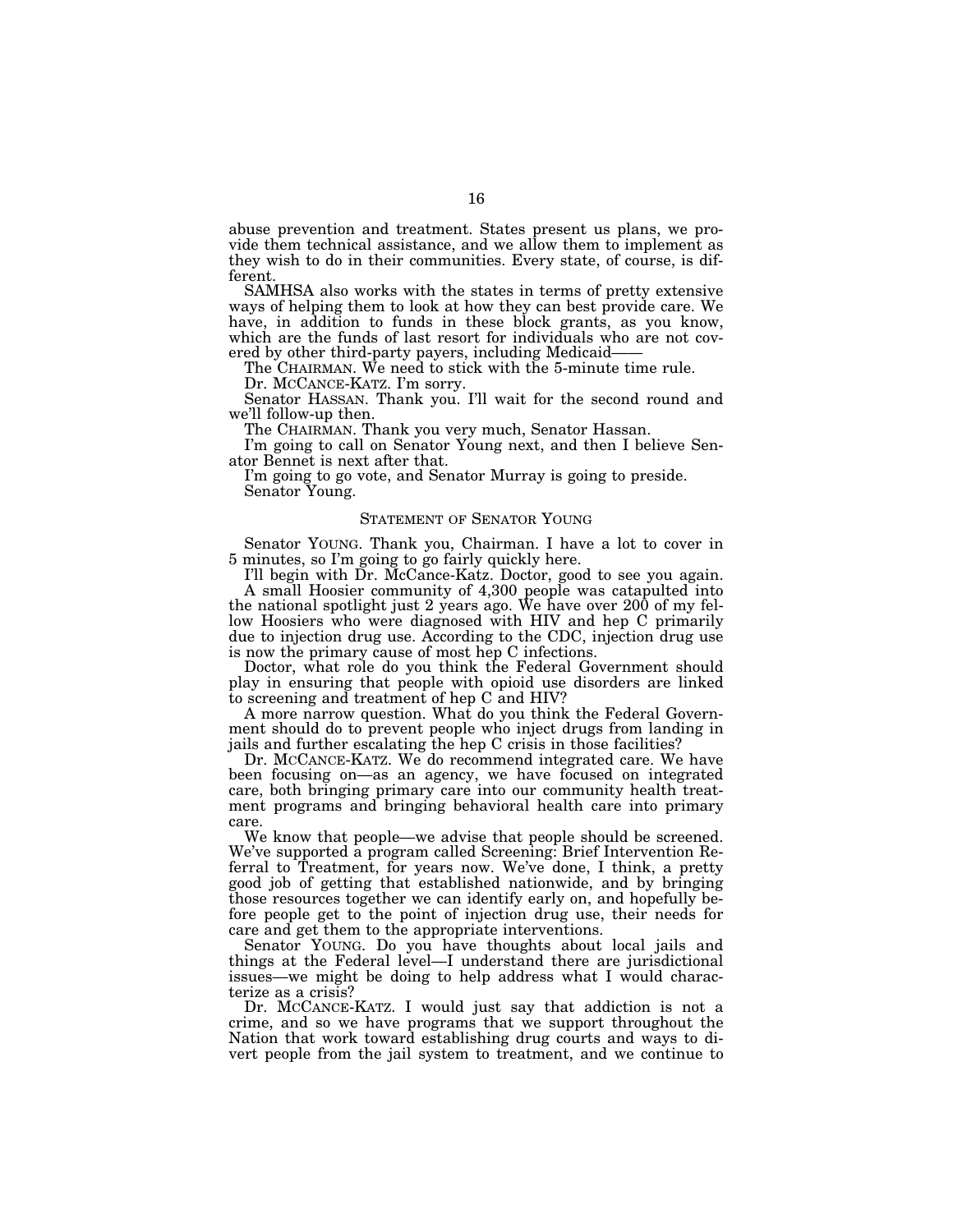support those, and Congress has been very helpful to us in allowing us to do that.

Senator YOUNG. Thank you. I think I'll submit all these questions to each of you and give you the opportunity to respond as well.

Dr. Gottlieb, I'd like to move to you, sir. To encourage the development of new treatment options like non-opioid alternatives, you have committed to using all the agency's authorities, including fast track and breakthrough therapy designations. Now, during your confirmation hearing, you and I discussed the imbalance in the application of expedited programs like those I just mentioned across the various review divisions of the FDA. What sort of progress in your short term there have you been able to make to ensure the FDA reviewers in all divisions are using the tools available to them, sir?

Dr. GOTTLIEB. Thank you for the question. Within the context of the work that Dr. Janet Woodcock is doing with respect to the Office of New Drugs and some of the changes that she's implementing, structural changes that she's implementing, I think we have been able to bring more uniform adoption to certain policies, like the application of expedited programs, across different therapeutic areas. We're moving in that direction, in the direction you and I discussed.

With respect to this clinical area particularly, there have been drugs for the treatment of pain that have been granted fast track status. There are no publicly acknowledged drugs that have been granted breakthrough therapy, but we would certainly be willing to grant a drug that meets the legal criteria breakthrough status, targeted toward the treatment of pain. If there were such drugs that existed right now, I wouldn't be able to speak to it, but we would do it.

Senator YOUNG. OK. I'm going to ask this question, ask one of you to pipe up if you feel impelled to do so. If you don't, I'll call on one of you.

It relates to translating medical research to medical practice. I found out some years ago, when I was a member of the House of Representatives, it takes an average of 17 years for research evidence to reach clinical practice. Hoosiers don't have 17 years to wait for the best practices to be implemented in fighting and prevention of addiction.

How are you all working together? Are you working with medical associations—maybe you could speak to that—to ensure that the best practices are indeed translated into clinical practice? What can be done, if anything, by your agencies or Congress to speed up this research-to-practice pipeline?

Dr. MCCANCE-KATZ. We do work with collaboratively—SAMHSA works collaboratively with NIH. I think one of the real advantages of having an assistant secretary as the head of SAMHSA is that I can work collaboratively with other departments. Dr. Collins and I are already talking about the kinds of collaborations that will help us to disseminate best practices to communities.

I'm going to say something else that I think needs to be done more of, that SAMHSA will start to do this, and that is you have to bring people together that have the right kinds of skills. What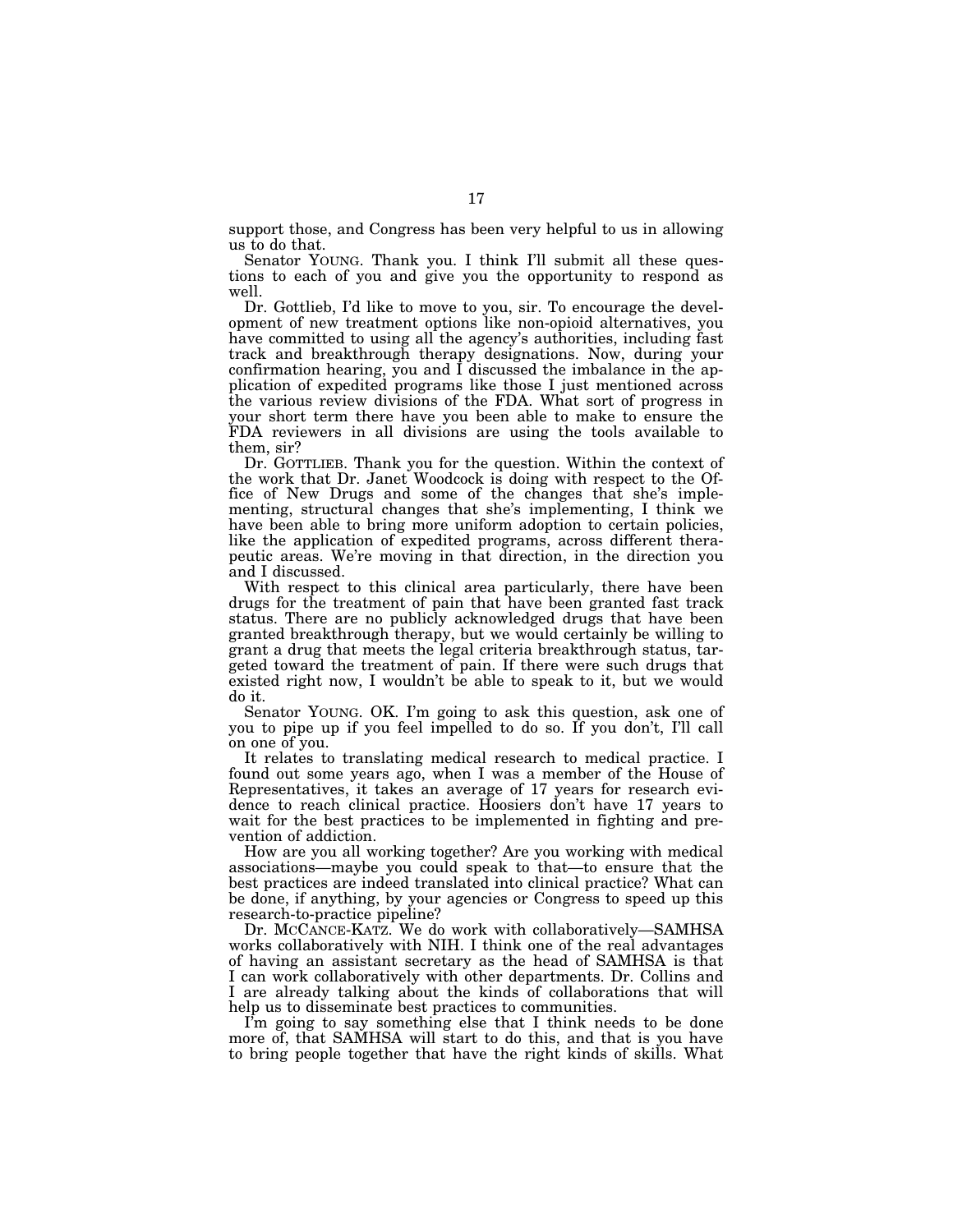I mean by that is you have to bring people who are experts in the treatment of various disorders, in this case addiction, an opioid use disorder, and our State officials, because those are the people that are making the decisions about how practice is done in the various states and jurisdictions.

When we bring these folks together, then we should be able to better disseminate practices.

Senator YOUNG. Thank you. I'd just note—and I know I'm over time. Thank you so much. As I travel around my State, it's pretty clear to me that no one is certain as to what current treatments and outreach strategies have been rigorously tested and evaluated and which ones are best, which ones they should implement. I'd like to dialog with a number of you about that serious issue.

Senator MURRAY. [presiding] Thank you.

Senator Bennet.

#### STATEMENT OF SENATOR BENNET

Senator BENNET. Thank you, Madam Chair. Time, I know, is short because we're voting. I want to thank you and Chairman Alexander for holding this important hearing on a set of issues that touch every corner of our communities.

Last year there were 442 deaths in Colorado related to opioid overdoses. That includes overdoses from prescription opioids and heroin, as well as synthetic fentanyl. That's more than quadruple the number in 1999. Our State is trying to make progress in turning the clock back by provider education and prevention, but we have a lot more work to do.

Dr. Gottlieb, thank you for coming to Colorado. You're able to see some of that work in our emergency rooms and treatment centers when you visited in August. I'm grateful that you came to Colorado, and I want to thank all the witnesses who are here today for your work.

I also want to talk about jails. Jails in Colorado have been overwhelmed by the influx of people suffering with opioid addiction. Recently in Freemont County, Colorado, a rural part of our State, 100 out of 115 inmates were dependent on prescription opioids or heroin. I was in another jail in Colorado where the sheriff took me to the cells and he said, ''I want you to see this,'' and he went and opened up the door. I said, ''What do you want me to see?'' He said, ''I have women in my jails. I've never had women in my jails before,'' two cells of people addicted to opioids, because these folks immediately lose Medicaid coverage. Counties are struggling to find addiction treatment and the ability to manage their care. We heard from county administrators, especially in rural counties, like in Alamosa, how difficult it can be to provide this care when Medicaid is immediately terminated and they've got to stretch their budget somehow to meet this need.

Dr. McCance-Katz, I wonder, in your role in SAMHSA, you oversee the administration of grants to close gaps in care, although not specifically for these settings, jails. I wonder what we can do to help states manage this population of patients who are essentially locked out of access to treatment.

Dr. MCCANCE-KATZ. Absolutely, it's a huge issue that people lose their Medicaid as soon as they go into any kind of incarceration.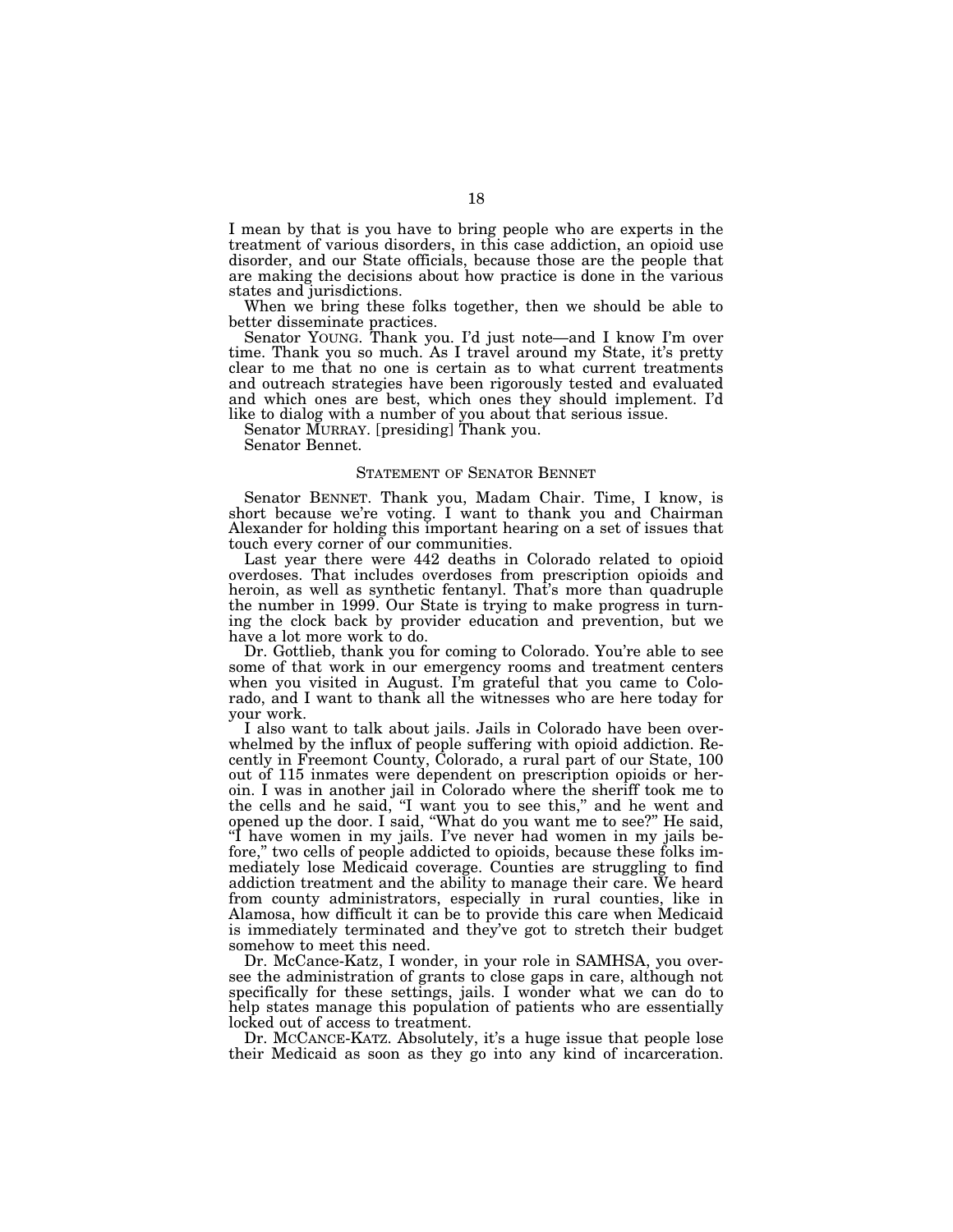We do have programs at SAMHSA where, as I mentioned before, we divert people through drug courts into treatment rather than into jail. We also have offender reentry programs. We don't have a lot of funding for that right now, but we do have those programs going on in various parts of the country. We try to promulgate best practices from those programs.

There also is a large movement within the correctional system where people are being identified as opioid addicted and evaluated and started on medication-assisted treatments and hooked up to treatment as they're leaving the jail or prison, and that is a program that I hope we will be able to expand going forward.

Senator BENNET. Do you think it makes any sense, though, for us to be cutting off Medicaid when you have a population in a jail where 100 out of 115 people are addicted to opioids? Does that make any sense for us to cutoff their access to treatment or their funds?

Dr. MCCANCE-KATZ. Senator, I would say that that is a decision that would need to be made at the level of Congress and the President, and within HHS we will implement whatever Congress and the President agree upon. At this point, it is as you say.

Senator BENNET. Is there anybody on this panel who thinks that a jail cell is an appropriate place to do treatment for opioid addiction, or a preferred place to do treatment for opioid addiction?

Dr. MCCANCE-KATZ. It absolutely is not the place to do treatment for opioid addiction.

Senator BENNET. Dr. Collins.

Dr. COLLINS. I certainly agree that addiction is not a crime. It would be worth mentioning that we have an opportunity with those who have ended up in this difficult circumstance, in jail, that once they have become opioid free during the course of their time in jail, there's an opportunity to help them maintain that State by injectable naltrexone, which currently lasts about a month. We've done studies to look and see what the success rate of that is in terms of keeping people from slipping back into addiction, and it's substantially better than some of the other alternatives.

One of the things we're working on right now with industry as a partner is could we come up with an injectable form that lasted for 6 months, because that would keep the momentum going in terms of somebody reentering the workplace and finding themselves on a better path. A month is good; 6 months would be a lot better.

Senator BENNET. I understand you are working on that, and it cannot come soon enough, so I thank you for that.

Senator MURRAY. Thank you.

Senator Collins.

#### STATEMENT OF SENATOR COLLINS

Senator COLLINS. Thank you very much, Madam Chairman. You like hearing those words, right? Again.

[Laughter.]

This morning's headline in the largest newspaper in the State of Maine says this: ''Portland, Falmouth Officials Deliver Bleak Report on Opioid Crisis: It's Getting Worse.'' This headline disturbed me greatly because I feel there's been so much focus on the opioid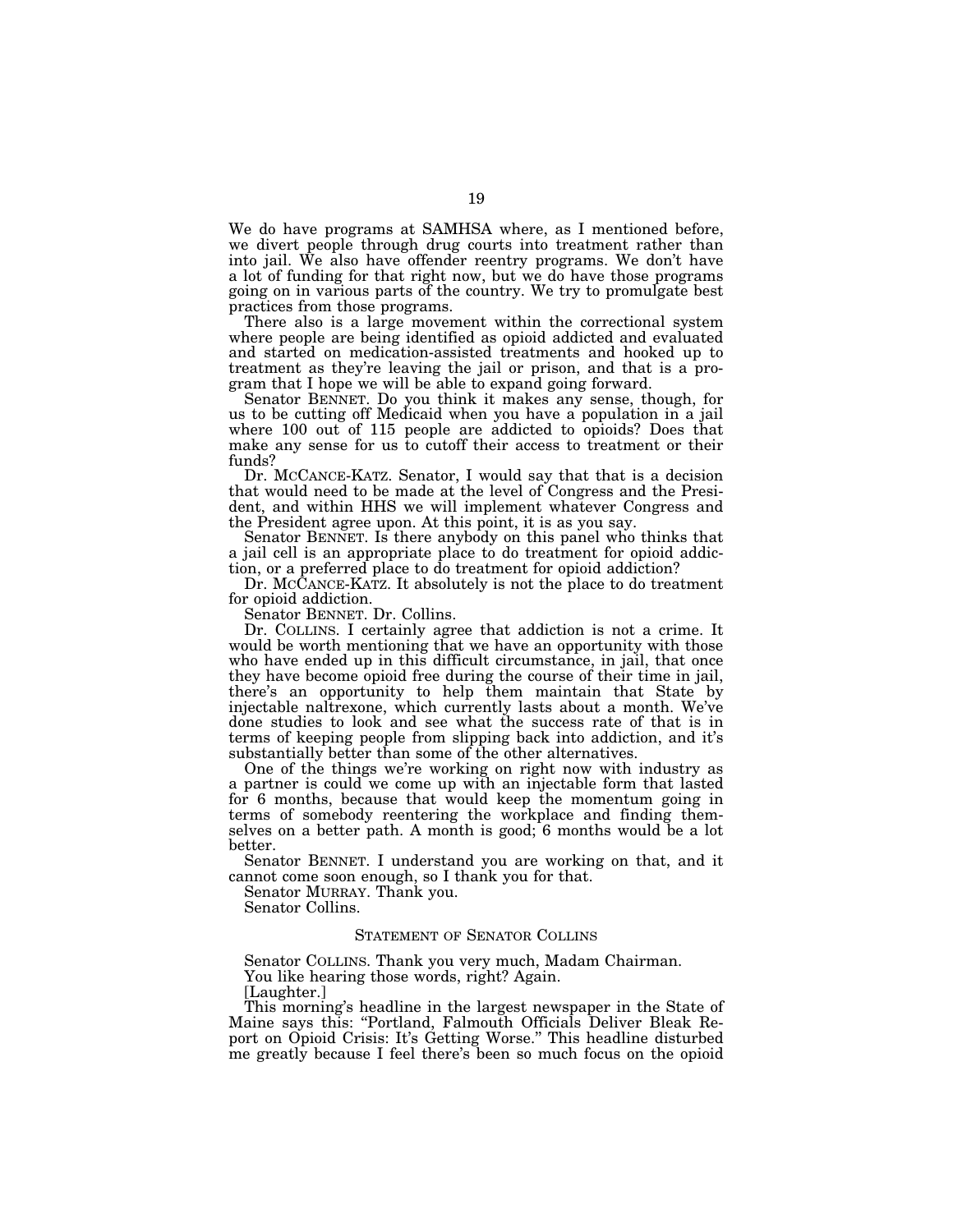problem, the epidemic that is tearing apart our communities and costing the lives of so many. We've passed legislation. We've increased funding. We recognize that you have to focus on education and prevention, law enforcement, treatment and recovery. Yet we seem not to be making the kind of progress that we need to make.

Already, for the first 6 months in the State of Maine, 185 people died from overdose. That means that, if that number remains stable, we're going to have a very similar death rate, 376 deaths, that we did last year.

The CDC has put out my favorite chart which shows that for every one overdose death, we have an enormous problem underneath.

My question to each of you is what more do we need to do? Why are the efforts that everybody is making and working so hard not working?

Dr. GOTTLIEB. I'll just briefly comment, Senator. I appreciate the question. I think that one of the places where FDA can have an outsized impact—and we all have different roles to play—is trying to reduce the rate of new addiction by taking steps to decrease the overall rate of exposure to opioids. We know this comes down to math. A certain percentage of patients who are exposed to opioids will become addicted, and the key to reducing the rate of new addiction is to reduce overall exposure.

We're going to do that, first and foremost, by changing prescribing behaviors among physicians. Most people, as I mentioned, who become addicted will become medically addicted. They'll move on. Oftentimes it will be for an immediate-release formulation of a drug, Vicodin or Percocet. They'll move on to higher-dose formulations, and eventually the low-cost alternative, which is street drugs.

We've taken steps in recent months to increase provider education, for example around immediate-release formulation drugs. We're looking at steps we can take to try to limit dispensing. I mentioned the proposal that we put out recently asking for comments from the public around this, and we're also looking at what we can do with respect to mandatory education. The key for us is to try to reduce overall exposure.

Senator COLLINS. I think you're absolutely right, that we have to put more effort at the front end of this problem and reduce access by changing prescribing habits, and particularly by allowing partial fills, by training physicians that they should only give 10 pills, not 50, that sort of thing.

Dr. Collins, do you have anything to add?

Dr. COLLINS. I totally agree with what my colleague has just said. I also want to say we really need to push them into the space of having alternatives to opioids for those 25 million people who do suffer daily from chronic pain. We can't leave them hanging with nothing to help them, and what they have right now is not helping them with chronic pain where opioids are really not the appropriate treatment. Yet, we do not at the present time have great alternatives.

Certainly from NIH's perspective, putting our foot on the accelerator, working with industry in an unprecedented way to try to cut in half the time that it takes to develop that next generation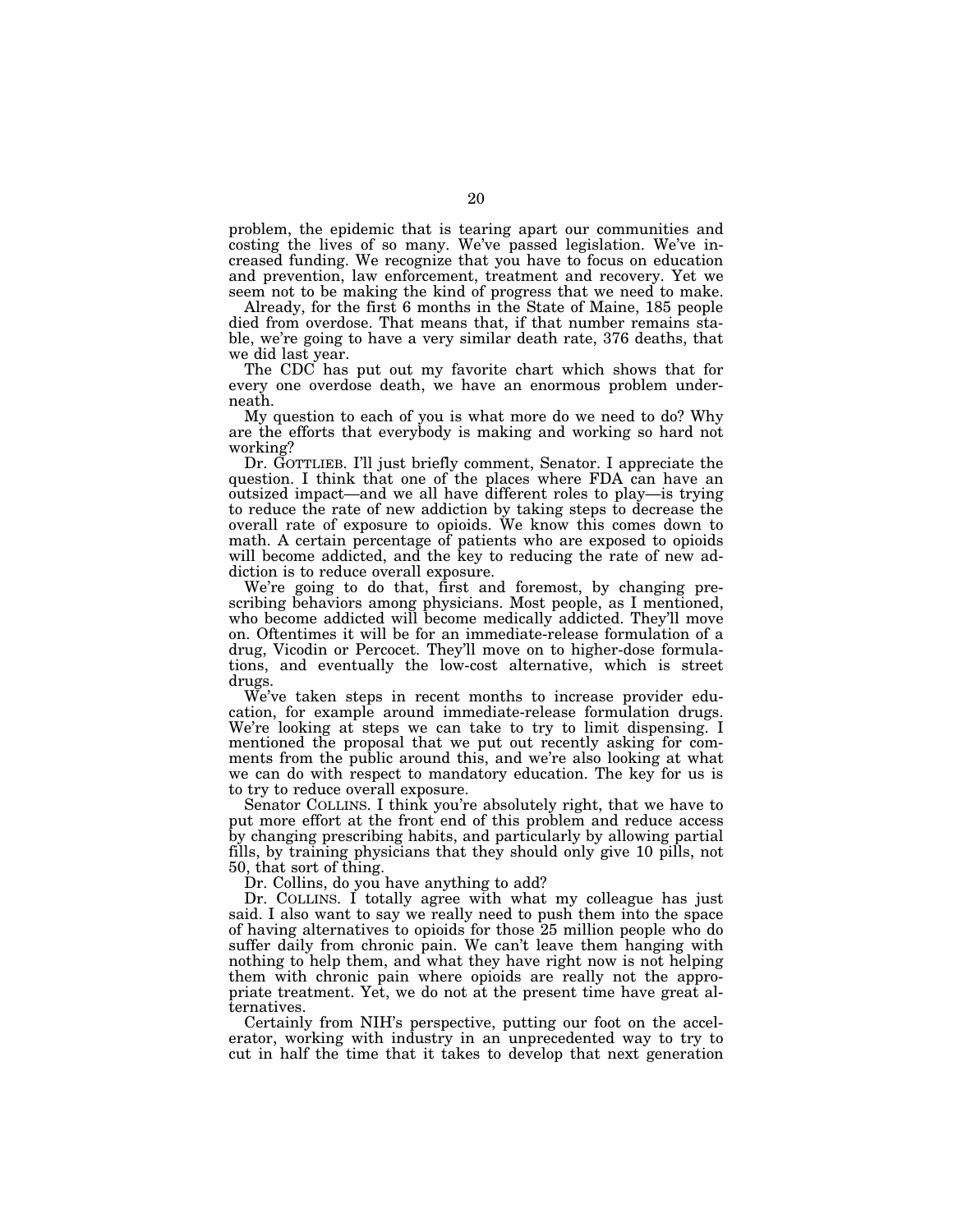of non-addictive but highly effective pain medicines is something

We're currently spending about \$116 million a year on opioid use. We think that needs to be greatly increased by a factor of 4 or 5, and together with industry we can do something here to speed up this process of coming up with better alternatives.

Senator COLLINS. Thank you.

Dr. Houry.

Dr. HOURY. I would add that I think Washington has been one of the states that has really integrated their prescription drug monitoring programs with their ER records, and they've seen a lot of proactive reporting. We're preventing those people on that pyramid from getting addicted. It's identified people who are taking highdose morphine doses and then sending alerts to physicians so they know to intervene and consider tapering that patient off.

The flip side, too, I would say, is really to do more surveillance. We just started in Maine our syndromic surveillance, where we're using what we use in bioterrorism where you look at EMS or emergency department data to look at new trends, and this is how Maine and many other states here on this panel are being able to detect new community outbreaks. We did that in Georgia and we picked up five overdoses from the fake Percocet pills. Now you know where in communities to intervene more quickly.

Senator COLLINS. Thank you.

Dr. McCance-Katz.

Dr. MCCANCE-KATZ. I agree with everything that my colleagues have said, but I'm also going to say that we still do not have adequate access to treatment, to evidence-based treatment for people who need it. As long as that situation occurs, we're going to continue to have the terrible kinds of tragedies that are the opiate epidemic.

We need more specialty care. We need integration of addiction treatment into primary care. We need to use our certified community behavioral health centers to provide addiction treatment. We need to educate practitioners starting at the undergraduate level medical school, nurse practitioner school, physician assistant school. That's just my view. Everybody should come out being eligible, having gotten the education, to get that data waiver.

They need more than classroom experience. They need practical experience. The State that I come from, Rhode Island, we had started a program where clinicians could come to our Centers of Excellence to get that practical experience to give them the confidence to provide that care in their communities. We need to be doing all of these things.

Senator COLLINS. Thank you.

The CHAIRMAN. [presiding] Thank you, Senator Collins.

Senator Murray.

Senator MURRAY. Thank you.

We know that 2 million people suffer from opioid addiction nationwide, and there are targeted approaches like safer opioid prescribing practices and medication-assisted treatment, important parts of it. I hear so often that it's really important to make sure that everyone has access to appropriate health care to prevent and treat substance use disorders.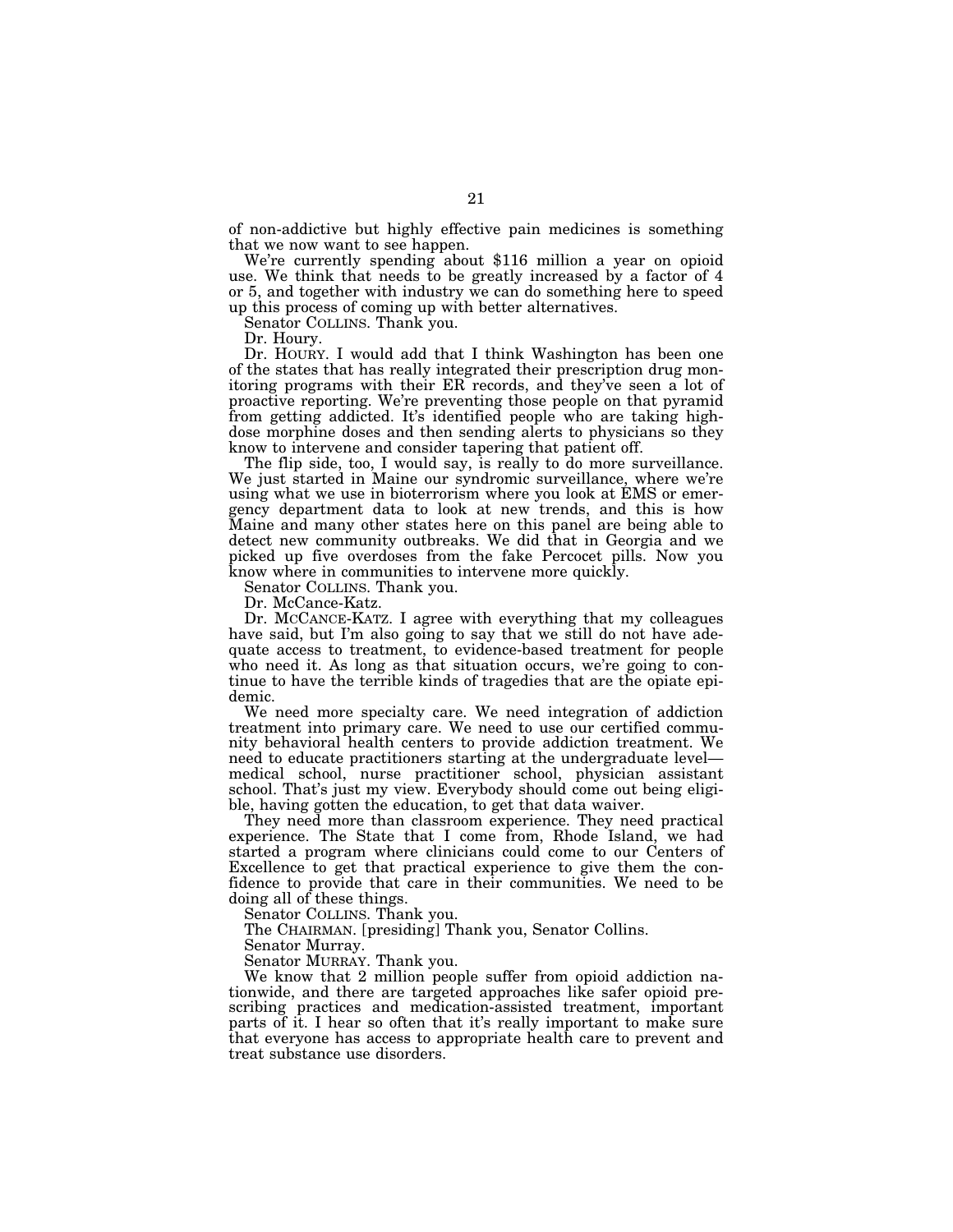Medicaid expansion has really been life-saving for a lot of people who suffer from opioid use disorder. In my home State of Washington, we have 30,000 newly eligible enrollees who are now accessing substance use disorder services because of Medicaid expansion. That's why it's so troubling, quite frankly, to see so often this going after Medicaid.

I wanted to ask you, Dr. McCance-Katz, do you think coverage of preventive and treatment services for substance use disorders, including through Medicaid, is important to combatting the opioid crisis?

Dr. MCCANCE-KATZ. Yes, I do.

Senator MURRAY. I think that's really important, a short statement but really important, and I hear it from everyone, so thank you.

The President's budget proposal cuts SAMHSA's budget for preventing substance use disorder. I'm sure you know that. How would those cuts affect your ability to serve affected people by this crisis?

Dr. MCCANCE-KATZ. Well, we would have to, whenever we get the appropriation, we would have to look at it and determine what programs would no longer be able to be implemented as a result. We look to Congress and the President to come to an agreement that we hope will allow us to continue our programs.

Senator MURRAY. OK. Well, I think this is really important, and we need more support, not less, and I've been working on the Appropriations Committee to increase our prevention activities, and I hope that we get support for that.

I wanted to ask all of you, as you all know, this Committee worked very hard to pass the 21st Century Cures Act, which among other things provided a billion dollars, as you know, for funding for our states to respond to this crisis. I was really pleased that my State, Washington State, has used their part of this funding to partner with Washington State University to analyze evidence-based practices related to youth misuse and abuse of prescription drugs, including opioids.

Can each one of you speak about how your agencies are currently using evidence-based practices for prevention and treatment, and the importance of the Federal Government promoting the use of evidence-based policies?

I'll start down here with you, Dr. McCance.

Dr. MCCANCE-KATZ. SAMHSA has a number of programs that address both prevention and treatment. Our block grants include a 20 percent set-aside for prevention interventions. We work closely with experts in the field and the states to provide them information and dissemination of best practices regarding prevention interventions, as well as for evidence-based treatment of substance use disorders.

I think that your point is a very important one about youth. We learned from our National Survey on Drug Use and Health this year that transitional-age youth are really struggling both with increasing amounts of substance abuse, including alcohol, by the way, very troubling, but also with increases in depression and suicidality. One of the things that I've done since starting at SAMHSA is that we have put together a project that will bring ex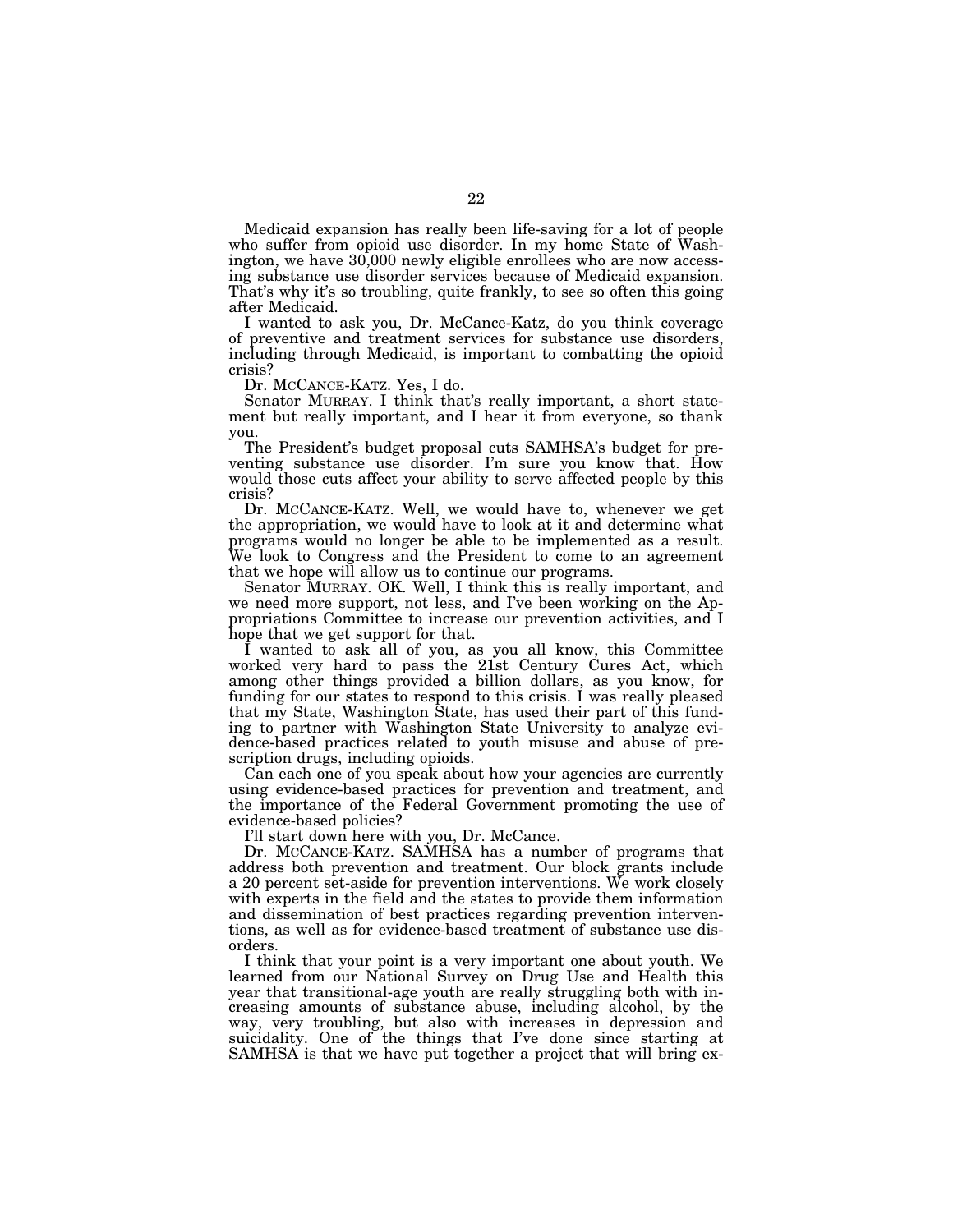perts together to better inform how to address mental health issues and substance issues in transitional-age youth.

Senator MURRAY. OK.

Dr. Houry.

Dr. HOURY. One of the things we're doing is we're working through the Heroin Response Strategy, so on the ground with a lot of the high-intensity drug trafficking areas. We're on the ground with public safety helping them develop public health interventions, things like academic dovetailing, where if there's a high prescribing area, you send somebody to counsel the physicians and learn more about that.

We're also looking for more warm handoffs. If there's an overdose, the person is then linked to services, looking for ways to really integrate the primary care practices and prevention efforts along with public safety.

The second thing is using the best available evidence as we have it, like when we developed our Chronic Pain Guideline, and making sure that then we can translate it into tools for providers. We have a mobile app, now downloaded 17,000 times, that providers can use the best available research to integrate into their own practice.

Senator MURRAY. Dr. Collins, we have about 7 seconds.

Dr. COLLINS. Very quickly, the NIH, of course, is in the business of generating the evidence, and there's a lot we still need to know.

Very critical, we do not know the appropriate duration of MAT that provides the opportunity for people to actually remain free of opioids. That is a lot longer than many of the programs currently offer.

I would also say we need to know more about non-drug approaches to treating pain, and that's another way to keep people from getting addicted to opioids. We just started an \$81 million program with the VA and the Department of Defense to look at this in terms of returning veterans and figure out what other kinds of things, such as transcranial magnetic stimulation, acupuncture, and so on, might turn out to be quite effective in this space and would keep people from getting into this terrible downward spiral.

Senator MURRAY. Dr. Gottlieb.

Dr. GOTTLIEB. I can do this in negative 15 seconds.

[Laughter.]

I'll mention three things we're looking at right now.

We're evaluating the prescribing guidelines around current treatments, currently medically assisted therapy. We recently updated those guidelines to recommend, among other things, that the continuation of buprenorphine in particular might need to be done in perpetuity, so changing the duration of use.

We're currently reevaluating the guidance that we give to drug developers around the development of different MAT. We'll be issuing soon, in some timeframe—I don't want to say soon, but within the next year certainly—updated guidance with respect to the development of MAT.

We're also looking at steps we can take, and we've been taking active steps to try to bring naltrexone over the counter, naloxone over the counter—excuse me—and also what we can prescribe around the co-administration of that with opioids.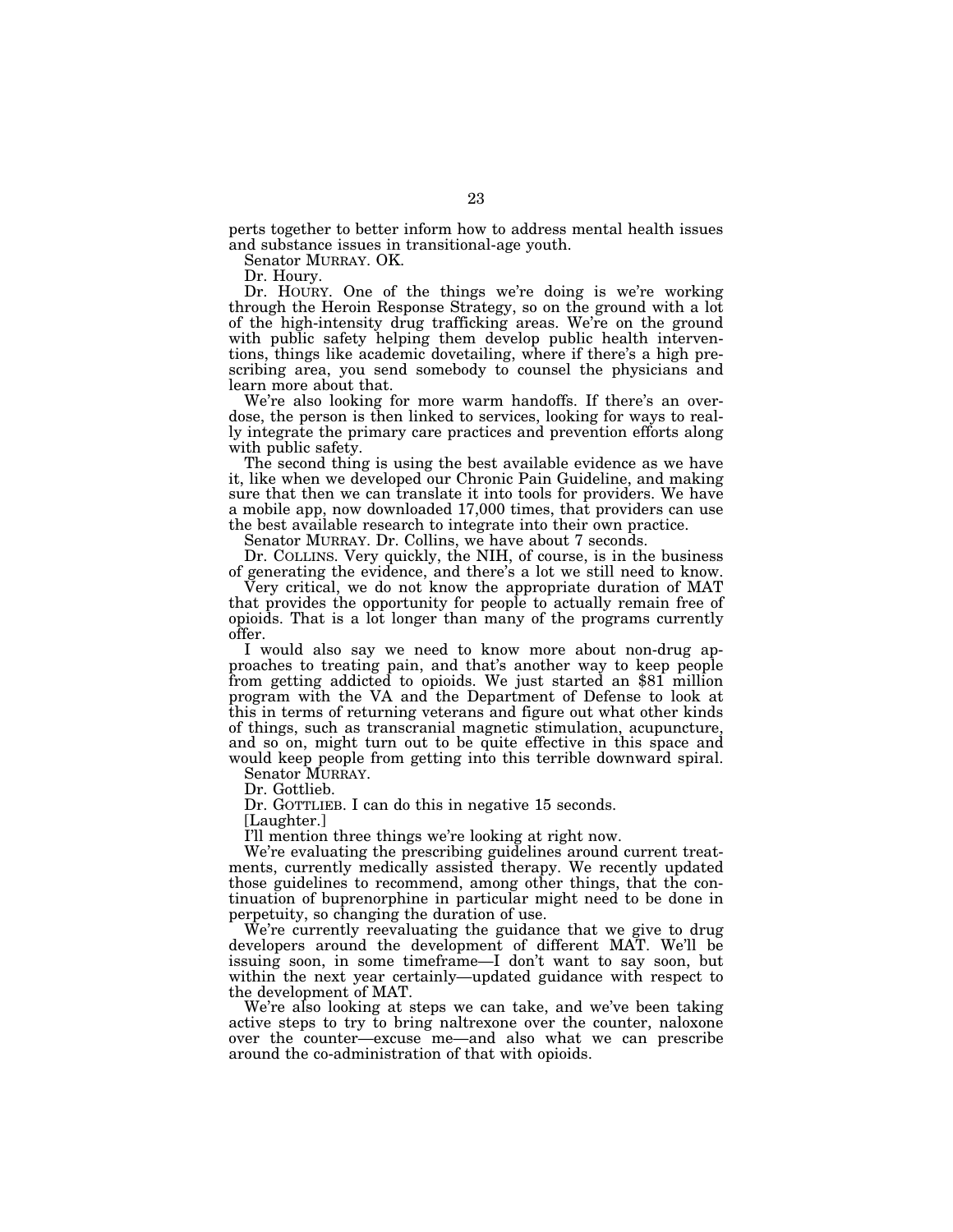Senator MURRAY. OK. Thank you all very much. The CHAIRMAN. Thank you, Senator Murray. Senator Cassidy.

#### STATEMENT OF SENATOR CASSIDY

Senator CASSIDY. Thank you all.

First, let me address a couple of comments Senator Murray made suggesting that the latest Republican effort to do something about Obamacare has cut resources. Actually, for non-expansion states, there would be billions more. For example, Senator Baldwin's State of Wisconsin would have hundreds of millions, if not billions more to provide services for those who otherwise would not have. You can say that for every single non-expansion state. For expansion states, they're typically held harmless.

Also, states are given the flexibility to move resources where they needed to be used. Folks who shake their head no haven't read the bill, and I say that not to be rude but just to point it out. Second, panel, thank you for your hard work.

Dr. McCance-Katz, I understand that when I speak to practi-

tioners of treatment programs, that there is great variability in outcomes. Some do it really well, some do it not so well, and a cynic would say some do it for profit but not for the patient's benefit. You nod your head gently yes, and that's what I get whenever I speak.

Is there a way to monitor the outcomes data associated with these different treatment programs to see which are doing it well and which not? I understand that SAMHSA has client-level data called Treatment Episode Data Sets. Can this be aggregated into a per-facility assessment? If not, why not?

Dr. MCCANCE-KATZ. The Treatment Episode Data Set is a data set where the various facilities actually enter their data, and states can get information on those facilities, so that is possible to do. If there's any confusion about it, we are ready and able to help with doing that.

Senator CASSIDY. Now, you say states could do that. I'm told that some of the insurance companies—someone mentioned United. I don't know if it is United, but it does a very good job of finding out, based on outcomes data, which treatment center is doing well, which is not. Now, we're spending lots of money on this. I guess as a guy who wants to see these patients treated, I know without outcomes data we may not be doing what we should be doing with scarce Federal taxpayer resources.

Why isn't this just kind of automatic? If a State is applying for a grant, you have to show that you are monitoring outcomes data for treatment programs, and those that are doing well expand it, those not so well correct it. I'm asking that.

Dr. MCCANCE-KATZ. What I would say is that with the 21st Century Cures Act and the STR money, we are starting to work with the states on exactly those kinds of issues, and we will be asking them to look at those kinds of data, and they should be able to do it with things like TEDS.

As far as the insurance data goes, this is something that I could look at with my staff to find out whether there's a way we can access that data through an agreement.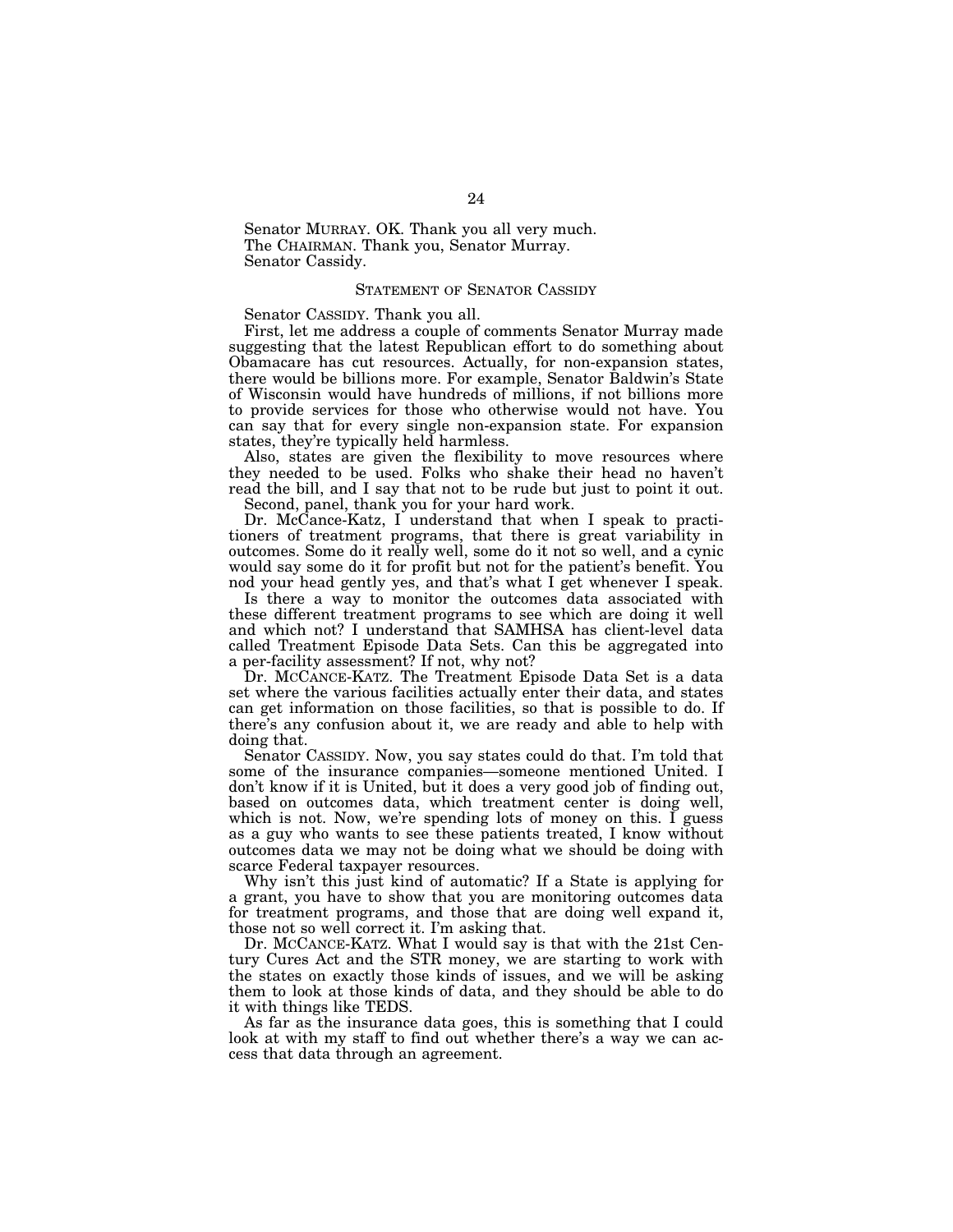Senator CASSIDY. You know, after Hurricane Katrina, I found that the people who were aggregating all this data, suddenly the doctor in Oklahoma could access the records of the people in Louisiana. It was opened up. Now, I guess what I'm asking, maybe Dr. Houry for you, is there any kind of—does DEA or do you have access to these prescription data clearinghouses? It's my experience that there are certain physicians that are high-intensity prescribers. Dr. Gottlieb mentioned it's just math. If somebody is writing higher scripts, there's going to be more people addicted. It seems like you should be able to figure out, whether it's a pain doctor or a cancer doctor, or whether it's an FP who is just moving between states with a pill mill, do we have access to that? If not, what do we need to give you access to it?

Dr. HOURY. Each State owns their own PDMP, or prescription drug monitoring program data. One of the things we've been doing is working with states to allow them to identify these prescribers and working with medical boards, because it's really driven at the State, not the Federal level.

Senator CASSIDY. I thought this was a DEA function. Is this entirely State, or is this also a Federal role?

Dr. HOURY. The prescription drug monitoring program can be owned by a board of health, a board of pharmacy. It can be owned by law enforcement. It varies who it's owned by. CMS, though, in partnership with CDC, this past year did issue letters to the top 5 percent of prescribers under Medicare. There's different ways we can do it at the Federal level. It's usually at the State level, and this is what we're working with State medical boards and with our State grantees to address.

Senator CASSIDY. What is the progress in that? Because when I used to write to controlled substances, you had my DEA number. You knew exactly it was me, and you knew my practice just by looking in the phone book. When I talk to drug detail folks, they say, oh, you know who the pill mill is because you go in and it's somebody writing a \$500 check for a 5-minute visit and walking out with a big prescription pad, as opposed to a pain doctor who really does it right and you have a waiting room full of patients waiting to be seen. I'm thinking, well, the drug detail person knows it; how come we're having such a hard time figuring it out?

Dr. HOURY. DEA is the one that monitors it for illicit use. What I would say is on our website we now list by county prescribing rate. Anybody can go in and see where are the highest prescribing counties. That way state health departments can really intervene and see where the highest prescribers are.

Senator CASSIDY. Do we have a sense—I'm sorry, I'm almost over my negative 15. Do we have a sense of whether or not those counties are actually doing that? Because we have this data. We should be having those pill mill docs.

Dr. HOURY. I think it varies on the State. I know that actually Rhode Island was one of the ones that was doing academic detail, and New York State as well, to where they were identifying the high prescribers and sending them letters and visiting to go over evidence-based practices.

Senator CASSIDY. OK. I yield back.

Senator MURRAY. [presiding] Thank you.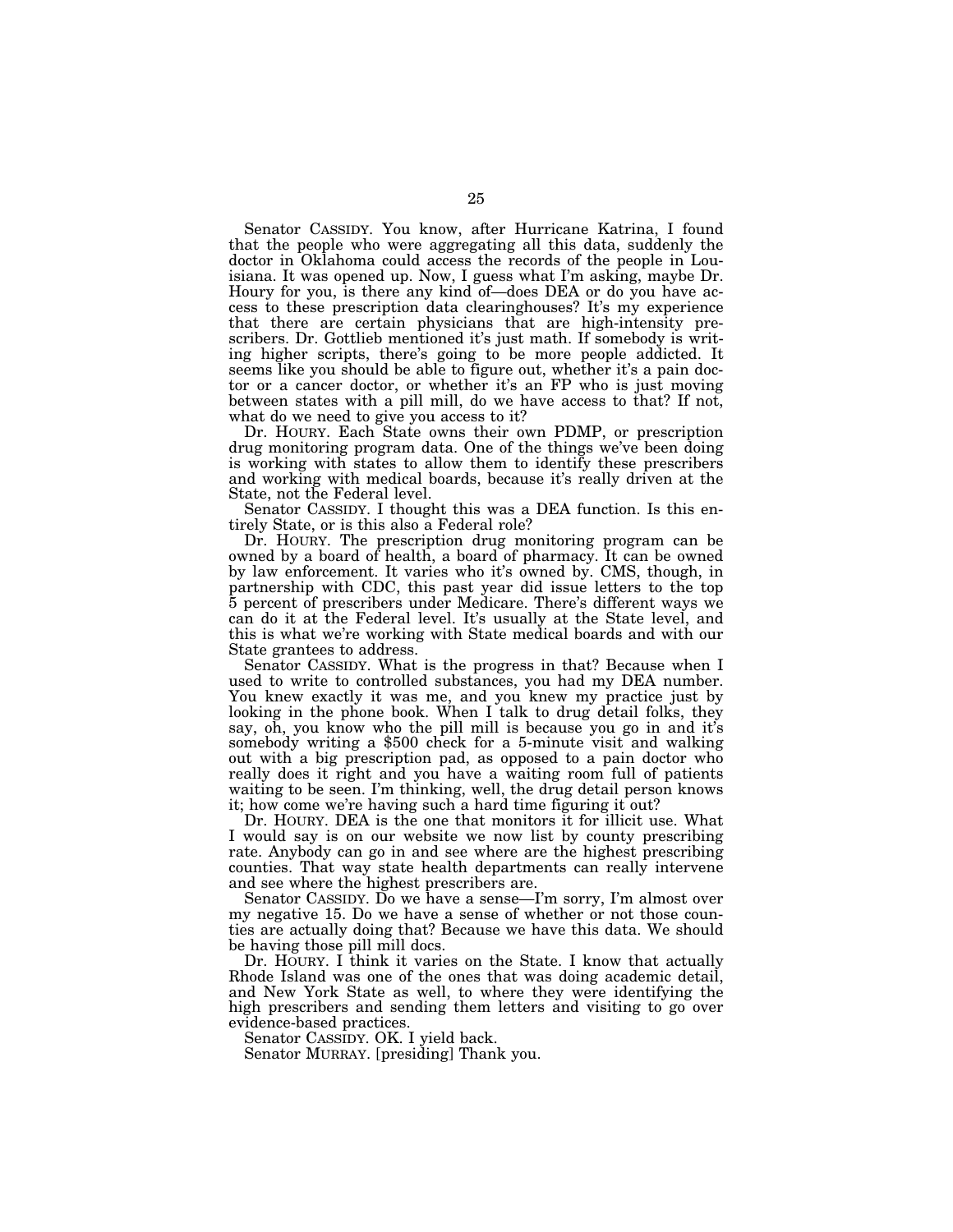Senator Murphy.

#### STATEMENT OF SENATOR MURPHY

Senator MURPHY. Thank you very much. Thank you all for being here.

Let me just note that Dr. McCance-Katz is our first Assistant Secretary for Mental Health and Substance Abuse. This Committee, in a bipartisan way last year, passed the Mental Health Reform Act, which eventually ended up part of the 21st Century Cures Act, which created the position, and we were all very excited to support Dr. McCance-Katz for that position. It's kind of wild that we did not have someone at HHS for all those years who was focused at the top level of leadership on these questions of mental health and substance abuse. We're very glad you're here.

Senator WHITEHOUSE. She's from Rhode Island.

Senator MURPHY. She's from Rhode Island.

Thank you all for being here.

I want to pose this question to Dr. Gottlieb and Dr. Houry to talk a little bit about what the data tells us with respect to the progress we're making on prescription patterns. For years, pain medication scripts were going up and up and up, and what I've seen the last few years tells us that we're finally bending the curve downward. SAMHSA has a document out that suggests that maybe the actual number of pills that are being prescribed may not be heading in the right direction as fast, but overall the number of prescriptions are going down. As you've all noted, the epidemic continues to get worse.

I think a lot of us have hung our hat on this idea that if you get hold of the over-prescription, that you will make a big impact ultimately on the number of overdoses and addictions, but that doesn't seem to be the case.

What does the data tell us about how we're doing on the overprescription of medications, and why is this heading in the wrong direction if we're finally getting a handle on pain meds?

Dr. HOURY. What I would say is we are starting to go in the right direction. The amount of opioids prescribed has gone down about 10 to 15 percent. If you look at where we are, though, compared to 1999, we're still three times what we were. The slope is going down, but there's still tremendous progress that needs to be made.

The second thing is I've actually got a paper coming out next week in JAMA that looks at how there's not a huge increase in the number of people injecting drugs, but what we're seeing is the fentanyl that's on the streets is very potent, and that's what's driving a lot of those fatalities. It's the potency of the drug. We're seeing that people are still continuing to get addicted to opioids in the first place and then move on to heroin and fentanyl. Now they're moving on to something that's even deadlier.

Senator MURPHY.

Dr. Gottlieb.

Dr. GOTTLIEB. I would just add—I agree with everything that was said. I would just add I think the scripts are a lagging indicator to the impact because people have become addicted and they're now to the point where they're moving on to low-cost alter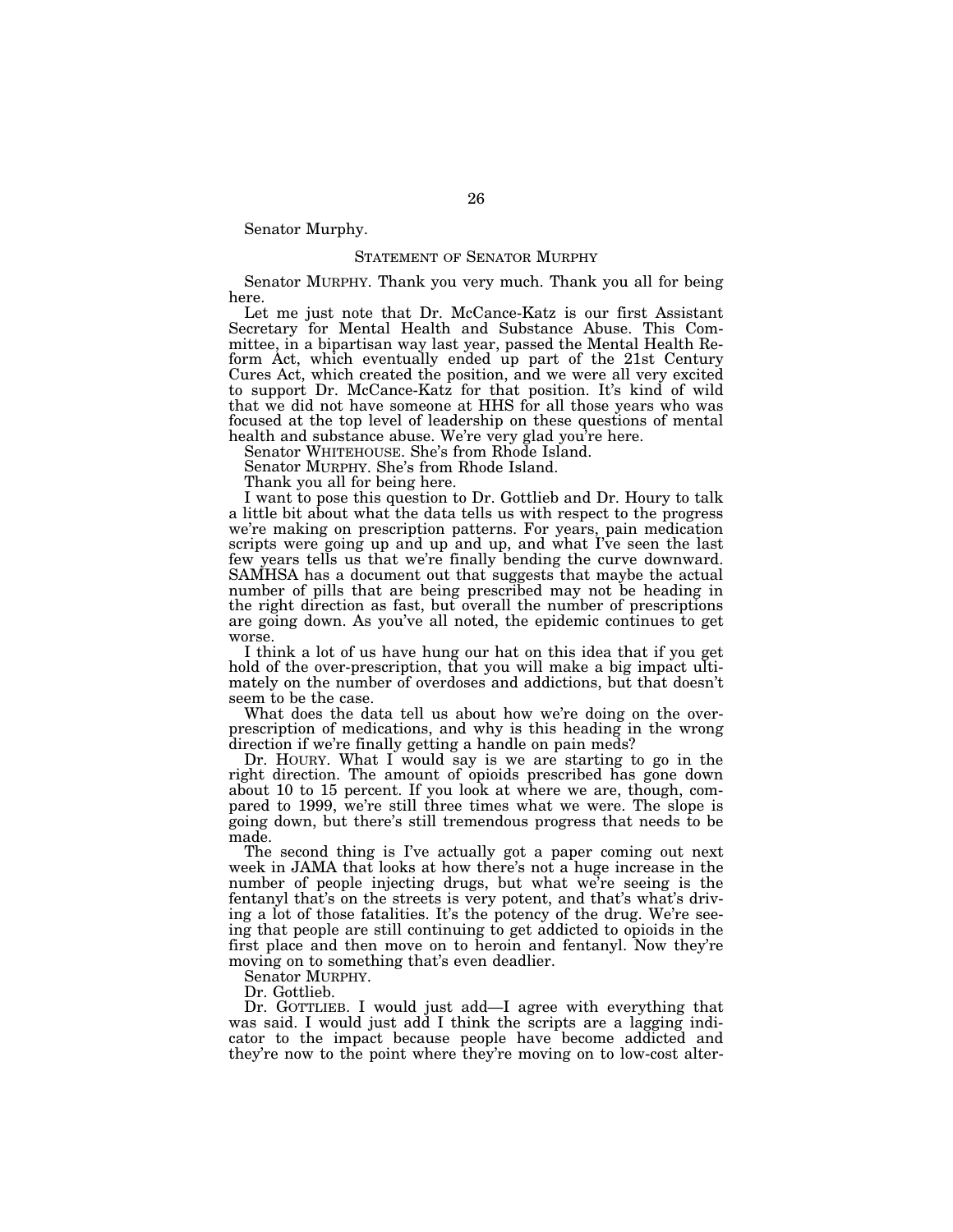natives, which are the street drugs that are increasingly laced with fentanyl and other things that can cause great harm.

I'm also reluctant, quite frankly, Senator, to draw firm conclusions from the data points we have. It's encouraging that scripts are declining. I think we need some sustained data points to conclude that we've really started to impact prescribing patterns.

Senator MURPHY. Dr. Collins, what are the additional avenues for research on pain management? Drugs are not the only way to manage pain, and yet insurance companies seem to drive payment toward prescriptions rather than to other methods that maybe in the short term are more expensive but in the long term may keep you off of these dangerous drugs. What are the additional avenues we need to do to help give doctors and potentially insurance companies some different ways to manage pain other than the drug?

Dr. COLLINS. It's a great question. I think the pain clinics that we used to have maybe 20 years ago which were multi-modality efforts to try to provide opportunities for people with chronic, significant pain ways to manage their pain gave a much better opportunity for something other than an opioid prescription to be the answer. Those pain clinics are harder to find now, in part because they weren't particularly well compensated for the doctors who were spending a lot of time with each patient trying to figure out what's the optimum approach.

We do know that for people with chronic pain, if you work through this carefully, there are other alternatives such as, in many cases, cognitive behavioral therapy. Chiropractors, in fact, do provide benefit to people with low back pain. We've seen that. The opportunity to use such things as acupuncture, certainly transcranial magnetic stimulation, the ability to do various local kinds of nerve blocks for somebody who has a very localized form of pain, all of those do, in fact, have evidence behind them, but there are relatively few practitioners now that have that full array of options available to them. All too often, the answer is to write that opioid prescription and send the patient out again.

Senator MURPHY. I would just very quickly note, I think that is, in part, because of the problem you identified, which is insurance reimbursement. Insurers are not willing to reimburse either for the scope of services or for the amount necessary to bring providers in, and it speaks to the way that risk allocation simply does not work for this population, because if you don't keep someone off of this pathway to addiction, you may not as the insurer actually bear the responsibility, because the cost to the individual is so catastrophic that they are likely going to come off your insurance plan because they end up in jail or they end up homeless or they end up out of work.

We've got to have a conversation about how you structure risk allocation here to promote insurers to pay for the stuff that actually keeps you off of that pain medication pathway.

Thank you, Mr. Chairman.

Senator YOUNG. [presiding] Thank you, Senator Murphy. Senator Kaine.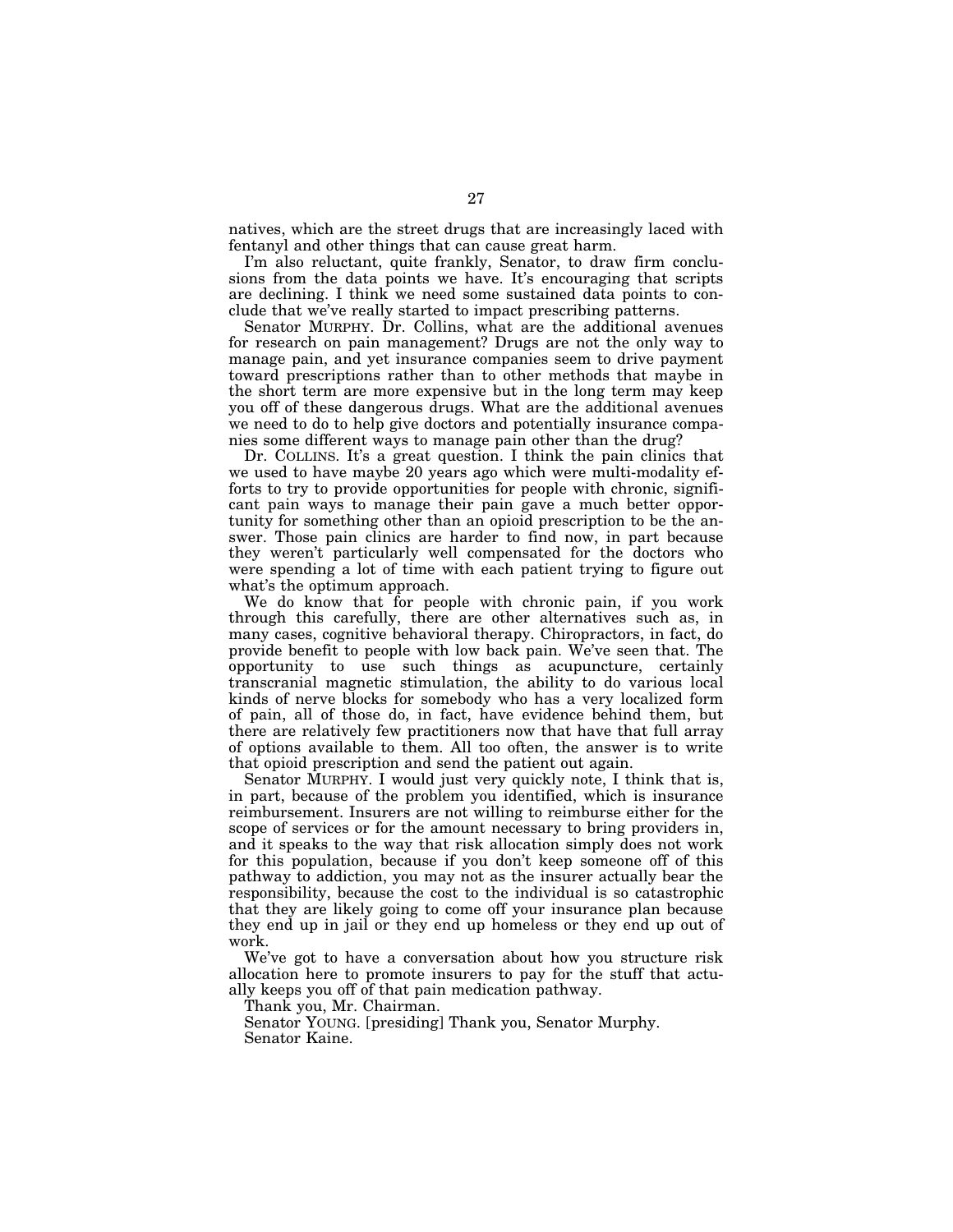Senator KAINE. Thank you, Mr. Chair, and thanks to the witnesses.

In Virginia in 2016, 1,460 people died of overdoses, and that was a 38 percent increase over the previous year, even while everybody was paying attention to it. We've had a Governor's Emergency Task Force. We've been paying attention to it. Eighty percent of the deaths were overdoses related to opioids, and a significant reason for the increase is the increased presence of fentanyl, more potent opioids that are killing people.

You are the pros, and so I want to ask you a big-picture question. When John F. Kennedy was president he said we're going to put a man on the moon by the end of the decade, and that was bold and audacious. A lot of people thought it wasn't possible, but we organized an awful lot of efforts around it, and we not only put a man on the moon but some of what we did to organize efforts produced all kinds of other great scientists and mathematicians, and even Tang orange drink, which I still enjoy.

[Laughter.]

Senator KAINE. I was with a group of technology leaders recently, and I asked them what should we be saying we want to do by 2030? As you might imagine, technologists, many of them said low and no-carbon energy, various strategies for dealing with climate, cures for cancer, but somebody said we should set the goal of being addiction free by 2030. That's not what I expected a technologist to tell me, but I was kind of interested and struck by that.

I guess what I want to ask you first is you should set a bold and audacious goal that is at the very edge of human ability to reach but reachable and not one that is laughable. Would setting such a goal, addiction free by 2030, be doable even if incredibly difficult, or is it too far beyond our capacity so it's sort of not doable and hence not worth making?

Dr. COLLINS. Well, I'll start. I love bold and audacious ideas, and that has served us well not just with going to the moon but also with other things like the Genome Project and now the Cancer Moonshot and other things. I do think a combination effort represented by the folks at this table, and many others, is just what is needed, and let's be bold about it.

Certainly from NIH's perspective, there are things that we are thinking about, although they are hard to imagine pulling off without a lot more resources, the idea of building a partnership with industry to come up in a short time with better alternatives for medication-assisted treatment, with better antidotes for overdoses that actually work for people who have fentanyl or carfentanil in their system where the current Narcan doesn't always seem to have quite the long duration and potency it needs.

Particularly to develop this new generation of non-addictive but highly potent pain medicines where we have good drug targets lined up. We're years away from actually being able to bring those to the clinic, even with lots of help from FDA and speeding that regulatory process. We need to actually speed that up, put our foot down on the accelerator. That's going to take hundreds of millions of dollars over what's currently going into it.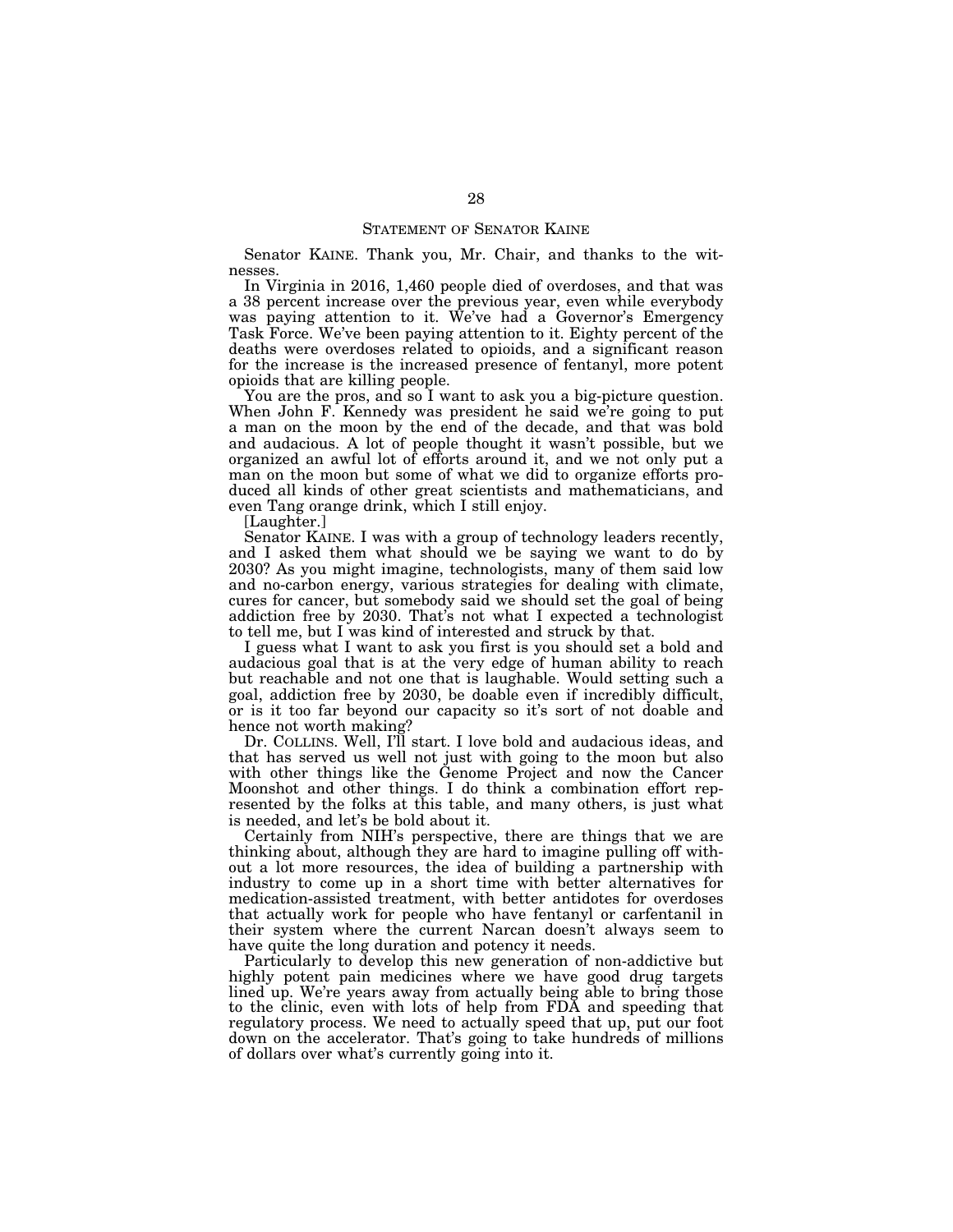Then finally I would say it would be great if we could set up right now a few demonstration projects, maybe two or three states that would be put forward as the place to try to see could we actually, if we had all hands on deck both in terms of treatment and prevention and research, put the whole enterprise together in one coordinated way and see what we could achieve in terms of really changing the whole landscape of how we prevent and treat this.

Dr. GOTTLIEB. You talked about an addiction-free society. I fear that people will always find things to abuse, but I think we can solve this problem. It's going to take a lot, and I think first and foremost—and Dr. Collins has talked about finding non-addictive alternatives for the treatment of pain. I think we also have to sharply change prescribing patterns. A whole generation of physicians, my generation, was taught to treat pain very differently than the generation before me, and probably the generation that's in school right now, and it's going to take a while to reeducate us.

The final thing I'd say is—and we haven't focused as much on it today—I think we need to do much more to enforce the border and look inside the international mail facilities at how we're pulling packages and examining them to keep dangerous drugs out of the country. I will tell you I visited the IMF in New York, and the thin blue line between safety and risk in these IMFs is very tenuous, and it's unrelated to anything with respect to the work ethic of CBP or FDA and those facilities. They work very hard. This is simply a matter of resources, and I think we need to take a look at that.

Dr. MCCANCE-KATZ. Senator, what I want to say is that I don't know that we can eliminate addiction by 2030, but I do think we can remove the stigma and make it just like any other disorder or disease so that people can get the care that they need. We need to do that very quickly. We can certainly do it by 2030.

Dr. HOURY. I agree. I think we need to balance the treatment with the prevention. I think right now there's a lot of folks—absolutely what we need to do is treat those people who are addicted. When you look at the pipeline and you see that right now there are 92 million U.S. adults who took a prescription for opioids in the last year, I'm worried about that 3 percent that's going to go on to get addicted. How do I prevent them?

Two months ago when I was in the ER, I saw a woman who overdosed and passed away. I looked through her record and saw that she had so many visits to the emergency department in the years prior, and if we could have prevented at any step along the way, we would have prevented that addiction, and we ultimately would have prevented her demise. To me, that's the value of being addiction free by 2030, is preventing people from getting addicted in the first place.

Senator KAINE. Mr. Chair, thank you.

Senator YOUNG. Thank you, Senator Kaine.

Senator Whitehouse.

#### STATEMENT OF SENATOR WHITEHOUSE

Senator WHITEHOUSE. Thank you, Chairman.

I'd like to ask the panel's help with a couple of things as we go forward. We've talked about prescription drug monitoring pro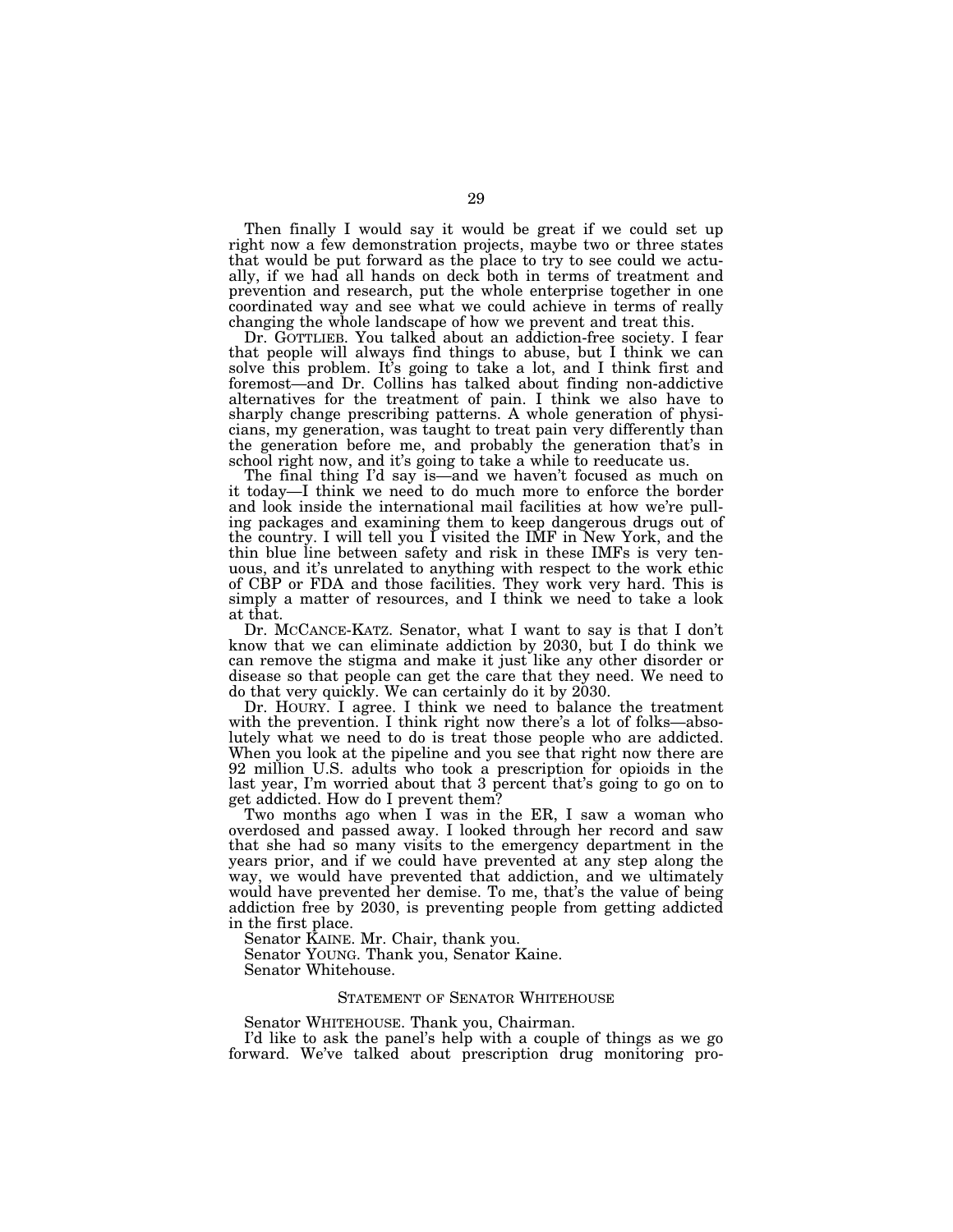grams, the PDMPs. The problem that has long existed with them has been a lack of integration between states, a mish-mash of different reporting requirements, and a poor or fraught relationship with law enforcement.

We got some additional money for grants to support improvements in the PDMPs. DOJ is going to operate that, but I do think they will be looking for interagency support on all of that, and I hope that you will support PDMP grants that do a better job of crossing State lines. It is ridiculous for somebody to be able to go from Woonsocket to Attleboro and have it not picked up across the Rhode Island-Massachusetts border.

We just went through a terrific fight at the State legislative level between the doctors and law enforcement about law enforcement access to PDMP records. In part, that was a fight because there had been such weak policy work done at the Federal level to sort out what makes sense for law enforcement to have and what maybe doesn't make sense for law enforcement to have.

I hope that those two areas will be a focus of yours if you're consulted and as you deal with PDMPs.

The second thing has to do with the next half-billion in Cures Act money. I hope that all of your agencies will vigorously support making sure that that gets into the December funding bill. We shouldn't have to wait around for that.

I hope also that you will support efforts here to, in the terms and conditions for the grants that the \$500 million will flow out into, try to encourage alignment with the goals of CARA. We sent a big bipartisan signal with that. It doesn't have to be a hard stop, but it ought to be part of the consideration by which grant applications are measured.

Another one would be a higher focus on the extent to which particular States have been impacted by the problem. We're going to try to make sure that that gets into the funding measure, but I really think that those are important considerations, and I hope that we will have your support on those as we lobby for them toward the December spending.

The last thing, and this will be more in the nature of a question, you can have all kinds of medically assisted treatment, you can have all kinds of experts who are properly trained, but if people don't have access to the treatment, then it really doesn't matter. You've got to catch them. The two places where I think we have the greatest frustration are emergency rooms. We just did a good program in Rhode Island so they actually do connect, and you don't leave an emergency room if you come in for an overdose without a treatment coach, without a recovery coach. The second is people who volunteer, who come in and say I'm desperate, I finally need treatment. You can't tell somebody like that, sure, come back Tuesday 2 weeks from now and we'll be able to see you. You might as well tell them to go—well, I won't use the term.

I hope that we can think of ways to try to catch people when they're most amenable, because they've just had a horrible experience with an overdose and maybe had their lives saved in the ER. Part of that is the recovery coach. Part of that is also breaking through HIPAA. You know, it is bonkers that a mom and a dad may not know that a 22-year-old or 24-year-old child has been in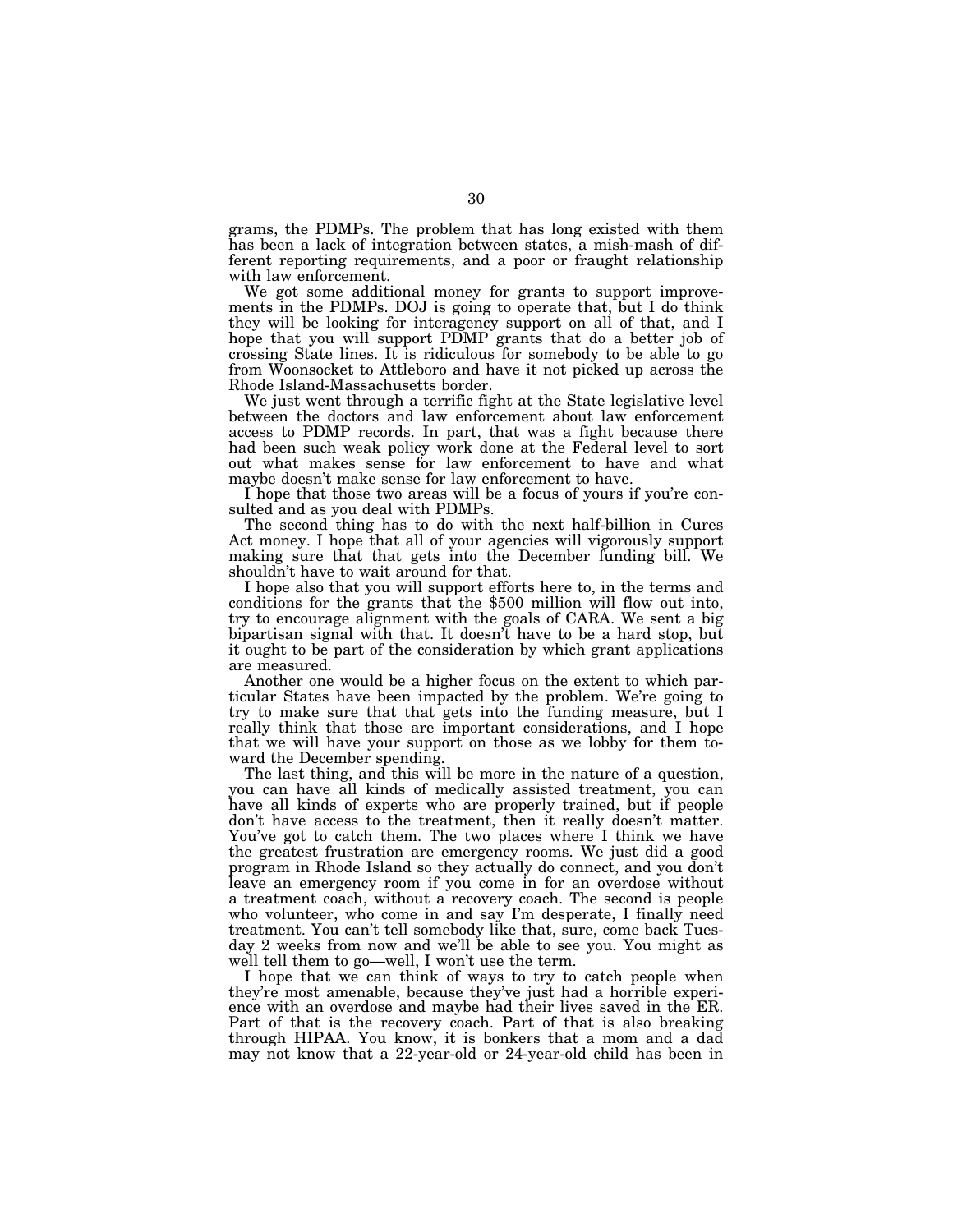and out of the emergency room for overdose. That is not what HIPAA was intended to do.

If you could give us some advice on ways that we should be fixing that, I know my time is running short and it's a long thing, so feel free to make that a response for the record. We need to fix this. We cannot have people turned away at their time of openness to this or sent back out into the street after they've turned up in an ER.

Dr. McCance-Katz, you've got Rhode Island privilege to answer.

Dr. MCCANCE-KATZ. I'm going to talk about Rhode Island, Senator. We do have a program in Rhode Island that places recovery coaches with people who have overdosed. Here's the other thing that we're doing in Rhode Island that we will start talking to the rest of the states about. Here's what we've learned, and I know this because I have worked in Rhode Island hospital ED with some of these folks, and what we see is that when they come in and their overdose is reversed, one of the things we need to be aware of is that's often not the time they're interested in treatment because they're going through withdrawal and they really want to get out of the ED.

What we are doing in Rhode Island is asking people to sign a consent form so that our recovery coaches can contact them a few days later, and we think that that is going to make a big difference in getting people to the care they need.

Senator WHITEHOUSE. I'm familiar with that. I just want to see it more of a national model.

Dr. MCCANCE-KATZ. That's where SAMHSA comes in, and we will be disseminating those kinds of models, absolutely.

Senator WHITEHOUSE. Thanks.

Senator YOUNG. Thank you, Senator Whitehouse.

Senator Franken.

#### STATEMENT OF SENATOR FRANKEN

Senator FRANKEN. I'm going to go to a different line of questioning. To Senator Whitehouse's last question about being able to get people into recovery when they're at that moment, there aren't the beds, and we have to make sure that there are. That's another piece of this.

I want to talk about my experience in my state within the Native American community. Neonatal abstinence syndrome has more than doubled in my state in the past 4 years, and Native American communities have been disproportionately affected. This condition, which is obviously related to maternal substance use during pregnancy, is characterized by feeding difficulties, hyper-irritability, seizures—you had this in your testimony, doctor—all these difficulties.

Last year, Native American babies within Minnesota's Medicaid program were 10 times more likely to be born with neonatal abstinence syndrome than white children. For several years now, we've heard a growing and urgent cry for help from clinicians and tribal leaders about the epidemic and in particular its impact on Indian Country. That's why, in the Indian Affairs Committee, I asked Indian Health Services Acting Director Admiral Weahkee how the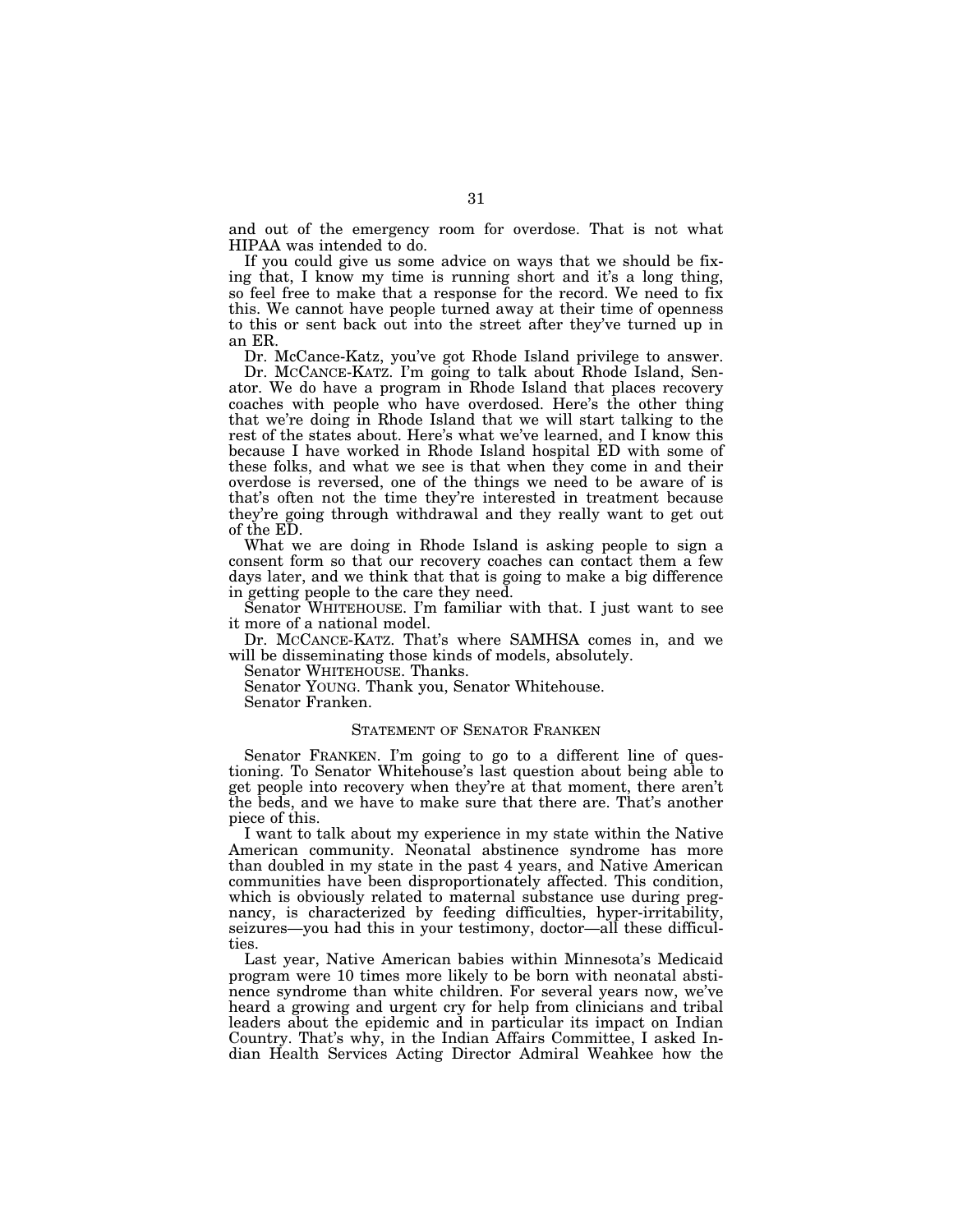Administration could address this issue and the opioid epidemic in Indian Country more broadly, and he had two recommendations.

First, bring tribes to the table. Second, consider community and culturally specific drug abuse prevention and treatment programs. Yesterday I sent a letter to Governor Christie, who is the chair of the President's commission on combatting this and asking him to consider these recommendations and specifically address how to combat this crisis in Indian Country in his final report to the President.

My question for all of you, and I'd like to begin with Dr. McCance-Katz, can you speak to what your offices are doing to address substance use disorders, particularly opioid addiction, in Indian Country? As part of your answer, can you describe how you're engaging with tribal communities and working to develop and implement culturally specific programs?

Dr. MCCANCE-KATZ. SAMHSA has a branch that is dedicated to issues in tribal communities. We're very well aware of the issues around the need to be culturally sensitive to Native American groups and to support their ability to deliver those services that are specific to their people.

SAMHSA just yesterday posted a funding announcement to fund an addiction technology transfer center that is specific for Native American people, and we will be awarding that very soon.

In addition, we also have the Behavioral Health Coordinating Committee for HHS has worked on a plan to identify what the needs are for mothers and for infants that are opioid exposed, and the recommendations have come forward, and we are in the process now of putting together a plan to address what's in that report. That should be coming in the next few months.

Dr. HOURY. Some of the things we have done is we worked first with the Indian Health Service to have them adopt the CDC guideline in all the IHS clinics, so now they have the same evidencebased treatment. Then I went to the Northern Cheyenne reservations last month and spent time with the tribes to see how we could best provide technical assistance. To your point, that is really using their practices. We have a workgroup at CDC focused on American Indian tribal populations so that we can really have, I think, much more culturally aware treatments.

The other thing I would say is we participate in the Epi-Aid, or the outbreak investigation in Minnesota to look at some of the substance use issues that some pregnant women were having that were Native populations. Then we also have a program at CDC called Indian Health and Wellness, which is a very holistic approach to chronic diseases, as well as some substance issues, using culturally informed practices.

Senator FRANKEN. OK.

Dr. COLLINS. Certainly, the National Institute on Drug Abuse, directed by Nora Volkow, has had a particular interest in trying to reach out to Indian communities. We're running several research projects to try to understand the differences and similarities about how the opioid crisis has affected these populations, with full engagement of tribal members because we've learned over many years that this is a circumstance where we need to do a lot of listening and not quite so much talking.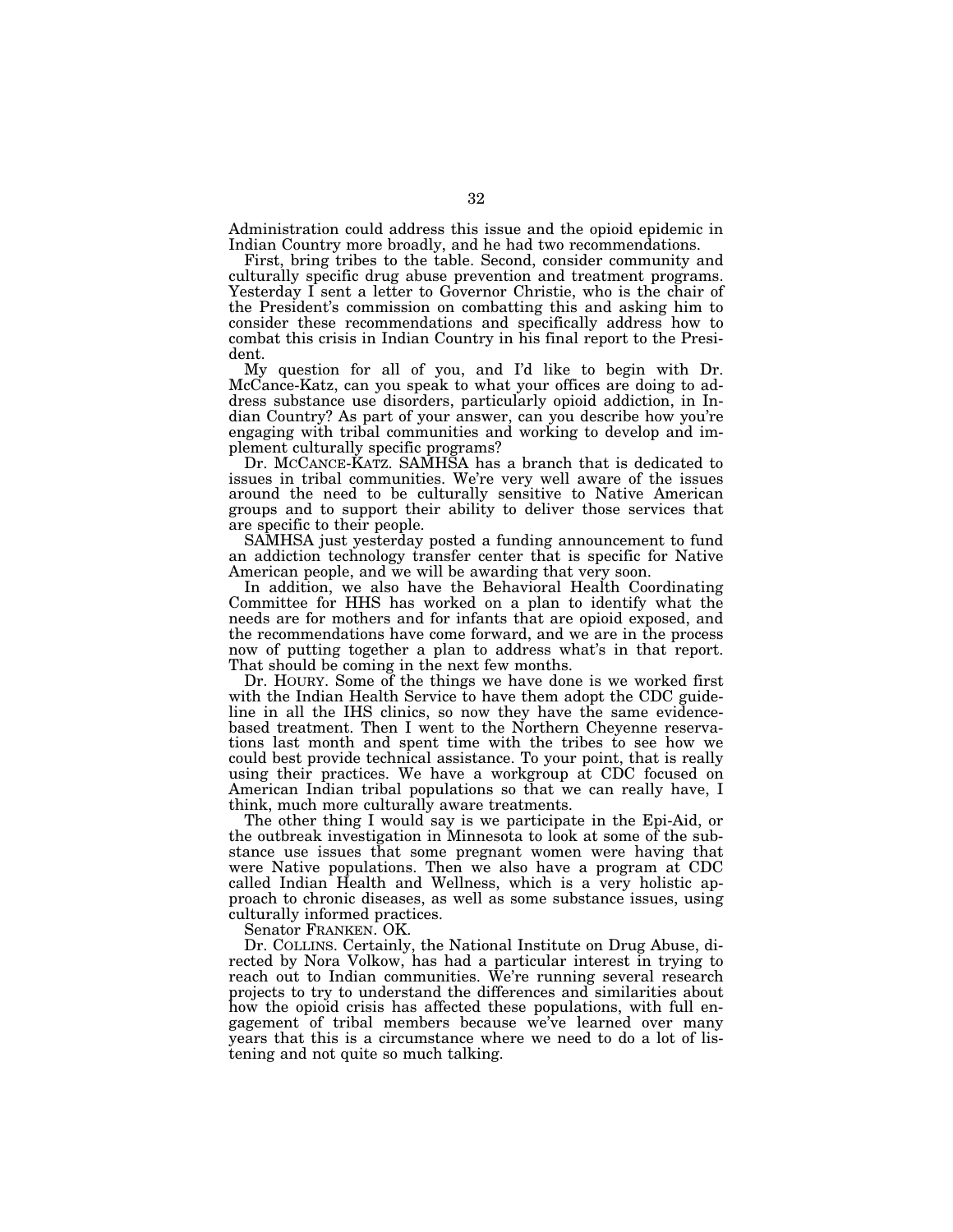Out of that has come, I think, some suggestions of different ways to try to achieve better prevention strategies, and I believe that maybe as soon as next week Dr. Volkow is meeting with the Chief Medical Officer of the Indian Health Service to discuss additional ways that we might get engaged in trying to help out with this very serious problem.

Dr. GOTTLIEB. I'll just briefly note that we're taking steps to broaden inclusion criteria as part of our mandate under 21st Century Cures, and that includes culture-based criteria. We also certainly have taken and will continue to take steps to encourage the study of treatment in the prenatal setting, and particularly treatment for addiction.

I will just quickly point you to a solicitation that Dr. Houry put out in July or August, recently, for a very large study that would look at MAT in a prenatal setting, and that may be another opportunity or vehicle to address some of these issues.

Senator FRANKEN. I'm not going to ask another question. I just want to bring up the connection between trauma. In Indian Country there's all kinds of trauma. There's historical trauma, which people talk about all the time, which is very real, but there's also the trauma of having a parent who has had addiction, domestic violence, just poverty, being exposed because of housing in Indian Country, being exposed to other families? traumas or behavior that is traumatic.

This will be for the record, and I'm done. Dr. Collins, I'd love to see the research between not just trauma in Indian Country and addiction, but trauma and addiction, because I think that sometimes in treating addiction—and this is about treating people and recovery—is addressing trauma. Thank you.

Senator YOUNG. Thank you, Senator Franken.

Senator Baldwin.

# STATEMENT OF SENATOR BALDWIN

Senator BALDWIN. Thank you. I really want to thank the witnesses for all your work on this epidemic.

I am concerned that as our Federal response to this epidemic has evolved, so has the epidemic—you've been testifying to that this morning—especially now with the rise of fentanyl and other synthetic, highly potent opioids.

In Milwaukee, Wisconsin, which is close to Chicago, a major port of entry, they have seen 101 fentanyl-related deaths this year, and that has already exceeded the total number for last year. It's clear that more action is needed.

Dr. Gottlieb, I wanted to start with you because FDA plays an important role with Customs and Border Protection in stopping illegal drugs at our border. Serious gaps remain as more and more fentanyl is smuggled in from places like China. You recently shared that the FDA will be increasing efforts to stop the illicit entry of fentanyl in international mail facilities. We actually had a chance to talk a little bit about this earlier this week. Can you describe for the Committee the FDA's plan and tell us what additional authorities or tools you need from Congress to modernize our global supply chain security to protect against this evolving threat?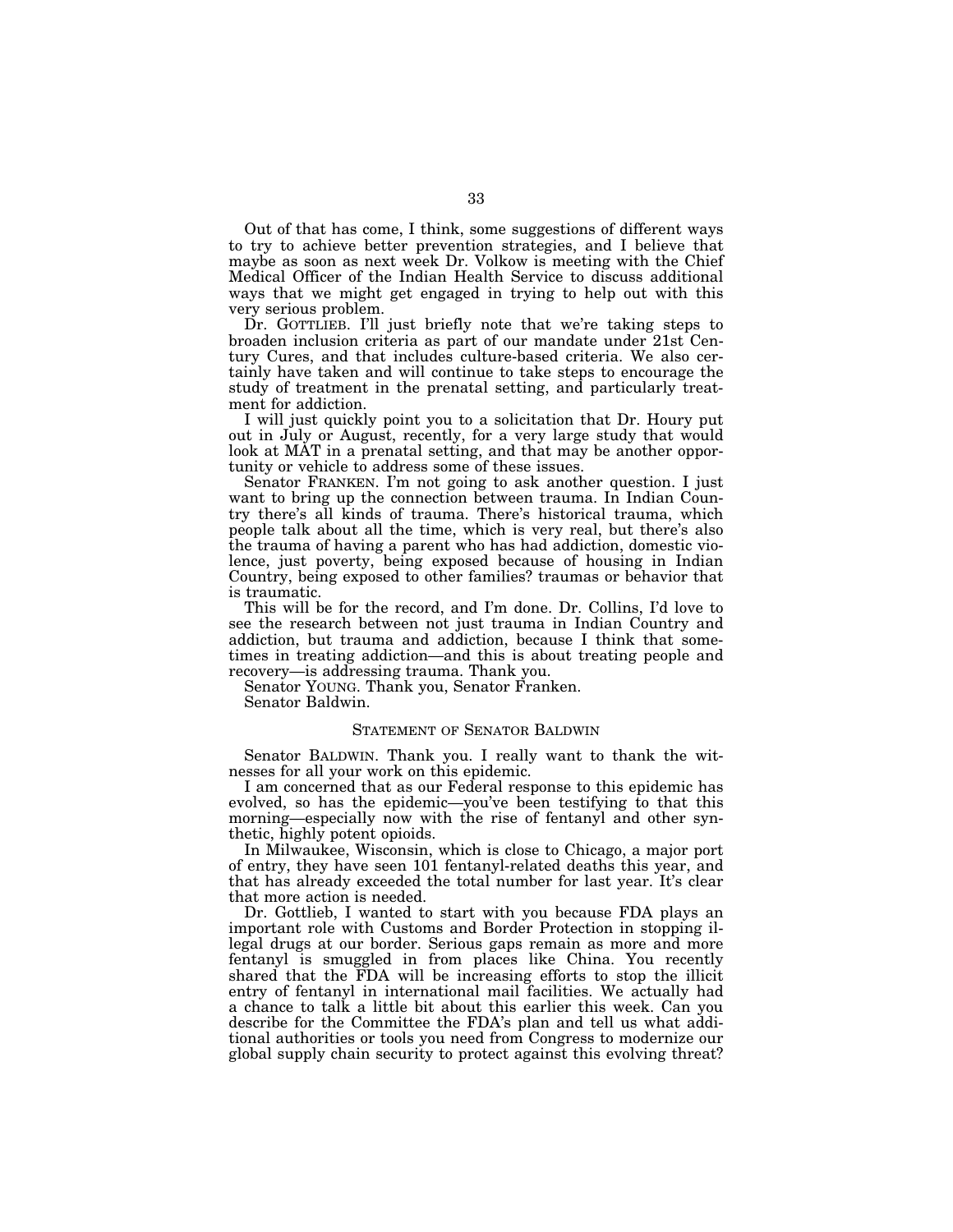Dr. GOTTLIEB. Thank you for the question, Senator. I appreciated the opportunity to discuss this briefly with you earlier this week.

We recently committed to triple the number of FDA officials that we have in the IMFs, the international mail facilities. In tripling that number, we only brought it from 8 to 22. As you can imagine, we still have a very small footprint. We have a mandate that we share with CBP to inspect packages and also do testing, which we're very good at, to look for opioid analogs in some of these packages that come in. That will increase our ability to inspect packages four-fold, but we're still inspecting a very small fraction of the packages that are carrying drugs.

We know that the system is simply being overwhelmed with packages coming in with illegal narcotics. We're looking to what additional steps we can take in this regard to try to step up both our footprint in the IMFs, as well as how we go about doing our work. I recently met with the commissioner of CBP, and we committed to work together to try to look at these issues, and they've been very good partners to us.

With respect to your question about authorities, we do have some specific ideas around certain seizure authorities that could help us, and I'd be happy to talk to Congress about that. A lot of our seizure authorities are based on old maritime law and they're sometimes hard to implement against a modern threat. I'd be happy to work with you and talk with you about how we may improve our footprint there.

Senator BALDWIN. Thank you.

Dr. Houry, as we work to stem the tide of illegal opioids like heroin and fentanyl, obviously so many of my colleagues have referenced our need to continue focusing on the efforts to prevent. Unfortunately, as noted, addiction often begins with a prescription from a doctor for a broken bone, to address chronic pain, and it's why I strongly support the CDC's work in developing the Safe Opioid Prescribing Guidelines to ensure that our providers have access to the most updated scientific-based tools to best care for their patients.

The issue—and I'm certainly reminded of the 2012 article by Dr. Atul Gawande comparing driving changes of the Cheesecake Factory to changes in recipes, et cetera, to the slow pace of making changes in medicine. He famously said that in medicine, good ideas take an appallingly long time to trickle down, and he compared the example of the Cheesecake Factory driving changes in 7 weeks, whereas guidelines to reduce migraines in patients that were issued 13 years prior had only been implemented in about onethird of the cases. I think a lot of people remembered that.

Can you please provide me with an update on CDC's work supporting and educating providers in implementing and disseminating these guidelines, what's working well and what are the CDC's plans to develop new tools for providers and the public to educate about safe use?

Dr. HOURY. Absolutely, and we actually use a tool, Gawande, to develop a checklist, because we thought the author of the Checklist Manifesto was probably the person we should turn to. We have a checklist with his consultation on the guideline, and that has been downloaded I think over 20,000 times at this point.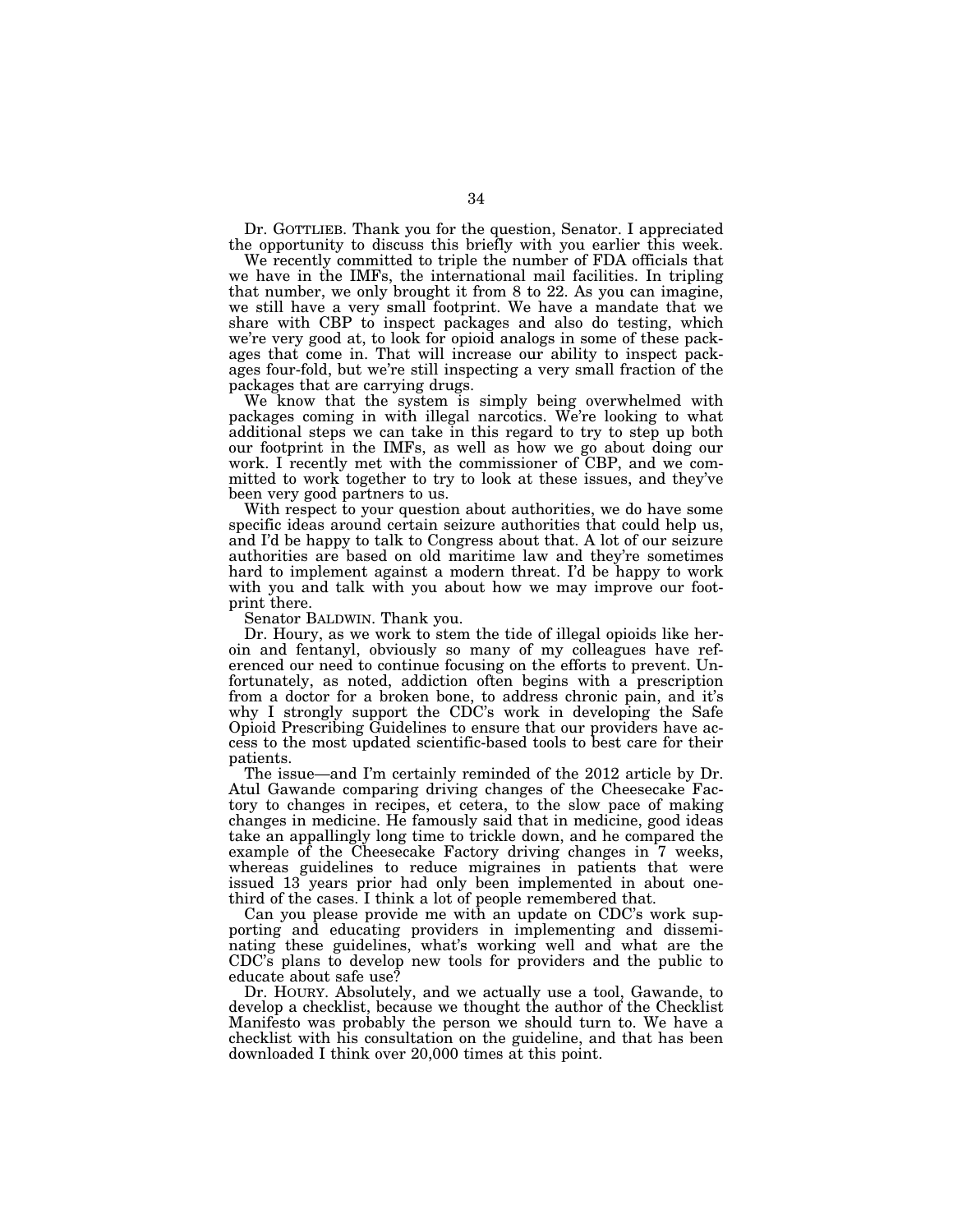We're doing a lot more than that. We also have now worked with 60 different medical schools to get the guideline integrated into medical schools so that first-and second-year medical school students, as we were talking about, by the time they come out of medical school now understand about safe and effective pain management utilizing our guideline.

We also developed a mobile app that has all the different guideline recommendations in it, but also things like brief motivational interventions, so how do you have those difficult conversations with patients. Then we're doing online trainings that medical schools or people like myself who still need that continuing education can use. We've developed six online trainings at this point for that.

Then we're working with different pharmacy and insurance companies as well, and we've seen that Cigna adopted our guideline a year ago, a 12 percent reduction in prescribing already. Just last week, CVS has now announced that they are implementing our guideline in all their Caremark facilities. We're doing a lot to make sure that it's translated.

For things like acute pain, we're also developing some additional materials based on our guideline recommendation 6. That way providers have that information. We've been talking with dentists and emergency physicians as well around that acute pain aspect.

We're really excited. I did not want all the work that went into the guideline to become a document that went nowhere. We worked really closely with medical societies, pharmacists, nurses, et cetera, to make sure that this is used.

Senator YOUNG. Thank you, Senator Baldwin. Senator Warren.

# STATEMENT OF SENATOR WARREN

Senator WARREN. Thank you.

About five people die every day in Massachusetts from an opioid overdose. Now, we think we're seeing the number of overdose deaths declining slightly, but we are seeing more and more overdose deaths that involve fentanyl. As you know, fentanyl is an incredibly potent synthetic opioid. It's about 100 times stronger than morphine.

Recently, the CDC collaborated with the Massachusetts Department of Public Health and the Office of the Chief Medical Examiner to study fentanyl overdoses. This study, which was released just last year, found that for opioid-related fatalities in the State in which it was possible to conduct a toxicology screen, 74 percent of individuals tested positive for fentanyl.

Now, the assistance from the CDC means that we can now do a better job of responding to the epidemic. For example, when someone presents with an overdose involving fentanyl, it requires multiple doses of the overdose-reversal medications in order to revive them. When we know that three out of every four overdose deaths in Massachusetts involve fentanyl, we are better prepared when someone presents unconscious.

The question I want to ask, Dr. Houry, is how does the CDC track the use of opioids so that states and communities at a local level can know more about this epidemic?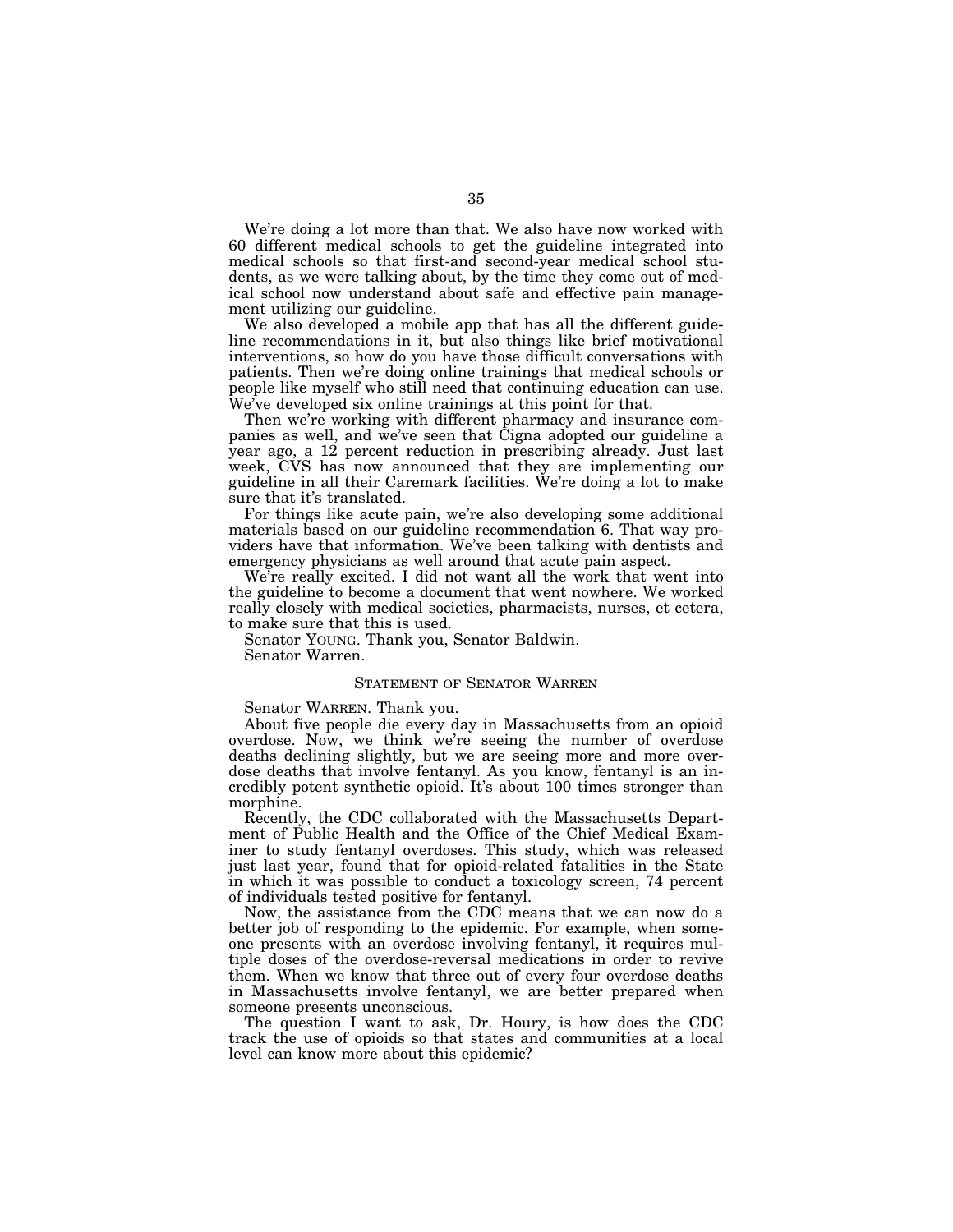Dr. HOURY. We're doing it in a few ways. The first is through our National and Vital Statistics system, and that's where we're now releasing preliminary overdose data. The lag time happened 2 years because of all the time it took to register death certificates and conduct toxicological analyses. We're now down to about a 7 month lag. That still wasn't good enough, so we're trying to see how we can get more data to states and localities quicker.

Now we have what we call our Enhanced Syndromic Surveillance Program, which is where we use bioterrorism techniques where we're pulling data from our emergency departments, EMS, really the field, to look for trends and changes, and we now are funding 32 states and Washington, DC. to do that, thanks to the increase that Congress appropriated in Fiscal Year 2017.

Senator WARREN. Let's talk about that a little bit, because it is urgent that we do this. We are now seeing drugs even more potent than fentanyl emerging. Fentanyl is 100 times more potent than morphine, but carfentanil is 100 times more potent than fentanyl and is now starting to show up.

The increasing role, I think, of these powerful drugs is part of the reason that a group of Democratic colleagues got together to press the congressional leadership for additional funding to fight the opioid epidemic in the last budget deal. Our pressure worked. We got additional money for the opioid epidemic, and some of this went directly to the CDC.

Dr. Houry, could I ask you just to give a brief word about how that additional funding helped the CDC support states as they fight this epidemic, including the emergent problems, like the problems we have with fentanyl and carfentanil?

Dr. HOURY. Absolutely. We were able to get that surveillance system from 12 to 32 states. That was fantastic. In addition, we were able to get funding to coroners and medical examiners for the first time. All those states now have additional funding for toxicological testing and enhanced capacity, and we were also able to take our communications campaign and 22 additional states are now able to use it in their states.

Senator WARREN. Well, that's a lot out of what was really a pretty modest increase, but at least we got some money in there.

You know, I'm really glad to hear this. This is why we fought for those funds, and why we're going to keep fighting for more money for you going forward.

I recently conducted a survey of addiction treatment and recovery service providers in Massachusetts to try to better understand what's working in their fight and the challenges they face in combatting this epidemic, and the results of the survey are incredibly informative, but they shed light on only one piece of the opioid epidemic puzzle.

We need the CDC's assistance so that we can understand the other emerging patterns and respond quickly to them.

I just want to thank you and thank all of you for your work on this issue, and I continue to look forward to working with you.

Dr. HOURY. I do as well. Thank you.

Senator WARREN. Thank you.

Thank you, Mr. Chairman.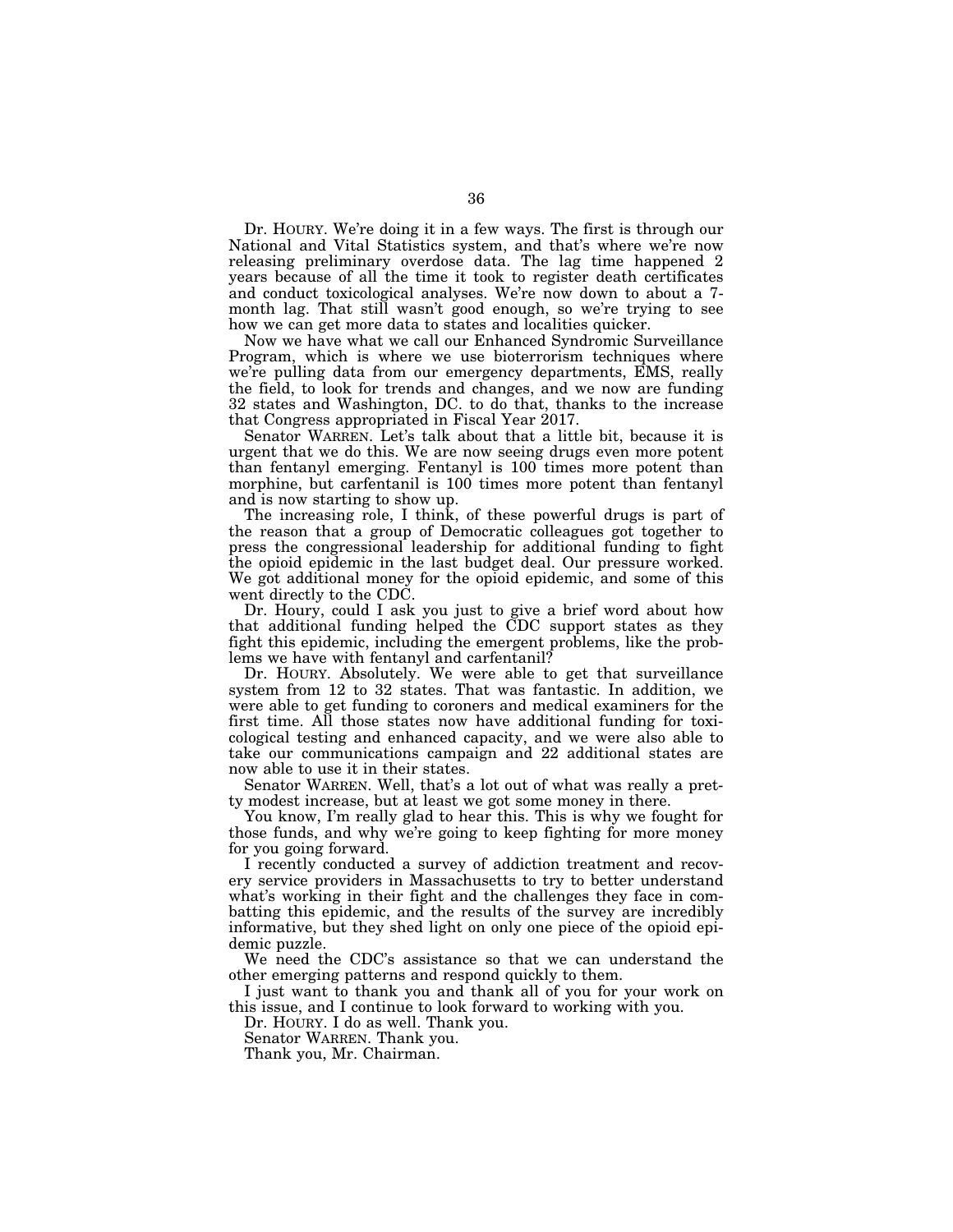The CHAIRMAN. [presiding] Thank you, Senator Warren. Once again, you're below time. Thank you for that.

Let me ask a couple of questions. I know Senator Murkowski stated she wanted a second round of questions.

Dr. Collins and Dr. Gottlieb, you both testified in your statements about this, and you've answered questions about this today, but I wanted to reemphasize it, and that is the non-addictive pain medicine.

Dr. Collins, you said that 25 million Americans live with some pain every day, as they would in the hospital. Between zero and 10, what degree of pain do they have? Is that *de minimis*, or is it 3, 4, or 5? Or a 7, 8, or 9?

Dr. COLLINS. It's sufficient to interfere with quality of life on a daily basis. That would be more than a 2 or a 3. I'm not sure that there's a precise digital rendition of that. Those are people who have daily pain that interferes with their daily experience.

The CHAIRMAN. Well, that's maybe 1 out of every 12 Americans. Dr. COLLINS. Yes, sir.

The CHAIRMAN. A larger number have pain.

Dr. COLLINS. Sure, on a more acute basis.

The CHAIRMAN. Yes. You said, as I mentioned in my opening statement, I think we were all struck by your testimony when we were working on the Cures legislation and it had an impact about the medical miracles that are headed our way. We sufficiently fund biomedical research, and then we move treatments and drugs and cures through the investment regulatory process fast enough to get in the hands of people.

Let's take non-addictive pain medicine. You're taking some extraordinary steps, Dr. Collins, involving funding and involving organizing researchers and companies on non-addictive pain medicine. Dr. Gottlieb, on your side of the ledger, you have several tools—priority review, breakthrough fast track, other tools—to get whatever products are produced approved more rapidly.

Is there anything else you need from us in order to move these new ideas more rapidly through the regulatory process?

Dr. GOTTLIEB. Well, sir, I would just touch on one other area where we would need to make progress and new innovation. I think Congress, through the 21st Century Cures and CARA, gave us a lot of new tools to do this, and that's just with respect to the kinds of development tools that get used to evaluate these products, how we design clinical trials, how we measure outcomes in this setting, the kinds of scales we use to receive patient-reported outcomes, their reliability.

We're making investments in all of those areas to try to make the standards by which we judge new products more rigorous, more efficient, so that we can move products through the development process while still applying our gold standard for an assurance of safety and effectiveness.

I'll just briefly say that in addition to everything that we're talking about and doing with respect to trying to develop non-opioid and non-addictive alternatives to the current drugs, I would also just point to medical device alternatives that in many cases can treat pain more locally.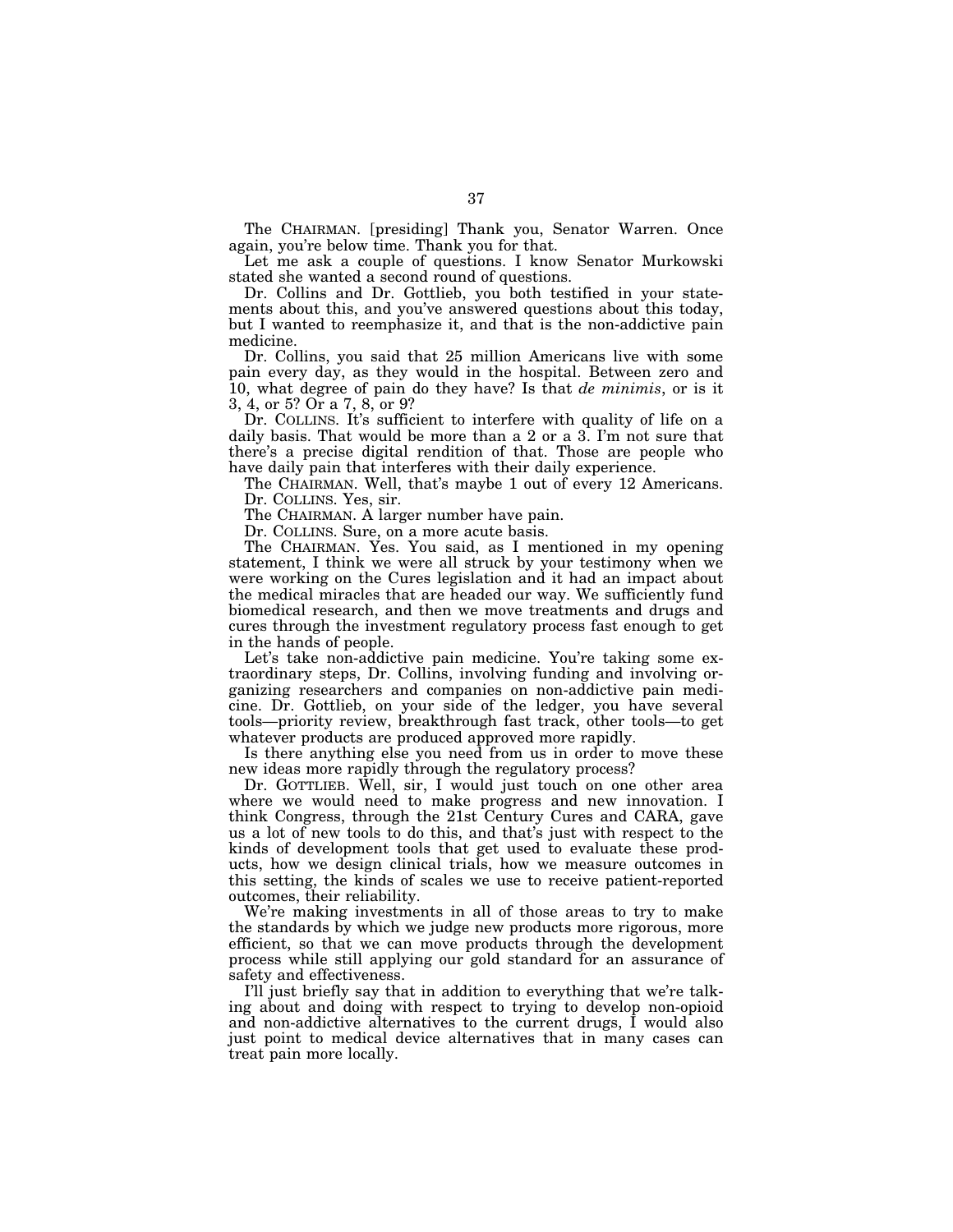Sometimes treating pain that's localized with a systemic therapy isn't the most efficient way to do that, and we've approved more than 200 devices for the treatment of pain and have approved about 10 that are highly novel. That pipeline also looks pretty rich.

Dr. COLLINS. I can certainly say from NIH's perspective that the opportunity to move this forward, with now full engagement with industry, seems like something that we just have to do. At the present time, just in terms of resources, we have no special resources set aside for this, and that would certainly be something

that would accelerate the process. Right now, as I mentioned earlier, we're spending about \$116 million a year on opioid use disorder research. We need to ramp that up by a factor of 4 or 5 if we're going to fully put our foot down on the accelerator for this, and I'm not quite sure where that would be coming from.

We also could use some help from Congress in a couple of other ways. It would be great if we had a way of very flexibly and rapidly funding research, something called Other Transaction Authority, something that we're using for the Precision Medicine Initiative with great benefit and which we don't have at the present time for opioid use disorder research. Working with companies, we could go a lot faster if we had some relief from some of the limitations of how quickly we can fund something that needs to happen.

Finally I would say if we had the opportunity for relief from the very heavy restrictions on doing research that involves drugs that are in Schedule I, a research track, for instance, for that, that would help us as well. It has been sort of an inhibition.

Finally, although I said finally before, I'll say finally one more time-

[Laughter.]

Dr. COLLINS. I mentioned earlier this dream of maybe being able to launch demonstration projects, maybe in two or three states, where we really pulled everything together, all of the care delivery and the research, the emergency room, the primary care physicians, the hospitals, everything to try to figure out if we were really serious about this and pulled all of the parties together that have a role in solving this particular crisis, we might learn something pretty interesting. That we could do also, although it would require substantial resources.

The CHAIRMAN. Thank you, Dr. Collins.

I'll ask staff to follow-up with Dr. Collins on all three of those suggestions, particularly the first two, to see if we need legislative language, and then we'll see if we can find a way to do that. Maybe opioids could be a pilot for Other Transaction Authority that we could then use in precision medicine and other areas. Thank you for the specific suggestions.

Dr. Gottlieb, if you have any, we'll be glad to have those as well. Now, I have about 300 8th graders that are waiting for me at about 12:45 from Tennessee, and I don't want to miss them, but I want Senator Murkowski and Senator Hassan to have a chance to ask their questions. What I'll do is call first on Senator Murkowski and next on Senator Hassan. If I'm gone by the time you finish, if you could kindly wrap up the Committee hearing, whichever one of you goes last, I would appreciate it.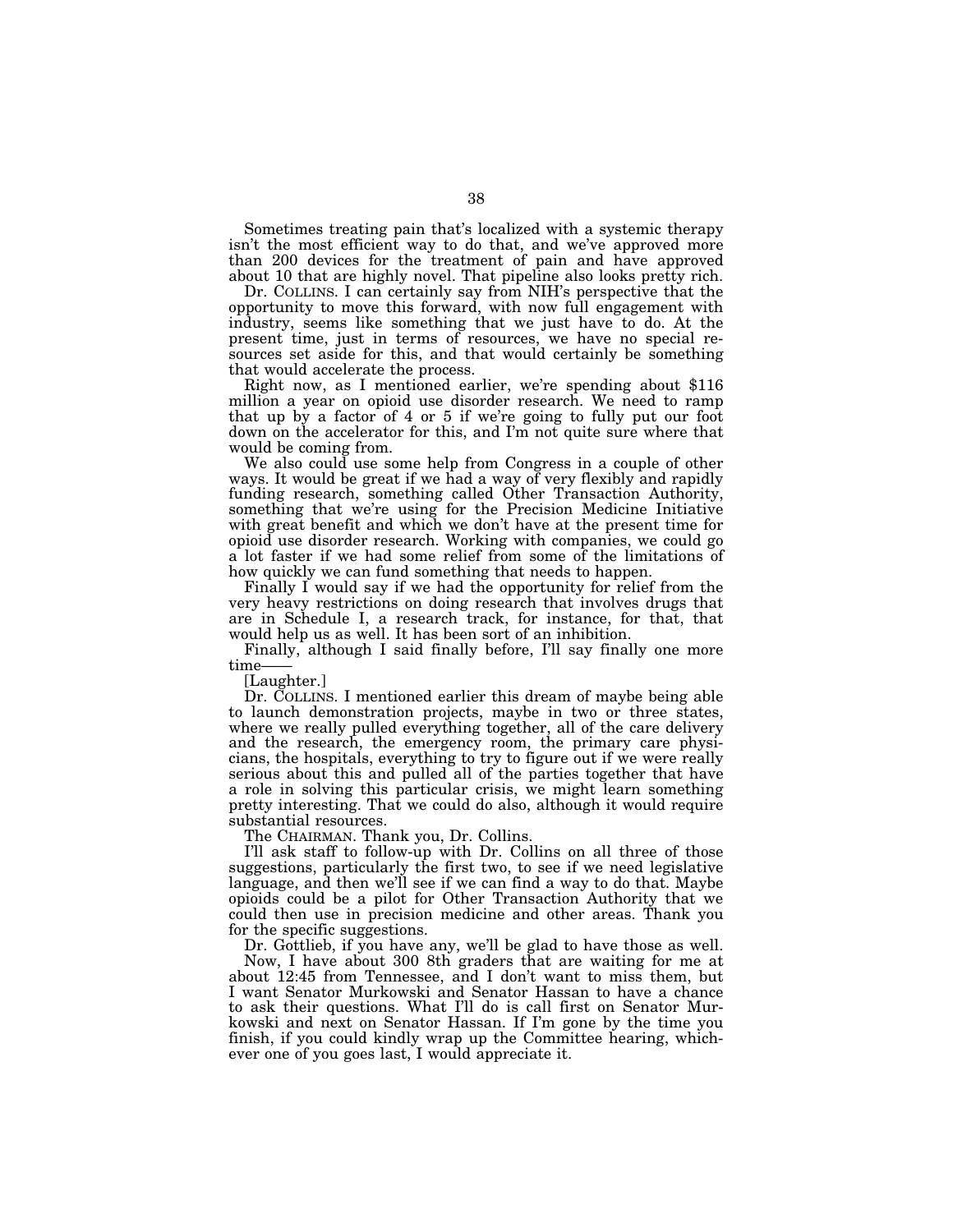Senator Murkowski.

Senator MURKOWSKI. Thank you, Senator Alexander. We do not want you to miss the students out there.

I came back because I wanted to ask a question about how we are dealing with the ability, the pretty easy ability of individuals to purchase online drugs, illicit drugs or, unfortunately, in Alaska we're seeing the purchasing of drugs that have not been rescheduled, and so they're effectively legal to purchase over the Internet.

I was at the healing center in Bethel just a few months ago and talking with folks about where are people getting their drugs in a community like Bethel, where the only way in and out is flying in, and no question about it, they were very open in where they got their drugs, actually naming some of the websites that are out there. It is just common knowledge. Unfortunately, this is a reality that we're dealing with.

I know that, Dr. Gottlieb, there was a target through the FDA of these rogue websites that are illegally selling opioids, other prescription drugs out there, and this was an effort led by Interpol. I understand 13 letters were sent to operators of over 400 websites, seized almost 100 domain names linked to online illicit drug sales. I was looking at the article. It's not like these folks are hiding these websites. I mean, one of the names of the websites is BuyHydrocodoneOnline.com. There is no secret there.

The question that I have is whether or not that effort was successful, whether or not there's going to be an ongoing follow-up of this. I struggle with how I go back to people in these villages that are saying, hey, it's coming in the mail, it's coming in every day, how are you going to stop it?

What's my response? What progress are we making?

Dr. GOTTLIEB. Well, we're making progress, Senator, but not enough. These rogue operators, to your point, are hiding in plain sight. We'll have other operations. This was an operation we conducted recently with international partners, including Interpol, as you mentioned. We'll have other operations. We don't announce those in advance.

I mentioned that we increased the number of FTEs, a request I made when I came to the agency, the number of personnel we had in the international mail facilities, from 8 to 22. We tripled our footprint. We physically maxed out our space in the IMFs. That's why I couldn't put more people in there, and that's in part why we're talking to our good partners in CBP about getting more space, so we can put more resources in.

Having gone to the IMFs and having looked at the operations we have there and the hard-working people we have in these facilities, I can tell you that the people who are shipping drugs into this country aren't going to a lot of efforts to disguise their tracks because they know that only a small percentage are getting seized, and as soon as they find out that we're seizing drugs coming in from one route, they'll just change the route of delivery, and they are simply overwhelming the system. I think we need to be looking much harder at that.

We also increased the number of personnel we have dedicated to our cyber crimes unit, looking at the dark web, where a lot of these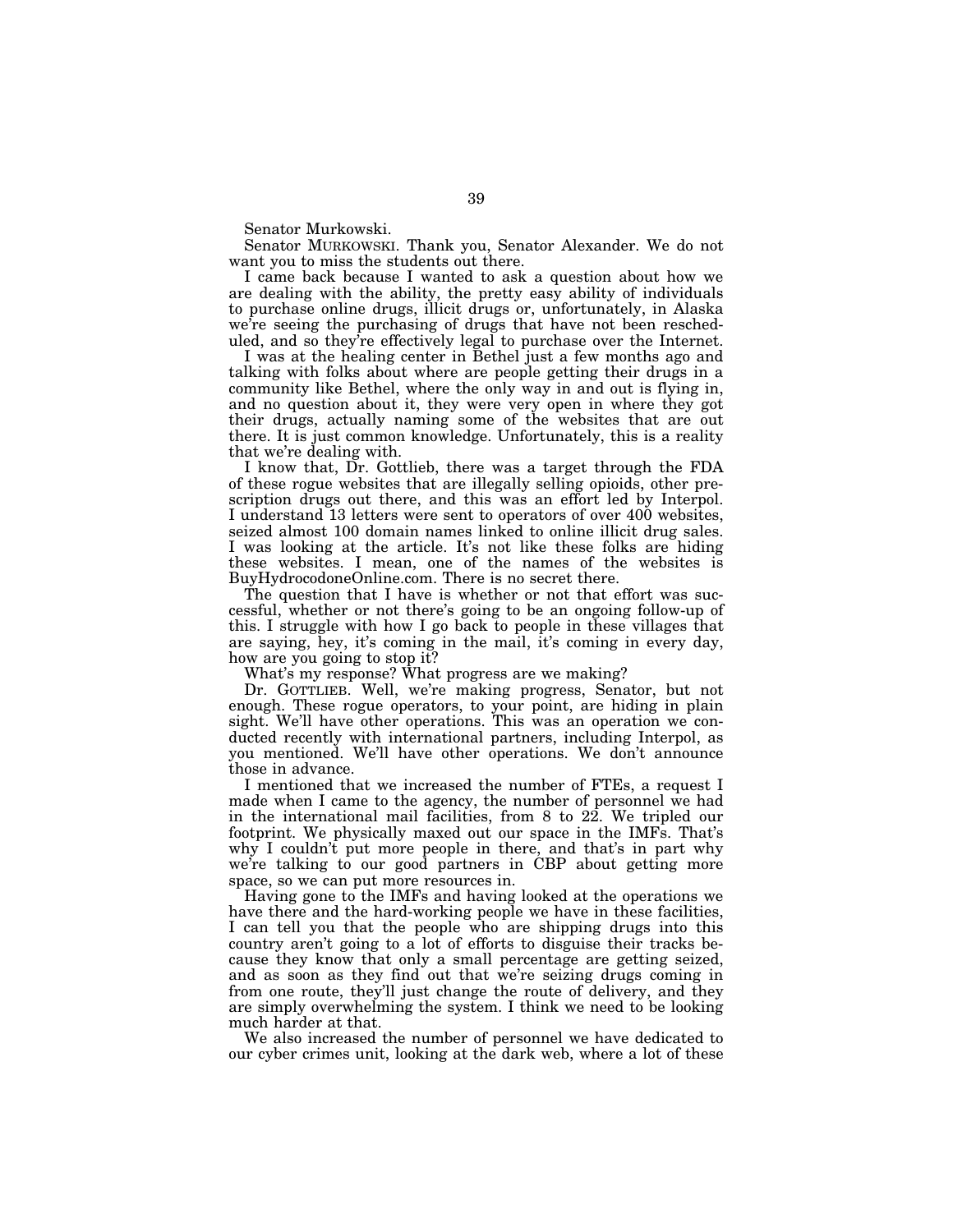drugs are being ordered. There, too, I think there's a lot more that we want to be doing.

Senator MURKOWSKI. Well, I'm certainly hopeful that within FDA it's kind of a multi-agency approach to how we're going to deal with this, working with Postal Service, working with DEA. Again, as you say, they're hiding in plain sight, and it doesn't take a genius to figure out how to access this and bring these products into the communities.

I want to ask one more question here, and that is about treatment. Senator Franken raised it, treatment facilities in our reservations in the lower 48. We've had some conversations about how in Alaska this 16-bed limit on Medicaid reimbursement, the IMDs, is a real limiting factor for us. I also appreciate that as much as we need inpatient, when we have outpatient treatment, a lot of the population that we're dealing with are individuals that are homeless. They don't have the alternate or transitional housing that they need. They're coming out of incarceration.

You've got the housing piece of it, but it kind of speaks to the kind of treatment that goes on within the prison system itself. It's my understanding that the treatment for those that are incarcerated, they lose any preexisting Medicaid benefits when they are due to be released, when they come in, and then they have to reapply at the time of the release. You've got a situation where, at a time somebody might need the treatment most, they don't have that coverage.

What are we doing as we're dealing with the need for treatment for those that are in this situation, which is really very much in flux? Whether you're in prison or you're coming out of prison, those that are in an outpatient but really have no place, how big of an issue is the housing piece in terms of how we deal with treatment?

Dr. MCCANCE-KATZ. I think that the housing issue is a very significant one, and we know that a large number of homeless folks in our country have either substance use disorders or serious mental illness. It's also true that people, once they're incarcerated, they do lose any Medicaid benefits that they might have had.

What needs to happen is—we know when people's sentences are going to flatten, when they're going to be released, and we have to be working with the justice system, with the Department of Corrections months ahead of that to make sure——

Senator MURKOWSKI. We're not doing that well right now.

Dr. MCCANCE-KATZ. We're not doing it well, but there are models for it. My State of Rhode Island has a very nice model for that that SAMHSA actually does work to disseminate to other states, as well. We also provide technical assistance around other promising types of interventions of that type that other states are starting to explore.

It's an issue that will require not only resources that we can provide through the government but also community resources. We have to be working with people in the community, recovery coaches, peers, faith-based groups and other types of support within communities, families and significant others that will help people with these issues, and the goal would be to bring all of them together so that that happens before somebody comes out of incarceration.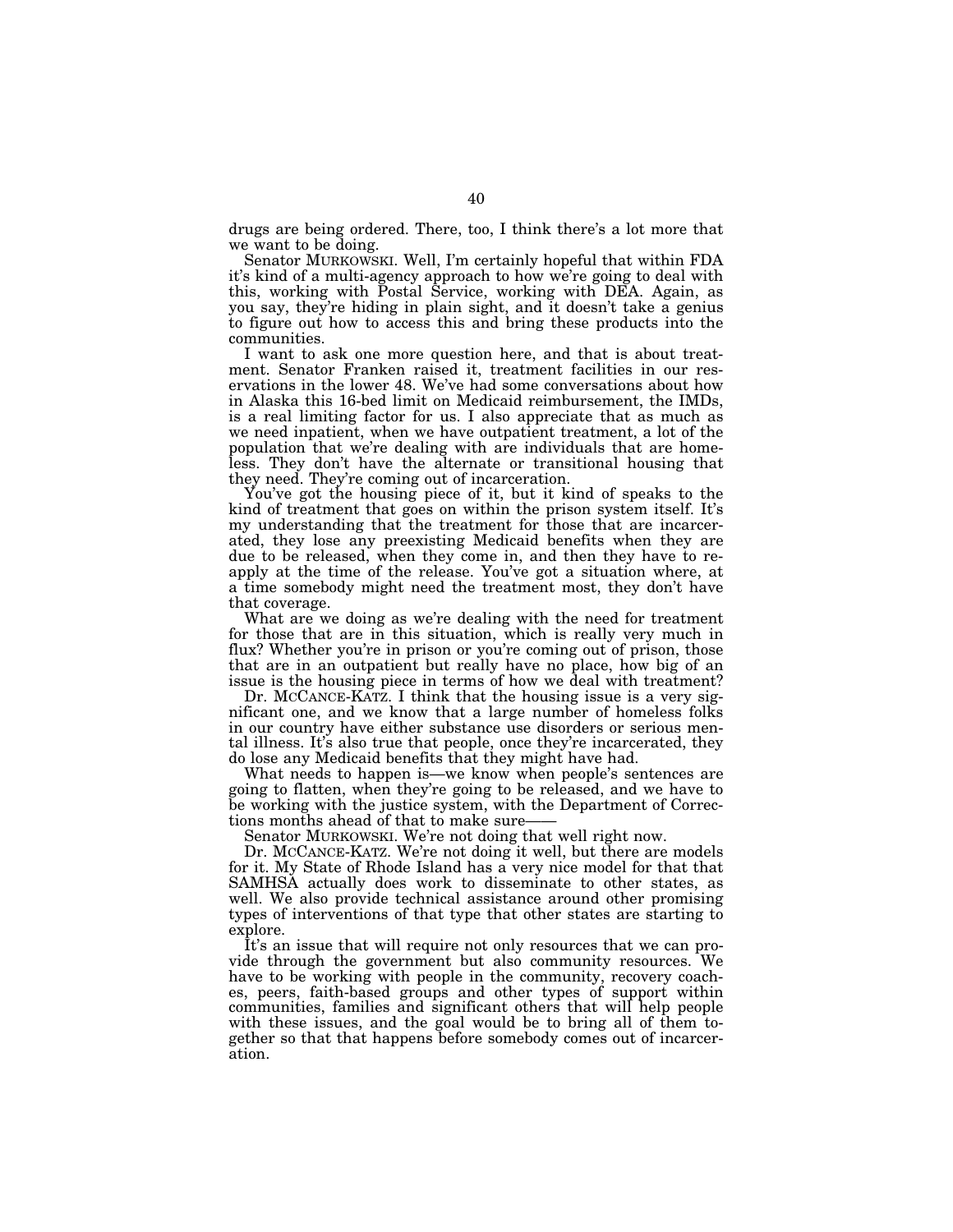Senator MURKOWSKI. Unfortunately, I think that's where we've got a real big gap right now.

Dr. MCCANCE-KATZ. We do. You are right.

Senator MURKOWSKI. Yes. Thank you.

Senator HASSAN. [presiding] Thank you, Senator.

Thank you, witnesses, for being here for quite a long time. We are pulling up the rear here, but we are very grateful for your fortitude not only here today but in your leadership every day of the week.

I wanted to focus on something that we are grappling with in New Hampshire. Dr. McCance-Katz, this is really a question for you in particular and SAMHSA's role in the substance misuse workforce, because when we discuss the opioid addiction epidemic, we talk a lot about improving access to treatment, but one thing I think we don't pay enough attention to is the insufficient infrastructure that makes expanding access to treatment such a challenge.

Part of that infrastructure is the addiction treatment workforce. I hear often about the importance of integrating treatment into primary care, and while I agree that it's critically important, I also think we need to recognize that 90 percent of the addiction treatment workforce are non-physicians. All of these professionals are on the front lines of this opioid addiction epidemic. Stress is high. They are too often underpaid, and it means turnover can also be very high. In turn, it's very hard to build a workforce with experience and firsthand knowledge.

I'm interested, Doctor, in your thoughts in particular. What can SAMHSA do to help recruit, train, employ and, most importantly, retain the frontline provider workforce we so desperately need to treat this epidemic?

Dr. MCCANCE-KATZ. You're right, the vast majority of people who will provide services to those who have substance use disorders will be non-physicians. SAMHSA has a number of types of training programs that do not just focus on physicians. They focus on advanced practice clinicians such as advanced practice nurses, nurse practitioners, physician assistants.

We also encourage interactions and collaboration with our colleagues at HRSA because they do have funding programs to train various types of health care professionals that SAMHSA does not have purview over, but we do work collaboratively with them, and we can offer different types of curricula for training.

We work with national stakeholder groups that are involved in the credentialing of the various professions to make sure that training on recognition and treatment of substance use disorders gets into the curriculum, and we will continue all of those efforts.

Senator HASSAN. Well, thank you.

Because it's running late, I thought what I would do is ask you all, because the record will remain open for some time, to just reflect on what it is that your agency isn't doing right now that it could be doing or should be doing to help us combat this crisis. If you would be willing to submit that in writing, I would greatly appreciate it.

I would also just add that one of the questions I get on the ground in New Hampshire—and sadly, this has been the focus of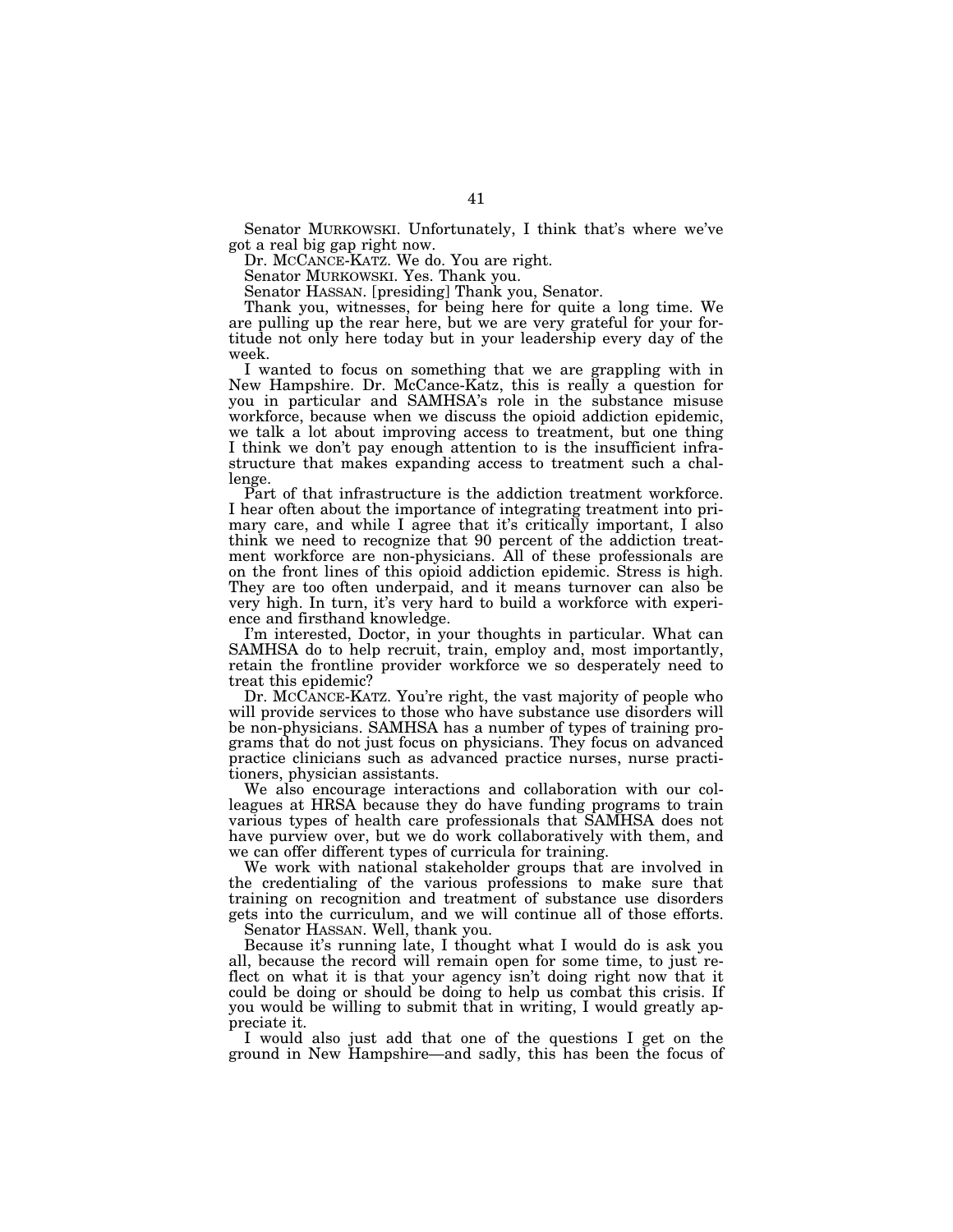my work both as a Governor and now as a Senator for some time because of the nature of the epidemic and the mortality rates in particular in New Hampshire—is people ask me why we don't have more resources than we already do, knowing how hard everybody here is working. They do ask me the question that relates back to the stigma that you talked about, Dr. McCance-Katz, that if this were a different kind of epidemic, would we have more money on the ground? Would we be having a debate at all about whether we needed more resources?

I think it's a good question. The people in my state have been extraordinarily brave, starting with parents who finally started writing obituaries for their children that said their son or daughter died of a heroin overdose. I mean, think about the courage that that takes, and the courage it takes for people to come forward to their elected officials and say I'm in treatment right now, or I'm raising my granddaughter because my daughter died of an overdose last month.

People have been willing to stand up and talk about this illness, and they're helping us understand it as the illness it is, but the stigma is still out there. I hope that with every piece of energy you all have and the jobs that you have been entrusted with, you will speak to the need for us to devote resources to what is an epidemic, a disease that will include relapse and have co-occurring problems that will challenge us moving forward, and that it's not something going away in a year or two.

We will stop, we hope, the over-prescribing, and we'll get a better handle on training with our physicians. At the end of the day, this is an illness. There will be other substances that may trigger addiction and other kinds of addiction going forward, and I just thank you for the work you're already doing, but I hope I can ask you to be even greater champions for the notion that this is an illness and that people need care.

With that, I'm going to turn over the gavel to Senator Warren, who will ask her second round and then close out the hearing. Thank you so much.

Senator WARREN. [presiding] Thank you. Thank you, Senator Hassan.

Again, thank you all for being here and for staying late into the day.

In Massachusetts, the opioid epidemic is devastating, but we are fighting back with everything we have. We're picking up every possible tool and trying to figure out how we can both reduce the number of people who are addicted or become addicted and how to deal with those who have addictions.

One of the things we've been focused on is figuring out how to limit the number of pills left sitting in patients' medicine cabinets. From 2000 to 2015, the number of opioid prescriptions in Massachusetts increased by roughly 175 percent. It is a particular problem because, as you know, of the people who abuse prescription opioids, almost 80 percent of them started with pills that were prescribed legally to someone—themselves, friends, relatives.

To reduce the number of pills in circulation, Senator Capito and I introduced a bill called the Reducing Unused Medications Act, which allows the partial filling of opioid prescriptions. That means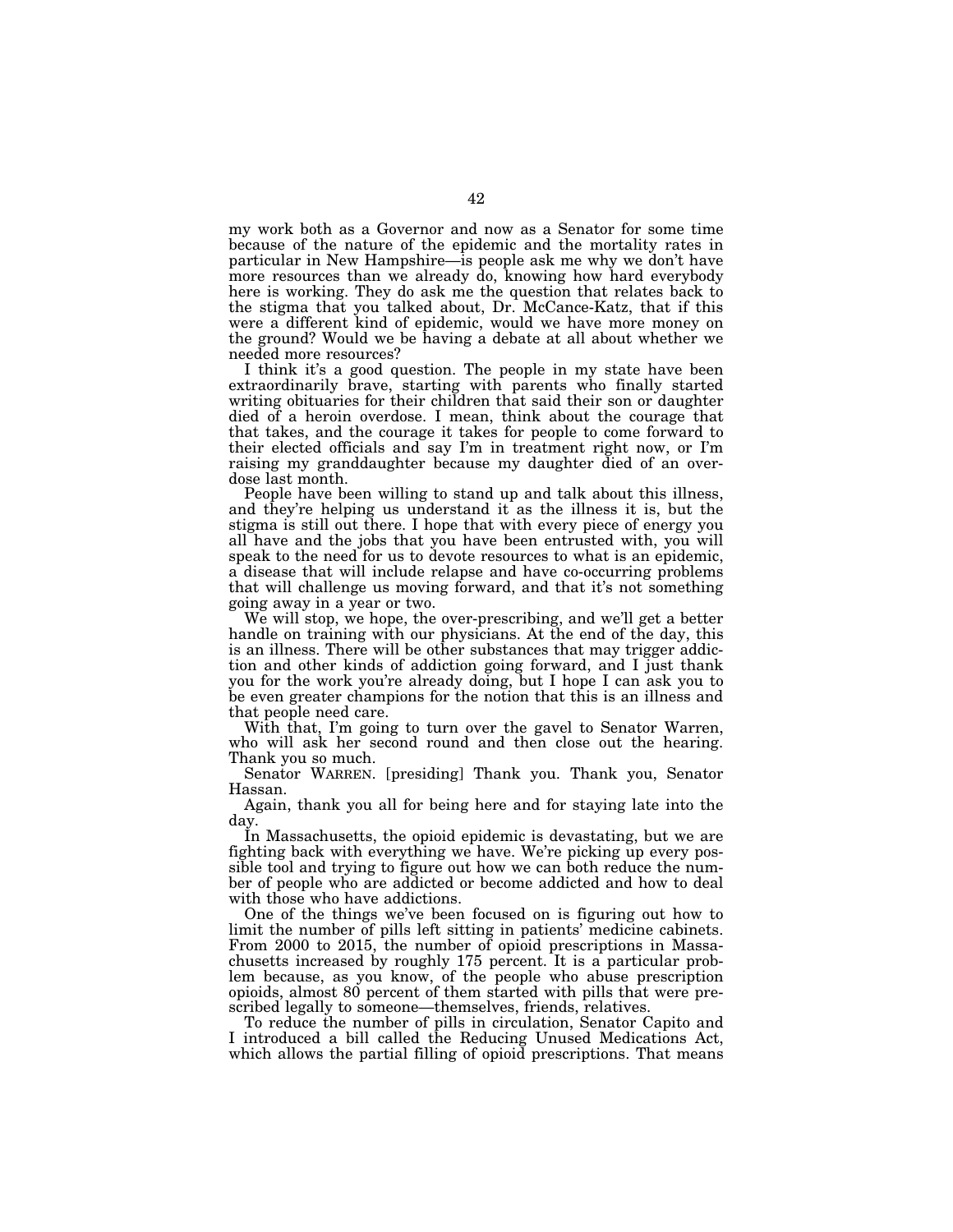patients are able to have a pharmacist fill only a few days worth of their opioid prescription, and then they can return for more if they still feel the need. If they don't, those pills never make it into anyone's medicine cabinet.

Now, that bill was signed into law in 2016. Dr. Gottlieb, when you formed your Opioid Steering Committee at the FDA, I sent you a letter about the partial fill legislation that Senator Capito and I managed to get passed last year, and I want to thank you for your response on that.

Let me just ask you, so we can get it on the record, do you think partial fill of opioid prescriptions is one way to cut down on the number of opioids in circulation?

Dr. GOTTLIEB. I do, Senator, and I've been on the record supporting various measures that we can try to rationalize dispensing. Anything that we can do in that regard that makes sense that can be implemented without untoward side effects, untoward consequences, I would support.

Senator WARREN. Good, good. Now that we have this new tool available to us to help tackle the opioid epidemic, we realize that for it to work, a lot of people need to know about it, and that means a lot of doctors need to know about it, a lot of pharmacists need to know about it, a lot of patients need to know about it.

I wanted to ask you, Dr. McCance-Katz, you are the person in charge over at SAMHSA, and I want to ask whether or not SAMHSA has a role to play in engaging everyone on this issue so that patients actually can do partial fills and not end up with a medicine cabinet full of opioids that they don't need.

Dr. MCCANCE-KATZ. Absolutely, SAMHSA does have a role to play. We do outreach and training and work with both providers and with communities. I would see this as something that would fall under the purview of some of our prevention activities, and this is definitely something that SAMHSA could play a role in.

Also, we will continue to work with CDC because they have a very large role to play in this as well.

Senator WARREN. Good, good. That's what we all want to do. Senator Capito and I worked on this legislation so that patients would have the power to reduce the number of pills they take home, and we just keep looking for places where we can reduce the number of opioids in circulation.

Recently, Senator Capito and I sent letters to Governors across the country and to a number of national medical associations to try to continue this conversation around the implementation of the partial fill bill, and their efforts to try to reduce the number of pills in circulation. We're making progress, but not enough has been done yet. I look forward to working with all of you on this as we go forward.

Again, thanks from everyone on this Committee. Thanks from the people across America for your coming today and bringing us up to date on your efforts, for the work that you already have done, and for the work you will do in the future. We really need you out there fighting.

With that, today's hearing is the first in a series of hearings this Committee intends to hold on the opioid crisis. We plan to hold a second hearing next month looking at the situation on the ground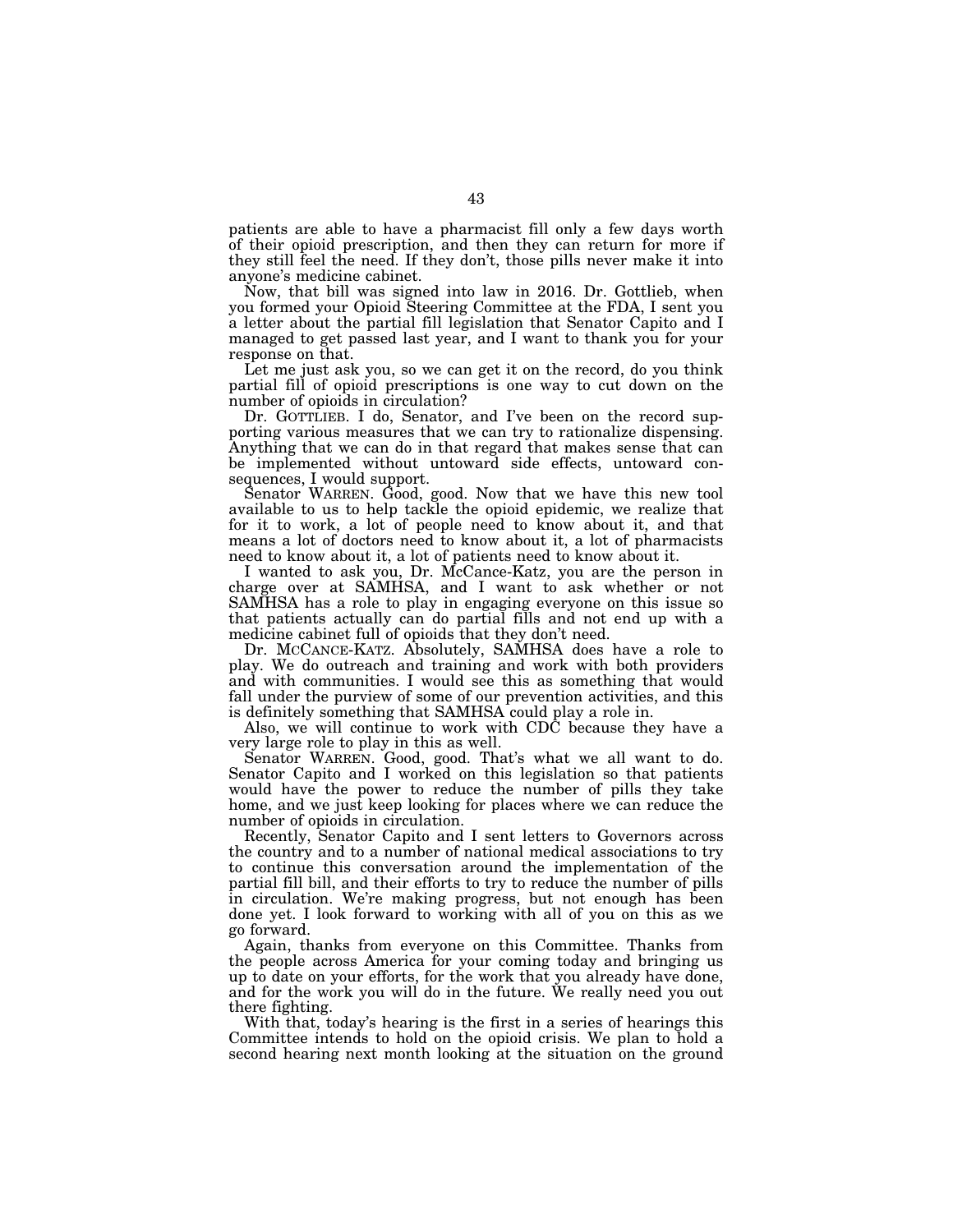in the states. We'll hear State and local perspectives on the challenges they face and the successes they've had in combatting this crisis.

The hearing record will remain open for 10 days. Members may submit additional information for the record within that time if they would like.

The HELP Committee will meet again on Tuesday, October 17th, to continue our hearings on examining the costs of prescription drugs.

Thank you all for being here today.

The Committee stands adjourned.

# ADDITIONAL MATERIAL

WRITTEN TESTIMONY OF WITNESSES FROM THE DEPARTMENT OF HEALTH AND HUMAN SERVICES (HHS): ELINORE MCCANCE-KATZ, DEBORAH HOURY, FRANCIS COLLINS, AND SCOTT GOTTLIEB

Good morning Chairman Alexander, Ranking Member Murray, and Members of the Committee. Thank you for the opportunity to discuss the opioid crisis in the United states and the Federal response. From the start of his Administration, President Trump has made addressing the opioid epidemic a top priority, and at the Department of Health and Human Services (HHS) we share the President's commitment to bringing an end to this crisis, which is exacting a toll on individuals, families, and communities across the country. The Department has made the crisis a top clinical priority and is committed to using our full expertise and resources to combat the epidemic.

Over the past 15 years, communities across our Nation have been devastated by increasing prescription and illicit opioid abuse, addiction, and overdose. According the Substance Abuse and Mental Health Services Administration (SAMHSA)'s National Survey on Drug Use and Health (NSDUH), in 2016, over 11 million Americans misused prescription opioids, nearly 1 million used heroin, and 2.1 million had an opioid use disorder due to prescription opioids or heroin. Over the past decade, the U.S. has experienced significant increases in rates of neonatal abstinence syndrome (NAS), hepatitis C infections, and opioid-related emergency department visits and hospitalizations. Most alarming are the continued increases in overdose deaths, especially the rapid increase since 2013 in deaths involving illicitly made fentanyl and other highly potent synthetic opioids. Since 2000, more than 300,000 Americans have died of an opioid overdose. Preliminary data for 2016 indicate at least 64,000 drug overdose deaths, the highest number ever recorded in the U.S. Too many of our citizens are being robbed of their God-given potential in the prime of their life.

The opioid epidemic in the U.S. is fundamentally tied to two primary issues. The first issue was the significant rise in opioid analgesic prescriptions that began in the mid-to-late 1990's. Not only did the volume of opioids prescribed increase, but well-intentioned healthcare providers began to prescribe opioids to treat pain in ways that we now know are high-risk and have been associated with opioid abuse, addiction, and overdose, such as prescribing at high doses and for longer durations. The second issue is a lack of health system and healthcare provider capacity to identify and engage individuals, and provide them with high-quality, evidence-based opioid addiction treatment, in particular the full spectrum of medication-assisted treatment (MAT). It is well-documented that the majority of people with opioid addiction in the U.S. do not receive treatment, and even among those who do, many do not receive evidence-based care. Accounting for these factors is paramount to the development of a successful strategy to combat the opioid crisis. Further, there is a need for more rigorous research to better understand how existing programs or policies might be contributing to or mitigating the opioid epidemic.

In April 2017, HHS outlined its five-point Opioid Strategy, which provides the overarching framework to leverage the expertise and resources of HHS agencies in a strategic and coordinated manner. The comprehensive, evidence-based Opioid Strategy aims to:

• Improve access to prevention, treatment, and recovery support services to prevent the health, social, and economic consequences associated with opioid addiction and to enable individuals to achieve long-term recovery;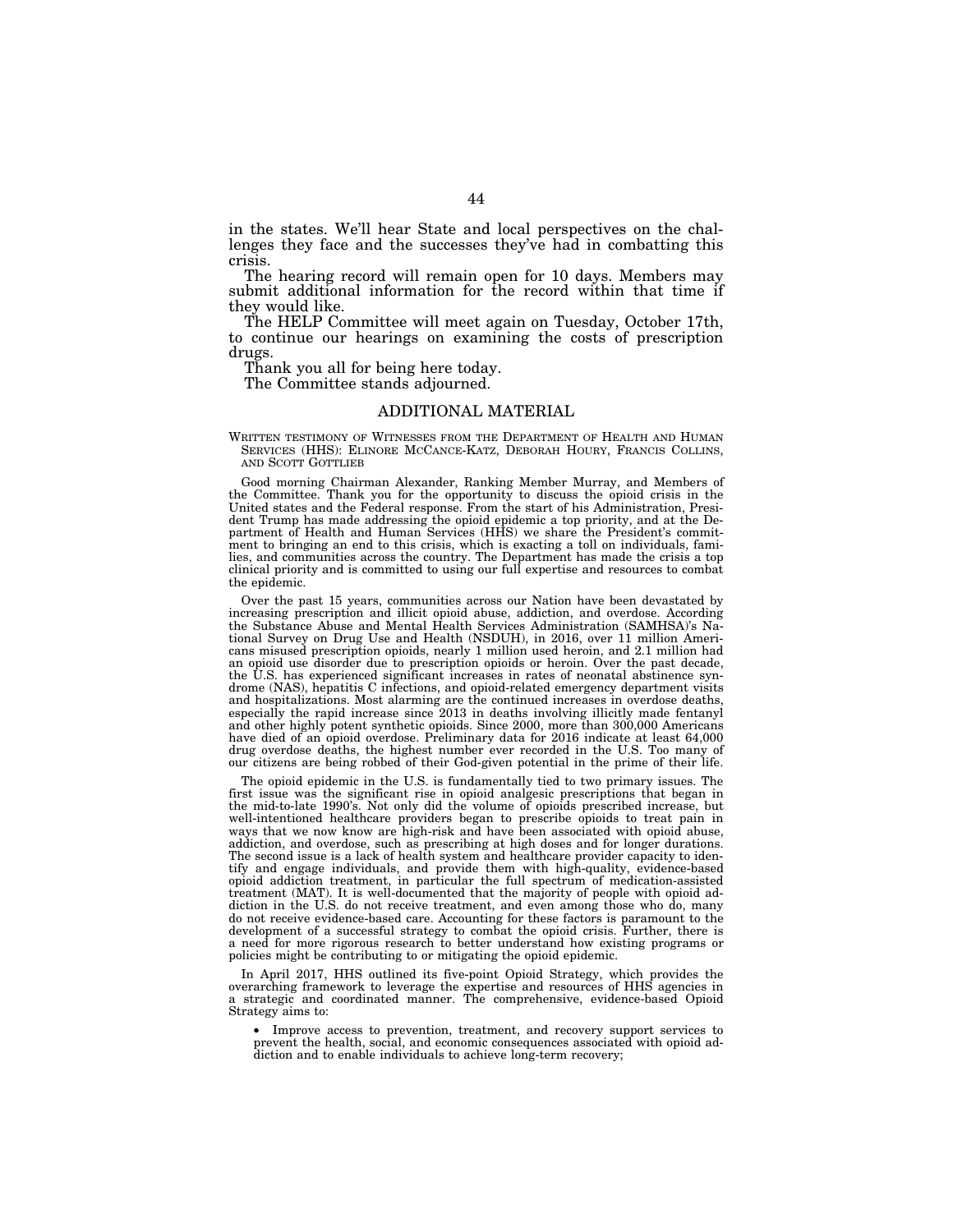• Target the availability and distribution of overdose-reversing drugs to ensure the broad provision of these drugs to people likely to experience or respond to an overdose, with a particular focus on targeting high-risk populations;

• Strengthen public health data reporting and collection to improve the timeliness and specificity of data and to inform a real-time public health response as the epidemic evolves;

Support cutting-edge research that advances our understanding of pain and addiction, leads to the development of new treatments, and identifies effective public health interventions to reduce opioid-related health harms; and

• Advance the practice of pain management to enable access to high-quality, evidence-based pain care that reduces the burden of pain for individuals, families, and society while also reducing the inappropriate use of opioids and opioidrelated harms.

To date, the Department has taken significant steps to advance the goals of our Opioid Strategy. While this statement does not represent an exhaustive list of HHS activities underway, SAMHSA, CDC, NIH, and FDA bring unique expertise and capabilities that enable HHS to take a comprehensive, complementary, and flexible approach to the opioid crisis.

**Substance Abuse and Mental Health Services Administration (SAMHSA)**  As HHS's lead agency for behavioral health, SAMHSA's core mission is to reduce the impact of substance abuse and mental illness on America's communities. SAMHSA supports a portfolio of activities that address all five prongs of HHS's Opioid Strategy.

## *Improving Access to Prevention, Treatment, and Recovery Support Services*

SAMHSA administers the Opioid State Targeted Response (STR) grants, a 2 year program authorized by the 21st Century Cures Act (P.L. 114–255). By providing \$485 million to states and U.S. territories in fiscal year (FY) 2017, this program allows states to focus on areas of greatest need, including increasing access to treatment, reducing unmet treatment need, and reducing opioid overdose related deaths through the provision of the full range of prevention, treatment and recovery services for opioid use disorder. The President's Budget requests \$500 million for this program in fiscal year 2018, the full level authorized by Congress.

The Substance Abuse Prevention and Treatment Block Grant (SABG), first authorized in 1992, is a vital source of funding for states that accounts for approximately 32 percent of total State substance abuse agency funding. For many people seeking to recover from opioid addiction, this public funding represents the only support for treatment. In addition, the block grant's flexible structure enables states to use the funds to address pressing challenges within their communities, such as the opioid crisis.

SAMHSA also has several initiatives aimed specifically at advancing the utilization of MAT for opioid use disorder, which is proven effective but is highly underutilized. SAMHSA's Medication Assisted Treatment for Prescription Drug and Opioid Addiction (MAT–PDOA) program expands MAT access by providing grants to states with the highest rates of treatment admissions for opioid addiction. Twenty-two states are currently funded by MAT–PDOA, and in September 2017, SAMHSA awarded \$35 million dollars over 3 years in additional MAT– PDOA grants to six states.

SAMHSA also provides critical funding for MAT for specific high-risk and vulnerable populations, such as those involved with the criminal justice system and pregnant and postpartum women. SAMHSA's criminal justice grantees can use up to 20 percent of their grant awards for the purchase of FDA-approved medications for treatment of opioid and alcohol addiction. Since 2013, SAMHSA has seen a steady increase in the number of drug courts integrating MAT into their programs with 57 percent of active programs currently integrating MAT.

Under SAMHSA's Pregnant and Postpartum Women's (PPW) program, which serves women with opioid or other substance use disorders who are pregnant and/or newly parenting, grantees are encouraged to ensure access to MAT for opioid addiction, which has been shown to improve birth outcomes. Last month SAMHSA awarded \$9.8 million over 3 years for new State Pilot PPW grants authorized by the Comprehensive Addiction and Recovery Act (CARA, P.L. 114– 198) and \$49 million over 5 years in new PPW service grants to support the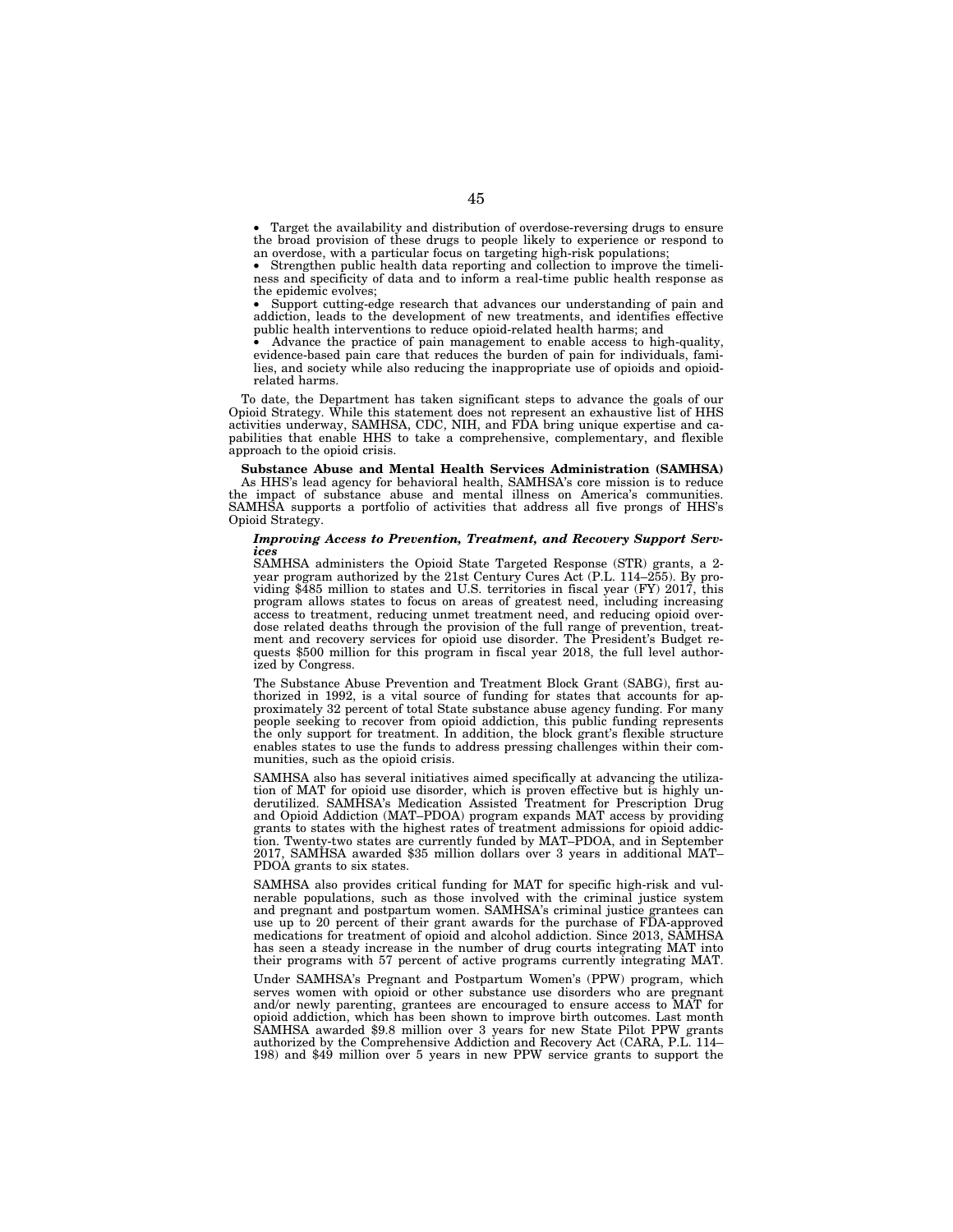recovery of pregnant and postpartum women struggling with substance abuse, including opioid addiction.

A well-documented challenge to improving access to opioid use disorder treatment is a lack of providers who can provide MAT. SAMHSA supports a number of training initiatives to increase the number of qualified healthcare providers who can provide treatment for opioid addiction. In the last 4 years, more than 62,000 medical professionals have participated in online or in-person trainings on MAT for opioid addiction through SAMHSA's Provider's Clinical Support System (PCSS)–MAT. This program is a national training and clinical mentoring project that provides mentoring of newly trained physicians by experienced specialists, maintains a library of evidence-based practice materials, and offers at no cost to the trainee the required DATA 2000 waiver training to enable providers to prescribe buprenorphine for opioid addiction treatment.

SAMHSA regulates opioid treatment programs (OTPs), which dispense methadone and may also dispense and prescribe buprenorphine and administer extended-release naltrexone. In coordination with the Drug Enforcement Administration (DEA) and states, territories, and the District of Columbia, SAMHSA reviews new and renewal applications for OTPs through an accreditation process that ensures programs have sound risk management practices in place and are using evidence-based treatments. SAMHSA also oversees physicians, nurse practitioners (NPs), and physician assistants' (PAs) ability to prescribe buprenorphine in office-based outpatient treatment settings. Last year, SAMHSA published a final rule which allows certain qualified physicians who have obtained a waiver to prescribe buprenorphine for up to 100 patients for at least a year, to now acquire a waiver to treat up to 275 patients. The regulation provides that these licensed physicians can become eligible for the patient limit of 275 either by being board certified in Addiction Medicine or Addiction Psychiatry or by practicing in a qualified practice setting.

These physicians are required to complete a SAMHSA reporting form each year to ensure that physicians prescribing at the new, higher level are in compliance with safe and appropriate prescribing practices. As of September 19th, 3,573 physicians have obtained a waiver to treat up to 275 patients. Most recently, SAMHSA began processing waivers to allow NPs and PAs to prescribe buprenorphine in accordance with the requirements of CARA. As of September 19th, 2,756 NPs and 773 PAs have received a waiver.

SAMHSA also promotes recovery through targeted grants, such as last month's award of \$4.6 million over 3 years in Building Communities of Recovery program grants, created by CARA. The purpose of this program is to mobilize resources within and outside of the recovery community to increase the availability and quality of long-term recovery supports for individuals in or seeking recovery from addiction. These grants are intended to support the development, enhancement, expansion, and delivery of recovery support services as well as promotion of and education about recovery. Programs will be principally governed by people in recovery from substance abuse and addiction who reflect the community served.

# *Targeting Overdose-Reversing Drugs*

SAMHSA has been a leader in efforts to reduce overdose deaths by increasing, through funding and technical assistance, the availability and use of naloxone to reverse overdose. SAMHSA's ''Opioid Overdose Prevention Toolkit,'' first released in 2013, is one of SAMHSA's most downloaded resources. The Toolkit provides information on risks for opioid overdose, recognition of overdose, and how to provide emergency care in an overdose situation. The Toolkit is intended for community members, first responders, prescribers, people who have recovered from an opioid overdose and family members, as well as communities and local governments.

SAMHSA provides a number of funding streams that can be used to expand access to naloxone. States are able to use Opioid STR funds to purchase and distribute naloxone, and some states are also using a portion of their SABG funds for opioid overdose prevention activities.

SAMHSA is currently providing \$11 million per year in Grants to Prevent Prescription Drug/Opioid Overdose Related Deaths to 12 states. These grants are also being used to train first responders on emergency medical care to be rendered in an overdose situation and how to administer naloxone as well as how to purchase and distribute naloxone.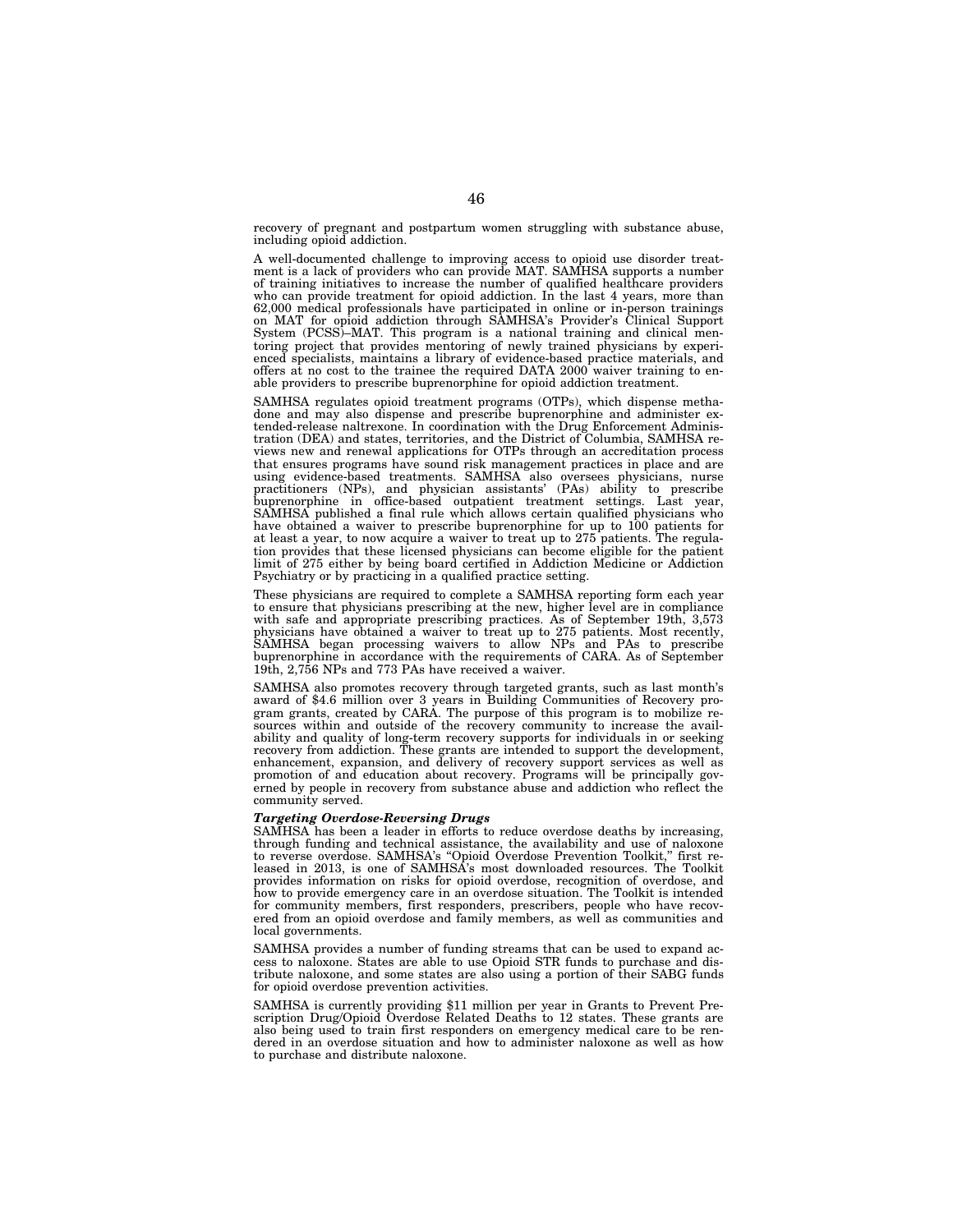In September 2017, SAMHSA awarded funding for grants authorized by CARA, including almost \$46 million over 5 years to grantees in 22 states to provide resources to first responders and treatment providers who work directly with the populations at highest risk for opioid overdose.

## *Strengthening Public Health Data and Reporting*

SAMHSA's National Survey on Drug Use and Health (NSDUH) provides key national and State level data on a variety of substance use and mental health topics, including opioid misuse. NSDUH is a vital part of the surveillance effort related to opioids, and the data from NSDUH has been used to track historical and emerging trends in opioid misuse, including geographic and demographic variability.

SAMHSA also works collaboratively with other agencies to better understand the epidemic through sharing of data and assessing the implications of that data and develops publications based on NSDUH and other national surveys and data. Examples of recent SAMHSA publications include: Trends in the Use of Methadone, Buprenorphine, and Extended-release Naltrexone at Substance Abuse Treatment Facilities; Trends in Average Days' Supply of Opioid Medications in Medicaid and Commercial Insurance; and Opioid Prescribing Trends for Adolescents and Young Adults with Commercial Insurance and Medicaid.

# *Supporting Cutting-Edge Research*

SAMHSA is building on existing partnerships with the NIH to improve the research to practice pipeline and is committed to promoting evidence-based practices and service delivery models. The newly formed Office of the Chief Medical Officer and the National Mental Health and Substance Use Policy Laboratory, which were authorized through the 21st Century Cures Act to promote evidence-based practices and service delivery models, will be pivotal to these efforts. Additionally, the National Mental Health and Substance Use Policy Laboratory will assist in addressing the opioid crisis through its evaluation of models that would benefit from further development and through expanding, replicating, or scaling evidence-based practices across wider areas as we seek to increase access to and delivery of the best treatment services for opioid use disorders across America.

# **Centers for Disease Control and Prevention (CDC)**

As the Nation's public health and prevention agency, CDC's expertise and leadership is essential in reversing the opioid epidemic. It was CDC that first identified the increase in opioid overdose deaths in 2004, and since then the agency has applied its scientific expertise to track the epidemic and develop evidence-based prevention strategies. Through various programs and initiatives, CDC supports all five parts of the Secretary's Opioid Strategy:

# *Strengthening Public Health Data and Reporting*

Timely, high-quality data help both public health officials and law enforcement understand the extent of the problem and how it is evolving, develop interventions, focus resources where they are needed most, and evaluate the success of prevention and response efforts. Understanding that data is crucial, CDC is helping states build capacity to monitor the scope of the epidemic and better focus their prevention activities through several programs and activities.

CDC's Overdose Prevention in states (OPIS) provides resources and scientific support to 45 states and Washington, DC. through three programs. The first two programs, Prescription Drug Overdose: Prevention for states (PfS) and Data-Driven Prevention Initiative (DDPI), provide states with the resources, tools and technical expertise to execute and evaluate prevention strategies to improve safe prescribing practices and prevent prescription drug misuse, abuse, and overdose. States use their funding to advance prevention in four key areas: 1) Enhancing Prescription Drug Monitoring Programs (PDMP) and leveraging them as public health tools; 2) Improving health system and insurer practices for safer opioid prescribing; 3) Evaluating policies that may have an impact on the opioid epidemic (e.g.. naloxone distribution and Good Samaritan laws); and 4) Quickly responding to emerging and critical needs.

CDC's Enhanced State Opioid Overdose Surveillance (ESOOS) program, the third program under OPIS, funds 32 states and Washington, DC. Started in 2016, ESOOS strives to improve the timeliness of reporting both fatal and nonfatal opioid overdoses and associated risk factors in order to inform public health responses within and across states. What is particularly unique and innovative about this program is the use of emergency department and emergency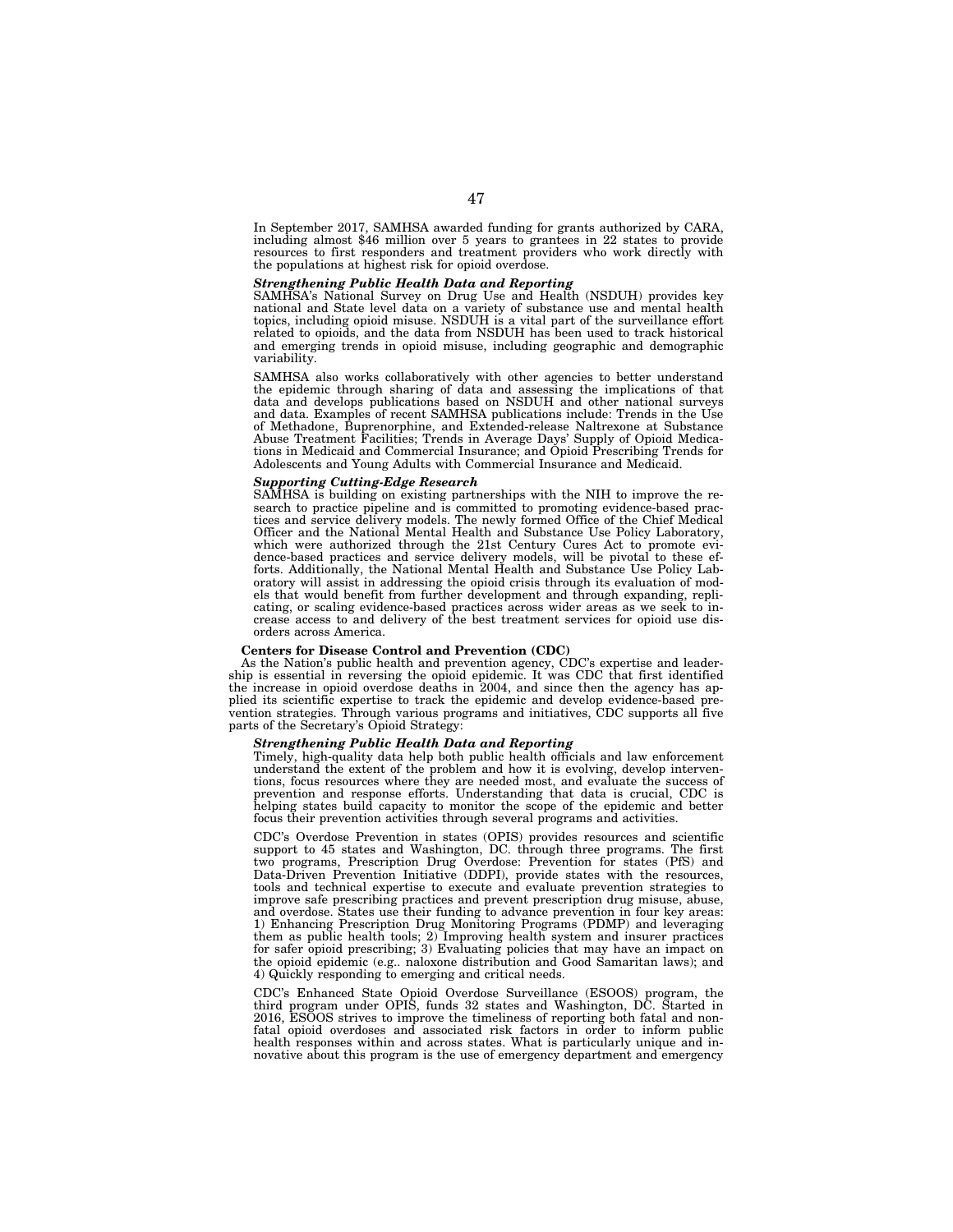medical services (EMS) data to track and analyze morbidity data. ESOOS uses this data to establish an early warning system to detect sharp increases (e.g. potential outbreaks) or decreases (e.g. successful intervention efforts) in non-fatal overdoses.

CDC has made progress in improving the timeliness of data reporting and is now releasing quarterly and, as of August 2017, monthly provisional counts of overall drug and opioid overdose deaths in the Vital Statistics Rapid Release (VSRR) series. CDC also relies on its existing infrastructure to monitor rates of new cases of HIV and viral hepatitis in many states. CDC is working with Coroners and Medical examiners to improve both comprehensive toxicology efforts that help with the detection of fentanyl analogs and the capacity for mortality surveillance by identifying ways to help strengthen case management sys-tems to report data more easily and quickly. While CDC has made progress, improvements are needed to build infrastructure (medical examiners, coroners, toxicological testing, additional electronic reporting, etc.). A stronger disease detection system will identify potential problems sooner.

CDC is also tracking opioid use among pregnant and reproductive-aged women and its impact on the mother and newborn as a part of the Treating for Two: Safer Medication Use in Pregnancy initiative. Pilot programs are underway to obtain state-level estimates of NAS to better understand hospital readmissions and long-term adverse outcomes among infants identified with NAS.

In addition to providing funding and technical assistance, CDC conducts epidemiological investigations (Epi-Aids) in states, providing on the ground assistance during a public health crisis. Between 2012 and 2015, Massachusetts experienced a surge of opioid-related deaths, from 698 to 1,747, with over 74 percent of these deaths involving fentanyl. The Massachusetts Department of Public Health (MDPH) called on CDC to help investigate the extent to which illicitly manufactured fentanyl (IMF) contributed to the surge in opioid-related overdose deaths. CDC worked closely with the MDPH, SAMHSA, and DEA to determine whether IMF mixed with or sold as heroin was the primary cause of the surge of deaths and found that 82 percent of fentanyl-related overdose deaths were suspected to have involved IMF.

To stop the surge, CDC recommended that the MDPH train physicians, treatment providers, and law enforcement on overdose prevention, screen at-risk people for heroin or fentanyl use, and expand access to naloxone. CDC also recommended outreach to those who experienced an opioid overdose, had a history of substance abuse, or were accessing health programs for active users to link them to treatment and educate them on the dangers of fentanyl.

Often, CDC's work in states leads to further, national initiatives. The 2015 response to an HIV and Hepatitis C (HCV) outbreak in Scott County, Indiana, led to a CDC analysis which identified over 220 U.S. communities that could be especially vulnerable to HIV and HCV outbreaks among persons who inject opioid drugs. One of those states, Tennessee, used CDC's assessment to do further analysis of the state's vulnerabilities. As a result, Tennessee is working to direct its HIV and viral hepatitis resources where they are most needed.

In addition to working with states, a partnership across sectors is necessary. CDC has been working on initiatives with law enforcement agencies, like the DEA, to strengthen public health and law enforcement collaboration on the Federal level.

In addition, the Heroin Response Strategy (HRS), funded by the Office of National Drug Control Policy (ONDCP) and deployed in eight High Intensity Drug Trafficking Areas (HIDTAs), covering 20 states, links public health and public safety at the State level. CDC works with the HIDTA directors to sharpen strategic directions, ensure proper coordination and training, support the 20 public health analysts embedded in the program, and improve performance measurement. There is currently a shortage of evidence to guide public health-law enforcement integrated community response, thus as part of the HRS, CDC is launching eight pilot projects across the 20-State initiative to build scientific evidence about what works.

## *Advancing the Practice of Pain Management*

Another of CDC's key focus areas is supplying health care providers with the tools and resources necessary to advance the practice of pain management. In March 2016, CDC released the Guideline for Prescribing Opioids for Chronic Pain, which was developed to help primary care doctors provide safer, more ef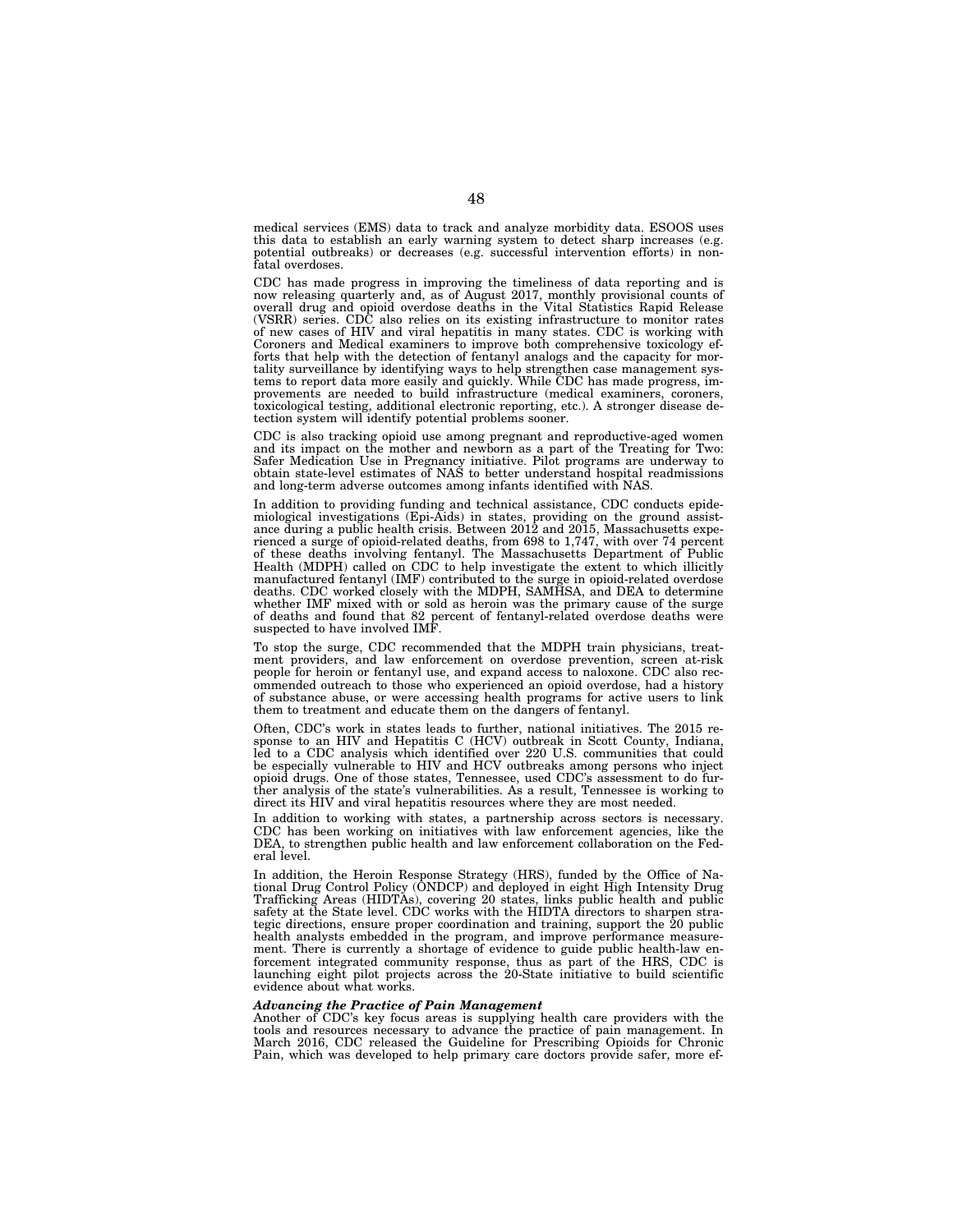fective care for patients with chronic pain outside of active cancer, palliative, and end-of-life care. The Guideline provides 12 voluntary recommendations for prescribing opioids for patients 18 and older, in primary care settings, based on the most current scientific evidence. This helps patients and physicians better understand and assess risks and benefits of opioid therapy and determine the optimal method for each patient to manage their pain.

CDC has created a number of resources for health care providers to make the guideline easy to understand and access. Earlier this year, CDC launched the first in a series of interactive, online trainings which provide sample scenarios, feedback, and resources for each recommendation. CDC is also capitalizing on technology to help disseminate the Guideline through the development of an Opioid Guideline Application (mobile app) which contains all of the Guideline recommendations, a morphine milligram equivalent (MME) calculator, and an interactive interviewing feature to help providers prescribe with confidence. Other materials developed for providers, pharmacists, and patients include graphics, fact sheets, posters, and podcasts, all available on CDC's website.

CDC is also committed to educating consumers about the risks of opioids and the importance of discussing safer, more effective pain management options with their healthcare providers. In September 2017, CDC released the Rx Awareness communications campaign to increase awareness about the risks of prescription opioids and deter inappropriate use. The campaign features real-<br>life accounts of individuals living in recovery, and those who have lost someone<br>to an overdose. CDC is running digital, radio, and out-of-home ticipated in 22 additional OPIS funded states.

# *Improving Access to Prevention, Treatment, and Recovery Support Services*

CDC brings scientific expertise and leverages existing relationships with health systems to link patients who need MAT to the appropriate care. As part of the OPIS effort, several states funded under the PfS program are supporting health system approaches to link patients to treatment and recovery services. For example, states are building systems that facilitate better linkages to treatment, emergency room peer patient navigators, and data dashboards to identify hot spots for treatment needs.

Additionally, CDC is conducting an epidemiologic study to assess what type of MAT (methadone maintenance; buprenorphine; naltrexone) or counseling and other non-medication interventions is most effective, and which contextual, provider, and individual factors influence implementation, prevent relapse, and im-prove patient well-being over a 2-year period. This study can help identify who may benefit from which type of treatment to ensure individuals receive the treatment best suited to their needs.

# *Targeting Overdose-Reversing Drugs*

CDC is currently working with SAMHSA to evaluate its Grants to Prevent Prescription Drug/Opioid Overdose-Related Deaths program with the goals of describing and understanding the scope and impact of naloxone education and distribution efforts in high-need communities and to identify barriers and potential solutions to increase program effectiveness. Additionally, states funded under OPIS are evaluating practices to improve the distribution and use of overdose reversing drugs and Good Samaritan laws (policies that protect the victim and the bystander from drug possession charges). States utilize CDC data to identify communities experiencing a significant increase in opioid overdose deaths, which helps to inform both the targeted distribution of naloxone and the training of community members, EMS, and law enforcement on naloxone administration.

## *Supporting Cutting-Edge Research*

To better understand the epidemic, identify risk and protective factors, and determine effective interventions, CDC also funds innovative research to prevent misuse and abuse. One CDC funded project at the Carolinas Medical Center in Charlotte, North Carolina, is working to assess and compare changes in prescribing behaviors when providers are presented with electronic alerts on potential misuse or abuse of opioids. This research will inform efforts to improve clinical decisionmaking. In addition, CDC funds academic research centers to conduct translational research in order to better understand how to get information into the hands of practitioners. For example, the Johns Hopkins Injury Control Research Center (ICRC) is working to reduce injured patients' risk for opioid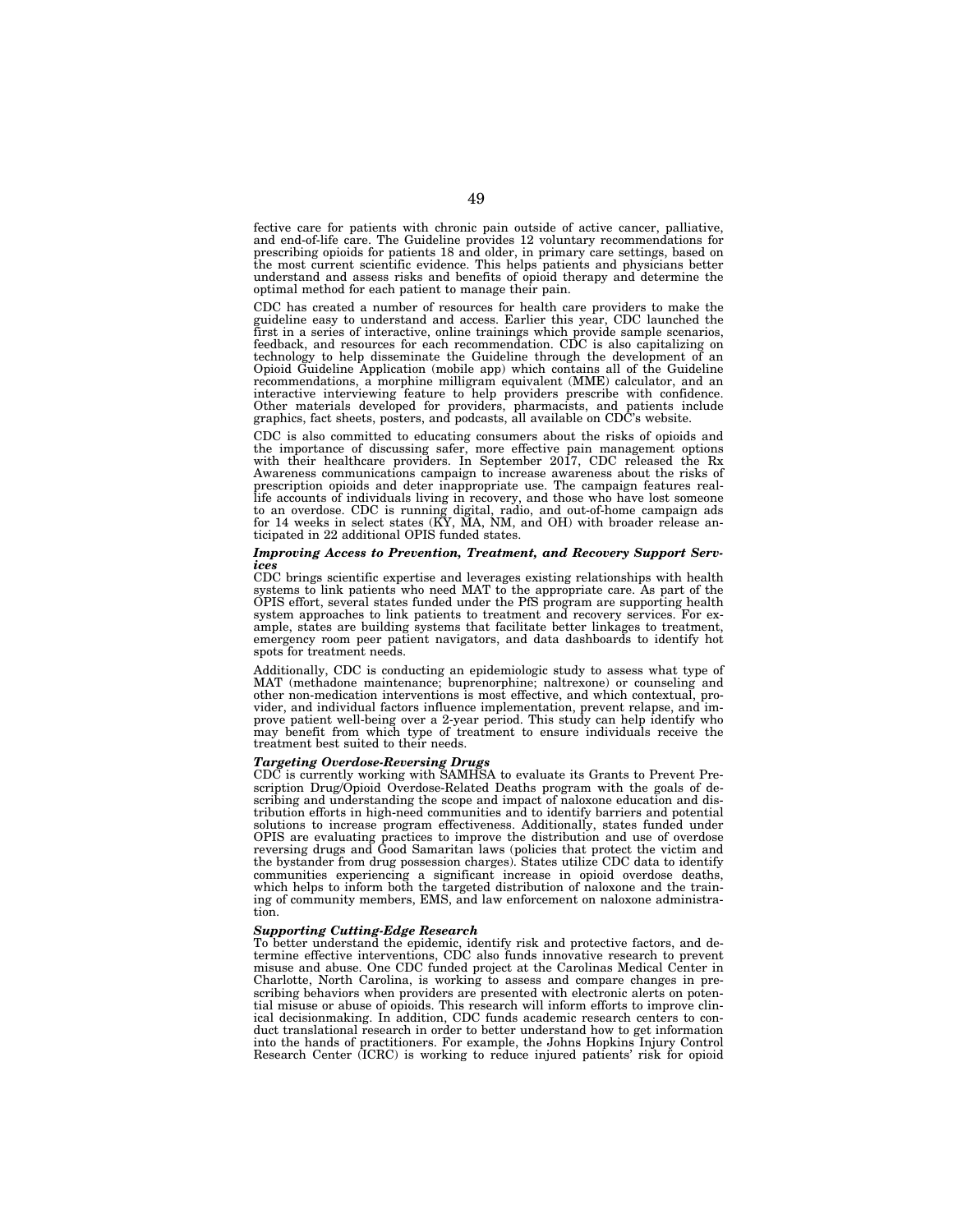misuse through mobile health technology while the West Virginia University (WVU) ICRC was instrumental in the development and implementation of a pilot take-home program for naloxone in rural communities. There were at least 25 overdose reversals in the first 9 months of the program in 16 counties. As part of a rapid response project using CDC funds, the WVU ICRC distributed 8,250 naloxone kits to first response agencies and take-home naloxone programs throughout the State in the first half of 2017.

## **National Institutes of Health (NIH)**

NIH is the lead HHS agency providing support for cutting-edge research on pain and opioid misuse, addiction, and overdose. Drug addiction is a complex neurological condition, driven by many biological, environmental, social, and developmental factors. Continued research will be key to understanding the crisis and informing future efforts. Pain is an equally complex condition. To this end, NIH supports a range of activities to advance research on pain and addiction.

## *Supporting Cutting-Edge Research*

Because the most effective way to end opioid misuse and addiction is to prevent it from beginning, NIH is supporting innovative research to better understand what makes an individual vulnerable to opioid misuse. For example, the Adolescent Brain Cognitive Development (ABCD) study, the largest long-term study of brain development and child health in the U.S., will help build an evidence base to draw on for a future of precision medicine approaches to prevent opioid addiction.

With the goal of bringing scientific solutions to the opioid crisis, NIH is exploring ways to promote 1) new, innovative medications and technologies to treat opioid addiction and improve overdose prevention and reversal interventions, and 2) safe, effective, non-addictive strategies to manage pain. In April 2017, NIH Director Francis S. Collins, M.D., Ph.D., met with research and development leaders from the world's leading biopharmaceutical companies to discuss new ways for government and industry to work together to address the opioid crisis. NIH continued meetings throughout the summer. As part of these ongoing discussions, NIH participated in a recent meeting with Pharmaceutical CEOs convened by Governor Christie, co-chair of the President's Commission on Combating Drug Addiction and the Opioid Crisis, in Trenton, New Jersey, on September 18th. Some advances NIH is working to promote may occur rapidly, such as improved formulations of existing medications, longer-acting overdosereversal drugs, and repurposing of treatments approved for other conditions. Others may take longer, such as novel overdose-reversal medications and identifying biomarkers to measure pain in patients. Our goal for these activities is to cut in half the time needed to develop new safe and effective therapeutics to help end the opioid crisis.

NIH will continue to buildupon breakthroughs in the treatment of opioid addiction and the reversal of opioid overdose and find ways to advance the development of new products. For example, buprenorphine, one of the three FDA-approved options for MAT treatment, was developed through a partnership between NIH and industry. The intramural program of the National Institute on Drug Abuse (NIDA) conducted the early clinical studies on buprenorphine and then later partnered with industry to develop user-friendly and abuse deterrent formulations. In addition, a NIH public-private partnership helped to develop the only FDA-approved intranasal naloxone product to reverse opioid overdose, an invaluable tool to those on the front lines combating the opioid crisis. In 2013, NIDA funded a biopharmaceutical company for clinical studies to evaluate the pharmacokinetic properties—how much and how rapidly the naloxone is absorbed—of an intranasal formulation. In 2015, the intranasal naloxone was approved by the FDA. With knowledge gained from neuroscience advances, NIH researchers now seek ways to turn the tide in the opioid crisis through a wider range of formulations of existing and new medications, as well as innovative strategies to treat opioid use disorder and prevent and reverse overdose.

NIH is also working toward preventing the most serious health consequences for infants born with NAS. Currently, NIH research aims to determine more precise dosing of buprenorphine in pregnant women, and to reduce the time to develop new treatments. NIH is also launching a new effort on opioid use in pregnancy, to study the effects of medically supervised opioid withdrawal on mother and newborn, and better understand the genetic or epigenetic factors as-sociated with opioid use on neonatal outcomes. NIH will also develop and pilot a common study protocol to generate evidence for best practices in treating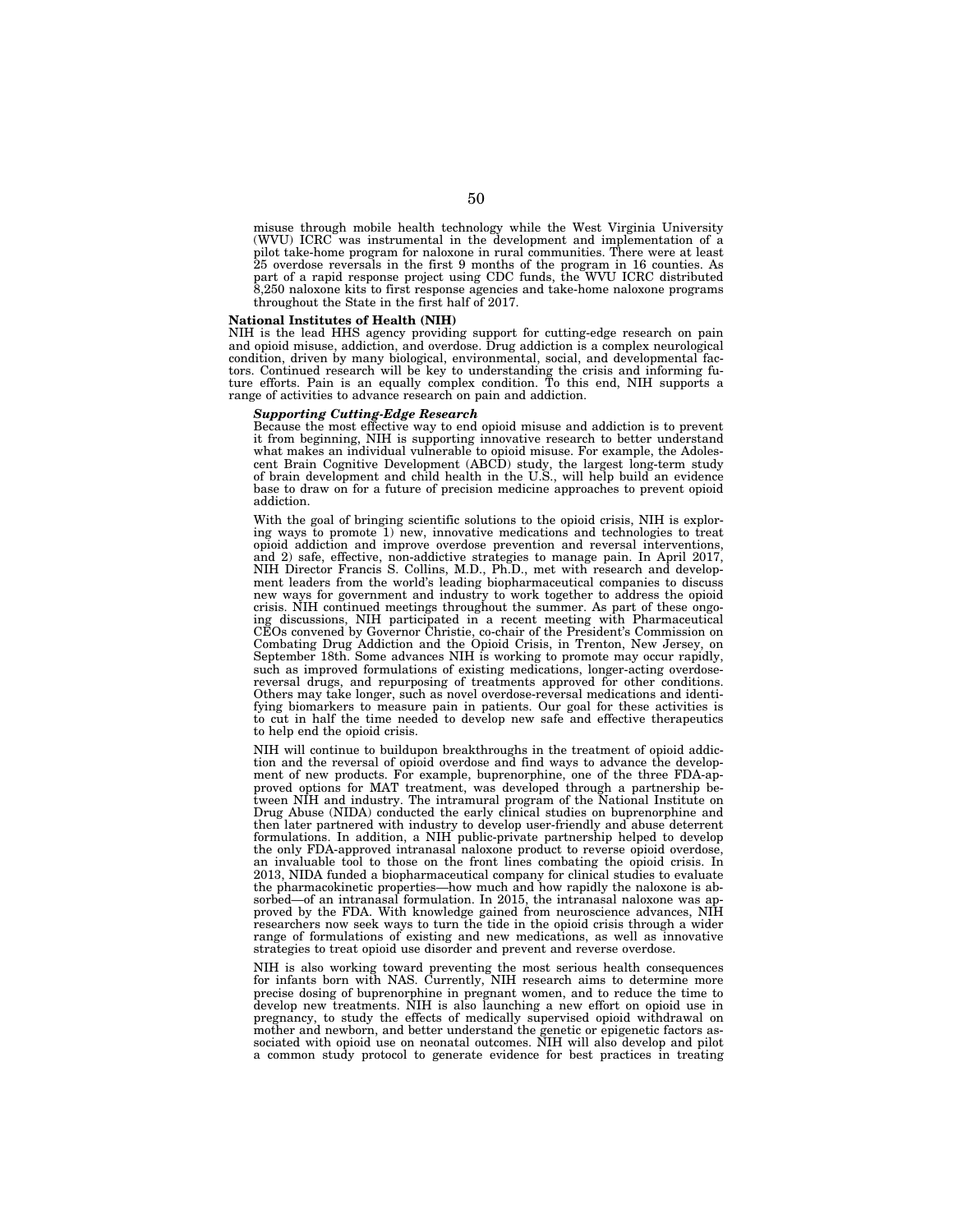newborns with NAS, through a partnership between the NIH Neonatal Re-search Network and the new IDeA States Pediatric Clinical Trials Network.

NIH researchers are also working to build an understanding of how to effectively integrate prevention and treatment services within healthcare and community systems. For example, NIH is studying strategies to improve the implementation of MAT for people with opioid use disorder in the criminal justice system. This research aims to optimize implementation of evidence-based screening, assessment, and treatment services by juvenile justice agencies and improve coordination with community healthcare providers in a way that promotes long-term recovery from opioid addiction in real-world settings.

*Advance the Practice of Pain Management*  Our mission to end the opioid crisis will not be successful until we can provide patients with better options for the treatment of pain, which touches 25 million Americans every day. NIH funds a broad range of research on pain, from basic research into the molecular, genetic, and bio-behavioral basis of chronic pain to large-scale clinical studies of potential treatments. NIH funded basic research has identified a myriad of potential targets for future non-addictive therapies. Pathological pain and addiction are classic disorders of brain circuits and the neurotechnologies emanating from the US BRAIN Initiative enable scientists to explore these circuits to advance both diagnostics and therapeutics. Research efforts to understand and alleviate pain depend on better objective measures of the pain experience for patients. To address this, NIH also supports development of resources to advance the research agenda. One example is the Reported Outcomes Measurement Information System (PROMIS). PROMIS provides a rigorously tested patient-reported outcome measurement tool to measure pain, fatigue, physical functioning, and emotional well-being.

NIH works with Federal partners across government to carry out cutting-edge research on pain. Through the Interagency Pain Research Coordinating Committee, NIH developed the Federal Pain Research Strategy, a long-term strategic plan to coordinate and advance the Federal research agenda on pain. The Strategy's research priorities include prevention of acute and chronic pain, management of acute pain, transition from acute to chronic pain, and understanding the disparities that influence pain and pain management. Ongoing projects that already are advancing the goals laid out in the Strategy include the NIH-DoD-VA Pain Management Collaboratory program, which recently announced \$81 million in research funding to implement cost-effective large-scale clinical research in military and veteran healthcare delivery organizations, focusing on non-pharmacologic approaches to pain management and other comorbid conditions.

Beyond research activities, NIH is engaged in efforts to advance the HHS Opioid Strategy pillar of advancing the practice of pain management. NIH worked with HHS and agencies across government to develop the National Pain Strategy, the government's first broad-ranging effort to improve how pain is perceived, assessed, and treated, which highlights the need for evidence based treatments. NIH is actively working with other Departments and Agencies and external stakeholders to implement the Strategy. In addition, NIH is supporting Centers of Excellence for Pain Education that act as hubs for the development, evaluation, and distribution of pain management curriculum resources for medical, dental, nursing, pharmacy and other schools to enhance education about pain and pain care.

# **Food and Drug Administration (FDA)**

FDA, the Agency responsible for protecting the public health by ensuring the safety, efficacy, and security of human and veterinary drugs, biological products, and medical devices, is focusing on three broad areas to help address the opioid crisis: lowering overall exposure to opioid drugs and, in turn, reducing the number of new cases of addiction; enabling more opportunities for those currently addicted to opioid drugs to seek MAT that can help them recover; and helping expedite the development of progressively more-effective abuse deterrent formulations of opioid drugs, and better still, non-opioid alternatives for the treatment of pain. To advance these goals, FDA, earlier this year, established an Opioid Policy Steering Committee that brings together the Agency's most senior career leaders to explore and develop additional tools and strategies to confront the opioid crisis.

#### *Support Cutting-Edge Research*

**Abuse Deterrent Formulations (ADF):** FDA's emphasis on assessing the full public health effects of opioids is reflected in the Agency's ongoing work to sup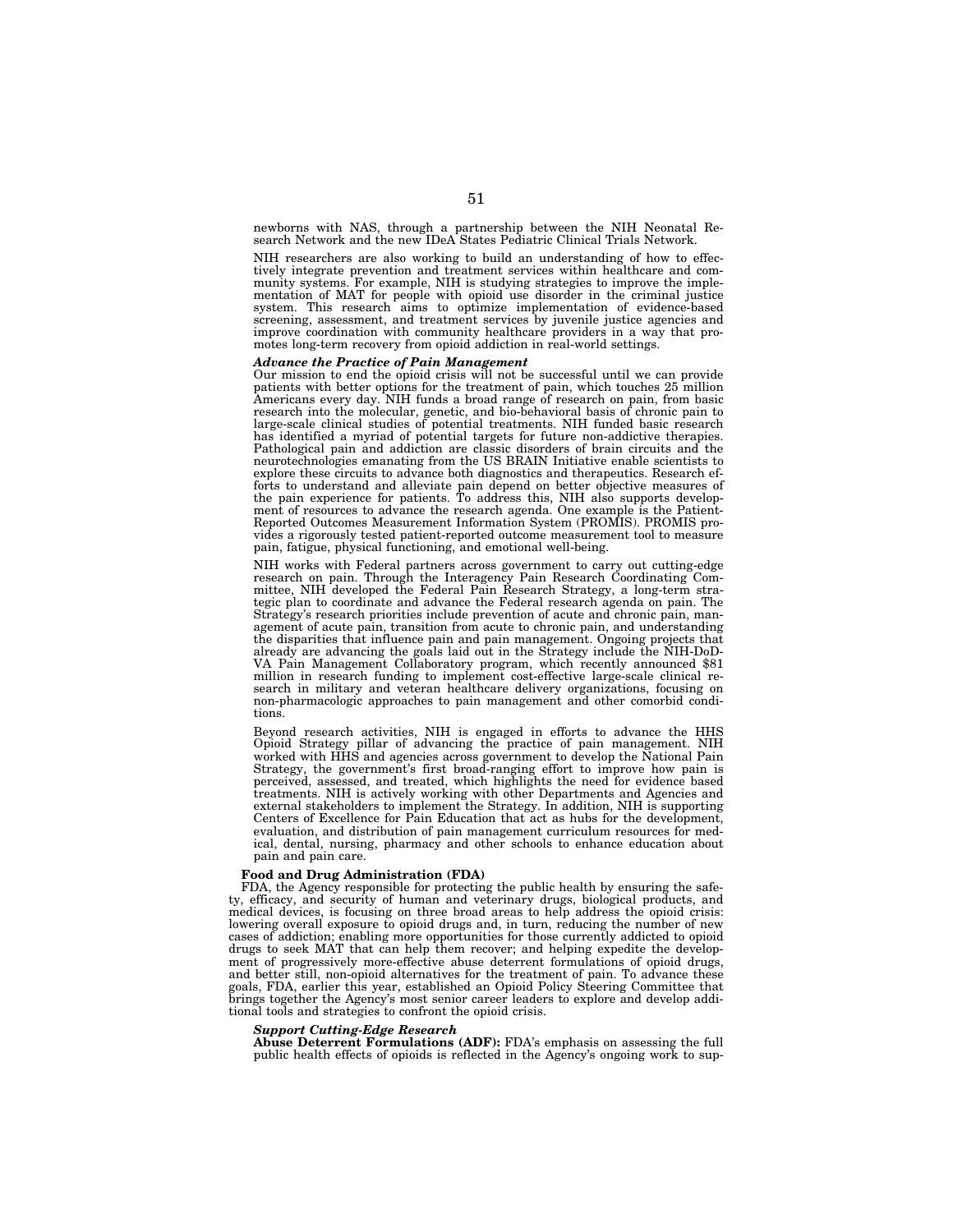port the development of forms of prescription opioids that deter abuse. The Agency strongly supports a transition from the current market dominated by conventional opioids to one in which the majority of opioids have meaningful abuse-deterrent properties. In support of this transition and potential future actions against products without these properties, FDA is focusing its efforts on determining how effective the current abuse deterrent products are in the real world. To assist this effort, the Agency recently gathered independent experts for a scientific workshop to discuss both the existing science and what else is needed to properly assess the impact of opioid formulations with abuse-deterrent properties on misuse, abuse, addiction, overdose, and death. Separately, FDA is working to support generic forms of abuse deterrent opioids by issuing final guidance on their development, in recognition of the important role generic drugs play in the United States.

**Alternatives to Opioids for Pain:** FDA strongly supports the development of new treatment options for patients in pain, especially treatments that do not have the same addictive features of traditional opioids. To advance both nonaddictive and non-pharmacologic treatments for pain, FDA commits to using all of the Agency's authorities. This includes programs such as the Fast Track and Breakthrough Therapy Designations that are intended to facilitate development and to expedite review of products that, for example, are intended to treat a serious condition for which there is an unmet medical need. As a part of these efforts, FDA is meeting with innovators who are pursuing non-opioid alternatives for the treatment of pain to provide guidance on their individual products. Agency steps also include a more careful consideration of non-drug alternatives for pain, such as medical devices that can deliver more localized analgesia. FDA is considering how to more closely fit medical device alternatives into a comprehensive approach to the development of treatments for pain.

We know that developing non-opioid and non-addictive pain medicines is chal-lenging for many reasons; therefore, FDA is interested in progressing the entire field of pain drug development. To address the issues related to the trials need-<br>ed for approval, FDA has participated in a public-private-partnership (PPP)<br>under the Critical Path initiative, the Analgesic Clinical Trial aimed at advancing the science in this area, including academia, FDA and other government agencies, pharmaceutical and device companies, professional organizations, and patient advocacy groups.

At the same time as we are prioritizing work on non-opioid and non-abusable pain medicines, FDA is also taking new steps to help facilitate the development of medications that can help patients with addiction recover as well as overdose reversal drugs, such as naloxone. FDA is laying the groundwork for naloxone to be available more broadly and is supporting research aimed at encouraging the potential development of over the counter naloxone products.

# *Advance the Practice of Pain Management*

**Changes in Prescribing:** To reduce the rate of new opioid addiction, we need to decrease overall exposure to opioids. For many people, that first prescription will be for an immediate release (IR) formulation of the drug. Some people will go on to become addicted and abuse longer-acting formulations that can deliver higher doses, especially when manipulated. Some of these people will eventually move onto street drugs, such as heroin, which are increasingly the low-cost al-ternative. We know that this route of addiction correlates with exposure. A certain percentage of patients exposed to opioids will go on to develop an addiction to the drugs. One approach to reducing the rate of new addiction, then, is to reduce exposure to prescription opioid drugs. To accomplish this, we need to explore ways to use our regulatory authorities to influence how opioids are prescribed to make sure that only appropriately indicated patients are prescribed opioids, and that the prescriptions are written for durations and doses that properly match the clinical reason for which the drug is being prescribed in the first place. We are exploring whether FDA should take additional steps to make sure that general prescribing and the number of opioid doses that an individual patient can be dispensed, is more closely tailored to the medical indication. Among other steps, FDA is soliciting public input on these questions in the form of a public docket that was established the week of September 25.

**Expanded Education through Modification of Opioid REMS, and Changes to the Education Blueprint:** Since 2012, FDA has required manufacturers of extended-release long-acting opioids to make available educational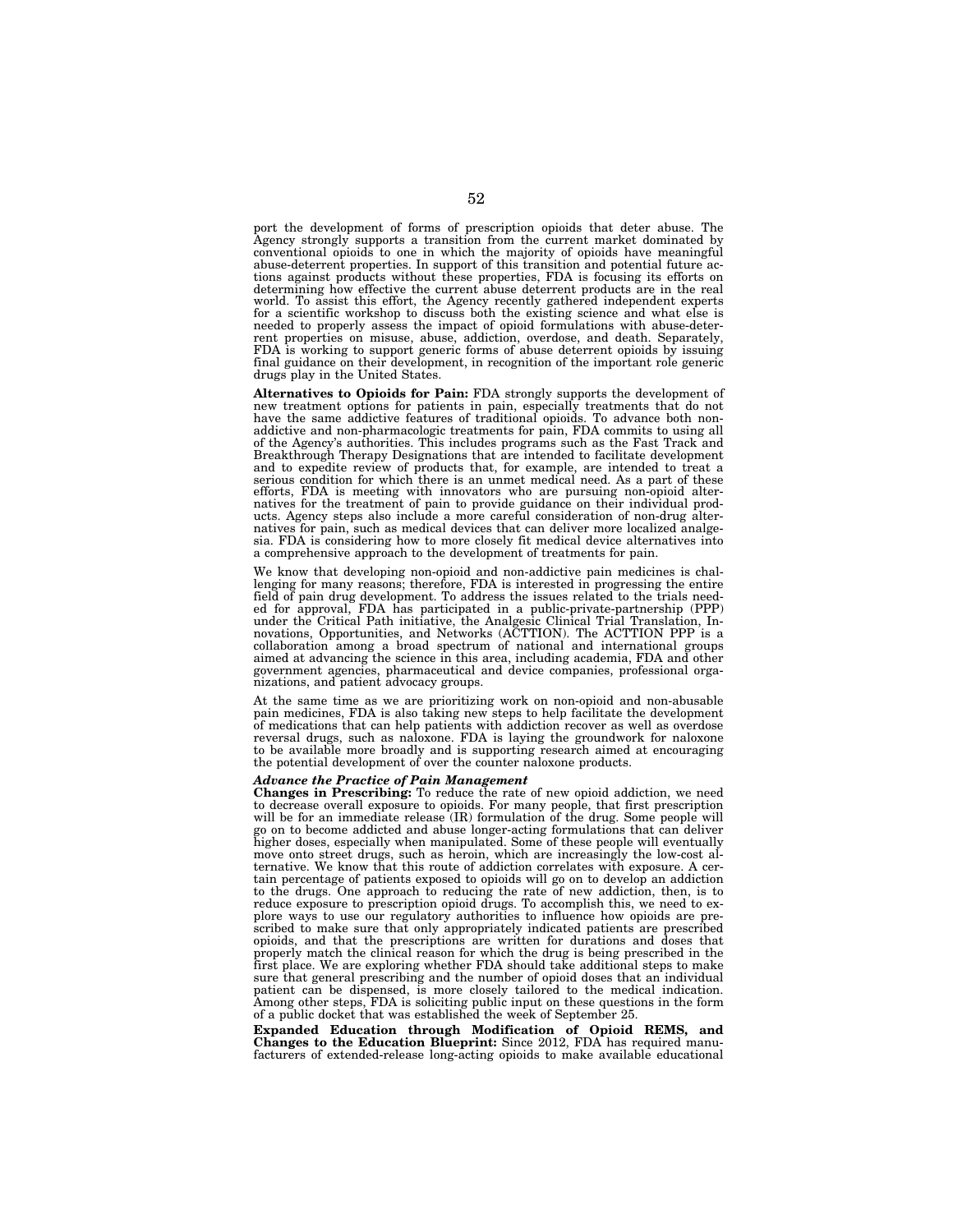materials through a Risk Evaluation and Mitigation Strategy (REMS). We know that most of the exposure to opioids is not from extended-release or long-acting formulations, but from IR formulations like hydrocodone and acetaminophen or oxycodone and acetaminophen combinations. In fact, about 90 percent of all opioid prescriptions in the United States are written for IR formulations of these drugs. IR opioid products serve as the gateway for patients and non-patients who may continue to use or misuse these products, which could lead to new addiction. Given this fact, we need to advance policies that rationalize the prescribing and dispensing of IR opioid drugs.

As one step, FDA has determined that a REMS to support education is also necessary for the prescribing of IR opioid products. This regulatory tool is needed to ensure that the benefits of these drugs continue to outweigh the risks of adverse outcomes (addiction, overdose, and death) resulting from inappropriate prescribing, abuse, and misuse, and that providers are properly informed about suitable prescribing and the risks and benefits associated with opioid drugs. FDA has announced its intention to update the existing REMS on extended-release/long-acting opioid analgesics, and for the first time, extend these same regulatory requirements (including prescriber training) to the manufacturers of IR opioid analgesic products. FDA is currently implementing that plan. We have also announced plans to revise the Blueprint used to create education materials to include broader information on pain management, including the principles of acute and chronic pain management; non-pharmacologic treatments for pain; and pharmacologic treatments for pain (both non-opioid analgesic and opioid analgesic). To start this process, the relevant letters, detailing the new requirements, were recently sent to sponsors that manufacture the IR drugs.

In addition to the efforts described above, HHS continues to engage with a broad range of stakeholders—State and local governments, addiction specialists, medical, nursing, dental, and pharmacy providers, community and faith-based organizations, private-sector partners, community organizations, and law enforcement partners to share best practices, build collaborations, and identify barriers that could prevent success. We are committed to this fight and will continue to advance a multipronged strategy, never forgetting that behind all the statistics are individuals, families, and communities who are being torn apart each day. Our guiding vision must be to improve the lives of all Americans who have been touched by this crisis. That will be the true measure of our success.

Last, HHS, through the President's fiscal year 2018 budget, has requested more than \$800 million to continue to support the Department's critical opioid investments. We look forward to continuing to work with Congress to identify solutions and to secure the funding needed to turn the tide against the opioid crisis.

Thank you again for inviting SAMHSA, CDC, NIH, and FDA to testify today. We look forward to answering your questions.

## RESPONSE BY DR. GOTTLIEB TO QUESTIONS OF SENATOR ALEXANDER

*Question 1*. Do you need additional authorities, on top of the modernizations for substance use disorders and opioid abuse programs and services in the 21st Century Cures Act and in the Comprehensive Addiction and Recovery Act (CARA), to fight the opioid crisis? If so, please provide specific authorities that would be helpful

Answer 1. HHS is determining at the Department level what authorities or changes in statute would be helpful.

*Question 2*. Section 319 of the Public Health Service Act gives the Secretary of HHS the authority to determine that a public health emergency exists, allows for waivers of various Medicare and Medicaid regulations, movement of volunteer and Federal medical and public health professionals to areas hardest hit by the emergency, ability to access resources traditionally used for the Strategic National Stockpile, and the ability of the FDA to allow drugs and devices to come to market prior to full approval under its Emergency Use Authorization. Are any of the authorities that are available under a Public Health Emergency Declaration necessary to help address the opioid abuse crisis? If any, please list, and provide specific examples of why such authority is helpful.

Answer 2. HHS is thoroughly reviewing the available authorities and analyzing how they can be applied in the context of the opioid epidemic. As decisions are made, we will be happy to share them with you, but we are committed to carrying out our five-point strategy and stemming the tide of this epidemic.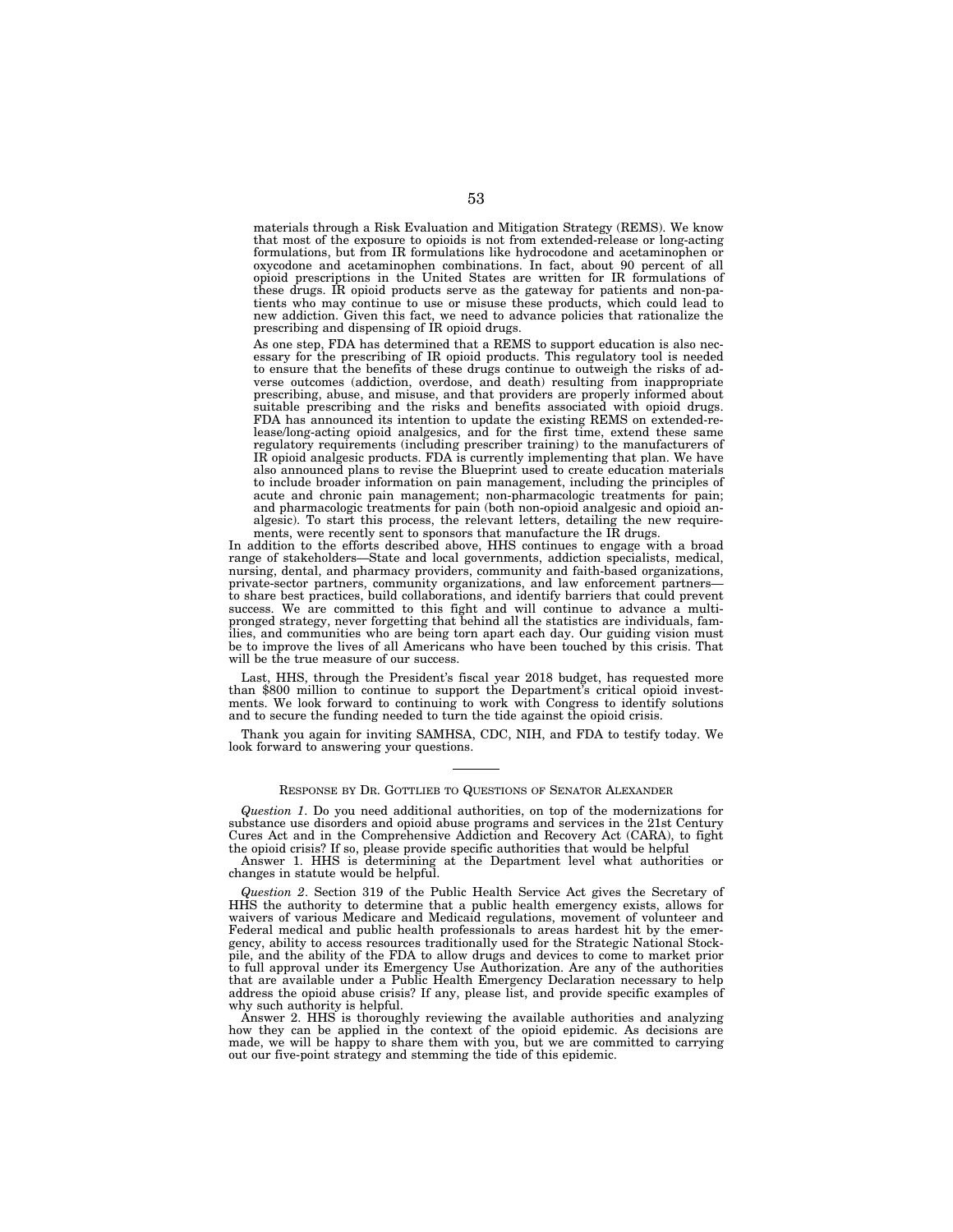Under FDA's Emergency Use Authorization (EUA) authority (section 564 of the Federal Food, Drug, and Cosmetic Act (FD&C Act)), FDA may authorize the use of an unapproved medical product, or an unapproved use of an approved medical product, in response to an actual or potential chemical, biological, radiological, or nuclear (CBRN) emergency.

Before FDA may issue an EUA, several steps are required under section 564. The Secretary of Health and Human Services (HHS) first must declare that cir-<br>cumstances exist to justify issuance of the EUA ("EUA declaration"). This type of HHS declaration is specific to the EUA authority (i.e., it is distinct from a Public Health Emergency (PHE) declaration under section 319 of the Public Health Service Act) and must be based on one of four types of section 564 determinations issued by the Secretary of Department of Defense (DoD), Department of Homeland Secu-rity (DHS), or HHS. For example, a section 564(b)(1)(C) determination by HHS would be ''that there is a public health emergency, or a significant potential for a public health emergency, that affects, or has a significant potential to affect, national security or the health and security of United States citizens living abroad, and that involves a [CBRN] agent or agents, or a disease or condition that may be attributable to such agent or agents."<sup>1</sup> FDA also must determine whether the statutory criteria for issuance of an EUA are met before issuing an EUA (e.g., the benefits of the product for the emergency use outweigh its risks; there is no adequate, approved, alternative product available; etc.).

Therefore, issuance alone of a PHE under section 319 is not sufficient for FDA to issue an EUA. The Secretary of HHS would need to determine whether to make an additional determination and appropriate declaration pursuant to FDCA Section 564 for a medical product or category of medical products. Also, an assessment would need to be made as to whether the opioid emergency would be considered an emergency under section 564 (e.g., as a chemical or biological threat), and which products might benefit from being authorized for use under an EUA (and whether there are existing available, alternative, and approved products).

We are not aware of an unapproved product that could be used in response to the opioid emergency that would meet the relevant criteria. For example, an opioid antagonist would not meet the criteria because adequate and approved alternatives are available (e.g., naloxone injectors and nasal sprays).

In addition to the EUA authority, FDA has other emergency use authorities under section 564A of the FD&C Act applicable to certain FDA-approved medical products, allowing for response flexibilities without FDA having to issue an EUA. For example, section  $564\hat{A}$ (d) allows FDA to authorize emergency dispensing of certain FDAapproved medical products without requiring an individual prescription for each recipient/patient, if: (1) permitted by State law, or (2) in accordance with an order issued by FDA (i.e., an ''emergency dispensing order''). Although FDA may grant such flexibilities without having to issue an EUA or without issuance of an EUA declaration, these authorities are only applicable to certain FDA-approved medical products intended for use (or used) when a CBRN emergency determination under section  $564(b)(1)$  is in place. Therefore, a determination of a public health emergency or of a significant potential for a public health emergency under section  $564(b)(1)(C)$ , as described above, or one of three other types of determinations made by the Secretary of DoD or Secretary of DHS under section 564(b)(1), is required.

For additional information about these FDA authorities, please see:

• EUA:

*https://www.fda.gov/EmergencyPreparedness/Counterterrorism/ ucm182568.htm*.

• Emergency dispensing orders:

*https://www.fda.gov/EmergencyPreparedness/Counterterrorism/ MedicalCountermeasures/MCMLegalRegulatoryandPolicyFramework/ ucm495126.htm*.

• Emergency use guidance:

*https://www.fda.gov/downloads/ EmergencyPreparedness/ Counterterrorism/ MedicalCountermeasures/MCMLegalRegulatoryandPolicyFramework/ UCM493627.pdf* 

*Question 3*. How do you ensure coordination between the multiple divisions that review products indicated for pain, whether from a migraine, a joint injury, or chronic pain?

Answer 3. FDA encourages collaboration among its organizational components. In line with these efforts, FDA established an opioid task force in 2013 to share infor-

<sup>&</sup>lt;sup>1</sup> Section 564(b)(1)(C) of the FD&C Act.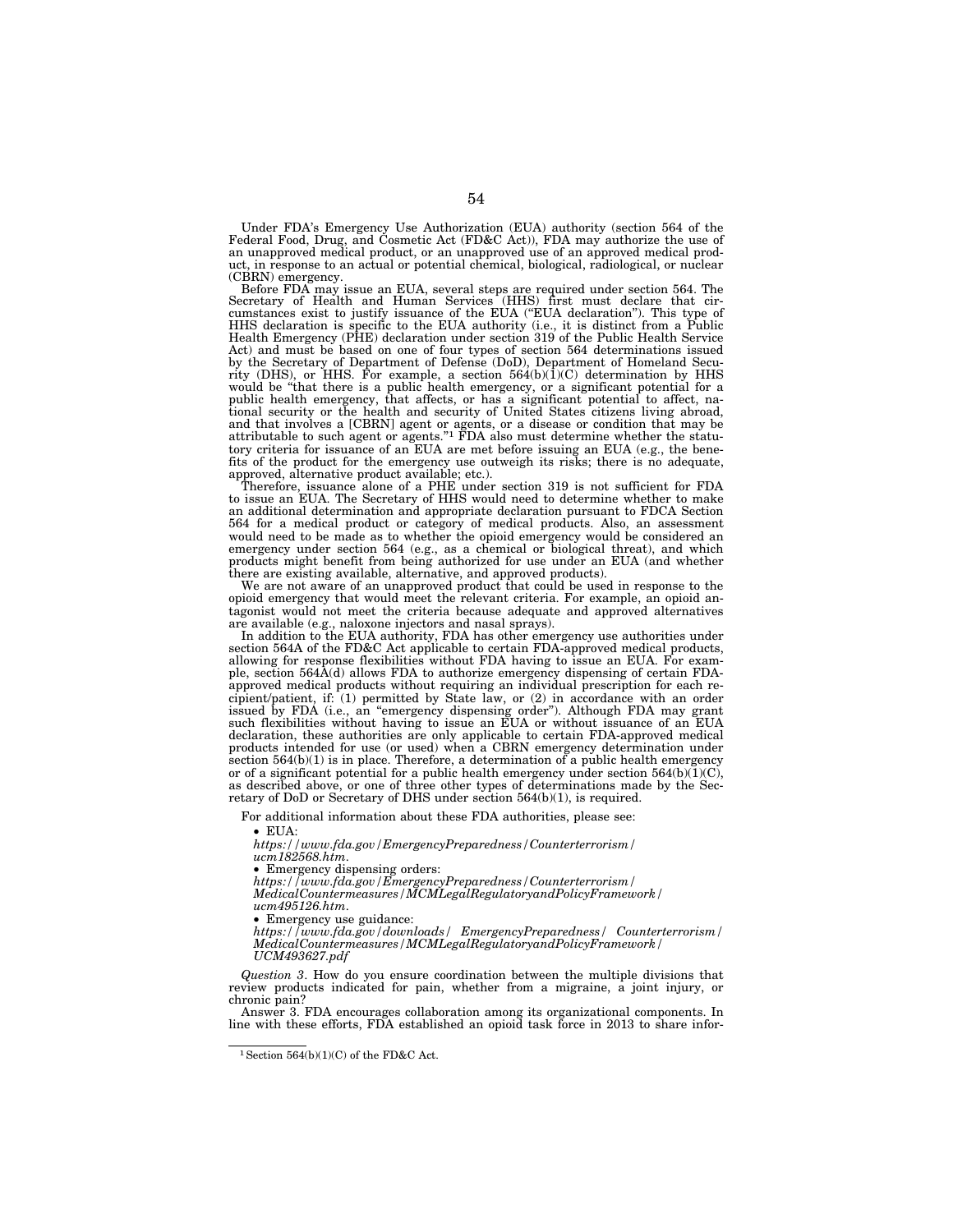mation, buildupon existing initiatives, and develop new ones. Since inception, the task force has met regularly and embarked on a multi-pronged and targeted approach aimed at combating misuse, abuse, and addiction at critical points in the lifecycle of an opioid product, from development through use. Earlier this year, FDA established an Opioid Policy Steering Committee that brings together the Agency's most senior career leaders to explore and develop additional tools and strategies to confront the opioid crisis. In addition, review divisions within the Center for Drug Evaluation and Research (CDER) regularly consult one another when a product being developed for pain involves more than one area of expertise. For example, the Division of Anesthetic, Analgesia, and Addiction Products (DAAAP) reviews most of the products indicated for pain, and consults with the Division of Oncology Products for products under development for the pain associated with chemotherapy induced peripheral neuropathy. The Division of Bone, Reproductive, and Urological Products reviews products to treat pelvic pain syndromes and consults DAAAP to maintain consistency with relevant pain endpoints. In addition, FDA's Office of Regulatory Policy in CDER also assists with internal consistency. Also, FDA regulations aim to ensure consistency of clinical and regulatory programs and product quality measures. Types of documents used to promote consistency across Centers and among divisions also include guidances and Manuals of Policies and Procedures (MaPPs).

Guidance documents represent the Agency's current thinking on a particular subject. These documents are prepared for FDA review staff and applicants/sponsors to provide information as to the processing, content, and evaluation/approval of applications and also provide information as to the design, production, manufacturing, and testing of regulated products. These establish policies intended to achieve consistency in the Agency's regulatory approach and identify inspection and enforcement procedures. The Agency has issued numerous draft and final guidance documents related to pain, analgesia, formulation, and a variety of other topics for industry, which are available to the public via our website: *https://www.fda.gov/ RegulatoryInformation/Guidances/ucm122044.htm*.

CDER's MaPPs provide instructions for internal practices and procedures followed by CDER staff to help standardize the drug review process and other activities. MaPPs address external activities as well. All MAPPs are available for the public to review to get a better understanding of office policies, definitions, staff responsibilities, and procedures.

*Question 4*. It would be beneficial for companies to be able to discuss with doctors how their drugs can help with the opioid crisis and potentially prevent or minimize the risk of addiction by avoiding opioid use, but it is not clear what studies would be necessary to make that claim. What studies are required for chronic pain labels to include information about how that drug may compare to, or spare the use of, opioids? Please provide information on how studies can make opioid sparing claims, and any plans the agency has to formalize that policy in a guidance document.

Answer 4. FDA is focusing on data for modifying drug labeling that can then help drive more appropriate prescribing. Drug labeling is the primary communication tool about the safety and efficacy of approved drug products. Labeling changes are intended to inform prescribers about the risks associated with opioids including abuse, misuse, addiction, overdose, and death and to weigh the benefits for pain management against risks. Currently, FDA does not have a guidance document specifically regarding opioid sparing claims. However, sponsors wanting to add these claims to their drug labeling are encouraged to discuss their plans for data to support these findings during meetings with the review divisions. This would include meetings before the Investigational New Drug Application (IND) has been submitted (preIND meeting), meetings after initial data become available from Phase 2 clinical trials (End of Phase 2 meeting), and meetings throughout development.

We recognize that there is a high level of interest regarding FDA's views on firms' communications about their medical products. We are committed to an ongoing dialog with industry and other stakeholders, and, when needed, providing guidance to clarify the agency's thinking on these issues. On January 19, 2017, FDA announced the availability of a draft guidance for industry entitled ''Medical Product Communications That Are Consistent With the FDA-Required Labeling—Questions and An-This draft guidance provides information for manufacturers, packers, and distributors and their representatives (collectively ''firms'') of drugs and medical devices for humans, including those that are licensed as biological products, and animal drugs (collectively ''medical products''), about how FDA evaluates their medical product communications, including their promotional materials, that present information that is not contained in the FDA-required labeling for the product but that may be consistent with the FDA-required labeling for the product. The draft guidance both describes FDA's thinking on the types of information that are consistent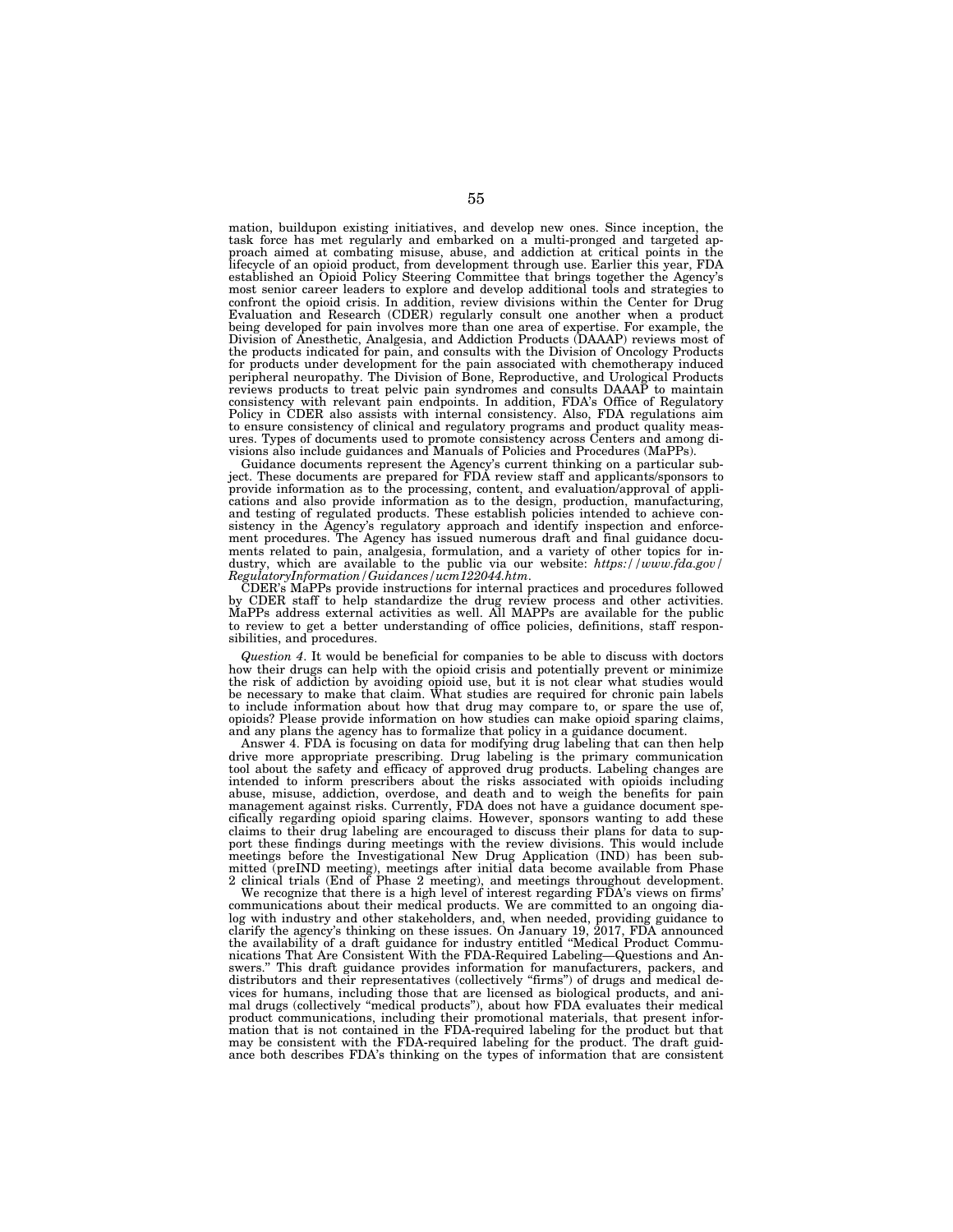with the FDA-required labeling and provides general recommendations for how this information can be conveyed in a truthful and non-misleading way. The draft guidance also provides some examples to illustrate these concepts. The agency is considering the comments it received on this draft guidance and working to issue a final guidance on this topic. We encourage companies to read the guidance and talk to us about any study and product-specific questions they have in this area.

# RESPONSE BY DR. GOTTLIEB TO QUESTIONS OF SENATOR MURRAY

*Question 1*. I was pleased that you have been fulfilling the promise you made at your confirmation hearing to act swiftly and decisively to stem the opioid crisis. In your testimony, you mention that FDA is examining the risk-benefit assessment of new and existing opioid products to take into account the public's health, not just the safety and efficacy of the drug to treat pain. How is FDA implementing this new framework to assess opioids, as well as non-addictive pain treatments in development, to help patients and families across the country?

Answer 1. When it comes to regulating opioids, FDA assesses diverse risks and benefits to ensure that it is considering the full public health implications of any decisions. We recently sought the withdrawal of Opana ER from the market after determining that risks of its continued use outweighed the benefits. As an integral part of our efforts to address this epidemic, we're exploring how this risk / benefit mandate can be further defined in support of our commitments to help stem the tide of opioid addiction. FDA will continue to examine the risk-benefit profile of all approved opioid analgesic products and take further actions as appropriate as a part of our response to this public health crisis.

2. Non-addictive pain treatments can reduce the need for opioids for many patients. FDA has several expedited approval pathways to speed safe and effective products that treat serious or life-threatening conditions to patients and families. Pain itself is not what we think of on its face as a life-threatening condition.

*Question 2a*. Given the serious and life-threatening nature of opioid addiction, which non-addictive pain treatments seek to prevent, does FDA believe it has the authority to expedite products that meet the other criteria for one of the existing expedited approval pathways? Has FDA used any of these pathways for non-addictive pain products?

Answer 2a. FDA is committed to working with sponsors and with researchers who are developing non-opioid and non-addictive pain medications to bring these new options to patients as expeditiously as possible. FDA has a number of programs, such as Fast Track and Breakthrough Therapy Designation, which are intended to facilitate the development and review of products that, for example, are intended to treat a serious condition for which there is an unmet medical need. Novel non-opioid medications with the potential to provide effective pain relief, and that satisfy the applicable legal criteria, may be appropriate candidates for such programs. Indeed, we have issued Fast Track Designation for more than 30 non-opioid analgesics and Breakthrough Therapy Designation for 12 non-opioid analgesics.

*Question 2b*. How is FDA working with and guiding companies developing products intended to prevent opioid use and seeking an opioid-sparing indication on the drug label?

Answer 2b. The Agency is actively working with, and assisting, sponsors with their drug development programs. Sponsors may encounter both clinical and nonclinical challenges specific to their drug development programs. In line with these challenges, the Agency is open to working with sponsors who are interested in developing new potential treatments, and we strongly encourage manufacturers and drug developers to contact the Division of Anesthesia, Analgesia, and Addiction Products in the Center for Drug Evaluation and Research so that we can provide targeted advice specific to their drug development programs. For more information, please see our draft guidance entitled Analgesic Indications: Developing Drug and Biological Products (*https://www.fda.gov/ Drugs/ Guidance Compliance Regulatory Information/ Guidances/ UCM384691*), which, when finalized, will provide the Agency's recommendations on such development.

Currently, FDA does not have a final guidance document regarding opioid-sparing claims. However, sponsors wanting to add these claims to their drug labeling are encouraged to discuss their plans to support these findings during meetings with the review divisions including meetings before the Investigational New Drug Application (IND) has been submitted (preIND meeting), meetings after initial data be-come available from Phase 2 clinical trials (End of Phase 2 meeting), and meetings throughout development.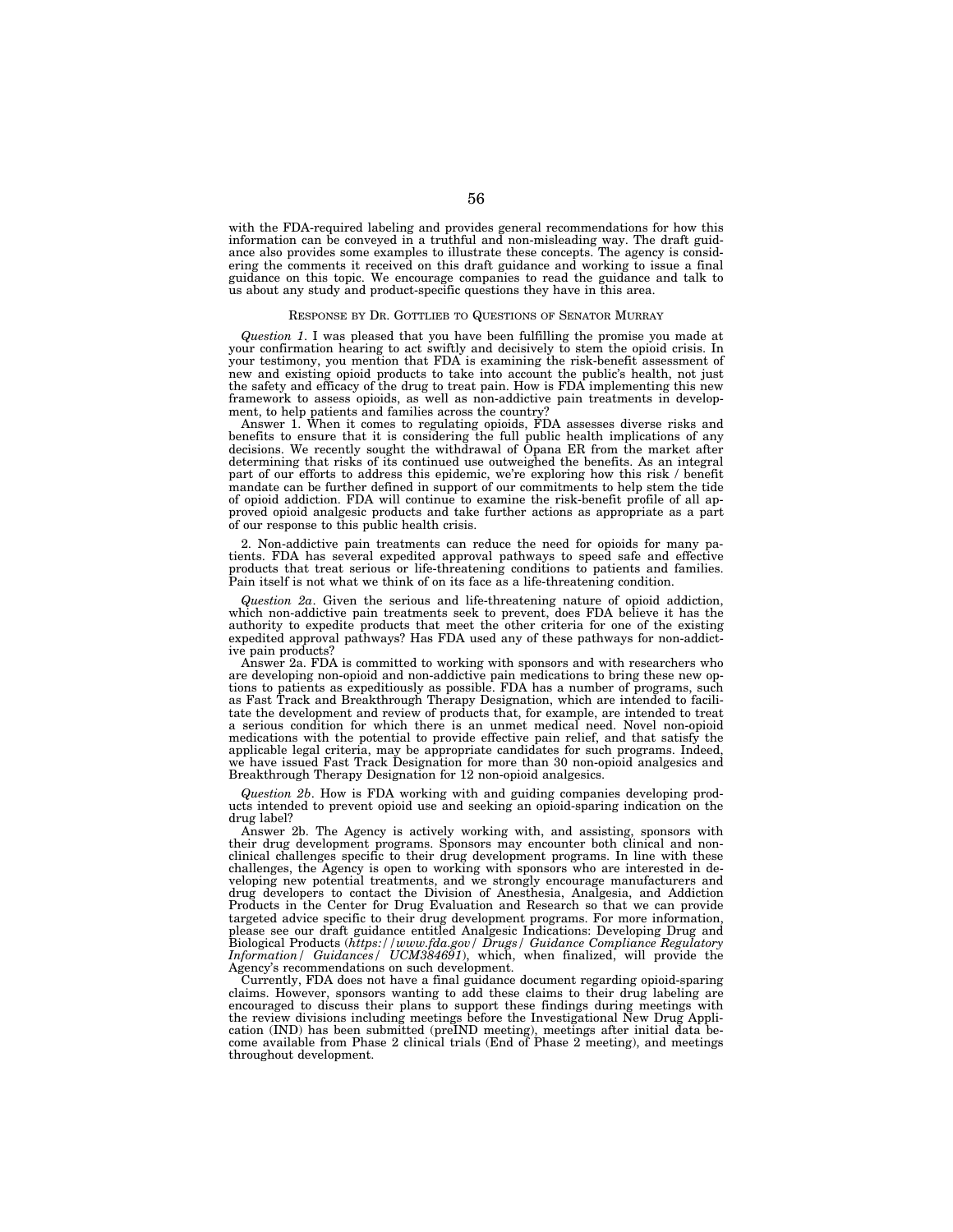*Question 2c*. How is FDA coordinating among the different review divisions, charged with reviewing pain treatments with different mechanisms of action and indications, to ensure that developers of non-addictive pain products are receiving consistent advice regarding trial and outcomes design?

Answer 2c. FDA encourages collaboration among its organizational components. In line with these efforts, FDA established an opioid task force in 2013 to share information, buildupon existing initiatives, and develop new ones in. Since inception, the task force has met regularly and embarked on a multi-pronged and targeted approach aimed at combating misuse, abuse, and addiction at critical points in the lifecycle of an opioid product, from development through use. Earlier this year, FDA established an Opioid Policy Steering Committee that brings together the Agency's most senior career leaders to explore and develop additional tools and strategies to confront the opioid crisis. In addition, review divisions within the Center for Drug Evaluation and Research (CDER) regularly consult one another when a product being developed for pain involves more than one area of expertise. For example, the Division of Anesthetic, Analgesia, and Addiction Products (DAAAP) reviews most of the products indicated for pain, and consults with the Division of Oncology Products for products under development for the pain associated with chemotherapy induced peripheral neuropathy. The Division of Bone, Reproductive, and Urological Products reviews products to treat pelvic pain syndromes and consults DAAAP to maintain consistency with relevant pain endpoints. In addition, FDA's Office of Regulatory Policy in CDER also assists with internal consistency. Also, FDA regulations aim to ensure consistency of clinical and regulatory programs and product quality measures. Types of documents used to promote consistency across Centers and among divisions also include guidances and Manuals of Policies and Procedures (MaPPs).

Guidance documents represent the Agency's current thinking on a particular subject. These documents are prepared for FDA review staff and applicants/sponsors to provide information as to the processing, content, and evaluation/approval of applications and also provide information as to the design, production, manufacturing, and testing of regulated products. These establish policies intended to achieve consistency in the Agency's regulatory approach and identify inspection and enforcement procedures. The Agency has issued numerous draft and final guidance documents related to pain, analgesia, formulation, and a variety of other topics for industry, which are available to the public via our website: *https://www.fda.gov/ Regulatory Information/ Guidances/ ucm122044.htm*.

CDER's MaPPs provide instructions for internal practices and procedures followed by CDER staff to help standardize the drug review process and other activities. MaPPs address external activities as well. All MAPPs are available for the public to review to get a better understanding of office policies, definitions, staff responsibilities, and procedures.

*Question 3*. In Washington state, we have standing orders and collaborative practice agreements which help to increase access to Naloxone through pharmacies, clinics, and first responders.<sup>2</sup> However, these kinds of programs vary from State to state, and it is difficult to access naloxone as compared to over-the-counter availability. How is FDA working with naloxone manufacturers to assess the whether or not the science supports a change to over-the-counter status, and what are your next steps?

Answer 3. Prevention and treatment of opioid overdose is an urgent public health priority, and FDA recognizes the need to improve access to naloxone for the emergency treatment of known or suspected overdoses until emergency medical help arrives. The Agency is focusing on:  $(1)$  expanding the utilization of naloxone; (2) accelerating the development and availability of new naloxone formulations and user friendly products; and (3) identifying and disseminating the best practice naloxone delivery models and strategies. FDA is reviewing options, including over-the-counter (OTC) availability, to make naloxone more accessible to treat opioid overdoses, building on the Agency's recent approval of intranasal naloxone. To lay the groundwork for naloxone to be available more broadly, FDA is supporting research to facilitate the development of labeling for a potential OTC version of naloxone aimed at encouraging manufacturers to develop over the counter naloxone products. In addition, FDA has contacted every maker of an approved naloxone product and offered to meet with them to discuss the OTC process, and several have taken FDA up on this offer.

<sup>2</sup>*https://www.nwcphp.org/documents/training/hot-topics-1/htip20150224notes.pdf*.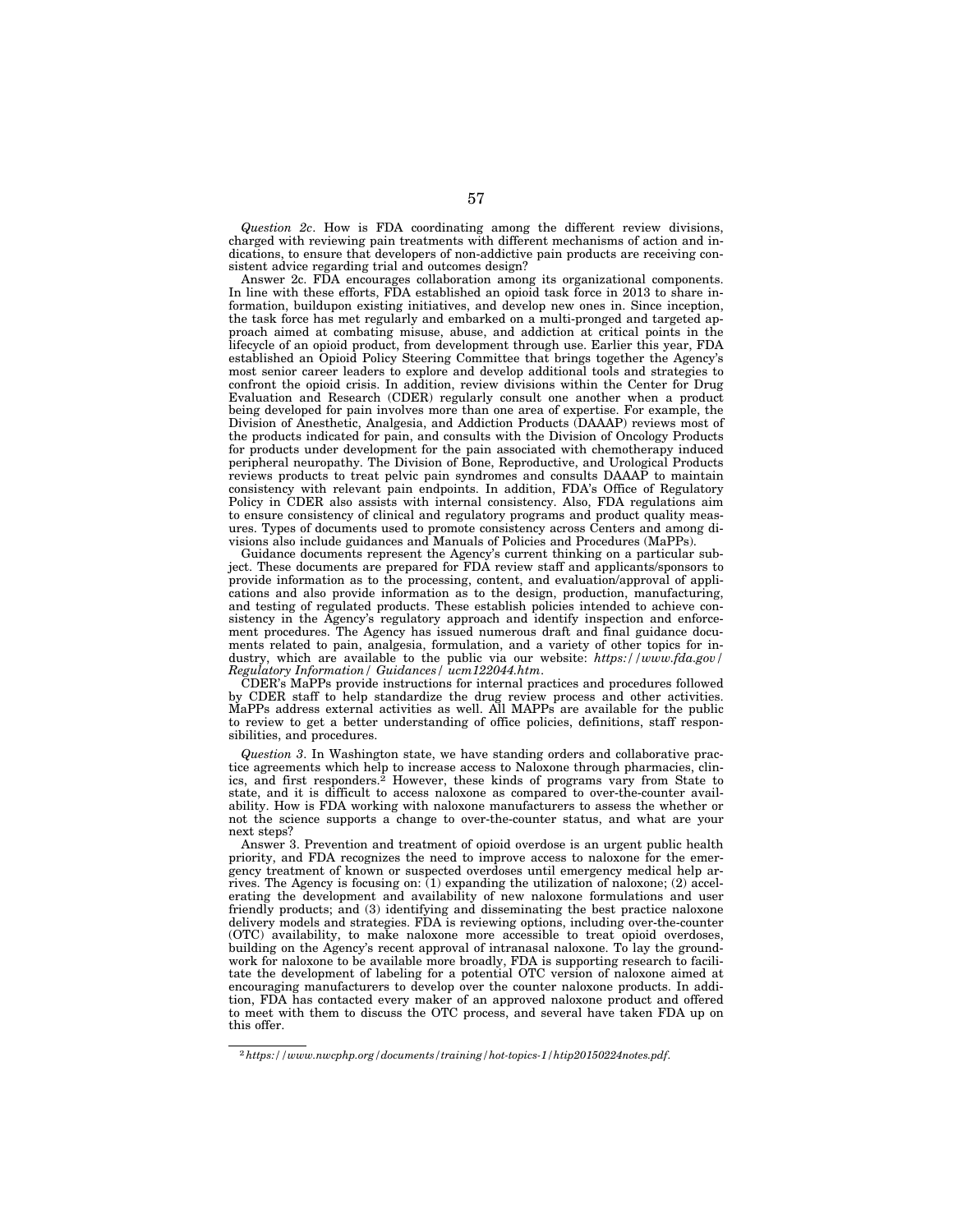4. OTC Pain Products

Over the counter (OTC) acetaminophen can provide a safe and non-addictive pain management strategy for some patients, especially those for whom NSAIDs are contraindicated. In 2014, FDA took action to limit the amount of acetaminophen in combination prescription drug products to reduce the risk of inadvertent acetaminophen overdose. As a part of this action, FDA announced that the agency would take future regulatory action to restrict access to high-dose OTC acetaminophen. However, it seems that the agency has not initiated this action.

*Question 4a*. Does FDA still intend to take regulatory action limiting the dose of OTC acetaminophen?

Answer 4a. Yes, FDA remains focused on helping to ensure safe use of acetaminophen in adults and children. To achieve this goal, FDA is working on a proposed rule intended to reduce the recommended daily adult dose of acetaminophen in OTC pain relief products consistent with the previous action for prescription combination drug products containing acetaminophen to a dose that is still effective for pain relief, but will reduce the likelihood of liver damage. Acetaminophen is currently the most common cause of drug-induced liver injury in the US.

FDA also is working on a proposed rule addressing acetaminophen dosing instructions in the labeling of OTC acetaminophen products for children that are based upon weight as well as age to reduce unintentional overdose. FDA has previously issued guidance recommending that the concentration of single-ingredient liquid acetaminophen products used in children be standardized to reduce dosing errors and to require warning statements on the labels of acetaminophen-containing prescription drugs to let consumers know that rare but serious skin reactions may occur with acetaminophen. In addition, manufacturers of OTC acetaminophen-containing products have voluntarily implemented safety-related changes to their labeling.

While working on rulemaking on these issues, FDA has provided public advisories and guidance to industry to make the public and drug manufacturers aware of the risks discussed above. FDA has also worked to educate consumers about the risks of taking multiple acetaminophen-containing products at the same time.

*Question 4b*. Would OTC monograph reform legislation provide meaningful alternatives, such as labeling changes, to address issues of inadvertent overdose from OTC acetaminophen?

Answer 4b. FDA is committed to enhancing its core mission, which includes efforts to ensure and improve the safety and effectiveness of OTC Monograph drugs. Americans use OTC drugs every day, and these products will become increasingly important as patients take greater control of their own health. Under the current regulatory framework, FDA faces significant challenges in completing monographs, addressing safety issues such as those raised by acetaminophen, and supporting innovation in the OTC marketplace. One of the administrative mechanisms under discussion in connection with monograph reform would enable FDA to use administrative orders, rather than lengthy and cumbersome rulemaking procedures, to implement needed changes in existing and proposed OTC monographs. We anticipate that this, and other regulatory alternatives, would materially advance FDA's ability to implement changes needed to better address urgent safety issues in a timely fashion and ensure the safety and effectiveness of OTC products while also promoting innovation and choice for patients and consumers. A wide range of stakeholders has come together to support these reforms and we hope to continue to work with Congress on legislation to make them a reality.

# 5. Compounding

*Question 5*. Some pharmacy compounders have suggested that they can play a role in reducing drug costs by offering less expensive copies of generic and brand drugs. In January, 2016, you wrote in a letter to the editor of the Wall St. Journal that allowing for ''a dual market—one for approved generics and one for widely marketed compounded drugs to compete with them... would undermine our generic drug model, without fixing the regulatory woes that are the real culprit in reducing generic drug competition.'' Is it still your view that compounding is not an appropriate solution to address drug pricing concerns?

Answer 5. Yes. Compounded drugs are not a solution to drug pricing concerns. Compounded drugs are not FDA-approved and therefore lack the assurance of safety, efficacy, and quality that the drug approval process provides. Even after the 2012 fungal meningitis outbreak, in which contaminated compounded drugs led to more than 60 deaths and 750 cases of infection from which patients continue to recover, FDA continues to frequently investigate serious adverse events associated with compounded drugs. FDA also routinely identifies egregious conditions in the production of sterile drugs during inspections of compounding pharmacies. Because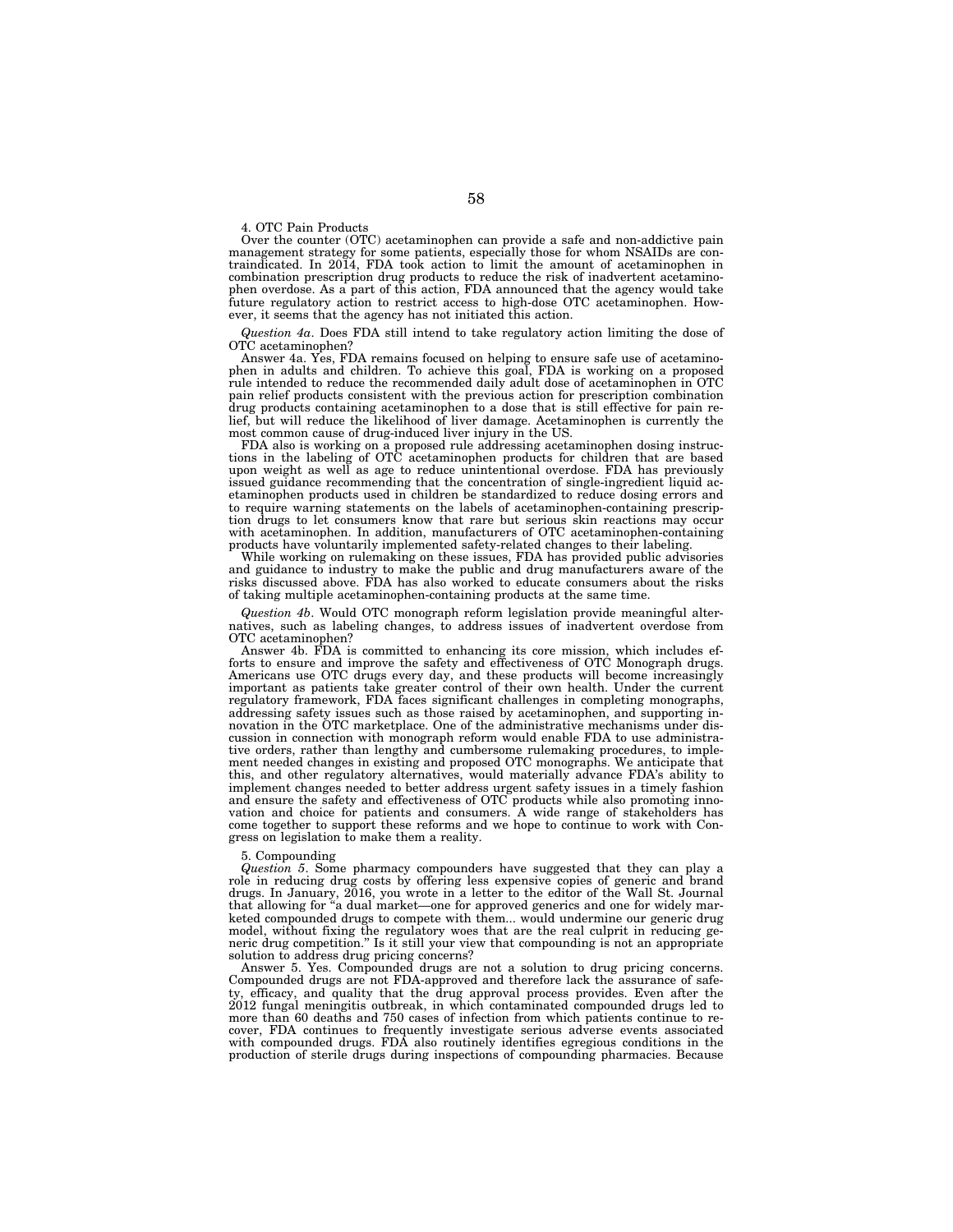of these and other risks, compounded drugs should only be used when an FDA-approved drug product is not available to meet patients' medical needs.

We have been alerted to several examples of drug compounders who are making copies of FDA approved products. We are concerned that, unless FDA acts expeditiously to finalize the 503B regulatory framework, the agency will inadvertently create marketplaces of inadequately regulated compounded medications that run counter to the intent of the law.

*Question 5a*. The FDA has not finalized the guidance entitled, Compounded Drug Products That Are Essentially Copies of Approved Drug Products Under Section 503B of the Federal Food, Drug, and Cosmetic Act3, which clarifies the agency's interpretation of the law on which products may not be compounded under 503B because they are "essentially a copy" of a marketed product. When does FDA plan to finalize this guidance document?

Answer 5a. While we cannot provide an exact timeframe, FDA is working diligently to issue the final guidance. Implementing the compounding provisions of the Drug Quality and Security Act, including this guidance, is a top priority for the Agency.

*Question 5b*. The Interim Policy on Compounding Using Bulk Drug Substances Under Section 503B of the Federal Food, Drug, and Cosmetic Act 4, and the current list of Bulk Drug Substances Nominated for Use in Compounding Under Section 503B 5, have been taken together by some compounders as permissive to allow the production of copies of FDA approved products. Does the FDA plan to reform the guidance to provide clarity, and amend the bulk drug substances list to eliminate drugs approved by the FDA?

Answer 5b. After enactment of the Drug Quality and Security Act, there was a great deal of uncertainty concerning the bulk drug substances that could be used in compounding by outsourcing facilities while FDA develops the list of bulk drug substances that can be used in compounding under section 503B. If FDA did not adopt the interim policy, nearly all compounding would have shifted to facilities operating under section 503A. This is because section 503A compounders may compound using bulk drug substances that are the subject of an applicable USP/NF monograph or, if an applicable monograph does not exist, drug substances that are components of FDA approved drugs. FDA did not believe such a policy was in the best interest of the public health because, unlike outsourcing facilities, facilities operating under section 503A are exempt from Current Good Manufacturing Practice requirements and are not subject to routine FDA oversight.

However, FDA is also cognizant of concerns that the Agency's interim policy articulated in the guidance that you referenced could result in outsourcing facilities undermining the drug approval process by compounding large volumes of drugs that are similar to or that can be compounded from FDA-approved drugs. FDA is considering whether any revisions to its interim policy are appropriate in light of these concerns.

*Question 5c*. Does FDA plan to take action against compounders who produce copies of approved FDA products?

Answer 5c. The Agency plans to issue final guidances regarding the "essentially a copy'' provisions of sections 503A and 503B of the Federal Food, Drug, and Cosmetic Act as soon as possible. We hope that the guidance documents on this topic, once final, will yield voluntary compliance with these statutory provisions. In situations where we cannot achieve such voluntary compliance, we intend to consider appropriate action.

# RESPONSE BY DR. GOTTLIEB TO QUESTIONS OF SENATOR BURR

1. Promising alternatives to pain management are underway in North Carolina, with some of these treatments completely changing the way we think about providing relief to those battling pain or addiction.

*Question 1a*. Is the agency facing any barriers to reviewing data and information on innovative products that have the potential to help with this crisis?

<sup>3</sup>*https://www.fda.gov/downloads/Drugs/GuidanceComplianceRegulatoryInformation/Guidances/UCM510153.pdf*. 4https://www.fda.gov/downloads/Drugs/GuidanceComplianceRegulatoryInformation/Guidances/

UCM469122.pdf. 5*https://www.fda.gov/downloads/Drugs/GuidanceComplianceRegulatoryInformation/Guid-ances/UCM469122.pdf*.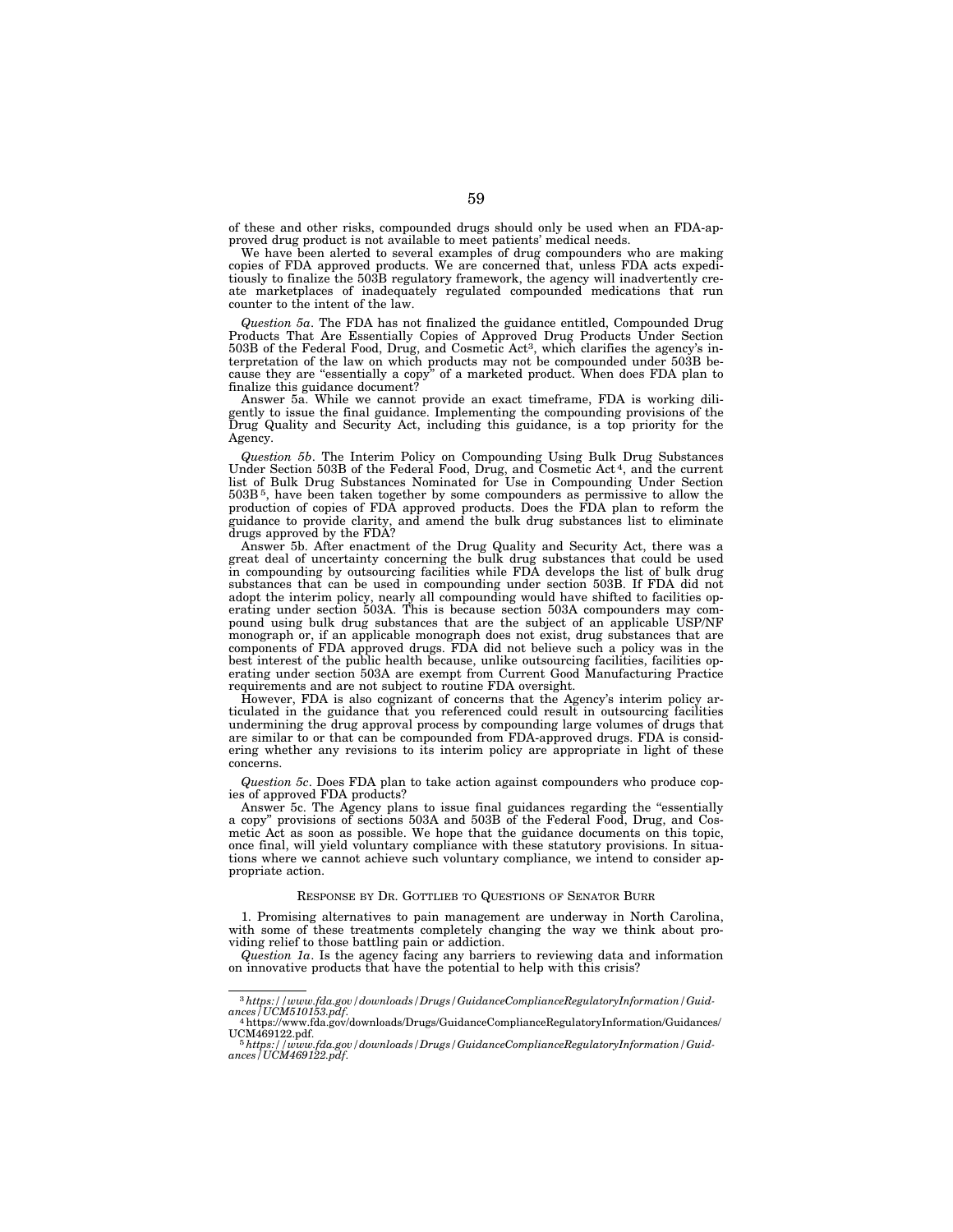*Question 1b*. If so, do you believe additional tools are needed for these innovators to demonstrate the safety and effectiveness of their products to help those battling an opioid addiction?

Answer 1a. and 1b. There is a critical need to encourage the development of novel treatments for chronic pain, including non-opioid alternatives, as well as new and innovative treatments for substance use disorders in order to augment our currently limited treatments. Encouraging the development of these products requires both scientific and translational development. FDA has previously, and is currently, working in these areas, including through our participation in the ACTTION<sup>6</sup> pub-<br>lic private partnership (PPP) and other PPP and consortia i ety of areas relevant to pain treatment, opioids, substance use treatment, drug safety, and accelerated drug development. For example, the Consortium for Addiction Research on Efficacy and Safety (CARES) is working to create consensus on the design and analysis of addiction clinical trials, which would be a valuable step toward reducing barriers to drug development.

That said, we are encouraged by the broad interest in research targeted to devel-oping novel treatments to treat pain and opioid addiction. The Agency is also working with the National Institute on Drug Abuse (NIDA), discussing mechanisms to collect data and to support the use of new endpoints for trials of drugs intended to treat opioid use disorder. For instance, there is interest in exploring the novel endpoints, in addition to abstinence, that could be used to support approval of new therapies. FDA and NIDA are also working to encourage the development of nonopioid pain medications, and we have been involved in discussions with National Institutes of Health to facilitate development of non-addictive pain treatment. NIH has recently convened three meetings with industry and researchers to explore how to quickly bring new treatments for pain, addiction, and overdose to market. These meetings are the foundation of a public-private partnership being explored by NIH with industry to formally advance these activities. These efforts will be pursued in partnership with FDA and the Centers for Medicare & Medicaid Services (CMS) to ensure that products can quickly move from discovery and development to approval and implementation in clinical practice.

*Question 2*. How does the FDA communicate different levels of risks to providers for schedule II and schedule III opioids? If the agency does not provide warnings based on the different levels of risk according to their DEA assigned schedule, why is this the case?

Answer 2. Practitioners who wish to prescribe medications that are controlled substances are required to have a DEA registration. The DEA provides a Practitioner's Manual<sup>7</sup> which provides important information and instructions for practitioners seeking a DEA registration including definitions of the different schedules of the Controlled Substances Act, along with examples of products listed in each schedule. In Section 3 of the DEA Application for Registration (Form–224) practitioners are required to select the drug schedules for which they seek DEA registration. The choices include Schedule II Narcotic, Schedule II Non-Narcotic, Schedule III Narcotic, Schedule III Non-Narcotic Schedule IV and Schedule V. Based on this process, practitioners are expected to understand the schedules they select on their DEA registration. Information is provided at the top of the first page of the FDA approved product labeling in order to alert prescribers to whether a product is a controlled substance, and if so, under which schedule it is listed.

In addition, any applicant or holder of an approved application for a drug that is scheduled under the Controlled Substances Act (whether classified as Schedule II, III, IV, or V) can discuss appropriate warning statements in labeling with FDA if they believe these statements should be modified.

*Question 3*. The Drug Quality & Security Act was intended to place tight restrictions on the use of bulk active pharmaceutical ingredients for compounding. Is the FDA aware of situations in which outsourcing facilities are compounding the active pharmaceutical ingredients in opioids? If so, what is the clinical need for the bulk compounding of these products and how is the agency working with stakeholders to mitigate any risks that may result from such activity?

Answer 3. In June 2017, outsourcing facilities submitted reports to FDA listing the drug products they compounded during the previous 6-month period. This reporting included certain injectable drug products that contain the same active ingredient as certain drugs subject to the extended-release (ER) and long-acting (LA) opioid analgesics REMS (ER/LA REMS). The ER/LA REMS is applicable to dosage

<sup>6</sup> ACTTION: Analgesic, Anesthetic, and Addiction Clinical Trial Translations, Innovations, Opportunities, and Networks 7*https://www.deadiversion.usdoj.gov/ pubs/ manuals/ pract/ practmanual012508.pdf*.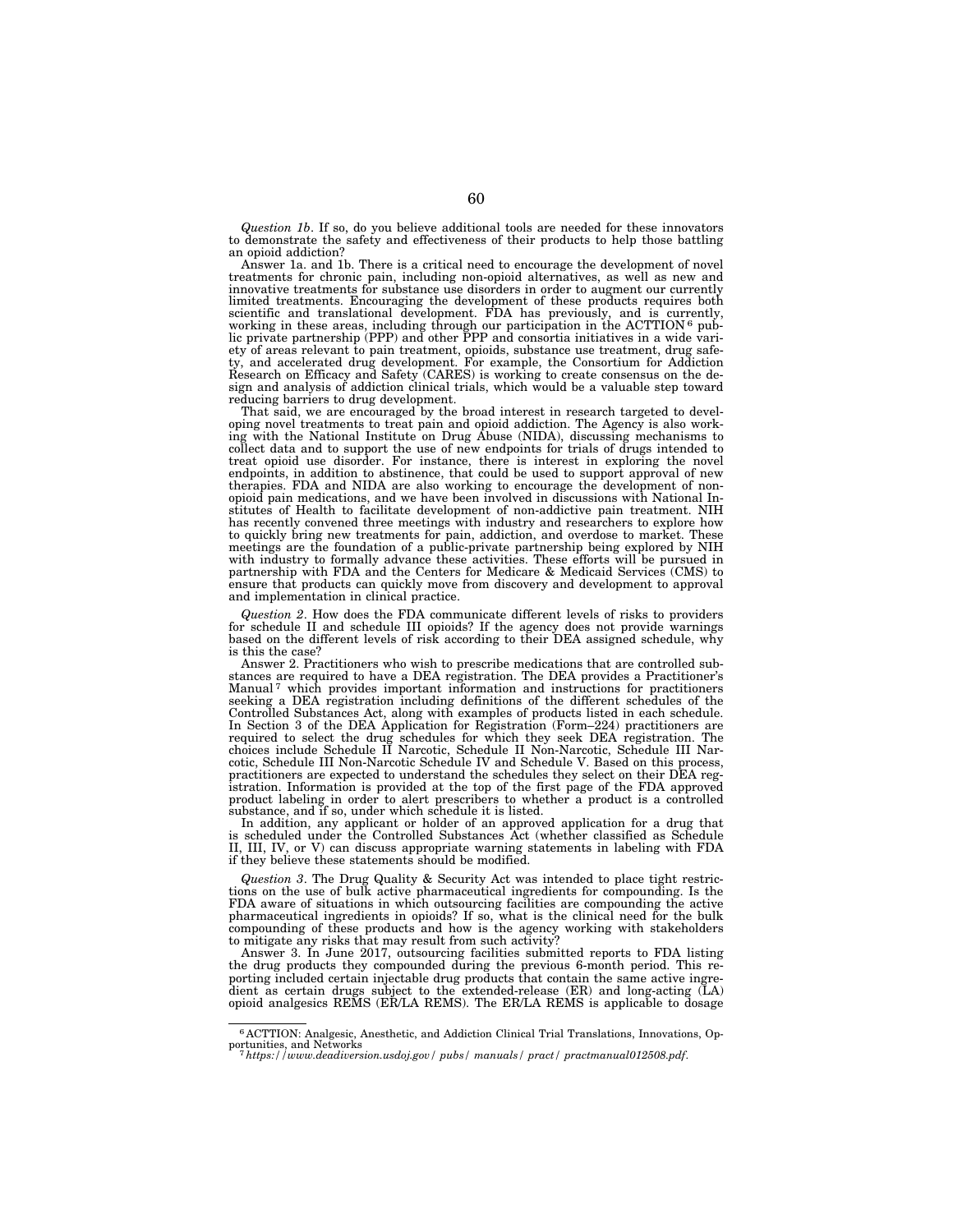forms intended for use with patients outside of the hospital setting including oral, transmucosal, and transdermal dosage forms. FDA recently announced that it will be expanding the REMS to include immediate-release (IR) opioid analgesics in dosage forms intended for use with outpatients. The existing REMS does not apply to injectable solutions, the products that outsourcing facilities are making according to the June 2017 reports, nor will the expanded REMS because these products are administered under the care of health care professionals in inpatient settings and not dispensed directly to patients.

With respect to clinical need associated with bulk drug substances that are components of drugs approved with a REMS, as you may know, section 503B of the Federal Food, Drug, and Cosmetic Act (FD&C Act) directs FDA to develop a list of bulk drug substances for which there is a clinical need. The FD&C Act requires that FDA publish a proposed list in the Federal Register, seek public comment, and then issue a final list. FDA is in the process of developing its proposal for public comment and is prioritizing this effort.

Our current assessment is that many of the opioid products compounded by outsourcing facilities are convenience forms—for example, prefilled syringes—that are widely used in outpatient surgeries and other medical procedures. One reason for establishing the outsourcing facility industry was the likelihood that production of sterile, injectable products under FDA standards and oversight would be safer than compounding at clinical sites or, as was the case before Drug Quality and Security Act passage, large-scale compounding by 503A facilities.

# RESPONSE BY DR. GOTTLIEB TO QUESTIONS OF SENATOR COLLINS

*Question*. Dr. McCance-Katz and Dr. Houry [or whole panel], according to SAMHSA, in 2014 an estimated 28,000 adolescents had used heroin in the past year and an estimated 16,000 were current heroin users. One part of addressing this epidemic is ensuring that younger generations are informed about the dangers of opioids. The Drug Enforcement Agency is working with partners to provide sciencebased information to children about the risks of opioids, such as through its "360 Strategy'' on heroin and opioids and ''Operation Prevention.'' Could you speak about collaboration between SAMSHA and CDC on these law enforcement initiatives, particularly with respect to reaching young people?

Answer. N/A

### RESPONSE BY DR. GOTTLIEB TO QUESTIONS OF SENATOR FRANKEN

*Question 1*. It is anticipated that President Trump may declare the opioid crisis a national emergency as soon as this week. How will this emergency declaration affect the ways in which your agency is addressing the opioid epidemic in the United States? How will the declaration affect the way that individuals with opioid addiction receive treatment services across the United States? Many states including Alaska, Arizona, Florida, Virginia, Maryland, and Massachusetts have also declared their own state-wide disaster or emergency declarations. How will a Federal declaration build on these State efforts? From your perspective, is there a State response that stands out as particularly effective or innovative at reducing opioid misuse and addiction?

Answer 1. FDA is committed to taking additional steps to more forcefully confront the epidemic of opioid addiction. This includes taking aggressive action to prevent new addictions and opioid-related deaths, and help those currently addicted regain control and restore them to their communities. FDA is expediting existing efforts and actively reviewing potential actions to address this crisis.

Consistent with its statutory authority and role, the Agency is focused on promoting the development of opioids that are harder to manipulate and abuse, and non-opioid pain treatments; supporting important efforts to increase the use of, and access to, the potentially life-saving antidote naloxone; encouraging the safe adoption, and more widespread use of, FDA-approved medically assisted treatments to help combat addiction; and working with Federal, state, and international partners to stop the flow of heroin and extremely potent, and often deadly, synthetic drugs like illicitly made fentanyl. In addition, FDA will use its platform to work to break the stigma associated with addiction and the use of medications that can help people live lives of sobriety.

State responses are critical to addressing this crisis, and this effort requires an all-of-the-above approach that will require each of us to work together . FDA, other agencies, State governments, health care providers, industry, policymakers, patients, and their families.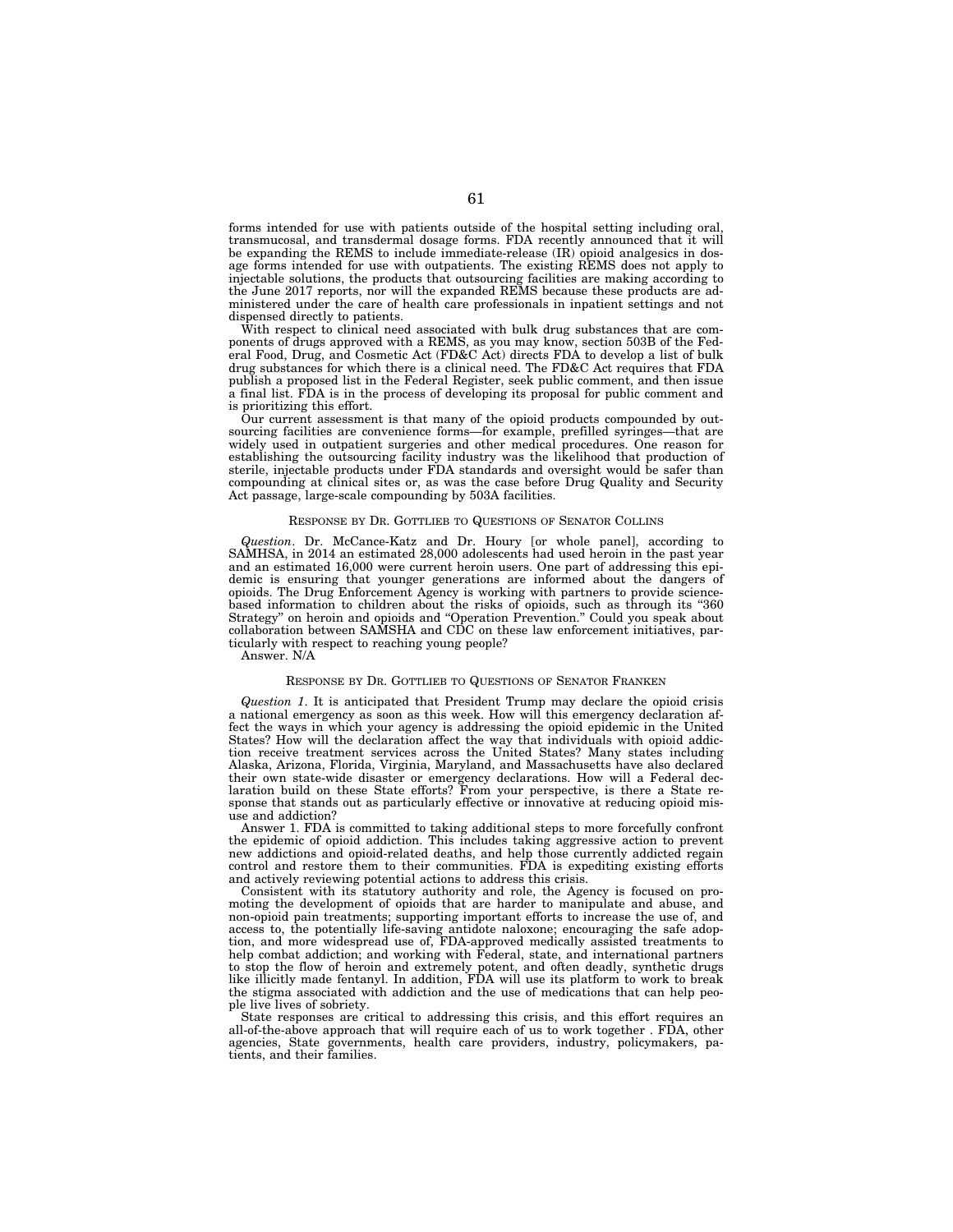*Question 2*. Research shows a strong connection between a person's health and stable housing, despite the fact that they are often treated as separate issues. I'm interested in how supportive housing—housing with social service supports—can help to address the opioid crisis, particularly in Indian Country where this epidemic has hit communities especially hard. I have heard from Native American leaders in Minnesota who have explained that stable housing not only removes the stress of where someone is going to sleep at night, but also helps people avoid unhealthy situations, reducing the risk of relapse. I asked you all about this issue during the hearing. What specific initiatives does your agency have underway to better understand the connection between health, housing, and substance use disorders, and what actions are you taking to incorporate supportive housing programs into your work to address the opioid epidemic? And what more is needed to develop these supportive housing programs further, especially in rural and other underserved areas? Answer 2. No FDA Response

# RESPONSE BY DR. GOTTLIEB TO QUESTIONS OF SENATOR HASSAN

*Question 1*. In your view, what is the top action that your agency is not doing now that you think it should be doing to address the opioid epidemic?

Answer 1. FDA is committed to fighting the opioid epidemic and will continue to push forward using a multi-pronged strategy as part of the overall HHS Opioid Strategy. To advance this strategy, FDA is working to break the stigma associated with medications used for addiction treatment, and is taking a more active role in speaking out about the proper use of these drugs.

Another area FDA has committed to exploring further is how opioid drug products are packaged, stored, and ultimately—when no longer needed—discarded. Though FDA has already been working on several efforts to explore solutions in this area, FDA is committed to exploring its existing authorities to find new and impactful ways of regulating these product features to improve patient safety.

FDA is reconsidering how it address risk and benefit to make sure it is taking appropriate measure of the risk associated with misuse and abuse of opioid drugs, both as part of our pre-and post-market review. As one part of this effort, we requested earlier this year that Endo Pharmaceuticals withdraw its reformulated Opana ER from the market, based on our analysis of the risks associated with that drug's illicit use.

Finally, it's crucial that we buildupon our capacity to detect and disrupt the flood of illegal opioids and other products that are being imported through the international mail facilities. More than 340 million packages reach the U.S. every year; given that massive volume, it's estimated that only a small percentage of the illicit drugs smuggled through the IMFs are being intercepted. FDA can and must do more to penalize and deter the criminal misconduct that contributes to and worsens this crisis. Criminal investigations and enforcement are just some the many different tools that FDA and others will need to bring to bear against the opioid crisis. The crisis has reached the point that we will need to take an aggressive, comprehensive, and all-in approach to combatting it.

*Question 2*. In your view, what is the most promising emerging research that can help address the opioid epidemic?

Answer 2. Consistent with its statutory authority and role, FDA is focusing on three broad areas to help address the opioid crisis: lowering overall exposure to opioid drugs and, in turn, reducing the number of new cases of addiction; enabling more opportunities for those currently addicted to opioid drugs to seek medication assisted treatment (MAT) that can help them recover; and helping expedite the development of progressively more-effective abuse deterrent formulations of opioid drugs, and better still, non-opioid alternatives for the treatment of pain. To advance these goals, FDA is supporting cutting-edge research assessing abuse-deterrent formulations, alternatives to opioids for pain, and the development of medications that can help patients with addiction recover as well as overdose reversal drugs.

*Question 3*. What is your and your agency's perspective on the recommendations from the president's bipartisan Commission on Combating Drug Addiction and the Opioid Crisis?

Answer 3. FDA was pleased to see that the President's Commission on Combating Drug Addiction and the Opioid Crisis highlighted areas that are also a priority for HHS. HHS is currently reviewing the recommendations and assessing actions that may be taken beyond those already underway in support of the Department's five point HHS Opioid Strategy.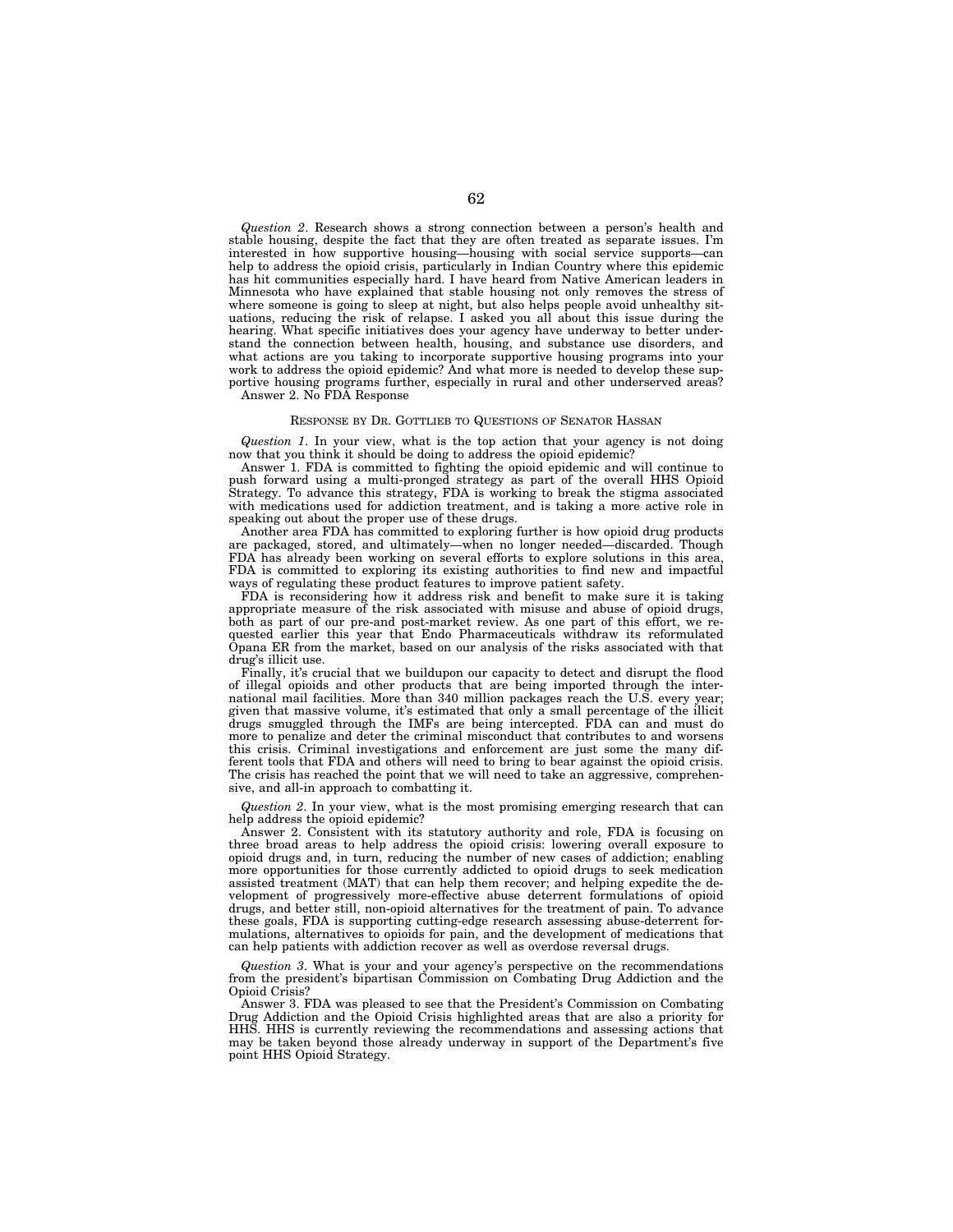Q*uestion 1*. Commissioner Gottlieb, I applaud the FDA's July 28th announcement on the comprehensive plan regarding tobacco and nicotine regulation and appreciate FDAs continued efforts to promote and protect public health. Harm reduction strategies are paramount to tobacco, as they are to opioids. Your remarks announced that a regulation would be forthcoming regarding the Substantial Equivalence (SE) application and approval process, which many would argue is badly needed, as the current process is unclear due to conflicting and shifting expectations. Can you give any estimate as to when the proposed rule will be published and opened for public comment?

Answer 1. We agree that issuing a proposed rulemaking on the content and format of substantial equivalence reports is very important, and issuing that rule is one of the Center for Tobacco Product's highest priorities. We look forward to sharing more on this matter as we can.

*Question 2*. Your announcement also suggested that the Center for Tobacco Products would be examining the resources currently dedicated to review of so-called provisional products and determining whether those resources would be better utilized in advancing the policy objectives outlined in your announcement. Can you please comment on the status of that review?

Answer 2. FDA is currently assessing the current application review process for these products to ensure it makes the best use of resources to protect public health. Following this review, it may be possible that some products in the review queue could be excluded from review based on our understanding of their characteristics. We expect to complete our review in the coming months.

## RESPONSE BY DR. GOTTLIEB TO QUESTIONS OF SENATOR ROBERTS

*Question 1*. In February 2014, the FDA published a draft guidance entitled, ''Analgesic Indications: Developing Drug and Biological Products'' to provide more clarity to sponsors on the development of prescription drugs for the management of acute, chronic and breakthrough pain. Does the FDA plan to respond to comments and finalize this guidance? If so, what is the expected timeline to do so?

Answer 1. FDA published the draft guidance entitled, ''Analgesic Indications: Developing Drug and Biological Products'' in February 2014. The draft guidance, when finalized, is intended to serve as a focus for continued discussions on relevant issues among the Division of Anesthesia, Analgesia, and Addiction Products, pharmaceutical sponsors, the academic community, and the public. Since FDA published this draft guidance, the Agency has received numerous comments and questions that raise complex issues requiring extensive review and analysis. There were questions regarding the appropriate length of efficacy studies for chronic pain drug development, specifically opioids. There were also questions about which chronic pain patient populations are appropriate for efficacy studies with respect to analgesic drug development. Currently, the guidance remains under discussion, and the Agency is actively working to respond to comments and finalize this guidance.

*Question 2*. While the FDA has approved several abuse-deterrent formulations (ADF) in the last several years, ADFs continue to represent a very small portion of the market despite their benefits of deterring deliberate abuse of opioids. Several states have sought to eliminate barriers to access by placing ADFs on their formularies on a basis not less favorable than non-ADF products, and requiring coverage of ADFs at the same cost-sharing tier as non-ADFs. How does FDA work within HHS to ensure government payers are aware of the most recent approved products, as well as their clinical benefit to certain populations, to help appropriately determine coverage policies?

Answer 2. Although insurance companies and other payors often rely in part on FDA's approval of medications in making their coverage decisions, the Agency does not have authority to intervene in such decisions. Regarding ADF formulations, the Agency strongly supports a transition from the current market dominated by conventional opioids to one in which the majority of opioids have meaningful abuse-deterrent properties. Recognizing the importance of generic drugs to ensure patient access, FDA expects to soon release the final version of a guidance document laying out the testing that generic sponsors should follow to bring generic versions of ADF opioids to market.

RESPONSE BY DR. GOTTLIEB TO QUESTIONS OF SENATOR WARREN

1. Expanded access to Naloxone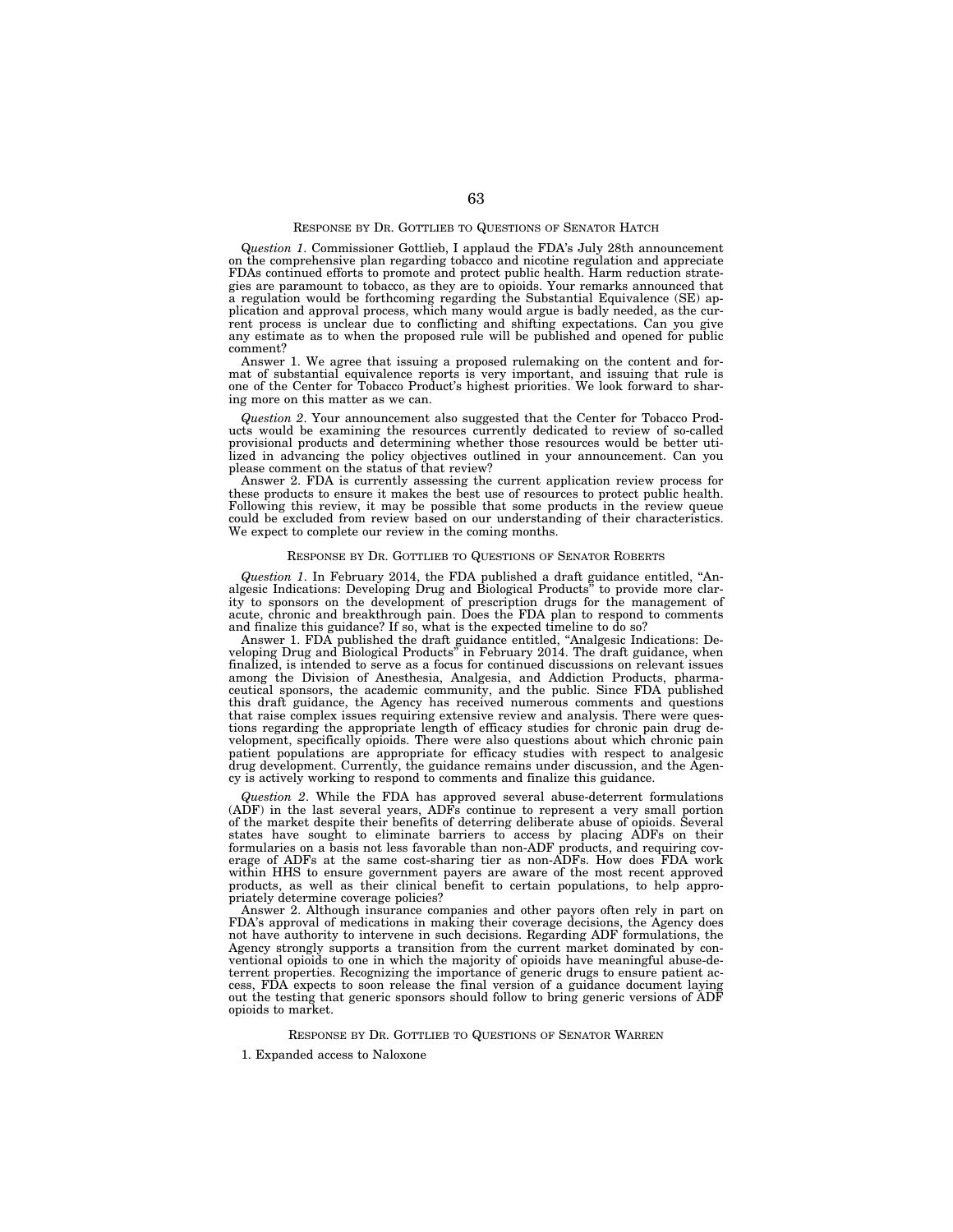Access to naloxone, a prescription drug meant to reverse an opioid overdose, saves lives. However, more could be done to expand access to naloxone. In August 2016, the FDA outlined the steps it was taking to ensure greater access to naloxone, including "helping manufacturers pursue approval of an OTC naloxone product, in-<br>cluding helping to develop the package label that would be required for such a prod-<br>uct."<sup>8</sup> The FDA indicated that it had created a model Dru panying pictogram that could provide consumers with necessary information about how to use naloxone safely, and was engaged in label comprehension testing of this model label. In your response to a question for the record about naloxone submitted after your nomination hearing in April, you said that you ''support increased access to drugs like naloxone, which can arrest or reverse opioid overdoses,'' and that if confirmed, you would ''commit to working with FDA to quickly get up to speed on [the] specific issue [of expanded access to naloxone].'' Given that you are now over 5 months into the job:

*Question 1a*. What is the current status of FDA efforts to develop and test a package label for an OTC naloxone product?

Answer 1a. Prevention and treatment of opioid overdose is an urgent public health priority, and FDA recognizes the need to improve access to naloxone for the emergency treatment of known or suspected overdoses until emergency medical help arrives. The Agency is focusing on: (1) expanding the utilization of naloxone; (2) accelerating the development and availability of new naloxone formulations and user friendly products; and (3) identifying and disseminating the best practice naloxone delivery models and strategies. FDA is reviewing options, including over-the-counter (OTC) availability, to make naloxone more accessible to treat opioid overdoses, building on the Agency's recent approval of intranasal naloxone. FDA is facilitating the development of labeling for a potential OTC version of naloxone, which is currently only available by prescription.

To help facilitate the potential availability of OTC naloxone, the FDA has developed a draft model naloxone drug facts label (DFL) and an accompanying simple pictogram that would be placed next to the DFL to correspond with the DFL directions, and the FDA has initiated label comprehension testing to determine whether consumers can easily understand the information. This study is currently ongoing.

*Question 1b*. What efforts does the FDA have underway to encourage physicians to co-prescribe naloxone with opioid medications?

Answer 1b. Naloxone and co-prescribing is a multi-agency, multi-sector priority, bringing together the National Institutes of Health (NIH)/the National Institute on Drug Abuse (NIDA), the Centers for Disease Control and Prevention (CDC), the Substance Abuse and Mental Health Services Administration (SAMHSA), and the Health Resources and Services Administration (HRSA). The Agency has spoken to members of the community-based organizations that first pioneered lay administration of naloxone, medical professionals, policymakers, public health officials, first responders, product developers, researchers, and, of course, patients and their families, to explore and discuss issues surrounding the use of naloxone. In addition, the draft revisions to the FDA Education Blueprint for Health Care Providers Involved in the Management or Support of Patients with Pain emphasizes the importance of having naloxone available.

*Question 1c*. What additional steps could the FDA take to safely facilitate increased rates of co-prescribing of naloxone with opioid medications?

Answer 1c. FDA will continue to use the information from its discussions to help inform its work moving forward, including considering the development of naloxone co-prescribing guidelines and OTC access to naloxone.

*Question 1d*. What additional steps can the FDA take to work with interested manufacturers to continue expanding access to naloxone?

Answer 1d. FDA has initiated consumer behavior studies to develop a model drug facts label (DFL) that will help with self-selection and provide basic instructions for use. The sponsor of specific products will be responsible for developing a DFL for the instructions of use that are unique for their product. While the FDA does not yet know the outcome of the studies, it believes the availability of the results of these studies will lessen the burden on sponsors to develop a DFL, and could encourage sponsors to switch their products over the counter. Once the study has been completed, FDA plans to make the results publicly available to aid development of over the counter naloxone products.

<sup>8</sup>Karen Mahoney, ''FDA Supports Greater Access to Naloxone to Help Reduce Opioid Overdose Deaths,'' FDA Voice (August 10, 2016) (online at: *https:// blogs.fda/ gov/ fdavoice/index.php/ 2016/08/ fda-supports-greater-access-to-naloxone-to-help-reduce-opioid-overdose-deaths/)*.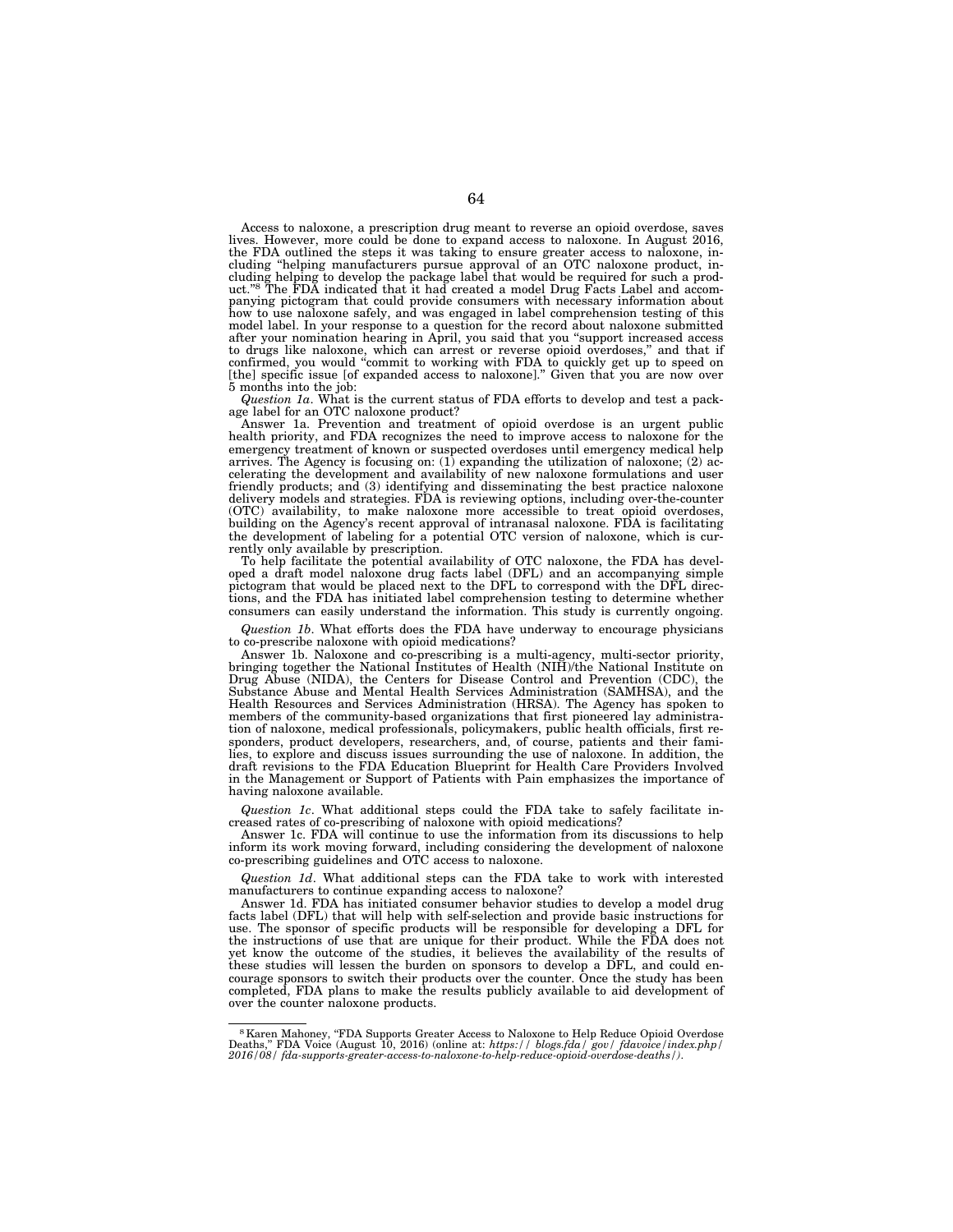In addition, FDA has contacted every maker of an approved naloxone product and offered to meet with them to discuss OTC. Several have taken FDA up on this offer. FDA will continue to work with these sponsors as they move forward in development.

2. Safe Drug Disposal

Safe drug disposal options are an important tool to help limit the volume of unused medications in circulation. Twice a year, the U.S. Drug Enforcement Agency holds National Prescription Drug Take Back Days, meant to help individuals dispose of unused medicines. 450 tons of drugs were disposed of in the last national take-back day in May.9 In September 2014, the DEA released the final rule on ''Disposal of Controlled Substances,"<sup>10</sup> aimed at making it easier to for individuals to dispose of unused medicines and allow for more continuous collection opportunities. Over a year ago, Massachusetts announced its ''first statewide safe medication disposal program with Walgreens to fight substance misuse,"<sup>11</sup> and today in Massachu-<br>setts, in addition to semi-annual national take-back days, there are a number of permanent kiosks where individuals can go to dispose of unused medications.12

*Question 2a*. In its efforts to reduce the volume of unused medications in circulation, what is the FDA doing to study safe drug disposal technologies?

Answer 2a. Combating opioid misuse, abuse, and addiction has long been both a public health priority and a priority for the Agency. FDA has established an Opioid Policy Steering Committee that is actively exploring a wide range of options for addressing the opioid epidemic, including take-back programs. Additionally, FDA is exploring innovative designs for drug packaging, storage, and/or disposal, options that may enhance opioid safety.

FDA is hosting a public workshop on December 11–12, 2017, entitled "Packaging, Storage, and Disposal Options to Enhance Opioid Safety-Exploring the Path Forward.'' The purpose of the public workshop is to host a scientific discussion with ex-pert panel members and interested stakeholders regarding the role of packaging, storage, and disposal options within the larger landscape of activities aimed at addressing abuse, misuse, or inappropriate access of prescription opioid drug products (opioids); guiding principles and considerations for the design of packaging, storage, and disposal options for opioids; integrating packaging, storage, and disposal options into existing health care and pharmacy systems, including both open and closed health care systems (e.g., a closed system such as the U.S. Department of Veterans Affairs); data needs and how to address challenges in assessing the impact of packaging, storage, and disposal options in both the premarket and postmarket settings; and ways in which FDA could encourage the development and assessment of packaging, storage, and disposal options for opioids that have the potential to enhance opioid safety.

3. Women and opioids

The 21st Century Cures Act included a provision that I worked on to support the inclusion of women and minorities in clinical trials at the NIH. The FDA has also been working to support efforts to diversify clinical trials.<sup>13</sup> CDC data shows the rate of deaths from prescription opioids is increasing "471 percent among women, compared with an increase of 218 percent among men.<sup>"14</sup>

*Question 3a.*. How could the FDA's efforts to promote diversity in clinical trials help address the disproportionate increase in opioid death rates experienced by women?

*Question 3b*. What other steps can the FDA take to address the increasing impact of the opioid epidemic on women?

 $www.w.deadiversion.wadoj.gov/fedregs/ rules/ 2014/ 2014-20926.pdf).$ <br>  $11^{\circ}$ Baker-Polito Administration Announces First statewide Safe Medication Disposal Program<br>
with Walgreens to Fight Substance Misuse," The Official Website of the Governor of M

dispose-of-prescription-drugs) (accessed October 25, 2017).<br><sup>13</sup>Califf, Robert, "2016: The Year of Diversity in Clinical Trials," U.S. Food & Drug Administration (January 27, 2016) (online at: *https://blogs.fda.gov/fdavoi* 

and Human Services Office on Women's Health (July 13, 2017) (online at: *https:// www.womenshealth.gov/ files/ documents/ final-report-opioid-508.pdf)*.

<sup>9</sup> ''DEA Brings in Record Amount of Unused Prescription Drugs on National Prescription Take Back Day,'' U.S. Drug Enforcement Administration (May 8, 2017) (online at: *https:// www.dea.gov/ divisions/ hq/2017/ hq050817a.shtml)*. 10Federal Register, Vol. 79, No. 174 (September 9, 2014) (Online at: *https://*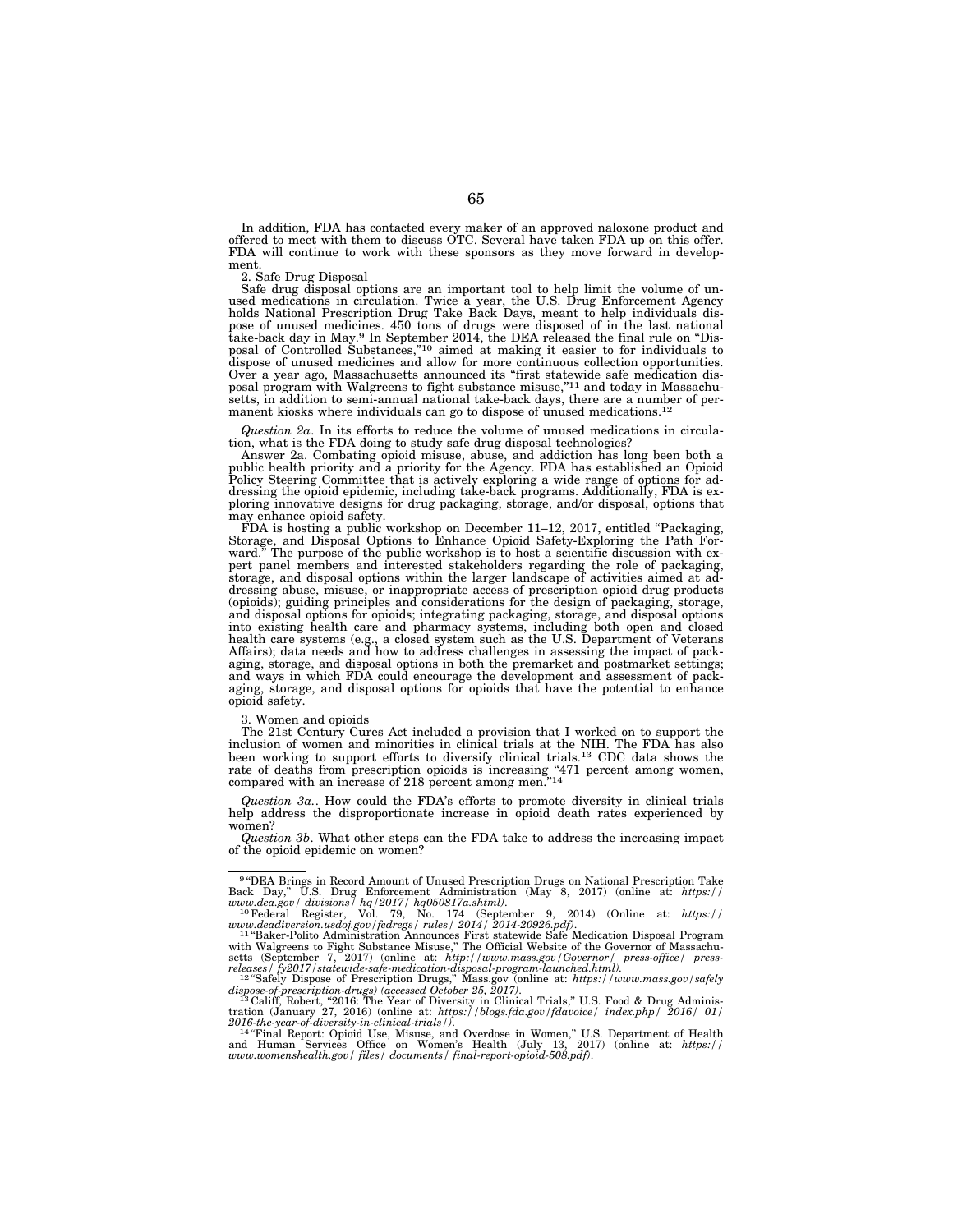Answer 3b. FDA has a long history of efforts to help ensure that clinical trials are designed to evaluate the effects of drugs on men and women. FDA encourages industry to consider separately the effects of drugs on men and women to determine whether sex differences exist and whether we need more information to assess variations. FDA, including its Office of Women's Health, is dedicated to advancing women's health through policy, science, and outreach to advocate for the inclusion of women in clinical trials and for subgroup data analysis by sex. There are decades of research on the question of how females respond differently to drugs, including opioids, and sex differences in addiction, including to opioids.

In addition, FDA-approved labeling for many drugs already include information on dose considerations or side effect profiles related to age, health problems, or sex. When findings suggest safety issues that FDA thinks are important, it requires com-panies to put that information in labeling, and, sometimes, to do additional studies. For opioid analgesic applications, FDA regularly evaluates the pharmacokinetic, safety, and efficacy data for differences based on sex.

Furthermore, FDA's MedWatch program enables FDA to learn about adverse ex-periences that may be associated with the use of a drug post-approval. FDA uses MedWatch reports filed by consumers and health professionals, and mandatory ad-verse event reports filed by manufacturers, to identify problems in marketed products. The information received from a report of an adverse drug experience is added to the FDA Adverse Event Reporting System data base. The collected reports are monitored and observed for emerging patterns. In the event that there may be potential for a widespread product problem, the Agency will initiate action as needed.

Scientific publications by FDA review scientists are an additional source of relevant demographic information for approved drugs, biologics, and medical devices. Depending on the safety concerns, FDA may decide to exercise its authority under section 505(o)(4) of the Federal Food, Drug, and Cosmetic Act (FD&C Act) to require certain holders of approved applications for prescription opioid drug products to make safety labeling changes, thus better communicating drug risks in labeling to patients and prescribers.

#### RESPONSE BY DR. GOTTLIEB TO QUESTIONS OF SENATOR WHITEHOUSE

1. The 21st Century Cures Act authorized \$1 billion over 2 years to support efforts to combat the opioid epidemic. The second half of that money is expected to be made available as part of the fiscal year 2018 appropriations bill. Though I was pleased to see the first \$500 million get out to states quickly, I think we can improve how the next \$500 million is used and allocated.

*Question*. First, we could allow grantmakers approving applications for these funds to consider whether the proposed uses of this funding are aligned with the goals of the Comprehensive Addiction and Recovery Act (CARA). Second, in evaluating applications for this funding, more consideration could be given to states most affected by the epidemic. Do you support aligning the uses of the next tranche of 21st Century Cures Act opioid funding with the best practices set forth in CARA and/or prioritizing funding to states most affected by the opioid epidemic?

Answer. FDA defers to SAMHSA. Please see SAMHSA's response.

## RESPONSE BY DR. GOTTLIEB TO QUESTIONS OF SENATOR YOUNG

*Question 1*. Some researchers have found that it takes an average of 17 years for research evidence to reach clinical practice. How are you all working together to ensure our best practices actually reach the patient in a reasonable amount of time? Are you working with medical associations and boards to ensure that best practices are translated into clinical practice? What can be done at the Federal level to speed up this research to practice pipeline?

Answer 1. FDA has participated in a public-private-partnership (PPP) under the Critical Path initiative, the Analgesic Clinical Trial Translation, Innovations, Opportunities, and Networks (ACTTION). The ACTTION PPP is a collaboration among a broad spectrum of national and international groups aimed at advancing the science in this area, including academia, FDA and other government agencies, pharmaceutical and device companies, professional organizations, and patient advocacy groups. FDA is also engaging with other stakeholders outside of the drug approval process, such as pharmacy benefit managers and provider groups, to determine what role FDA can play in impacting prescribing behaviors.

We know that developing non-opioid and non-addictive pain medicines is challenging for many reasons. Therefore, FDA is interested in progressing the entire field of pain drug development, and FDA supports cutting-edge rese encouraging the potential development of these products. At the Federal level, the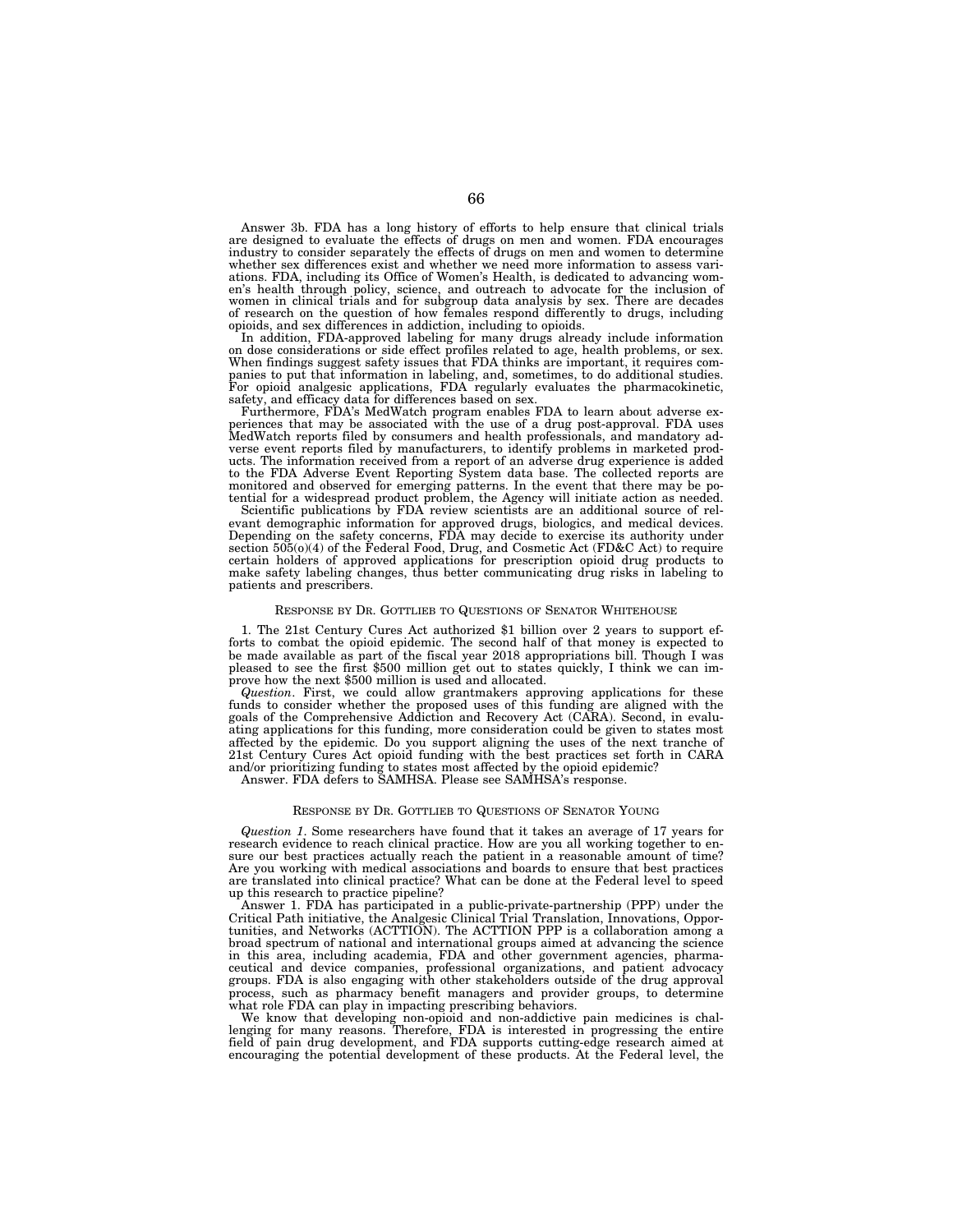Agency is also working with the National Institute on Drug Abuse to encourage the development of non-opioid pain medications, and has been involved in discussions with National Institutes of Health in a series of meetings to facilitate development of non-addictive pain treatments.

*Question 2*. Too many unused opioids dangerously remain in medicine cabinets throughout America. They pose a real threat to health and safety—especially to young Americans. Will drug take back programs be a component of our government's response to this national emergency?

Answer 2. FDA is actively exploring a wide range of options for addressing the opioid epidemic, including take-back programs. In addition, the Agency is exploring how opioid drug products are packaged, stored, and ultimately—when no longer needed—discarded. FDA is committed to exploring its existing authorities to find new and impactful ways of regulating these product features to improve patient safety. One area it is exploring is packaging innovations that could work to improve storage and encourage prompt disposal to reduce the available supply and reduce the risk for third-party access, such as a child accidentally ingesting pills he or she found in a medicine cabinet.

FDA held a public workshop on December 11 and 12, 2017, to explore these issues. The purpose of the public workshop is to host a scientific discussion with expert panel members and interested stakeholders regarding the role of packaging, storage, and disposal options within the larger landscape of activities aimed at addressing abuse, misuse, or inappropriate access of prescription opioid drug products (opioids); guiding principles and considerations for the design of packaging, storage, and disposal options for opioids; integrating packaging, storage, and disposal options into existing health care and pharmacy systems, including both open and closed health care systems (e.g., a closed system such as the U.S. Department of Veterans Affairs); data needs and how to address challenges in assessing the impact of packaging, storage, and disposal options in both the premarket and postmarket settings; and ways in which FDA could encourage the development and assessment of packaging, storage, and disposal options for opioids that have the potential to enhance opioid safety.

## RESPONSE BY DR. COLLINS TO QUESTIONS OF SENATOR ALEXANDER

*Question 1*. Do you need additional authorities, on top of the modernizations for substance use disorders and opioid abuse programs and services in the 21st Century Cures Act and in the Comprehensive Addiction and Recovery Act (CARA), to fight the opioid crisis? If so, please provide specific authorities that would be helpful.

Answer 1. The Department of Health and Human Services (HHS) is undergoing a department-wide process to identify what authorities or changes in statute would be helpful.

*Question 2*. Section 319 of the Public Health Service Act gives the Secretary of HHS the authority to determine that a public health emergency exists, allows for waivers of various Medicare and Medicaid regulations, movement of volunteer and Federal medical and public health professionals to areas hardest hit by the emergency, ability to access resources traditionally used for the Strategic National Stockpile, and the ability of the FDA to allow drugs and devices to come to market prior to full approval under its Emergency Use Authorization. Are any of the authorities that are available under a Public Health Emergency Declaration necessary to help address the opioid abuse crisis? If any, please list, and provide specific examples of why such authority is helpful.

Answer 2. HHS is thoroughly reviewing the available authorities and analyzing how they can be applied in the context of the opioid epidemic. As decisions are made, we will be happy to share them with you, but we are committed to carrying out our five-point HHS Opioid Strategy and stemming the tide of this epidemic.

# RESPONSE BY DR. COLLINS TO QUESTIONS OF SENATOR MURRAY

1. While opioids are commonly used for pain management, we know that doctors, patients, and their families must weigh the risks and benefits of such potentially addictive medication when a loved one is in pain. This is particularly concerning since your agency's own analysis published in 2015 found that more than one in ten adults in the U.S. experienced chronic pain, and nearly 40 million suffered from severe pain.

In your May 2017 article with Dr. Volkow on the role of biomedical research in combatting the opioid epidemic [in the New England Journal of Medicine], you ac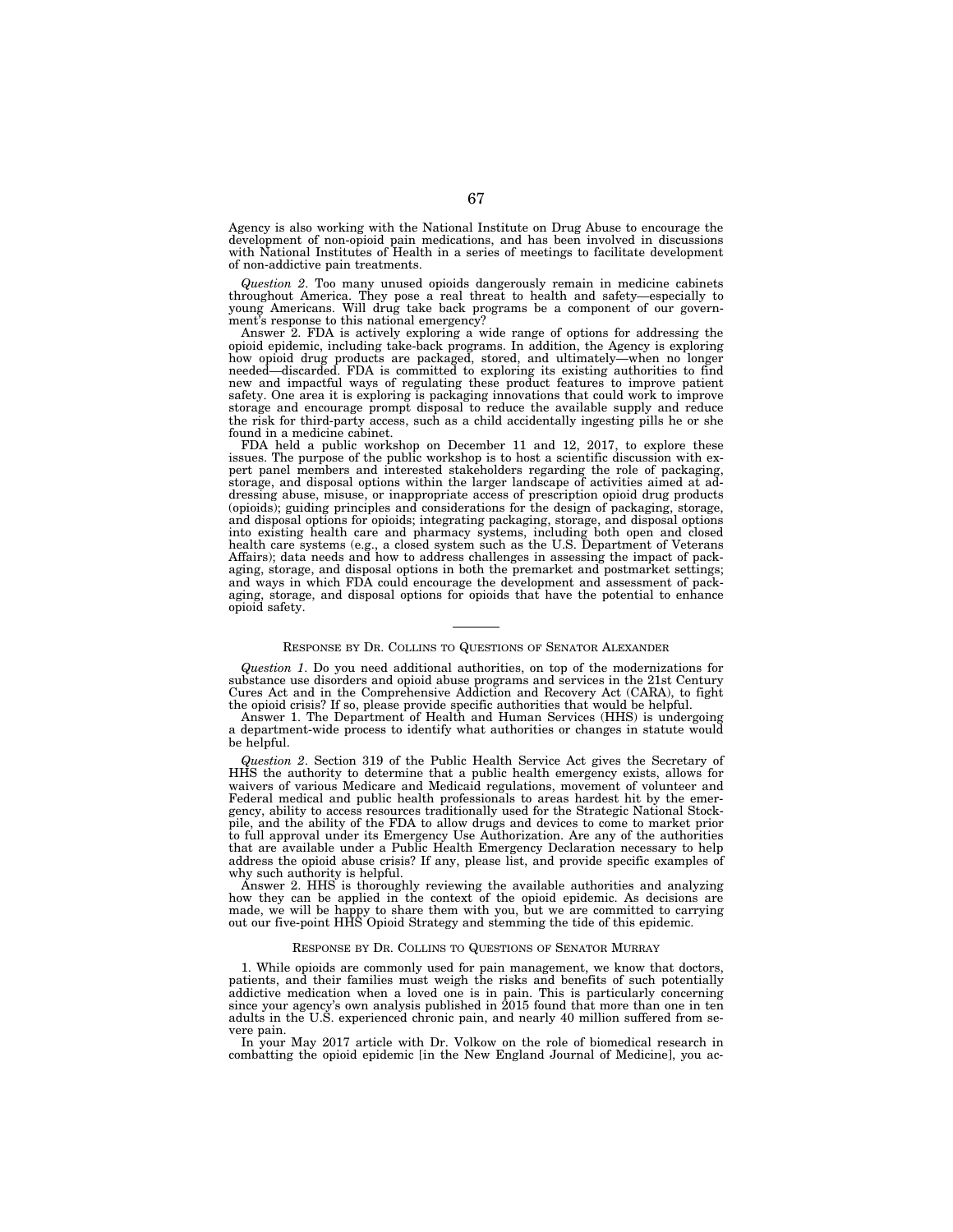knowledge that a factor driving this crisis is the limited number of alternative treat-

ments available for pain, particularly for managing chronic pain.<br>*Question 1a*. How is NIH working to identify opportunities to develop alternatives<br>to opioids for pain management? Which treatments are most promising? Wha their risks and benefits?

Answer 1a. In 2016 NIH spent \$483 million on pain research ranging from cellular and molecular mechanisms of acute and chronic pain to safe, effective therapy development, to large scale clinical trials. The portfolio includes many projects that address the pressing need to develop new non-opioid, non-addictive pain treatments. Studies range from early stage drug target discovery focused on molecular pathways of pain signaling including exploration of receptors and channels as potential nonaddictive analgesic targets to testing in behavioral models. A number of targets identified through NIH basic science, such as the nerve growth factor receptor and pain-related ion channels, are now being pursued in industry sponsored clinical trials of non-addictive treatments.

NIH is developing opioids with reduced risk of addiction and abuse. NIH sup-ported investigators are developing new compounds that exhibit novel properties as a result of their combined activity at different opioid receptors (mu, delta, and kappa). Compounds with combined activity at the mu and delta receptors or at all three receptors can induce strong analgesia without producing tolerance or depend-ence in animal models. In addition, discovery of adjunct medications that can be combined with opioids to reduce the needed dose promise to result in lower potential for dependence and addiction. Innovative methods are being explored for drug delivery to increase specificity and efficacy and to reduce analgesic side effects, as well as modified formulations to enhance delivery.

NIH supports an initiative, the Blueprint Neurotherapeutics Program, for small<br>molecule drug discovery and development. For example, NINDS funds studies<br>through this program that aim to develop non-addictive kappa opioid r tagonists for migraine and a safe, non-opioid analgesic that can be taken orally to reduce diabetic nerve pain.

Other non-pharmacological approaches show promise for pain management. A tissue—based tool for screening potential migraine drugs is under development and a library of small molecules is being leveraged to screen for candidates for optimization as analgesics. Tissue engineering and regeneration to create tissue scaffolding<br>and microenvironments to promote wound healing, and jo intervertebral disc replacements is being applied to relieve pain. Neural stimulation technologies for chronic intractable pain are being improved. For example, wearable ultrasound devices and implantable micro-stimulators are being tested for peripheral and central nervous system targets to relieve pain.

Evaluation and dissemination of complementary and integrative health approaches are a crucial component of quality pain management. NIH supported studies include mechanism-based clinical studies on cognitive behavior therapy, exercise, yoga, acupuncture, massage and fitness, and mindfulness practices are important component of the NIH Federal pain research portfolio.

*Question 1b*. In my role as the top Democrat on the Labor-H Appropriations Subcommittee, I was pleased that Chairman Blunt and I were able to secure an additional \$2 billion for NIH in our bipartisan bill. What more do you need from Congress to bolster this work?

Answer 1b. NIH is grateful for the funding and modernizations under 21st Century Cures Act that have streamlined research and enabled new creative approaches to support research as part of the NIH mission. The Department of Health and Human Services is undergoing a department-wide process to identify what authorities or changes in statute would be helpful and funding to carry them out.

2. NIH has been instrumental in supporting and testing treatments for opioid addiction. NIH also has focused research efforts on the prevention of opioid addiction, which will also be important in our fight.

*Question 2a*. Can you describe NIH's current research efforts and how they may impact the prevention and treatment of opioid use disorder?

Answer 2a. Addressing the opioid crisis is a top priority for the Department of Health and Human Services, including NIH and NIDA. NIH supports a broad portfolio of research to develop and test strategies for the prevention and treatments of opioid use disorder (OUD). In addition, NIH is launching a public-private collaborative research initiative to address the opioid crisis. The initial plan for this initiative was recently described by Drs. Collins and Volkow in the New England Journal of Medicine and includes three major areas for advancement: (1) *safe, more effective, and non-addictive strategies* for chronic pain management to prevent misuse of and addiction to prescription opioids; (2) new and innovative opioid addiction treatments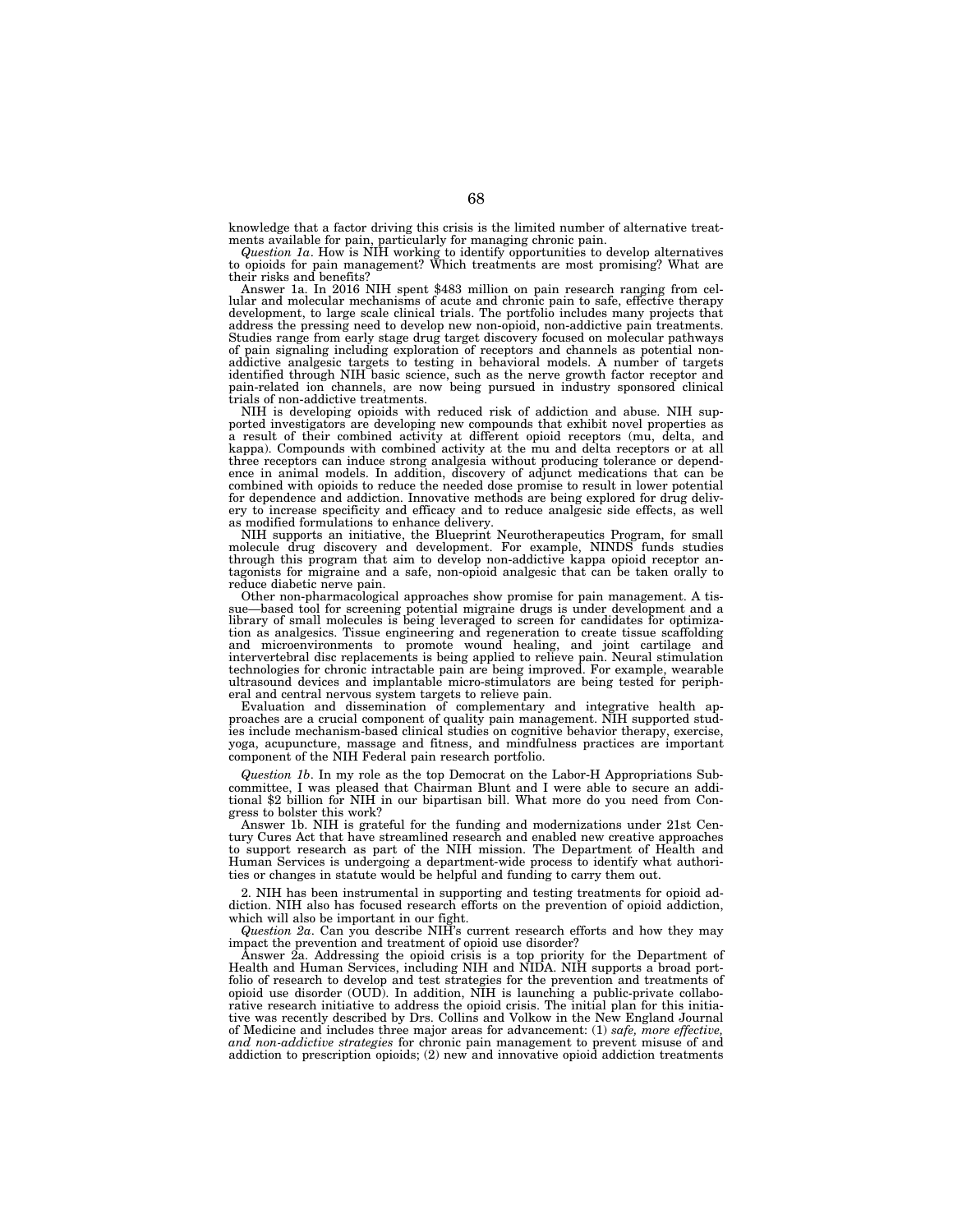to reduce drug use and support recovery; and (3) overdose reversal interventions to reduce mortality and promote access to treatment.1

To identify the scientific strategies with the greatest potential, NIH brought together innovative experts from government, industry, and academia for a series of three cutting-edge science meetings. Plans are underway to develop a draft strategy for collaborative activities including major goals of the initiative, action steps, key partners, deliverables, timeline, and resources (in-kind and financial costs) to fully carry out the proposed action steps. The Foundation for the National Institutes of Health will solicit input on the final draft from participants including Federal partners as well as other relevant stakeholders. Upon final approval of the plan, it will be posted on the NIH website at:  $https://www.nih.gov/opioid-crisis$ .

Promising potential action steps related to OUD treatment and overdose prevention include:

1. Develop new formulations, combinations, and means to deliver existing medications to increase treatment effectiveness and support long-term recovery.<br>a. Medications for opioid addiction (e.g. extended release buprenorp

a. **Medications for opioid addiction** (e.g. extended release buprenorphine and naltrexone)

b. **Overdose prevention** and reversal (*e.g.* increased potency naloxone for fentanyl and carfentanil overdoses)

c. **New technologies** (*e.g.* implants, pumps, neural stimulation) to enhance treatments for pain and substance use disorder, and to prevent/reverse overdose.

NIDA also continues to fund a robust prevention portfolio that builds upon solid epidemiological findings and insights from genetics and neuroscience research, applying this knowledge to develop effective strategies to prevent initiation of drug use and escalation of use to addiction among youth. Highly effective evidence-based drug use prevention interventions and drug addiction treatment approaches have been developed and tested. These are well detailed in the Surgeon General's Report on Alcohol, Drugs and Health.2 NIH's current prevention portfolio encompasses a broad range of research to (1) increase our understanding of the factors —including genetic, psychological, and environmental—that enhance or mitigate an individual's risk for drug use and substance use disorders; and (2) develop and test intervention strategies targeted to high-risk populations. For example, KEEP SAFE is a family based and skill-focused program designed to prevent substance use and other related health risking behaviors among youth in foster care. Research indicated that the intervention significantly reduced substance use in foster youth at 18 months post-baseline and that the intervention influenced substance use through two processes: youths' improved quality of relationships with caregivers at 6 months postbaseline and fewer associations with deviant peers at 12 months post-baseline. This suggests that these two processes may be important targets in substance use prevention programs for foster youth.

Broad adoption of evidence-based prevention interventions has been limited due to implementation challenges that span financial, regulatory, geographic, attitudinal, and logistical issues. Ongoing research is working to develop strategies to translate evidence-based practices in a way that confers population-level impact,3 including for developing implementation capacity, and implementation and sustainability of evidence-based practices across systems and settings. For example:

- Organizational and system supports for evidence-based implementation
- Work-force development and training
- Ongoing fidelity monitoring<br>• Continuous quality improver
- Continuous quality improvement
- Financing

In addition, NIH supports basic research to understand the impact of drug use during adolescence on brain development. Adolescence is a period of intense brain and cognitive development. During this time, one's environments, experiences, and exposures shape brain structure and function, and ultimately adult identity. Brain research, particularly in the last decade, has opened new windows to understanding the adolescent brain, but there is much we still do not know about the normal trajectory of brain development during adolescence and the many experiences that may

<sup>&</sup>lt;sup>1</sup> Volkow, N. D. and F. S. Collins (2017). "The Role of Science in Addressing the Opioid Crisis."<br>New England Journal of Medicine 377(4): 391-394.

New England General's Report on Alcohol, Drugs, and Health. 2016. at *https://addiction.surgeongeneral.gov*/

*tion.surgeongeneral.gov/* 3Spoth R, Rohrbach LA, Greenberg M, et al. Addressing core challenges for the next generation of type 2 translation research and systems: the translation science to population impact (TSci Impact) framework. Prev Sci 2013;14:319-51.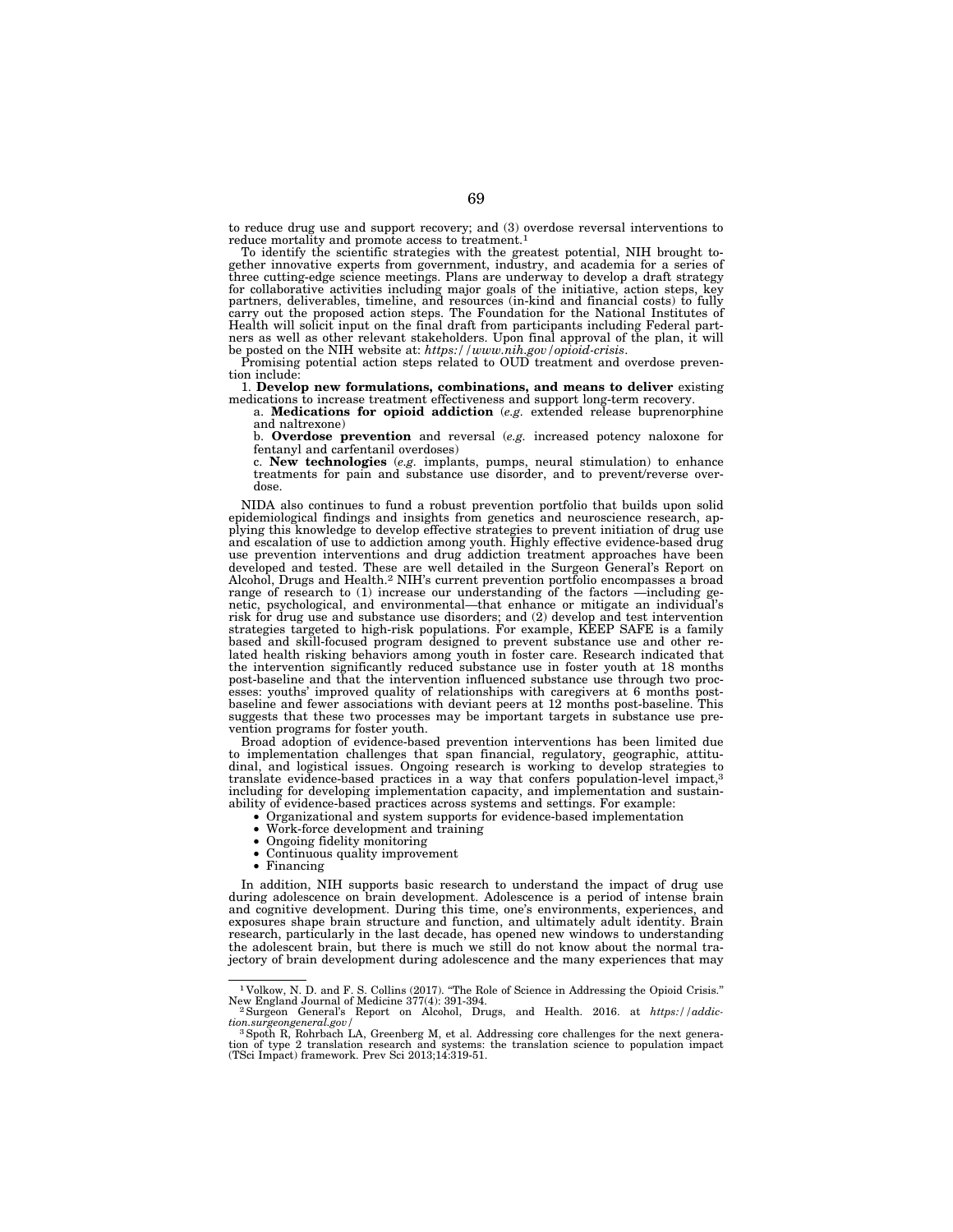enhance or disrupt it, such as substance use. To address this gap, NIH, in partnership with CDC, is funding the landmark Adolescent Brain Cognitive Development (ABCD) Study 4, a multi-site, longitudinal investigation of 10,000 children from ages nine and ten into early adulthood. As of October 2017, 5,433 youth have enrolled in the study. The actionable information coming out of this study will be a foundation upon which to develop and refine substance use prevention and treatment as well as other health promotion interventions that are rooted in a deep understanding of the neurobiological and psychosocial factors that influence adolescent health and wellness to optimize the well-being and success of our Nation's children.

Finally, NIH would like to note that this year, a new study called the Advancing Clinical Trials in Neonatal Opioid Withdrawal Syndrome (ACTNOW) will evaluate treatment options and improve clinical care of infants with NA/NOWS. The study is collaboration between The Eunice Kennedy Shriver National Institute of Child Health and Human Development's (NICHD) Neonatal Research Network (which has 30 years of experience in conducting clinical trials with newborns) and the new Idea States Pediatric Clinical Trials Network (within the NIH Office of the Director's En-vironmental Influences on Child Health Outcomes (ECHO) Program), with sites located in rural and medically underserved communities. This joint research effort will use the reach of both networks to assess the communities they serve, determine the prevalence of NAS, understand current approaches to managing NOWS cases (including non-pharmacological approaches), and develop protocols for conducting large scale studies across the country to inform clinical care for affected infants.

*Question 2b*. We know there are medications for treating opioid addiction, but how can we make sure these treatments are properly utilized to give every patient the best chance of achieving and maintaining recovery for the long term?

Answer 2b. NIDA supported the development of all three medications approved for the treatment of OUD—buprenorphine, methadone, and naltrexone. NIDA funds a broad portfolio of research to develop and test strategies to increase access to these lifesaving drugs. For example, NIDA's Juvenile Justice Translational Research on Interventions for Adolescents in the Legal System (JJ-TRIALS) program is working to improve prevention and treatment of SUD among criminal justice involved youth. The JJ-TRIALS cooperative was established in 2013 and is composed of six research centers and one coordinating center. The main study is a randomized trial that involves 36 sites in seven states and is testing the effectiveness of two implementation strategies for promoting system-wide improvements in SUD prevention<br>and treatment services. Thus far, JJ-TRIALS has led to the development of the Ju-<br>venile Justice Behavioral Health Services Cascade, a framework of unmet substance use treatment needs to identify services delivery needs and develop strategies to address them.

In addition, NIDA's Clinical Trials Network (CTN) conducts research to develop and test strategies for integrating OUD treatment in general healthcare settings including primary care and emergency departments. Ongoing and planned studies of relevance to the opioid crisis will be testing:

• A collaborative care model for management of OUD in primary care with engagement of multiple healthcare systems 5

• Models for addressing OUD in emergency departments,6 including utilization of a long-acting depot formulation of buprenorphine that was recently approved by the FDA<sup>7</sup>

• Pilot usability testing of clinical decision support tools for treating OUD in primary care settings 8

• A pilot model of coordinated care management between physicians and pharmacists for buprenorphine treatment 9

Other ongoing research is examining the strategies that are being used to increase<br>access to OUD medications through the SAMHSA State Targeted Response to the<br>Opioid Crisis Grants that were funded through the 21st Century NIDA-funded research projects will help evaluate:

<sup>4</sup>*http:// abcdstudy.org/index.html*. 5*https://www.drugabuse.gov/ about-nida/organization /cctn/ctn/research-studies/ primary-*

*care- opioid-use-disorders- treatment-trial* 6*https://www.drugabuse.gov/about-nida/organization/cctn/ctn/research-studies/ opioid-usedisorder-in emergency- department*. 7*http://www.indivior.com/ investor-news/indivior-submits-new-drug-application-u-s-fda-rbp-*

*<sup>6000-</sup>buprenorphine-monthly depot/*. 8*https://www.drugabuse.gov/ about-nida/organization/ cctn /ctn /research-studies/clinical-*

*decision-support-opioid-use- disorders-in-medical-settings-pilot-usability-testing-in-emr*. 9*https://www.drugabuse.gov/ about-nida/ organization/cctn/ ctn/research-studies/ phar-*

*macy-screening-collaborative-opioid-use-disorder-care-pharm-oud-care*.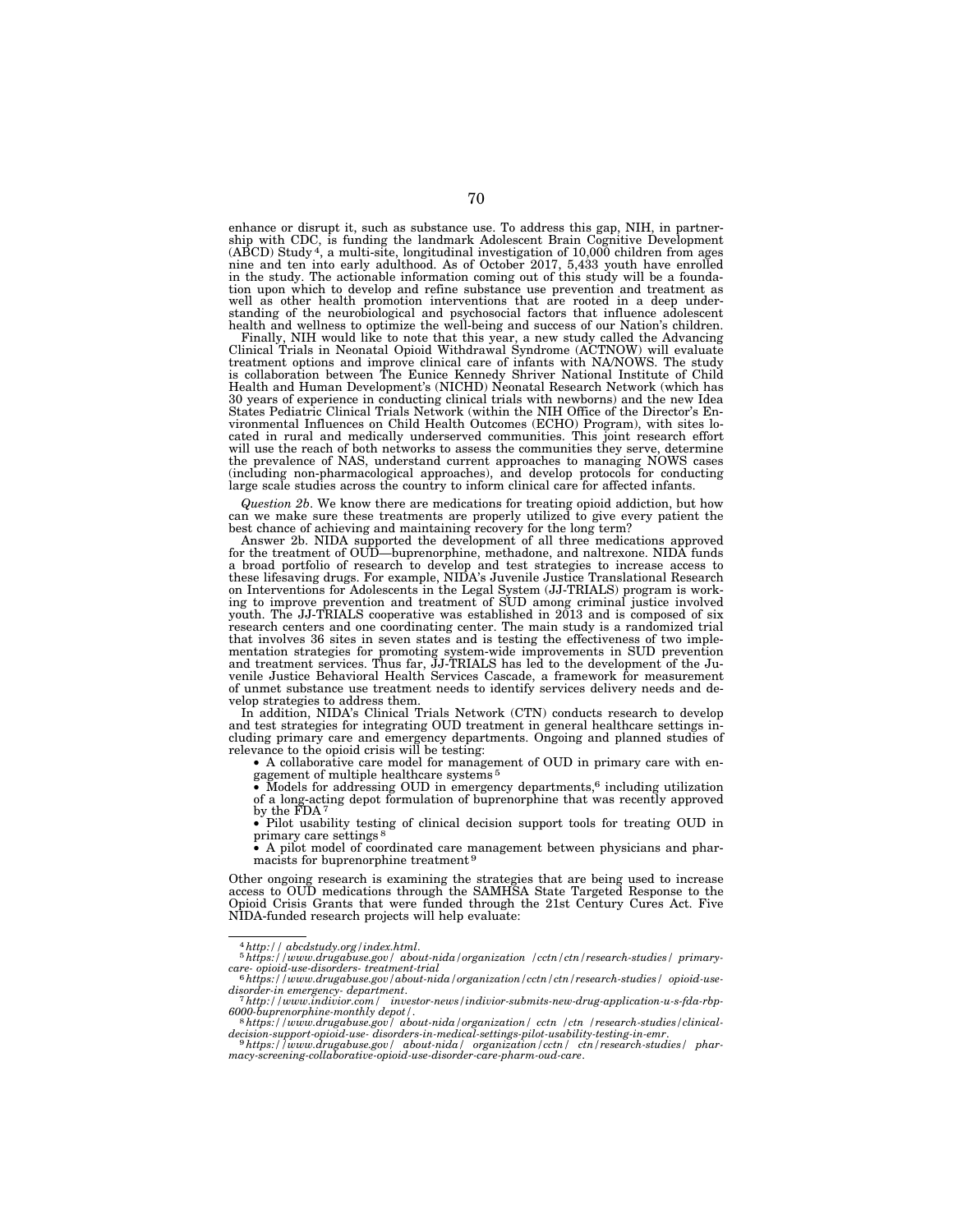• The creation and deployment of the Patient Decision Aid for Medication-Assisted Treatment (PtDA-MAT), a patient-centered decision tool to promote the use of medications, assess patient values and preferences, and incorporates scientific evidence to increase patients' understanding of possible medication risks, benefits, alternatives, and their associated outcomes.<sup>10</sup>

• The Recovery Initiation and Management after Overdose (RIMO) protocol for individuals who are revived from an opioid overdose. The protocol is initiated within a week of nonfatal overdose and includes assertive recovery supports and facilitates linkage with evidence-based treatment for OUD using medications.11 • Planned Outreach, Intervention, Naloxone, and Treatment (POINT), an emergency department-based outreach program for engaging opioid overdose survivors in Indiana with treatment. Recovery coaches are deployed to emergency departments to assist patients with accessing medication-assisted treatment after discharge from the emergency department.<sup>12</sup>

• A Rhode Island initiative is focused on expanding the medication assisted treatment workforce by developing and testing a pharmacist-delivered intervention for the management of patients who are stable on medications. This model will also be refined and tested to provide continuity in medication assisted treatment for patients who are being released from incarceration.13

• The Hub & Spoke model for provision of medication assisted treatment in primary care settings. This model is being tested in Washington State with a study that focuses on adults with OUD who are covered by Medicaid.14

## RESPONSE BY DR. COLLINS TO QUESTIONS OF SENATOR COLLINS

*Question 1*. Dr. McCance-Katz and Dr. Houry [or whole panel], according to SAMHSA, in 2014 an estimated 28,000 adolescents had used heroin in the past year and an estimated 16,000 were current heroin users. One part of addressing this epidemic is ensuring that younger generations are informed about the dangers of opioids. The Drug Enforcement Agency is working with partners to provide sciencebased information to children about the risks of opioids, such as through its ''360 Strategy'' on heroin and opioids and ''Operation Prevention.'' Could you speak about collaboration between SAMSHA and CDC on these law enforcement initiatives, particularly with respect to reaching young people?

Answer 1. NIH defers to SAMHSA and CDC.

*Question 2*. Dr. Collins, I want to hone in on pain—how we measure and communicate pain. This has long been a problem for individuals with Alzheimer's disease and those with certain intellectual and developmental disabilities. Perhaps—as the over-prescription of opioids over the past several years suggests—the one through ten smiley face system to indicate level of pain is not working. What is a three for one person might be a nine for another. Could you give us an update on research to improve how we measure pain, so that we can appropriately and adequately treat it?

Answer 2. Quantitative and reliable measures of pain are a crucial component of pain management and essential to quality research. The National Pain Strategy and the Federal Pain Research Strategy call for improved objective measures for pain, especially in populations with cognitive and communication impairment, and nonverbal children. As pain is a perception mediated by specific neural circuits, investigators are making progress detecting pain circuit activity in human subjects using techniques such as functional MRI. The Brain Research through Advancing Innovative Neurotechnologies® (BRAIN) Initiative is focused on developing tools to monitor and modulate brain circuits which could transform how we measure pain and guide how we treat patients suffering from pain.

NIH is developing approaches to address the need for improved pain assessment. The NIH Patient-Reported Outcomes Measurement Information System (PROMIS) program provides rigorously tested patient reported outcome (PRO) measurement tools that use information technology, psychometrics, and qualitative, cognitive, and

 $\begin{tabular}{ll} \hline 10\,https://projectreporter.nih.gov/\\ 36846083&\texttt{ddparam}=\&\texttt{ddvalue}=\&\texttt{ddsub}=\&\texttt{cc}=\&1\&\texttt{cs}=\&\texttt{default}\&\texttt{cs}=\&\texttt{AGC}\&\texttt{pball}=\ . \end{tabular}$ 36846083&ddparam=&ddvalue= &ddsub=&cr=1&csb= default&cs= ASC&pball=. 11*https://projectreporter.nih.gov/project*linfoldescription.cfm?aid=

<sup>9511074&</sup>amp;icde=36846131& ddparam=&ddvalue=&ddsub=&cr=1&csb= default&cs= ASC&pball=. 12*https:// projectreporter.nih.gov/ project*l info ldescription.cfm?aid= 9513197&icde=

<sup>36846207&</sup>amp; ddparam=&ddvalue= &ddsub=&cr= 1&csb=default&cs=ASC&pball=. 13*https:// projectreporter.nih.gov/ project*linfoldescription.cfm?aid= 9513201&icde=

<sup>36846245&</sup>amp;ddparam= &ddvalue= &ddsub=&cr= 4&csb=default&cs= ASC&pball=.<br>14https:// projectreporter.nih.gov/ project info description.cfm?aid= 9513139&icde=<br>36846292&ddparam= &ddvalue= &ddsub=&cr= 2&csb= d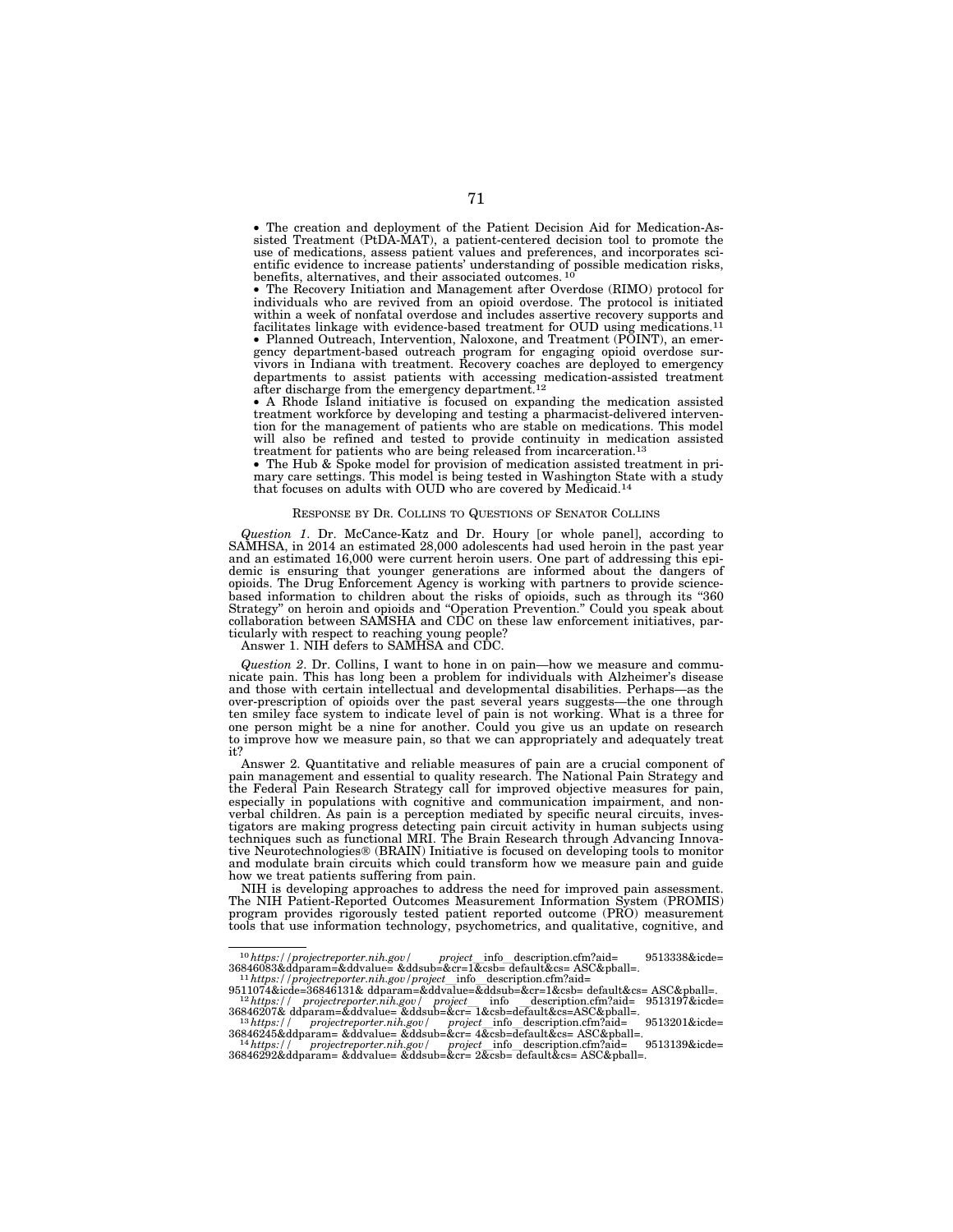health survey research to measure PROs on pain and associated conditions of fatigue, physical function, sleep, and depression.

NIH supported studies have validated quantitative sensory testing to measure pain sensitivity, threshold, and modulation as physiologic indicators of chronic pain<br>in children https://www.ncbi.nlm.nih.gov/pubmed/28151835 and adults https://<br>www.ncbi.nlm.nih.gov/pubmed/24275224.<br>Current NIH Funding O

Current NIH Funding Opportunity Announcements call for the development of a technology or device that objectively indicates the presence and level of pain:*RFA-DA-18-012* and *RFA-DA-18-013*.

Assessing and measuring pain in people with communication deficits including dementia and other cognitive impairment, and young non-verbal children is complex. For these populations, it is necessary to use observational tools based on behavioral cues as an indicator of pain. One such tool is based on guidelines from the American Geriatrics Society and uses facial expression, negative vocalization, body language, changes in activity, and social interactions and mental status *https://www.ncbi.nlm.nih.gov/ pubmed/ 25519741*. This is a complex approa older adults with cognitive impairment is the Pain Assessment in Advanced Dementia scale. NIH funded investigators provided a case study on the tool for pain management *https:// www.ncbi.nlm.nih.gov/pmc articles/ PMC4443668/figure/F1 /*. Pain assessment tools for newborns and infants similarly rely on behavioral indicators. For example, *the Neonatal facial coding system* and the Premature Infant Pain Profile have been validated in newborns. The latter uses video recordings to monitor

facial expression and quality of sleep. The *Eunice Kennedy Shriver* National Institute for Child Health and Human Development (NICHD) actively supports research on pain and pain measurement. The NICHD is presently co-funding, with the National Institute of Nursing Research (NINR), a study to develop an objective, automated way of measur uring pain related to specific conditions, to better understand how different types of pain may affect individuals during illness and recovery. In one study, NICHDfunded investigators are assessing pain measures in women undergoing<br>hysterectomy. Another study focusing on gynecological pain is assessing a variety<br>of pain testing tools including psychological evaluation. The NICHD has vulvar pain. Children and adolescents are being studied prospectively to determine if predictors of the transition from acute to persistent musculoskeletal pain can be identified. For individuals with intellectual or neurodevelopmental disabilities, e.g., cerebral palsy, who may be nonverbal or have difficulty self-reporting, NICHD has funded a small pilot study to identify biomarkers in saliva from children with cerebral palsy with and without chronic pain. This noninvasive test showed that that children with and without pain had different levels of several types of molecules in saliva.

## RESPONSE BY DR. COLLINS TO QUESTIONS OF SENATOR FRANKEN

*Question 1*. It is anticipated that President Trump may declare the opioid crisis a national emergency as soon as this week. How will this emergency declaration affect the ways in which your agency is addressing the opioid epidemic in the United States? How will the declaration affect the way that individuals with opioid addiction receive treatment services across the United States? Many states including Alaska, Arizona, Florida, Virginia, Maryland, and Massachusetts have also declared their own state-wide disaster or emergency declarations. How will a Federal declaration build on these State efforts? From your perspective, is there a State response that stands out as particularly effective or innovative at reducing opioid misuse and addiction?

Answer 1. Subsequent to this October 5, 2017, hearing President Trump directed HHS to declare and HHS did declare the opioid crisis and a nationwide national public health emergency.

NIH is the lead HHS agency providing support for cutting-edge research on pain and opioid misuse, addiction, and overdose and to that end NIH will continue to use its resources and expertise to support the Federal response to combat the opioid crisis.

In terms of how individuals with opioid addiction receive treatment services and the State responses, NIH defers to SAMHSA and CDC.

*Question 2*. Research shows a strong connection between a person's health and stable housing, despite the fact that they are often treated as separate issues. I'm interested in how supportive housing—housing with social service supports—can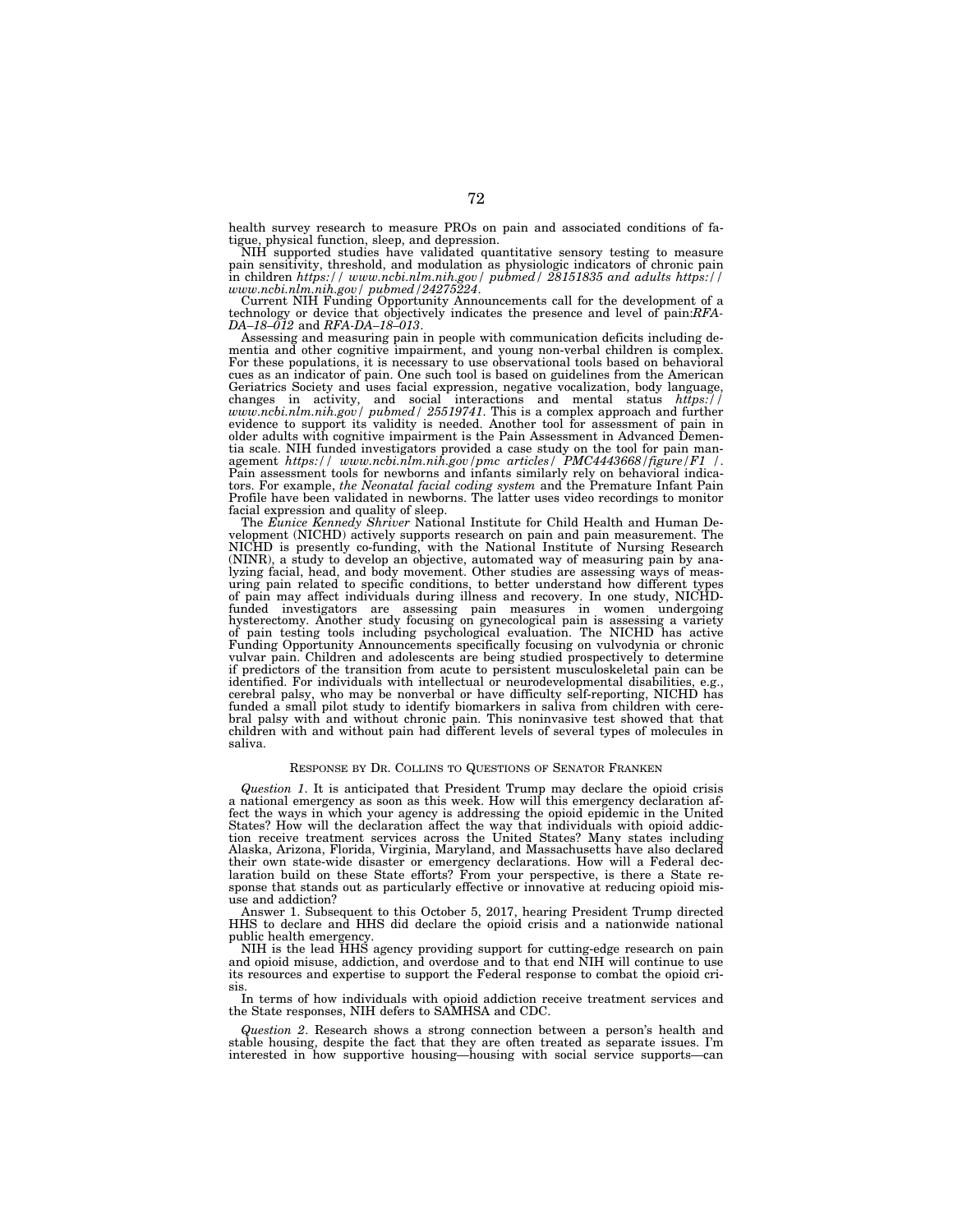help to address the opioid crisis, particularly in Indian Country where this epidemic has hit communities especially hard. I have heard from Native American leaders in Minnesota who have explained that stable housing not only removes the stress of where someone is going to sleep at night, but also helps people avoid unhealthy sit-uations, reducing the risk of relapse. I asked you all about this issue during the hearing. What specific initiatives does your agency have underway to better under-stand the connection between health, housing, and substance use disorders, and what actions are you taking to incorporate supportive housing programs into your work to address the opioid epidemic? And what more is needed to develop these supportive housing programs further, especially in rural and other underserved areas?

Answer 2. Unstable housing is associated with a range of negative health outcomes including mental illness and substance use disorder.15 Thus, addressing housing instability is a major component of effective prevention, treatment, and recovery supports and is an ongoing subject of research. NIDA is currently funding several projects on supportive housing, drug use, and associated health outcomes in homeless adults, youth, and women. Ongoing studies are:

• Comparing supportive housing models for HIV-positive and at-risk chronically homeless adults in Chicago;<sup>16</sup>

• Examining how to better engage substance using homeless youth in drop-in center services;17

• Evaluating Ecologically Based Treatment (EBT) interventions with young, substance-using homeless mothers in Ohio;<sup>18</sup>

• Exploring HIV risk, drug use, and social networks among homeless persons transitioning to housing in Los Angeles and Long Beach, CA;19

• Pilot testing an e-learning version of an evidence-based intervention called the Housing First Technical Assistance and Training program in Chicago and central Indiana;20

• Studying health outcomes and effects on healthcare utilization of a Chicago homelessness-prevention intervention utilizing Homelessness Prevention Call Center (HPCC) to connect individuals to emergency financial assistance;<sup>21</sup> and Conducting a clinical trial of a mindfulness-based cognitive-behav

vention to reduce substance use and victimization (robbery, assault) among homeless youth.22

Some studies are also focused on improving housing and other health outcomes among criminal-justice-involved individuals re-entering the community after incar-<br>ceration, including:

• A study of the use of case management and motivational interviewing in sober living homes to reduce HIV risk among offenders;<sup>23</sup> and

• A study of the impact on substance use and recidivism of a needs-focused intervention for homeless female ex-offenders.24

#### RESPONSE BY DR. COLLINS TO QUESTIONS OF SENATOR HASSAN

*Question 1*. In your view, what is the top action that your agency is not doing now that you think it should be doing to address the opioid epidemic?

Answer 1. There is an urgent need to expand the number of treatment options for individuals experiencing pain, misusing opioids, and those with opioid use disorders. To identify research priorities to help address this problem, NIH convened innovative experts from government, industry, and academia for a series of three cutting-edge science meetings this summer. These meetings are informing the launch of a new public-private collaborative research initiative on pain and opioid

<sup>15</sup>Tsai J, Rosenheck RA. Risk Factors for Homelessness Among US Veterans. Epidemiologic reviews. 2015;37:177-195.<br>
16*https://projectreporter.nih.gov/project* info description.cfm?aid=9188535&icde<br>
=36727330&ddparam=&ddvalue=&ddsub=&cr= 1&csb= default&cs=ASC&pball=.

<sup>-50727330&</sup>amp;duparam=&duvalue=&ddsub=&cr=1&csb= default&cs=ASC&pbali=<br>
<sup>17</sup>https://projectreporter.nih.gov/project\_info\_description.cfm?aid=9060915.<br>
<sup>18</sup>https://projectreporter.nih.gov/project\_info\_description.cfm?aid=918853 36727330&ddparam= &ddvalue=&ddsub=&cr= 1&csb= default&cs= ASC&pball=. 19https://projectreporter.nih.gov/

projectlinfoldescription.cfm?aid=9220823&icde=36727292& ddparam=&ddvalue=&ddsub=&cr=1&csb=default&cs=ASC&pball=. 20*https://projectreporter.nih.gov/project—info—description.cfm?aid=9086316T1.* 21*https://projectreporter.nih.gov/ project*linfoldescription.cfm?aid=9220271T1. 22*https://projectreporter.nih.gov/projectG7***X**infoG7**X**description. cfm?aid=8875452T1. 23*https://projectreporter.nih.gov/project*linfoldescription.cfm?aid= 9231408&icde=36846571&ddparam=&ddvalue=&ddsub=&cr=1&csb=

default&cs=ASC&pball=T1.<br><sup>24</sup>*https://projectreporter.nih.gov/project\_*info\_description.cfm?aid=9420456&icde=<br>36846537&ddparam=&ddvalue=&ddsub=&cr=1&csb=default&cs=ASC&pball=T1.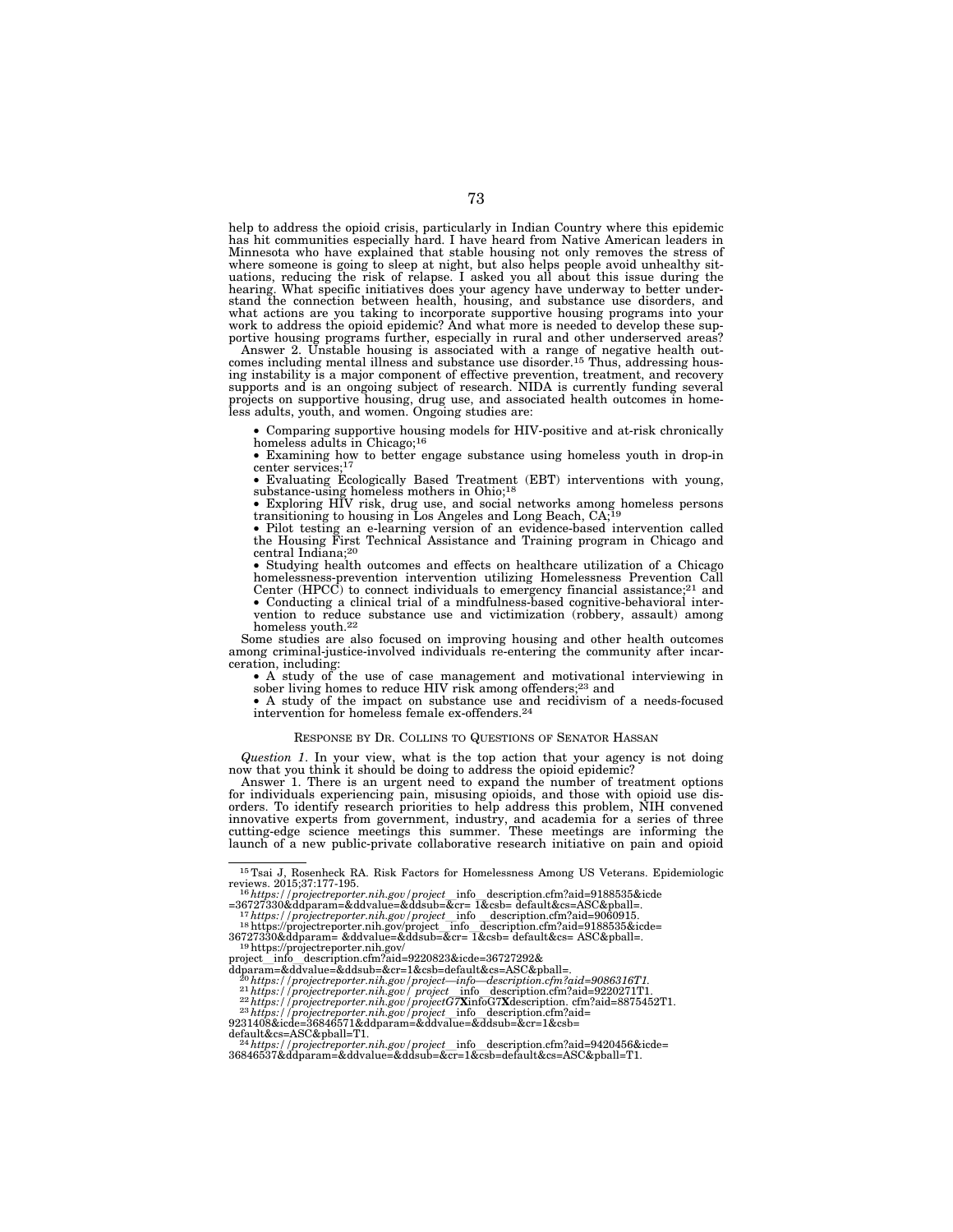addiction. The initial plan for this initiative was recently described by Dr. Collins and Dr. Volkow in the New England Journal of Medicine and includes three major areas for advancement: (1) safe, more effective, and non——addictive strategies for chronic pain management to prevent misuse of and addiction to prescription opioids; (2) new and innovative opioid addiction treatments to reduce drug use and support recovery; and (3) overdose reversal interventions to reduce mortality and promote access to treatment.25

Plans are underway to develop a draft strategy that will include major goals of the initiative, action steps, key partners, deliverables, timeline, and resources (in-kind and financial costs) to fully carry out the proposed action steps. The Foundation for the National Institutes of Health will solicit input on the final draft from participants including Federal partners as well as other relevant stakeholders. Upon final approval of the plan, it will be posted on the NIH website at: *https:// www.nih.gov/opioid-crisis* 

*Question 2*. In your view, what is the most promising emerging research that can help address the opioid epidemic?

Answer 2. Drs. Collins and Volkow recently published an article in the New England Journal of Medicine that discusses priorities for advancement as well as promising emerging research toward the development of: *safe, more effective, and nonaddictive strategies* for chronic pain management to prevent misuse of and addiction to prescription opioids; (2) *new and innovative opioid addiction treatments* to reduce drug use and support recovery; and (3) overdose reversal interventions to reduce mortality and promote access to treatment.26

These promising strategies included: • Approaches to reverse or prevent opioid induced respiratory depression and overdose, such as new targets like 5-hydroxytryptamine type 1A (5-HT1A)

agonists, ampakines, and phrenic-nerve-stimulation devices. • Wearable devices that can detect an overdose when it is occurring and signal for help, automatically inject naloxone, or both.

• Treating opioid addictions with agents already in use for other indications, such as Lorcaserin, an FDA-approved diet drug that was found to reduce opioid seeking in a rodent model, and Lofexidine, an a2A-adrenergic-rece

• Novel pharmacologic approaches to treat OUD, including medications that target neurokinin–1 receptors or kappa-opioid receptors.

• Vaccines against prescription opioids, heroin, and fentanyl, which induce antibodies to opioids in the bloodstream to keep them from entering the brain. • Modified opioid drugs, such as μ-opioid rector biased agonists (e.g. TRV130)

that may treat pain while reducing the risk for addiction and overdose associated with common opioid pain medications.

• New pharmacological approaches to treating pain including:

 $\circ$  kappa-opioid antagonists<br> $\circ$  cannabinoids

 $\circ$  cannabinoids<br> $\circ$  sodium chann

sodium channel Nav1.7 antagonists

 $\circ$  tumor necrosis factor inhibitors<br> $\circ$  monoclonal antibodies that targe

monoclonal antibodies that target nerve growth factor

¯ Antibodies that target calcitonin gene—related peptide for treating migraine

• High-frequency repetitive transcranial magnetic stimulation for the treatment of pain or addiction.

• Viral-based gene therapies and transplantation of progenitor cells to treat pain.

*Question 3*. What is your and your agency's perspective on the recommendations from the president's bipartisan Commission on Combating Drug Addiction and the Opioid Crisis?

Answer 3. NIH was pleased to see that the President's Commission on Combating Drug Addiction and the Opioid Crisis highlighted areas that are also a priority for HHS. HHS, in collaboration with the White House, is currently reviewing the recommendations and assessing actions that may be taken beyond those already underway in support of the Department's five point HHS Opioid Strategy. The Commission's recommendations could be grouped into eight or nine main areas, including

<sup>25</sup> Volkow, N. D. and F. S. Collins (2017). ''The Role of Science in Addressing the Opioid Cri-

sis." New England Journal of Medicine.<br>- <sup>26 </sup>Volkow, N. D. and F. S. Collins (2017). "The Role of Science in Addressing the Opioid Cri-<br>sis." New England Journal of Medicine 377(4): 391-394.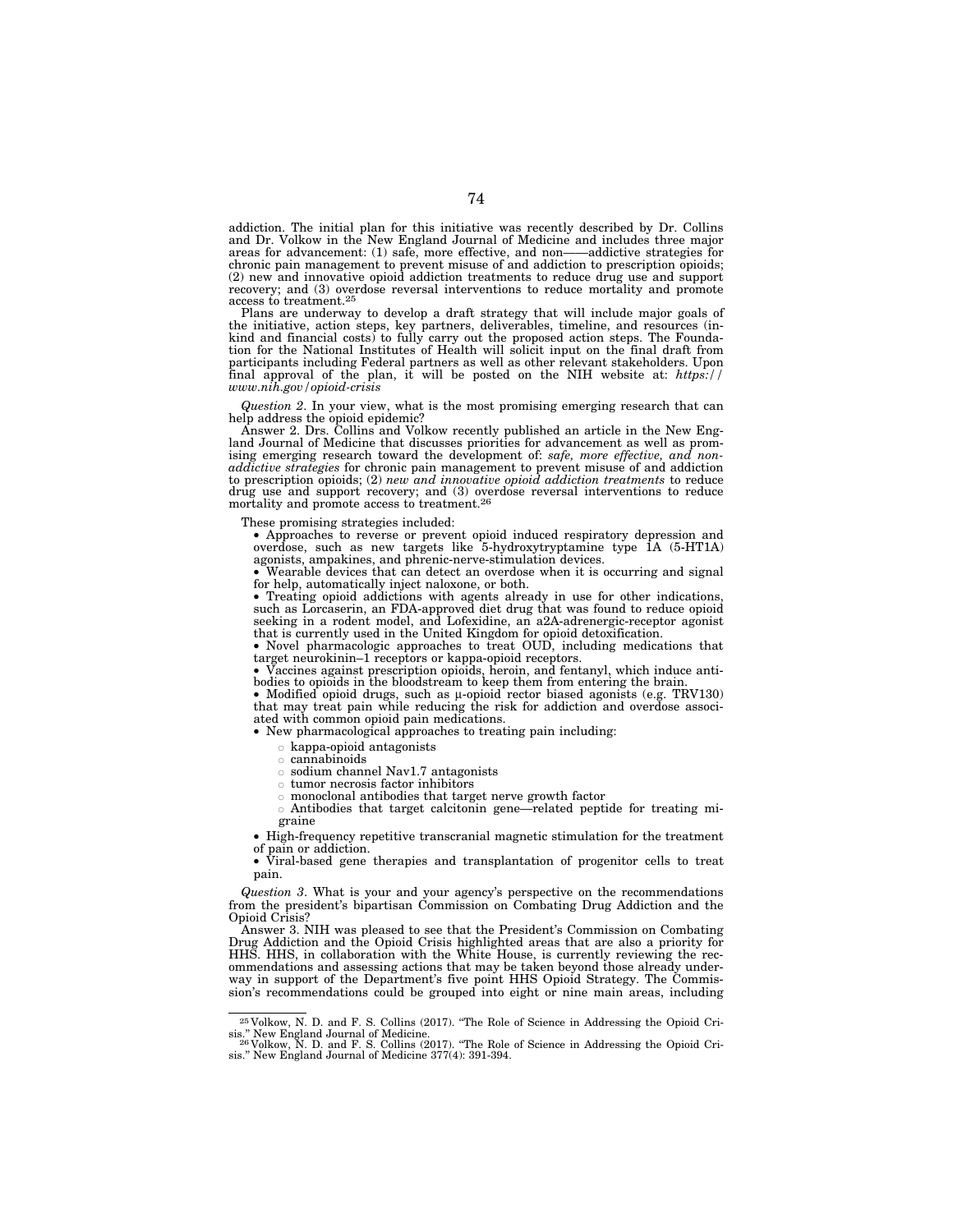expanding access to evidence-based addiction treatment and overdose treatment, as well as better use of strengthening of public health surveillance data. NIH is working with the Department and the administration to achieve these ends.

#### RESPONSE BY DR. COLLINS TO QUESTIONS OF SENATOR ROBERTS

*Question 1*. A June 2016 article titled, ''The effect of an abuse-deterrent opioid formulation (OxyContin) on opioid abuse-related outcomes in the postmarketing set-ting'' is available on the NCBI/NIH data base and indicates a reduction in abuse, misuse, overdose, addiction and other outcomes with the use of abuse-deterrent formulations (ADFs). Do you believe ADFs should be used more broadly to address the opioid epidemic?

Answer 1. Abuse-deterrent formulations can be useful tools for reducing misuse of prescription opioids. While prescription opioids can be misused through oral consumption, misuse through injection drug use and/or snorting crushed pills often occurs and presents a higher risk for adverse consequences, including addiction and overdose due to the more rapid delivery of the drug to the brain. Abuse-deterrent formulations can make snorting and injection drug use less feasible, by making it harder to prepare the medication for ingestion through snorting or injection. These formulations can also be made less rewarding by combining them with an opioid antagonis —such as naloxone or naltrexone—that is only released to block the ef-fects of the opioid agonist if the pill is injected or snorted. In addition, abuse-deterrent formulations can make it harder to break or chew an extended release pill for oral ingestion with immediate release. This makes it more difficult to ingest a large and potentially dangerous dosage of opioids immediately that was intended to be re-leased into the body over the course of several hours.

The June 2016 article titled ''The effect of an abuse-deterrent opioid formulation (OxyContin) on opioid abuse-related outcomes in the post-marketing setting'' is a review article that highlights promising findings from ten studies that indicate that an abuse-deterrent formulation of OxyContin had three types of impacts: reduced misuse, reduced doctor-shopping, and reduced fatalities.<sup>27</sup> Depending on the measure used, misuse of OxyContin fell by between 27 and 48 percent. So-called ''doctorshopping,'' where patients receive prescriptions from multiple prescribers, went down by 50 percent, and overdose fatalities dropped by 65 percent.

#### RESPONSE BY DR. COLLINS TO QUESTIONS OF SENATOR WARREN

#### 1. Syringe Exchange Problems & Supervised Injection Facilities

Syringe Exchange Programs, also known as Syringe Services Programs (SSPs), are locations where individuals can go to get sterile needles and syringes, safely dispose of used items, and get education on safer practices and even treatment for other medical, social, or mental health needs. The CDC and the Institute of Medicine, among other scientific organizations, report that needle exchanges are ''highly effective in preventing the spread of HIV/AIDS.''28 While Federal funds can support SSPs, they cannot be used to specifically purchase needles or syringes. In order to receive Federal funding for SSPs, states or local communities must get permission from the CDC, and then they can redirect other Federal funds to support SSPs.29 *Question 1a*. What is the NIH doing to study Syringe Exchange Programs, also

known as Syringe Services Programs?

Answer 1a. The National Institute on Drug Abuse (NIDA) has a long history of supporting research related to SSPs. The science regarding SSPs and their effectiveness for HIV prevention is well established. Current NIDA-funded research is used to extend and test ways that these programs can provide a range of services to reduce drug use and HIV risk and promote entry into treatment for drug use disorders and related comorbidities like HIV and HCV. SSPs sites often serve as a bridge to perform outreach to otherwise unreached populations. In addition, these sites are often integrated into research studies as venues for recruiting out of treatment drug users.

The NIH supported ten projects on SSPs in fiscal year 2017 that evaluated the feasibility and efficacy of novel community-supported risk-reduction groups to ex-

<sup>27</sup> Coplan, P. M., et al. (2016). ''The effect of an abuse-deterrent opioid formulation (OxyContin) on opioid abuse-related outcomes in the postmarketing setting.'' Clinical Pharma-

cology and Therapeutics 100(3): 275-286.<br><sup>28</sup> Wadman, Merideth, "Drug, HIV crises hit HHS nominee Price close to home," Science (De-<br>cember 2, 2016) (online at *http://www.sciencemag.org/news/2016/12/drug-hiv-crises-hit-hh* 

n*ominee-price-close-home).*<br><sup>29 "</sup>Syringe Services Programs," Centers for Disease Control and Prevention (online at:<br>*https://www.cdc.gov/hiv/risk/ssps.html)*. (page last updated September 28, 2017).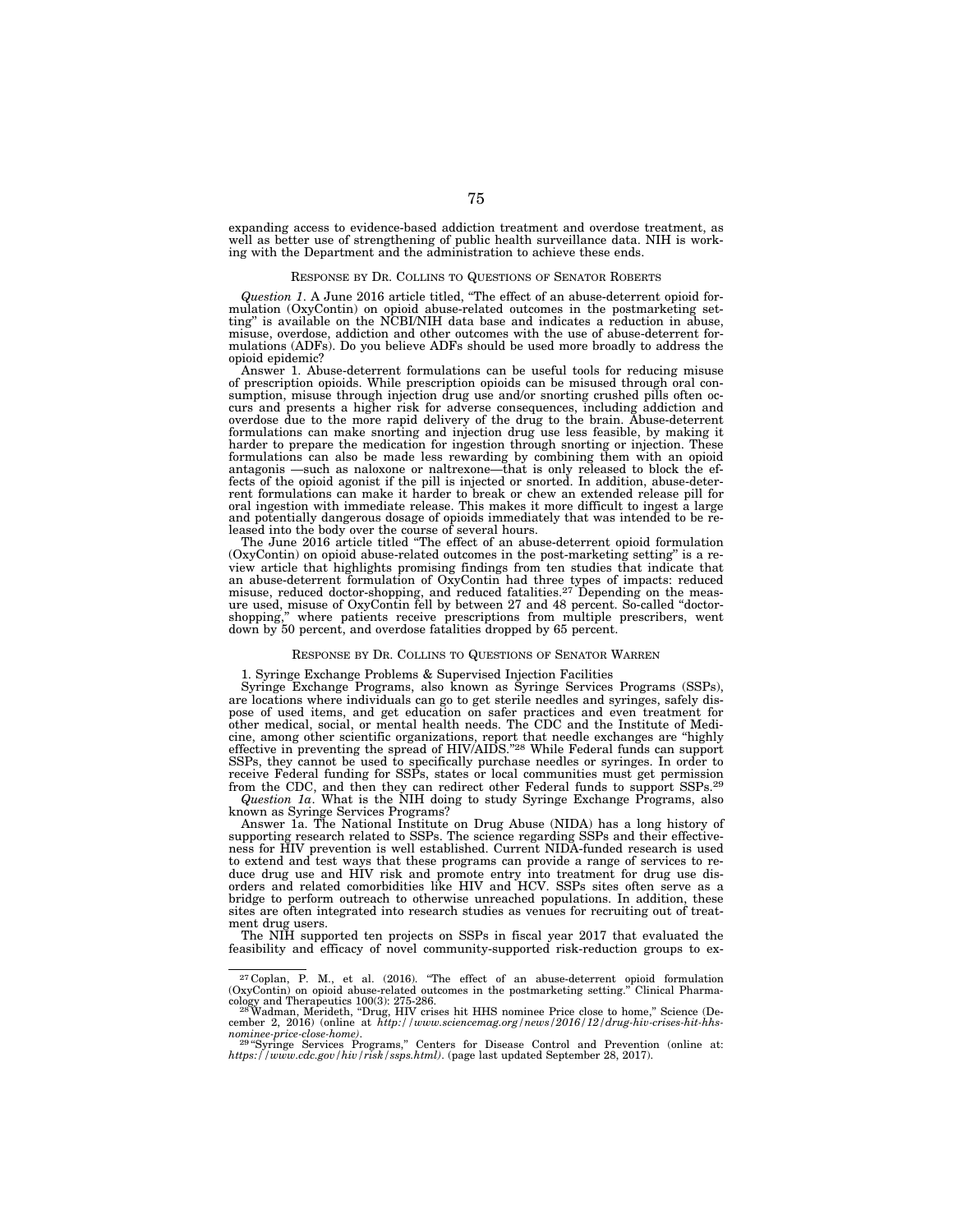pand drug-free social networks;30 assessed clinical outcomes from onsite treatment delivery,<sup>31</sup> HIV/HCV testing, and linkage to are for SSP participants;<sup>32</sup> determined SSP uptake patterns in rural, resource-poor areas;<sup>33</sup> and developed complementary intervention strategies for enhancing access to evidence-based structural HIV prevention interventions for highly vulnerable persons who inject drugs.34

*Question 1b*. Research has also shown the benefits of Supervised Injection Facilities (SIFs), where people can use their own drugs, under medical supervision.35 Research indicates that SIFs help lower risks of HIV and hepatitis transmission, limit overdose deaths, and increase the number of people seeking out addiction treatment. Would you support studying supervised injection facilities to determine how they might best be used as a tool in the fight against the opioid epidemic?

Answer 1b. Supervised Injection Facilities (SIFs) are new in the U.S., and research is needed to evaluate their impact on local drug use and related health consequences, such as overdose and the transmission of infectious diseases (HIV, HCV, etc.). These sites sometimes test drugs for content, which enables a surveillance of illicit drugs that can be difficult to perform otherwise.

Because there is only one SIF in the US, located in Seattle, WA (and a small number that are in the planning stage), it is not feasible to propose a research funding initiative.

2. Safe disposal

Safe drug disposal options are an important tool to help limit the volume of unused medications in circulation. Twice a year, the U.S. Drug Enforcement Agency holds National Prescription Drug Take Back Days, meant to help individuals dispose of unused medicines. 450 tons of drugs were disposed of in the last national take-back day in May.36 In September 2014, the DEA released the final rule on "Disposal of Controlled Substances,"37 aimed at making it easier to for individuals to dispose of unused medicines and allow for more continuous collection opportunities. Over a year ago, Massachusetts announced its ''first statewide safe medication disposal program with Walgreens to fight substance misuse,"<sup>38</sup> and today in Massachusetts, in addition to semi-annual national take-back days, there are a number of permanent kiosks where individuals can go to dispose of unused medications.39

*Question 1a. In its efforts to reduce the volume of unused medications in circulation, what is the NIH doing to study safe drug disposal technologies*?

Answer 1a.. Safe disposal of unused prescription drugs is a crucial part of efforts to prevent opioid misuse, and it depends not only on the availability of disposal opportunities but also patient education about the necessity of safe drug storage and disposal. Permanent drug disposal boxes, being tried in various communities, may be more convenient than scheduled Take-Back events, and also may be perceived as more anonymous.

NIDA is currently funding a project studying the usage and impact of permanent prescription drug disposal boxes in central Appalachia. A 2-year study of eight collection sites in five Tennessee counties yielded on average 1.39 pounds or 618.5 units of controlled substances per 1,000 residents; the most commonly disposed sub-

 $www.deadiversion.usdoj.gov / fed\_regs/rules/2014/2014-20926.pdf).$ <br>  $38 "Baker-Polito Adamistration Annonuces First statewide & the Official Website of the Government of Massachu-  
with Walgrenes to Fight Substance Misuse, "The Official Website of the Government of Massachusetts (September 7, 2017) (online at. *http://www.mass.gov/Governor/ press-office/ press-*  
preleases / fy2017/statewide-safe-mediated. *http://www.mass.gov/Governor/ press-office/ press-*  
preleases / fy2017/statewide-safe-mediated. *http://www.mass.gov/Government.html*).  
39 "Safely-bispose of. <$ 

<sup>&</sup>lt;sup>30</sup>https://projectreporter.nih.gov/project\_info\_description.cfm?aid=9310470.<br>
<sup>31</sup>https://projectreporter.nih.gov/project\_info\_description.cfm?aid=941241340.<br>
<sup>32</sup>https://projectreporter.nih.gov/project\_info\_description.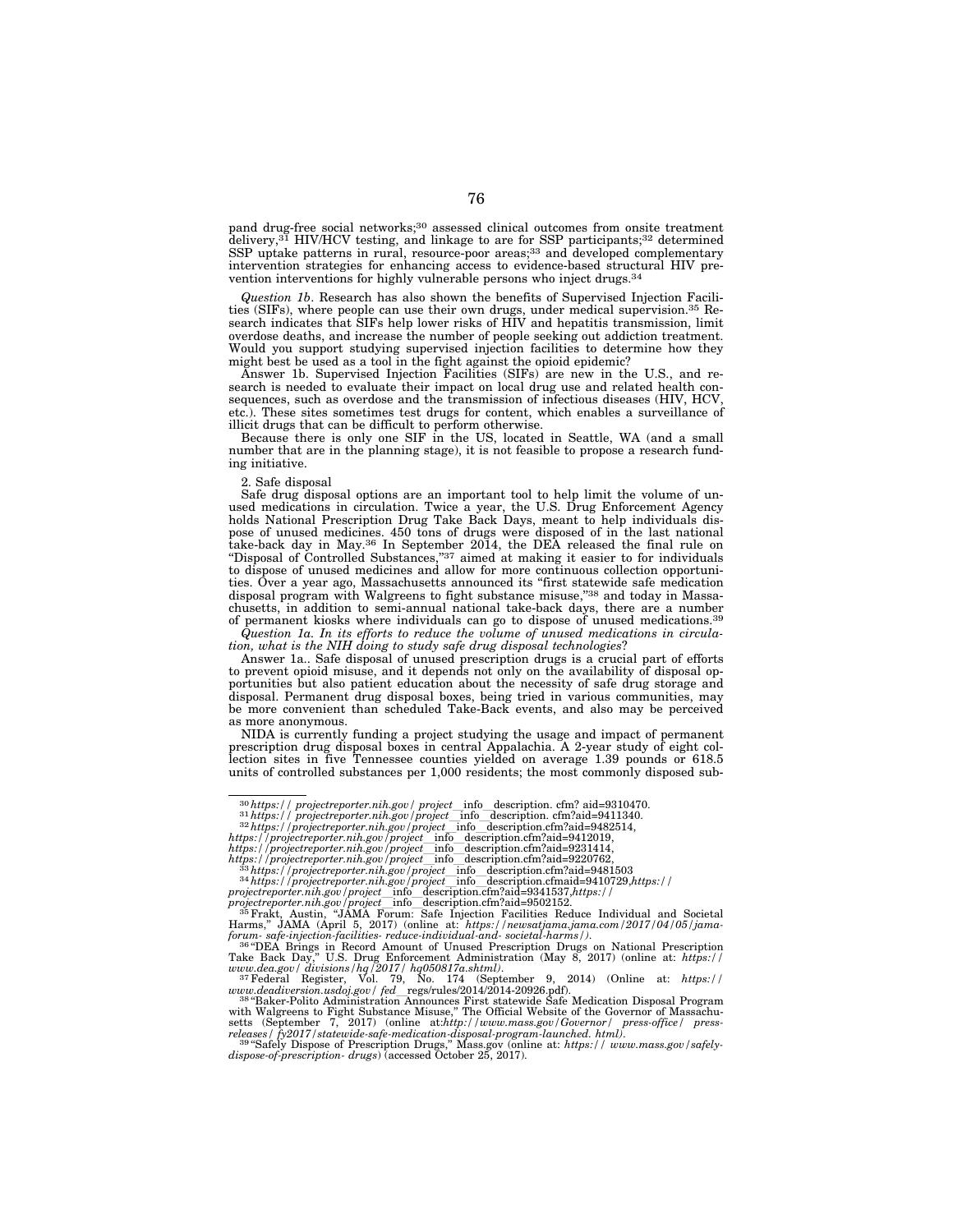stances were hydrocodone, tramadol, oxycodone, and alprazolam;40 these are the first reported outcomes associated with permanent drug donation boxes. This project is part of a larger project at East Tennessee State University to build institutional substance use disorder research infrastructure, and to develop strategies to mitigate the negative impact of prescription drug misuse in Appalachia and elsewhere. The researchers are also studying pharmacist-patient communication around the need for safe drug storage and disposal.

3. Maternal Mental Health & Opioids

In August, the Massachusetts Executive Office of Health and Human Services released a report on opioid overdoses that revealed that ''mothers with [opioid use disorder] had a significantly higher co-occurrence of mental health diagnoses." They also found that "Rates of opioid-related overdose decrease during pregnancy and are lowest during the second and third trimesters, but significantly increase in the postpartum period, with the highest rates 6 month—one year after delivery.''41 The National Institute of Mental Health has acknowledged that ''drug abuse problems'' were a risk factor for postpartum depression,  $42$  and the CDC has shown that "1 in 9 women experiences postpartum depression.''43 In an effort to address a lack of screening tools for postpartum depression, a provision was included in the 21st Century Cures Act that created a grant program to support screening of postpartum depression services 44 —but moms are not yet routinely screened.

*Question 3a*. What is the NIH doing to help address this issue?

*Question 3b*. Does NIH collect dual diagnosis data on substance use and maternal mental health for the pregnant and postpartum opioid user population?

(Answers. both a. and b.): The National Institutes of Health (NIH) supports research on prevention, treatment, and mental health services to inform the work of other Federal agencies in their efforts to provide evidence-based treatment and service delivery. These research efforts help to inform clinical practice, such as the American College of Obstetricians and Gynecologists' recommendation that clinicians screen patients at least once during the perinatal period for depression and anxiety symptoms using a standardized, validated tool.45 In 2015, the National Institute of Mental Health (NIMH) issued a notice

prioritizing research on women's mental health during pregnancy and the postpartum period.46 NIMH-funded efforts to address and understand maternal mental health range from basic research, including understanding biological risk factors, to establishing an evidence-base for effective services and interventions, such as connecting a diverse population of women to appropriate treatment. One such study followed more than 3,000 first-time mothers and identified six trajectories of depression from the third trimester of pregnancy through the first year postpartum.<sup>47</sup> A history of anxiety or depression, unattached marital status, and inadequate social support were significantly associated with higher odds of experiencing greater depression. NIMH also funded a study to better understand the genetic contribution to the risk of postpartum mood disorders using novel smart phone technology for participant recruitment.<sup>48</sup> Study findings support the need for tailored treatments that improve outcomes for women with perinatal depression. Findings from a third NIMH-funded study indicated collaborative care for perinatal depression improves outcomes (e.g., reduced depression severity and increased remis-sion rates) in socioeconomically disadvantaged women.49 These findings demonstrate a collaborative care model can be integrated into a local public health care system; NIMH is currently funding a clinical trial examining how to most effectively

<sup>&</sup>lt;sup>40</sup>Gray, J., et al. (2015). "Prescription Disposal Practices: A 2-Year Ecological Study of Drug Drop Box Donations in Appalachia." American Journal of Public Health 105(9): e89-e94.<br>
<sup>41</sup><sup>4</sup>An Assessment of Fatal and Non

tober 25, 2017).<br><sup>43 "</sup>Depression Among Women," Centers for Disease Control and Prevention (online at:

*https://www.cdc.gov/ reproductivehealth/ depression/ index.htm*) (accessed October 25, 2017). 44See Sec. 10005: 21st Century Cures Act (online at:*https://www.Congress.gov/114/plaws/* 

*publ255/PLAW-114publ255.pdf*). 45*https://www.acog.org/-/media/Committee-Opinions/Committee-on-Obstetric-Practice/* 

 $\frac{45}{45}$  and  $\frac{5}{100}$  grants.nih.gov / grants/guide / notice-files / NOT-MH-15-013.html.<br>  $\frac{47}{4}$  https:// www.ncbi.nlm.nih.gov / pubmed /?term=27310295.<br>  $\frac{48}{4}$  https://projecter.nih.gov / pubmed /?term=2731

<sup>9269581&</sup>amp;icde=36779139. 49*https://www.ncbi.nlm.nih.gov/pubmed/26345179*.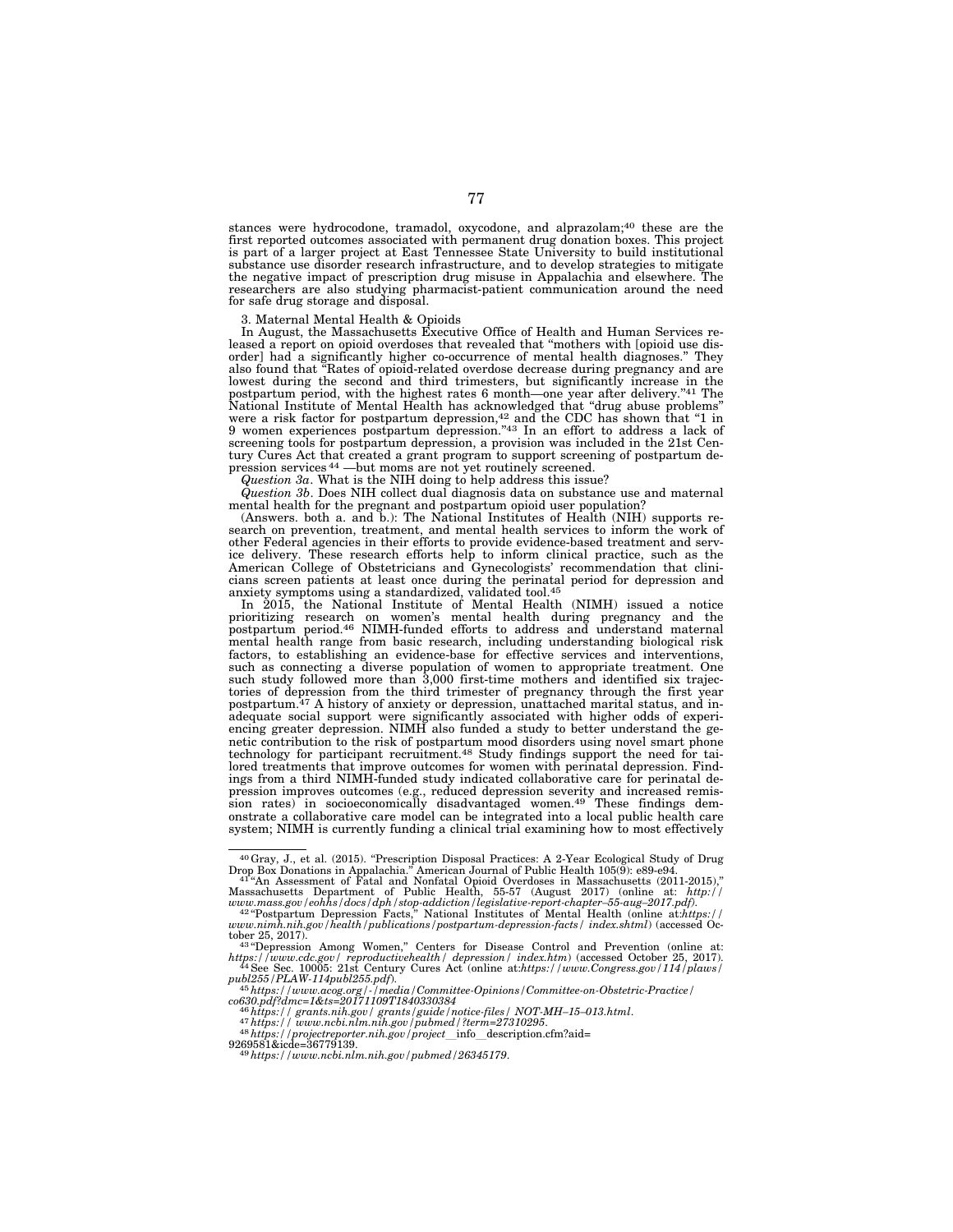implement collaborative care for perinatal depression on a large scale in primary care clinics serving low-income women.<sup>50</sup>

The emergent public health opioid epidemic that is affecting individuals across the country includes pregnant women and infants who were exposed prenatally to opioids. One study supported by the *Eunice Kennedy Shriver* National Institute of Child Health and Human Development (NICHD), for example, is determining whether more accurate prescribing of buprenorphine is possible based on how pregnant women metabolize the drug. In addition to supporting investigator-initiated grants, NICHD has two new research efforts specifically aimed at addressing the health outcomes of opioid use disorder in pregnancy. A new funding opportunity, with the National Institute on Drug Abuse (NIDA), will support medically supervised withdrawal, research on how pregnant and postpartum women metabolize medications used to treat opioid use disorder, and studies on how genetic factors may interact with the effects of opioid use during pregnancy. Applications for funding are expected to include grants that will collect information about depression and other mental health issues, since these conditions affect the success of treatment. NIDA also is partnering with the Appalachian Regional Commission on a toolbox for use by local health departments in rural areas to implement service delivery plans that address the opioid epidemic. To assist the Department of Health and Human Services with its implementation of the Protect Our Infants Act of 2015 (P.L. 114–91), NIDA is coordinating with other HHS divisions on several action steps, including collecting substance-and diagnosis-specific data about prenatal sub-stance use to help determine adequate treatment capacity, and to identify unmet service and care-coordination needs and disparities in access.

NICHD also is leading the Task Force on Research Specific to pregnant women and lactating women 51 established by the 21st Century Cures Act. The Task Force will be looking at prescription medications used by pregnant and lactating women and their effects. These medications include opioids prescribed to pregnant and lactating women. The Task Force has held three meetings, the first of which was in August 2017. Subsequent to the date of this hearing, two other meetings have been held, one in November 2017 and another in February 2018. As directed, the report of the Task Force findings and recommendations will be submitted to the HHS Secretary in September 2018.

Finally, NIH would like to note that in 2017, a new study called the Advancing Clinical Trials in Neonatal Opioid Withdrawal Syndrome (ACT NOW) will evaluate treatment options and improve clinical care of infants with NAS/NOWS. The study is a collaboration between NICHD's Neonatal Research Network (which has 30 years of experience in conducting clinical trials with newborns) and the new IDeA States Pediatric Clinical Trials Network (within the NIH Office of the Director's Environmental Influences on Child Health Outcomes (ECHO) Program), with sites located in rural and medically underserved communities. This joint research effort will use the reach of both networks to assess the prevalence of NAS, understand current approaches to managing NOWS cases, including non-pharmacological approaches, and develop protocols for conducting large scale studies across the country to inform clinical care for affected infants.

4. Marijuana research

Currently, 28 states and D.C. have laws providing for the use of marijuana for medical purposes, or ''medical marijuana.'' As more Americans use marijuana for treatment as prescribed by their physician, it is critical that the Federal Government reduce barriers to research on the drug.

In particular, it is critical that we accelerate research on effective alternatives to opioids for pain treatment in light of the opioid epidemic—including marijuana and its components. A 2014 JAMA Internal Medicine study showed that in states that passed legislation allowing for the use of medical marijuana, the fatal opioid overdose rate is 25 percent lower than in other states.52 This is one of many promising studies that show marijuana as a potential alternative pain treatment with an impact on the opioid epidemic. NIH and the National Institute on Drug Abuse

*Question 4a*. What specific actions have you taken, in consultation with Director Nora Volkow, to encourage qualified research applications on the potential health benefits of marijuana and its components?

<sup>50</sup>*https://projectreporter. nih.gov/ project*linfoldescription. cfm?aid= 9256545&icde=

<sup>36817899.&</sup>lt;br><sup>51</sup>https://www.nichd.nih.gov /about/ advisory/ PRGLAC.<br><sup>52</sup>Marcus A. Bachhuber, Brendan Saloner, Chinazo Cunningham et al., "Medical Cannabis<br>Laws and Opioid Analgesic Overdose Mortality in the United States, 19 American Medical Association (October 2014) (online at *http:// jamanetwork.com/ journals/ jamainternalmedicine/fullarticle/1898878)*.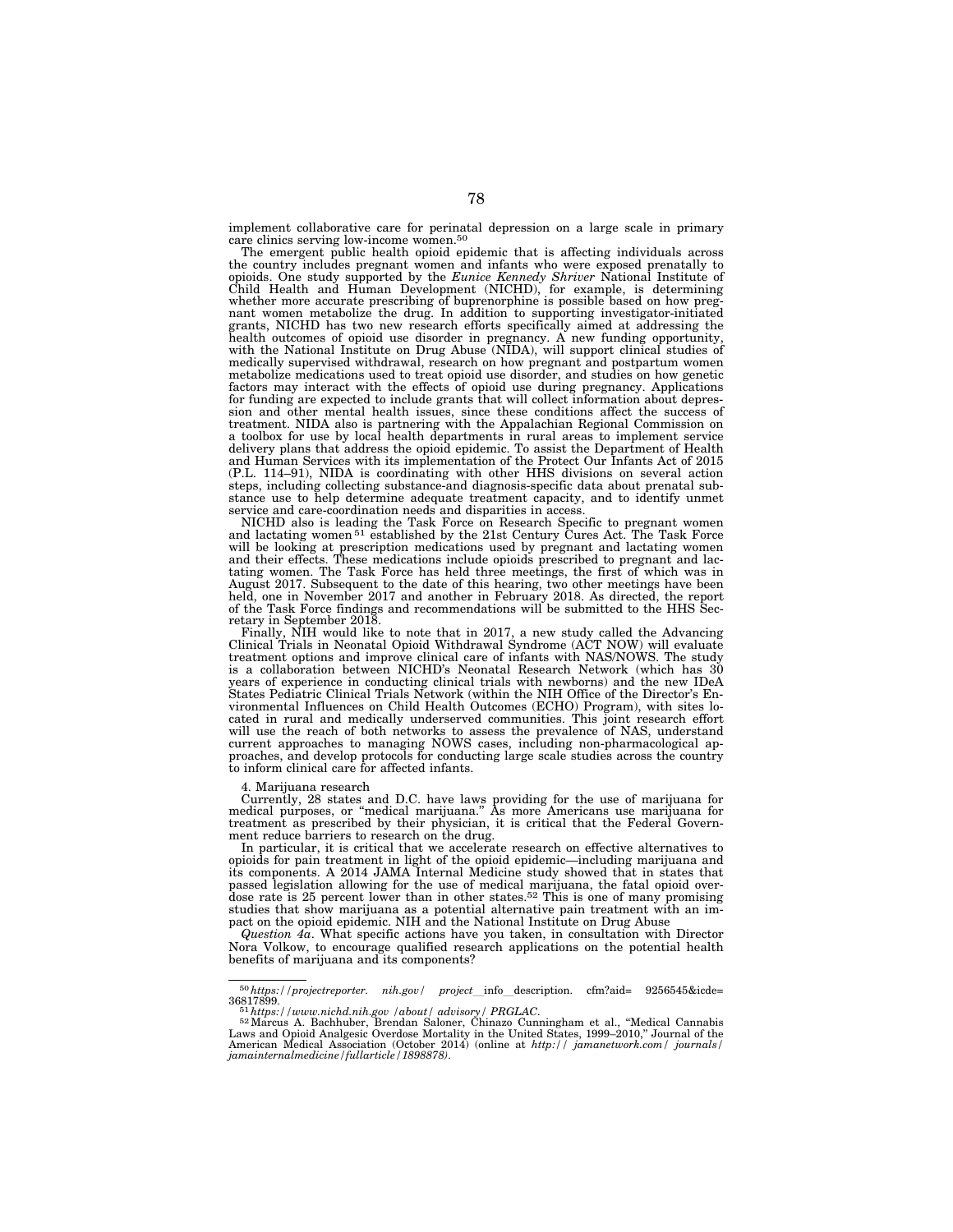Answer 4a.. While there is a growing body of research suggesting the potential therapeutic value of cannabinoids for pain, epilepsy, and other health conditions, promising early findings do not always translate to effective treatments,53 and in general, adequate and well-controlled trials are lacking. Patients across the country are using marijuana strains and extracts that have not undergone rigorous clinical trials and are not regulated for consistency or quality.

NIH shares the Committee's concerns in this area and believes that more research is needed on both the harms associated with marijuana use and the therapeutic potential of marijuana and its constituent compounds. NIH welcomes investigator-initiated research proposals for pre-clinical and clinical research evaluating marijuana and its constituent cannabinoids for treating disease. In addition, to facilitate more research on the therapeutic potential of cannabinoids, NIH has released funding op-portunity announcements (FOAs) on:

• Fast-Track Development of Medications to Treat Cannabis Use Disorders<sup>54</sup>

Effects of Cannabis Use and Cannabinoids on the Developing Brain<sup>5</sup>

• Developing the Therapeutic Potential of the Endocannabinoid System for Pain Treatment<sup>56</sup>

• Blueprint Neurotherapeutics Network Small Molecule Drug Discovery and Development for Disorders of the Nervous System<sup>57</sup>

• Clinical Evaluation of Adjuncts to Opioid Therapies for the Treatment of Chronic Pain 58

Despite efforts to stimulate research on marijuana, the progress of therapeutics development and clinical trials has been slow, in part due to the increased time, costs, and administrative efforts associated with the regulatory framework for conducting research on these and other Schedule I compounds. Specifically:

Single source of marijuana for research purposes: Currently, there is one registration for marijuana cultivation in the US—the University of Mississippi, which, through a contract with NIDA, supports the cultivation and di vide access to the diversity of strains and products currently available through State dispensaries.

Making marijuana for research available from other sources potentially could both speed the pace of research and afford individual developers and researchers more options in formulating marijuana-derived investigational products for eventual marketing.59

*Widespread perceptions of the difficulty of doing research on Schedule I drugs*: The perception throughout the scientific community of barriers to Schedule I research can dis-incentivize scientists from engaging in this type of research. Most biomedical research in the country is conducted by graduate students and postdoctoral fellows, who are under significant pressure to complete their research projects in a few years. Many avoid research areas where barriers may pose significant or unpredictable delays in the initiation of their research. *Discrepancies between Federal and State laws*: NIH is unable to fund researchers

to analyze marijuana products available in State dispensaries, since obtaining these samples would violate Federal law. Understanding the characteristics of the marijuana that is being dispensed, including the potency (i.e., amount of THC) and con-centration of other components (e.g., CBD), is important for studying the impact of medical and recreational marijuana on individual and public health. In addition, there are open questions about the legality of state-funded research using marijuana from State dispensaries. Universities and researchers are concerned about the potential impact of this type of research on their ability to obtain DEA licenses or Federal funding, even if they are not using Federal funds.<br>Path from use of NIDA-supplied marijuana to market: The University of Mis-

sissippi, under the contract with NIDA, currently produces a limited supply of marijuana extracts for researchers to use in drug development. Drug developers would need to transition from using NIDA-supplied marijuana products to other sources before FDA approval and market entry. It may be challenging for a pharmaceutical

<sup>&</sup>lt;sup>53</sup> Gloss, D. and B. Vickrey (2014). Cannabinoids for epilepsy. Cochrane Data base of System-<br>atic Reviews. C. The Cochrane. Chichester, UK, John Wiley & Sons, Ltd.<br><sup>54</sup> Mths://grants.nih.gov/grants/guide/pa-files/PA-14-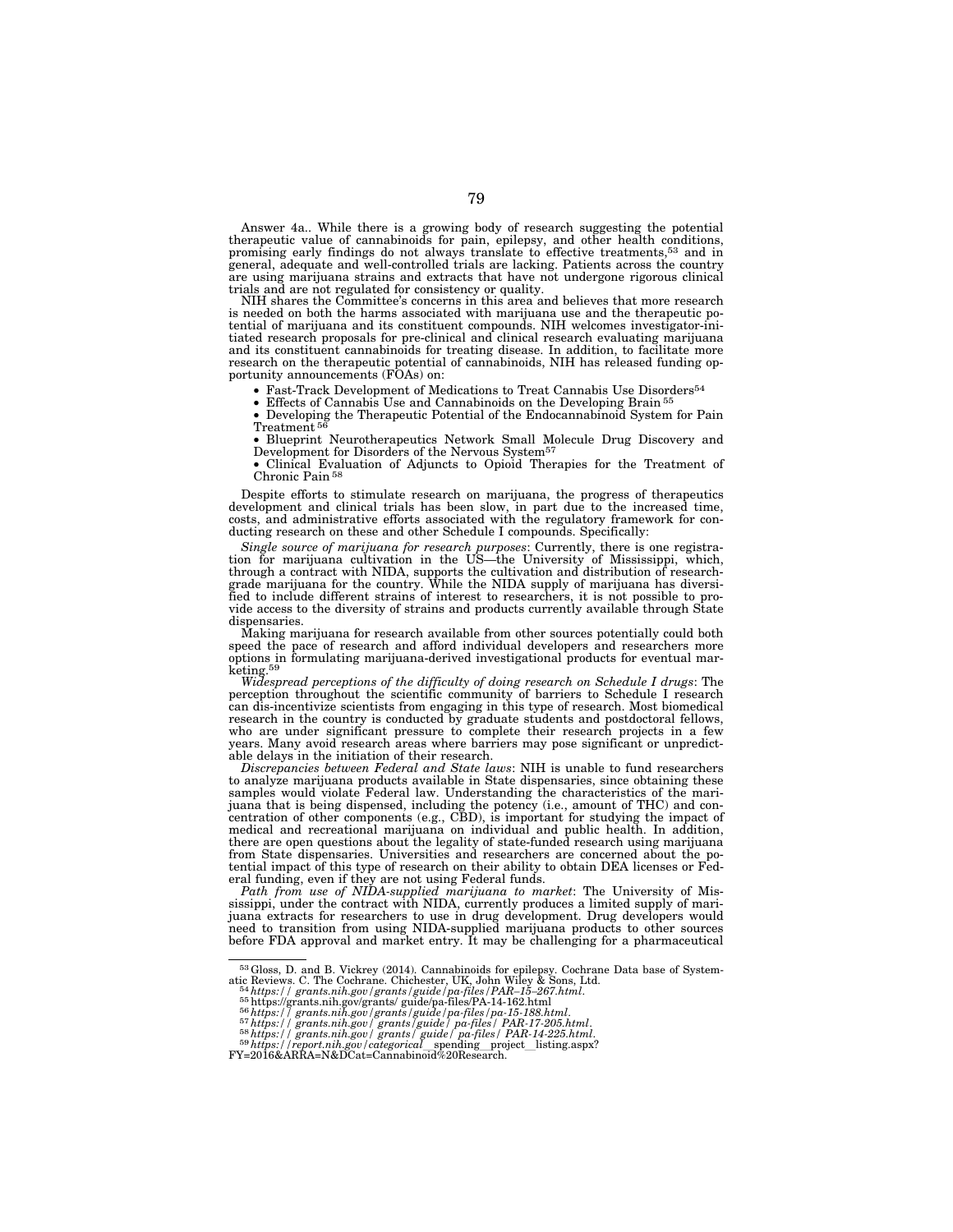company to demonstrate equivalency between the marijuana used in the clinical trials and the drug product that will be marketed. While FDA has provided guidance on how this should occur, $60$  the process requires additional time and resources of the developer.

NIH is committed to working with Congress and our Federal partners to facilitate more research on both the harms, and therapeutic potential, of marijuana and cannabinoids, and to reduce barriers to research. NIH will continue working closely with the ONDCP, DEA, and FDA to explore ways to streamline these processes to facilitate research.

*Question 4b*. Please describe in detail all of the current NIH research occurring on the therapeutic benefits of marijuana as an alternative pain treatment.

Answer 4b. NIH supports a broad portfolio of research on cannabinoids and the endocannabinoid system (ECS). In fiscal year 2016, NIH supported 292 projects to-taling over \$115 million 61 on cannabinoid research including 53 projects (\$28 million) on research evaluating the therapeutic potential of cannabinoids.<sup>62</sup> Research on the therapeutic potential of cannabinoids included 26 studies related to pain. These studies include:

• A randomized controlled trial of dronabinol (THC) and vaporized cannabis for neuropathic low back pain.63

• An observational study of the effects of edible cannabis and its constituent cannabinoids on pain, inflammation, and cognition.64

• Research on the use of cannabinoid receptor type 2 (CB2) agonists for treating breast cancer induced bone pain.65

• Cannabinoid based therapeutics for pain in sickle cell disease.66

• Studies exploring the therapeutic potential of compounds that modulate the ECS such as diacylglycerol kinase, fatty acid amide hydrolase (FAAH), fatty acid binding proteins (FABPs), and G-protein receptor 55.<sup>67</sup>

• Research on the use of cannabinoid compounds as adjunct therapies with opioids or non-steroidal anti-inflammatories (NSAIDs) to improve pain control and reduce adverse events.68

• Studies of the therapeutic effects of cannabis and cannabinoids on HIV-related pain.<sup>69</sup>

• Studies of the efficacy of peripherally restricted cannabinoids for cancer and chemotherapy-induced pain. $70$ 

• Basic research on:  $\circ$  the mechanisms through which cannabinoids and the ECS modulate

pain,71

 $\circ$  the role of cannabinoids in modulating hyperalgesia<sup>72</sup>

 $\circ$  the role of CB2 receptors in peripheral neuropathy <sup>73</sup>

 $\circ$  the role of the ECS in the efficacy of spinal manipulation therapy for neuropathic pain  $7$ 

FY=2016&ARRA=N&DCat=Cannabinoid %20Research 62*https://report.nih.gov/categor-*

 $\frac{1}{2}$ <br>  $\frac{1}{2}$   $\frac{1}{2}$   $\frac{1}{2}$   $\frac{1}{2}$   $\frac{1}{2}$   $\frac{1}{2}$   $\frac{1}{2}$   $\frac{1}{2}$   $\frac{1}{2}$   $\frac{1}{2}$   $\frac{1}{2}$   $\frac{1}{2}$   $\frac{1}{2}$   $\frac{1}{2}$   $\frac{1}{2}$   $\frac{1}{2}$   $\frac{1}{2}$   $\frac{1}{2}$   $\frac{1}{2}$   $\frac{1}{2}$   $\frac{1}{2}$ 

 $\begin{array}{l}\n\text{71} \text{ https://projectreporter.nih.gov/project\_into\_version.cfm?icde=0\&aid=9309675,}\\ \n\text{71} \text{https://projectreporter.nih.gov/project\_info\_description.cfm?icde=0\&aid=9309675,}\\ \n\text{https://projectreporter.nih.gov/project\_info\_description.cfm?icde=0\&aid=8918260.}\\ \n\text{72} \text{https://projectreporter.nih.gov/project\_info\_description.cfm?icde=0\&aid=9107004.}\\ \n\text{73} \text{https://projectreporter.nih.gov/project\_info\_description.cfm?icde$ 

<sup>60</sup>*https://report.nih.gov/categor-*

*ical*lspending\_project\_listing.aspx?FY=2016&ARRA=N&DCat=Cannabinoid %20Research<br><sup>61</sup>h*ttps://report.nih.gov/categorical*lspending\_project\_listing.aspx?<br>FY=2016&ARRA=N&DCat=Cannabinoid %20Research

<sup>&</sup>lt;sup>62</sup>https://report.nih.gov/categor-<br>ical spending project\_listing.aspx?FY=2016&ARRA=N&DCat=Therapeutic%20Cannabinoid<br>%20Research.

<sup>=9222649,</sup>*https://projectreporter.nih.gov*/projectlinfo ldescription.cfm?icde=0&aid=9040444,*https://projectreporter.nih.gov/* 

 $\begin{small} \textit{project}\footnotesize &\text{info}\color{black} &\text{description.cfm} \text{~icde=0} \text{~add8878443}, \textit{https://projectreporter.nih.gov/} \text{~projectreporter.nih.gov/} \text{~projecter} \text{~m} \text{~ofd} \text{~scritpolic.cfm} \text{~de} \text{~cftro} \text{~de} \text{~ofd} \text{~ofd} \text{~ofd} \text{~ofd} \text{~ofd} \text{~ofd} \text{~ofd} \text{~ofd} \text{~ofd} \text{~ofd} \text{~ofd} \text{~ofd$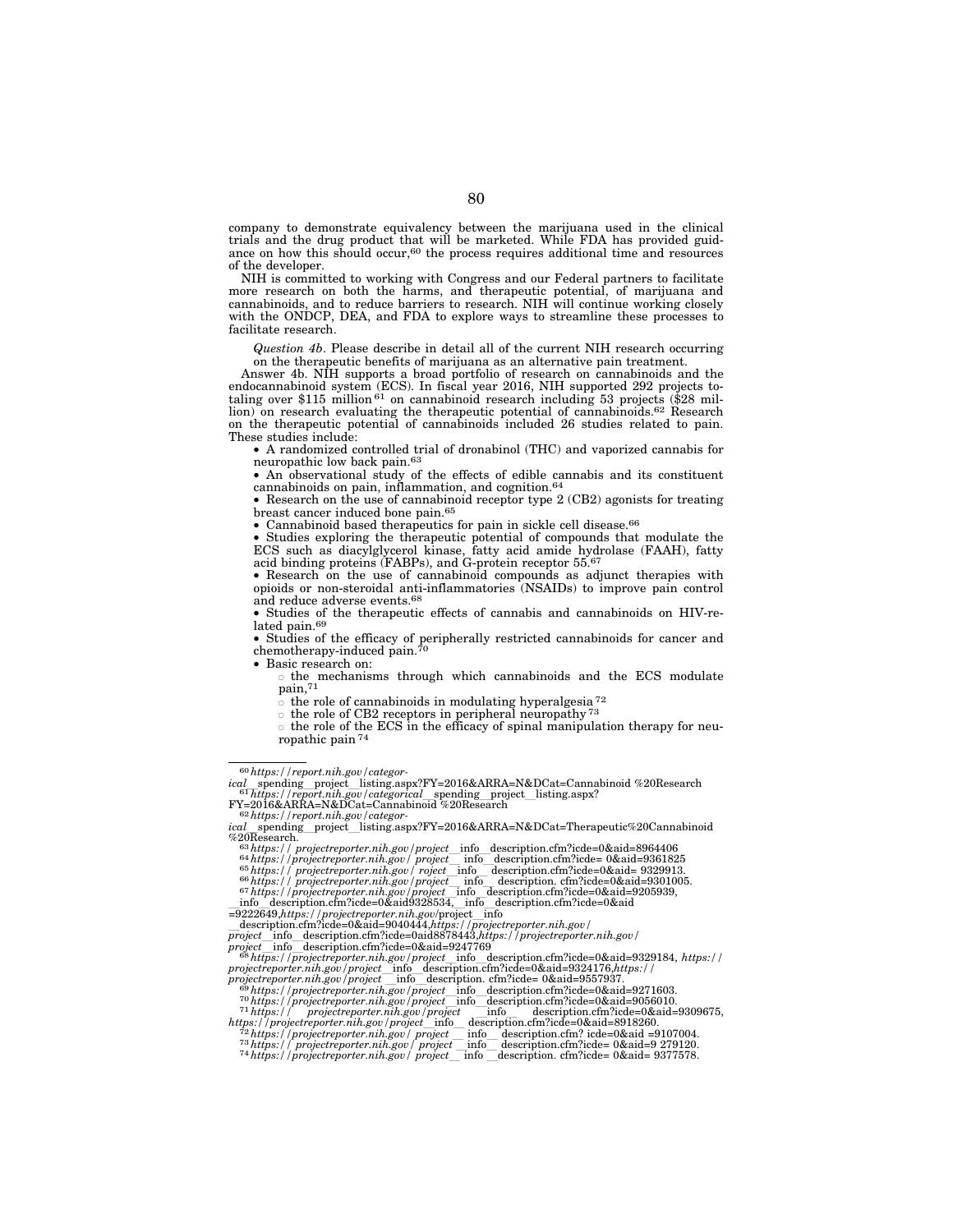# RESPONSE BY DR. COLLINS TO QUESTIONS OF SENATOR WHITEHOUSE

The 21st Century Cures Act authorized \$1 billion over 2 years to support efforts to combat the opioid epidemic. The second half of that money is expected to be made available as part of the fiscal year 2018 appropriations bill. Though I was pleased to see the first \$500 million get out to states quickly, I think we can improve how the next \$500 million is used and allocated.

Question. First, we could allow grant makers approving applications for these funds to consider whether the proposed uses of this funding are aligned with the goals of the Comprehensive Addiction and Recovery Act (CARA). S ating applications for this funding, more consideration could be given to states most affected by the epidemic. Do you support aligning the uses of the next tranche of 21st Century Cures Act opioid funding with the best practices set forth in CARA and/or prioritizing funding to states most affected by the opioid epidemic?

Answer. NIH fully supports the goals of the Comprehensive Addiction and Recovery Act (CARA), in particular the importance of providing support for prevention, treatment and recovery services that are evidence-based and targeted to areas of need. As resources provided through the 21st Century Cures Act are allocated, NIH endorses approaches to use these funds to support evidence-based and effective prevention and treatment strategies. In alignment with the goals of CARA, NIDA plans to fund research projects that test approaches for expanding access to medication for the treatment of opioid use disorder in the context of states' plans for use of funds authorized under the 21st Century Cures Act that were disseminated under SAMHSA's State Targeted Response to the Opioid Crisis Grants. These efforts will generate additional evidence about effective strategies for the implementation of medication-assisted treatment in specific communities and geographic areas most affected by the opioid crisis.

#### RESPONSE BY DR. COLLINS TO QUESTIONS OF SENATOR YOUNG

*Question 1*. Some researchers have found that it takes an average of 17 years for research evidence to reach clinical practice. How are you all working together to ensure our best practices actually reach the patient in a reasonable amount of time? Are you working with medical associations and boards to ensure that best practices are translated into clinical practice? What can be done at the Federal level to speed up this research to practice pipeline?

Answer 1. Implementation science is a vital piece of NIDA's research portfolio that seeks to determine the most effective ways to translate research into clinical practice. A recent area of focus has been to determine the most effective implementation strategies for the specific needs of communities hit hardest by the opioid crisis, including research specific to New Hampshire, Appalachian regions, and rural communities. NIDA will also be funding projects to test approaches for expanding access to medication for the treatment of opioid use disorder in the context of states' plans for use of funds authorized under the 21st Century Cures Act that were disseminated under SAMHSA's State Targeted Response to the Opioid Crisis Grants.

For direct clinician engagement, NIDA leads an initiative, NIDAMED, that focuses on development and dissemination of science-based resources to educate health professionals and those in training about substance use disorders (SUD) prevention and treatment; and enhancing awareness of addiction as a treatable brain disorder. Among other things, the NIDAMED initiative brings the latest science to clinicians by hosting a centralized Web Portal where relevant resources can be accessed, including continuing medical education (CME). In 2012, NIDAMED created two CME courses to train providers on safe opioid prescribing practices, entitled Safe Prescribing for Pain and Managing Pain Patients Who Abuse Prescription Drugs. More than 100,000 clinicians completed these modules and were certified while they were available.

The current phase of the NIDAMED initiative was developed with a Coalition of Health Professions Organizations, and resulted in the latest CME, the Adolescent Substance Use and Rx Medication Misuse CME/CE, launched in June 2017 on the NIDAMED Web Portal. As of October 2017, over 1,000 primary care clinicians have completed the course. Through this project, NIDA has created multiple online modules that focus on: (1) prescription opioids; (2) marijuana; (3) screening for substance use; (4) key messaging to communicate to adolescents and their caregivers about drugs; (5) successful ways for clinicians to engage in conversations with adolescents (ages 13–18), and their parents; and (6) how best to address issues such as privacy and confidentiality. This CME also provides clinician/patient communication tools which include brochures/handouts and an in-office, mobile ready game or app that clinicians can use with adolescents to help initiate a conversation about substance use and provide information about the consequences of use.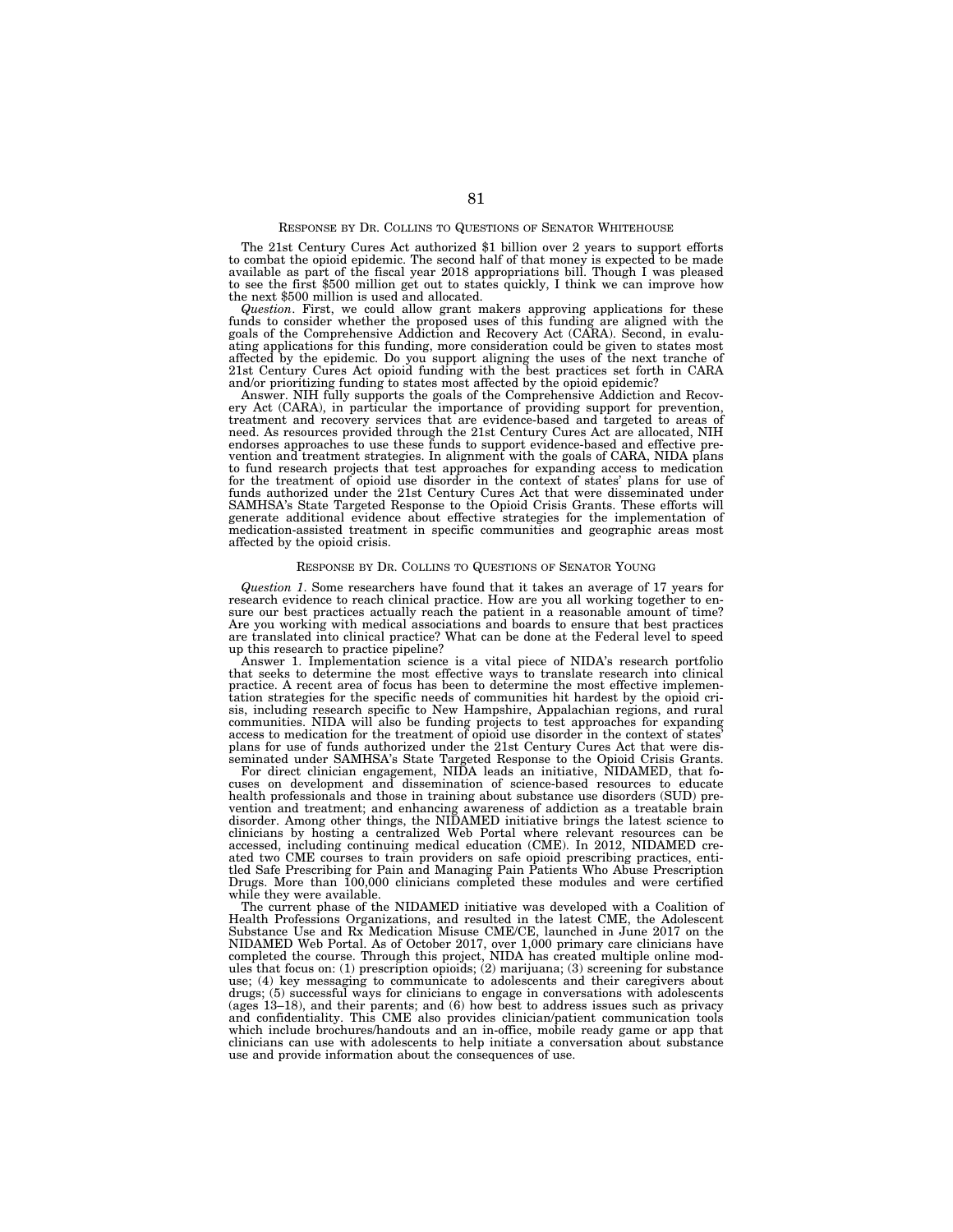To encourage the translation of research into clinical practice, NIH is also engaged in efforts to expand the addiction medicine workforce. NIAAA, NIDA, and SAMHSA are focused on improving physician training in diagnosis, prevention, and treatment of alcohol and other drug misuse across the continuum of medical training, from medical school through residency, fellowship, and beyond. For example, NIAAA supported the development of model programs for residency training in addiction medicine and accreditation of new addiction medicine fellowship training programs. These and other efforts have paved the way for integrating addiction medicine into graduate medical education at more than 40 academic medical centers across the country and laid the groundwork for addiction medicine being recognized as a medical subspecialty. NIAAA and its Federal partners are also engaging with medical education groups to design and implement national standards for training in addiction medicine for medical students and residents.

NIAAA is also working to close the treatment gap by encouraging integration of addiction medicine into routine medical care. To assist healthcare professionals in implementing alcohol screening and brief intervention in their practices, NIAAA developed Helping Patients *Who Drink Too Much: A Clinician's Guide for adults and Alcohol Screening and Brief Intervention for Youth: A Practitioner's Guide*. These tools are designed to help health care providers overcome barriers to alcohol screening such as lack of familiarity with the process and time constraints.

*Question 2*. Too many unused opioids dangerously remain in medicine cabinets throughout America. They pose a real threat to health and safety—especially to young Americans. Will drug take back programs be a component of our government's response to this national emergency?

Answer 2. NIH defers to the Drug Enforcement Administration (DEA), the component of the government that manages and coordinates the National Prescription Drug Take Back Day.

*Question 3*. What are the current gaps in research focused on preventing addiction? What have we learned about preventing and treating addiction that we are not putting into practice? What are the barriers to deployment?

Answer 3. While many evidence-based drug use prevention strategies have been developed, they remain highly underutilized. Ongoing research is working to develop strategies for implementation and to develop new strategies targeted to high-risk populations. Increased evidence about the neurobiological mechanisms underlying effective prevention interventions could inform more targeted approaches, and increased evidence about the specific populations for whom interventions are effective could lead to more efficient and optimized strategies.

More research is needed to improve strategies for prevention of risky drug use among those aged 18–30, and to develop evidence-based strategies for the prevention of opioid misuse that preserve access to effective pain management. In addition, more research is needed to develop strategies for transforming health systems and other public and private service platforms for successful integration of sustainable, evidence-based drug use prevention interventions.

Highly effective evidence-based drug use prevention interventions and drug addiction treatment approaches have been developed and tested. These are well detailed in the *Surgeon General's Report on Alcohol, Drugs and Health*,75 and notably include school, family, and community-based drug use prevention. For prevention, broad adoption of evidence-based interventions has been limited due to implementation challenges that span financial, regulatory, geographic, attitudinal, and logistic issues. Ongoing research is working to develop strategies to translate evidence-<br>based practices in a way that confers population-level impact,<sup>76</sup> including for developing implementation capacity, and implementation and sustainability of evidencebased practices across systems and settings—for example:

- Organizational and system supports for evidence-based implementation
- Work-force development and training
- Ongoing fidelity monitoring
- Continuous quality improvement
- Financing

As models are developed for efficient scale-up of evidence-based approaches that demonstrate community-level impact, adaptation will be required for specific set-

<sup>75</sup>Surgeon General's Report on Alcohol, Drugs, and Health. 2016. at *https://addiction.surgeongeneral.gov/.* The correct of the next general *to*  $\frac{76}{6}$  Spoth R, Rohrbach LA, Greenberg M, et al. Addressing core challenges for the next genera-

tion of type 2 translation research and systems: the translation science to population impact (TSci Impact) framework. Prev Sci 2013;14:319-51.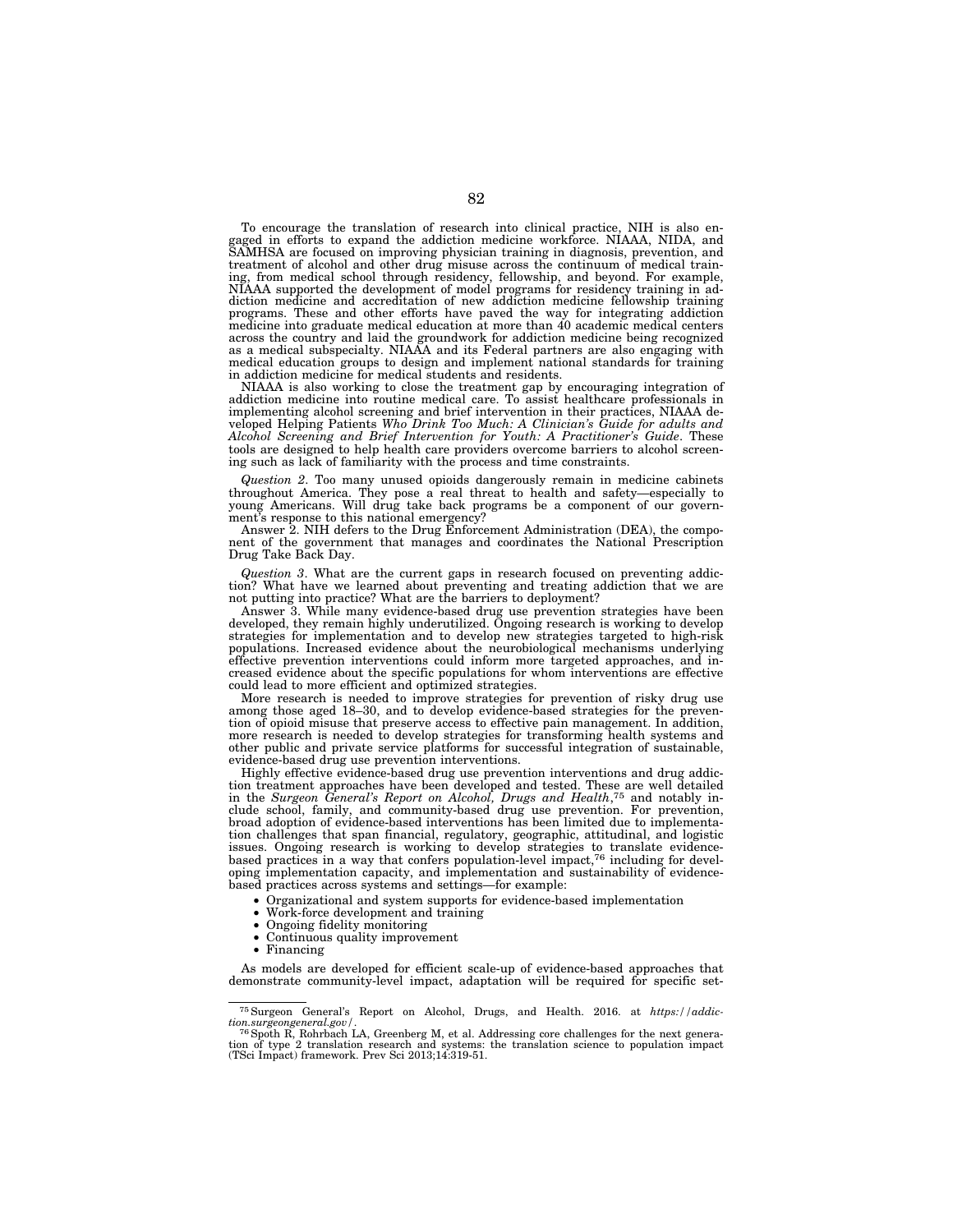tings and systems (e.g. criminal justice, child welfare, military, rural areas) based on their unique needs. Effective deployment of evidence-based prevention and treatment would benefit from coordinated Federal, State and local level implementation strategies to achieve population-level impact.

*Question 4*. While increasing access to treatment is important, we also need to make sure people in treatment are receiving services that really work. What current treatments and outreach strategies have been proven through rigorous evaluation to work best? Do we need more research and innovation in this area?

Answer 4. Abundant evidence shows that the medications methadone, buprenorphine, and extended release naltrexone all reduce opioid use and opioid use disorder-related symptoms, and they reduce the risk of infectious disease transmission as well as criminal behavior associated with drug use. These medications also increase the likelihood that a person will remain in treatment, which itself is associated with lower risk of overdose mortality, reduced risk of HIV and HCV transmission, reduced criminal justice involvement, and greater likelihood of employment. While these medications, in combination with psychosocial supports (medication-assisted treatment or MAT) are the standard of care for opioid use disorder (OUD), most patients who need them don't receive them.77 Evidence-based behavioral treatments are also effective in the treatment of substance use disorders (SUD), and include such approaches as cognitive behavioral therapy and contingency management; best practices for treatment of SUD are comprehensively reviewed in the Surgeon General's Report on Alcohol, Drugs and Health.78

Continued innovation will be vital to develop new treatments and to determine which treatments are most effective for which patients. Equally important is the advancement of implementation science to ensure that those who need treatment receive it efficiently and effectively. NIDA supports implementation research to develop strategies to address the specific needs of communities hit hardest by the opioid crisis, including research specific to New Hampshire, Appalachian regions, and rural communities. NIDA will also be funding projects to test approaches for expanding access to medication for the treatment of opioid use disorder in the context of states' plans for use of funds authorized under the 21st Century Cures Act that were disseminated under SAMHSA's State Targeted Response to the Opioid Crisis Grants.

For dissemination of best practices to clinicians, NIDA leads an initiative, NIDAMED, that focuses on development and dissemination of science-based resources to educate health professionals and those in training about prevention and treatment of SUDs; and enhancing awareness of addiction as a treatable brain disorder. Among other things, the NIDAMED initiative brings the latest science to clinicians by hosting a centralized Web Portal where relevant resources can be accessed, including continuing medical education (CME) relevant to primary care and treatment providers. In addition to the NIDAMED CME's for health care providers, curriculum resources were developed for current medical students and resident physicians to help prepare physicians and clinicians for the challenge of addressing substance use disorders in their patients.

#### RESPONSE BY DR. MCCANCE-KATZ TO QUESTIONS OF SENATOR ALEXANDER

*Question 1*. Do you need additional authorities, on top of the modernizations for substance use disorders and opioid abuse programs and services in the 21st Century Cures Act and in the Comprehensive Addiction and Recovery Act (CARA), to fight the opioid crisis? If so, please provide specific authorities that would be helpful.

Answer 1. The Department of Health and Human Services (HHS) is undergoing a department-wide process to identify what authorities or changes in statute would be helpful.

*Question 2*. Section 319 of the Public Health Service Act gives the Secretary of HHS the authority to determine that a public health emergency exists, allows for waivers of various Medicare and Medicaid regulations, movement of volunteer and Federal medical and public health professionals to areas hardest hit by the emergency, ability to access resources traditionally used for the Strategic National Stockpile, and the ability of the FDA to allow drugs and devices to come to market prior to full approval under its Emergency Use Authorization. Are any of the authorities that are available under a Public Health Emergency Declaration necessary to help

<sup>77</sup>*https://www.drugabuse.gov/publications/ research-reports/medications-to-treat-opioid- ad-*

*diction/efficacy-medications-opioid-use-disorder* 78Surgeon General's Report on Alcohol, Drugs, and Health. 2016. at *https:// addiction.surgeongeneral.gov/*.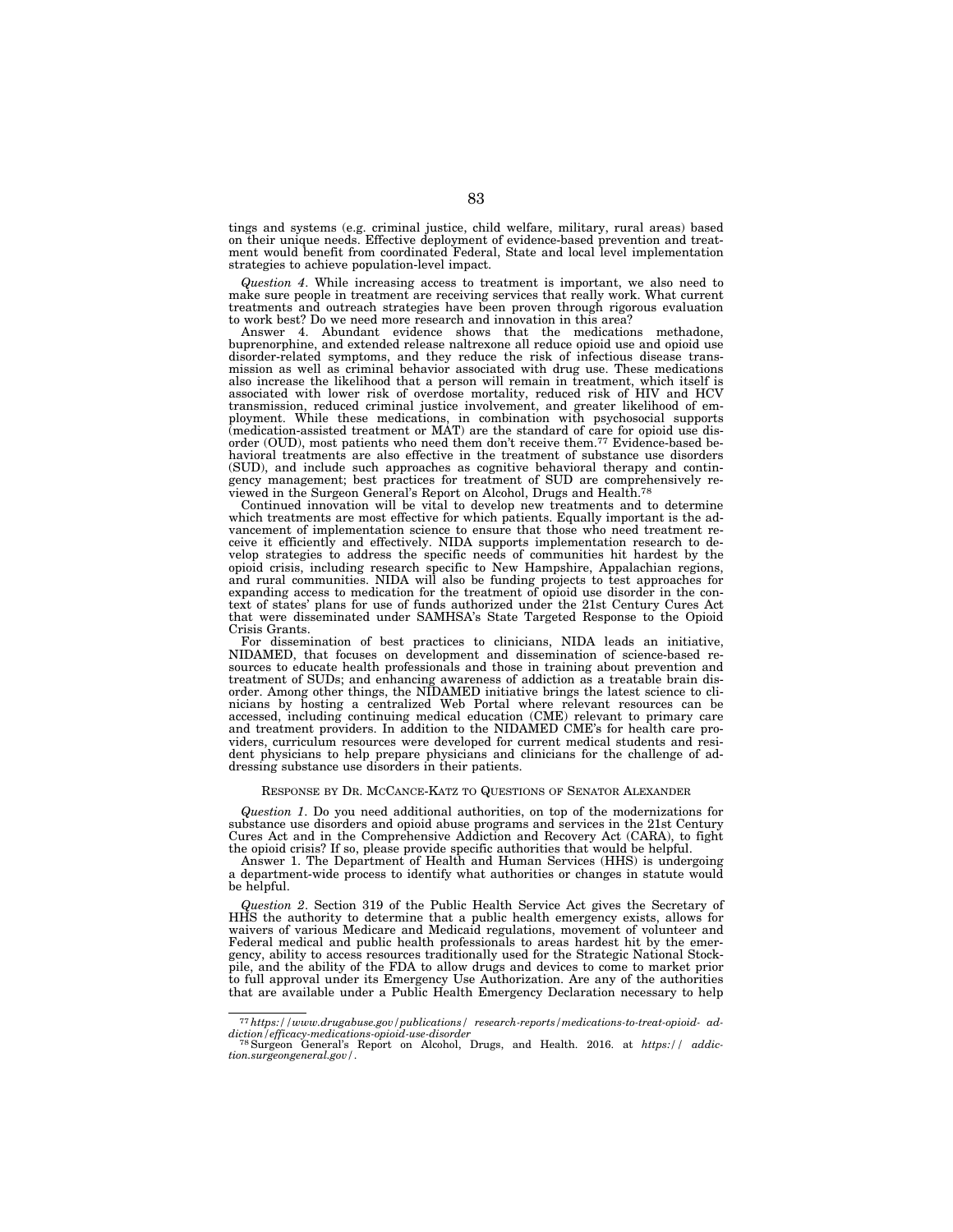address the opioid abuse crisis? If any, please list, and provide specific examples of why such authority is helpful.

Answer 2. HHS is thoroughly reviewing the available authorities and analyzing how they can be applied in the context of the opioid epidemic. As decisions are made, we will be happy to share them with you, but we are committed to carrying out our five-point HHS Opioid Strategy and stemming the tide of this epidemic.

Subsequent to the date of the hearing, on October 26, then Acting HHS Secretary Hargan signed a Public Health Emergency Declaration. The action allows, with the concurrence of the Drug Enforcement Administration, for expanded access to telemedicine services, with respect to designated persons, designated locations and designated drugs, including services involving remote prescribing of medicine commonly used for substance abuse or mental health treatment. It may also help overcome bureaucratic delays and inefficiencies in the hiring process by allowing HHS to more quickly make temporary appointments of specialists with the tools and talent needed to respond effectively to our Nation's ongoing public health emergency if the Department determines that such hiring is necessary and subject to the availability of funds for such hiring. Finally, the action allows for the shifting of resources within HIV/AIDS programs to help people eligible for those programs receive substance abuse treatment, which may be important given the connection between HIV transmission and substance abuse.

#### RESPONSE BY DR. MCCANCE-KATZ TO QUESTIONS OF SENATOR MURRAY

1. Researchers have made many advances in our understanding of how the brain develops and responds to drug addiction. We have learned about biological, epidemiological, and social factors that contribute to our understanding of this disease. Sadly, we are still combating the stigma that addiction is a moral failing, rather than a health care issue. Rhetoric from the Trump Administration suggesting that prosecution has been prioritized over treatment is very concerning.

*Question 1a*. Can you address the consequences of stigmatizing mental health and substance use disorder?

Answer 1a. Failure to recognize and respond to addiction and other mental health diagnoses as neuro-biological disorders may discourage patients and their families from seeking treatment and other needed social services. Fear and shame may drive patients to hide their illness from health professionals treating them for other medical conditions. This practice has likely contributed to treatment services being separate from the rest of health care, has made it difficult to open and operate treatment programs due to public objections, and may deter health care professionals from pursuing career paths that involve or focus on treating people with addiction or mental illness. Under President Trump's leadership, HHS is determined to improve access to treatment and recovery services.

*Question 1b*. What role does SAMHSA have in helping to ensure the criminal justice system does not lead to the mistreatment of those with substance use disorder?

Answer 1b. SAMHSA promotes early intervention and treatment as healthier alternatives to detaining people with behavioral health conditions in the U.S. justice system. SAMHSA's role in the criminal justice system is to bring about strategic linkages with community-based behavioral health providers, the criminal justice system, and community correctional health programs; promote effective diversion and reentry programs; and foster policy development at the intersection of behavioral health and justice issues.

SAMHSA carries out its role through a variety of mechanisms, including administering grant programs, such as drug court grants, which the Administration has requested an expansion of in the Fiscal Year 2019 Budget Request, which was released subsequent to this hearing, and offender re-entry program grants; convening policy academies and expert meetings; providing training and technical assistance to the field; and developing and disseminating information resources. SAMHSA approaches this work through the identification of individuals with mental illness and addiction; pre-and post-adjudication diversion using evidence-based screening and assessment to ensure comprehensive treatment, supports, and services; diversion of individuals from the justice system into community-based treatment; and the provision of training and technical assistance for law enforcement officers, juvenile and family court judges, probation officers, and other judicial decisionmakers. To accomplish this, SAMHSA collaborates and coordinates with other Federal agencies (e.g., Department of Justice), the Office of National Drug Control Policy, and national, state, and local organizations (e.g., National Association of Drug Court Professionals, Treatment Alternative for Safe Communities and Bexar County, Texas).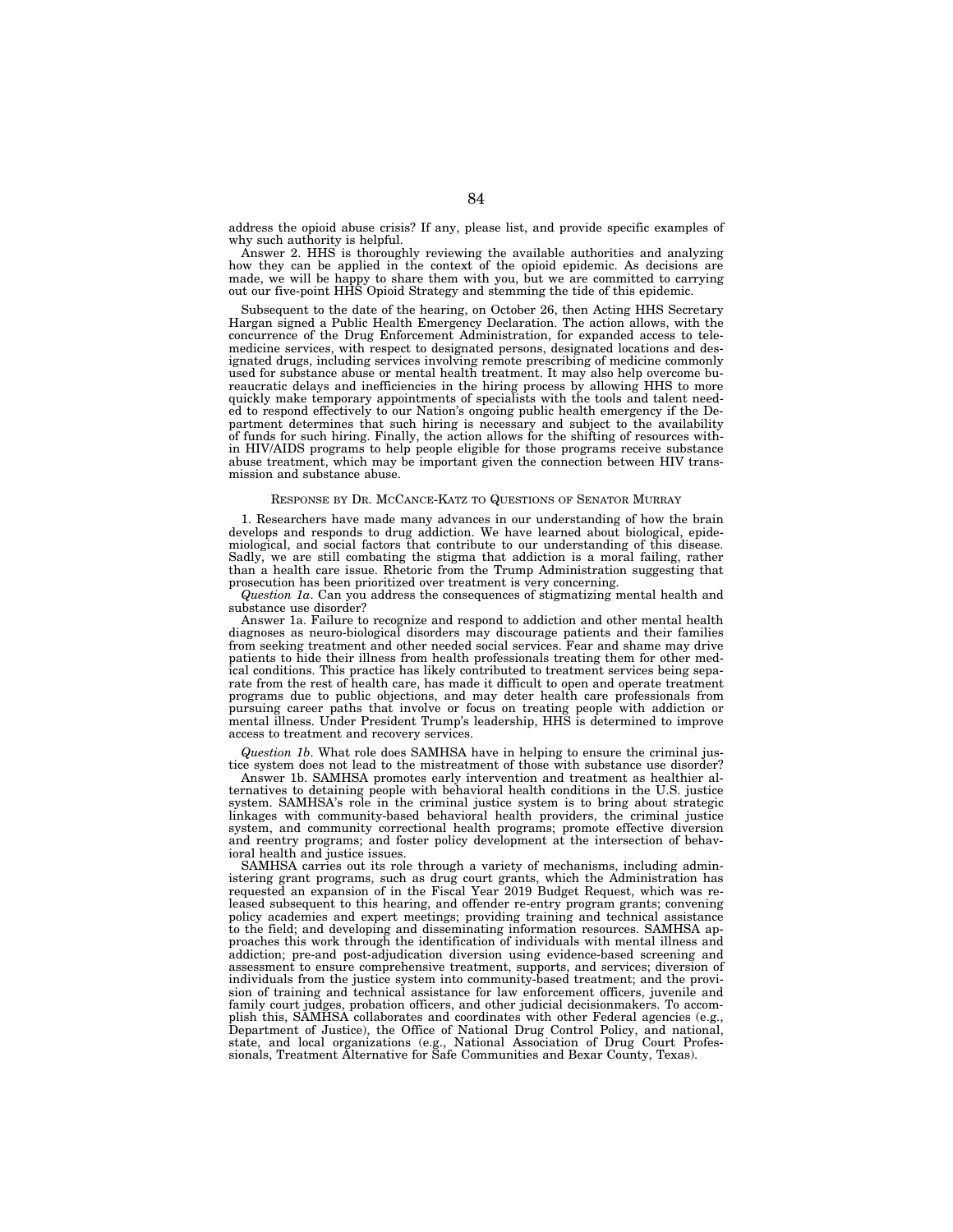*Question 2*. We know that many states terminate Medicaid eligibility for those who become incarcerated. Many of those in jails and prisons have significant health care needs, and coordinating coverage leads to better health outcomes. Requiring those just released from incarceration to enroll in Medicaid, along with finding housing and a job, adds to an already stressful situation and may lead to relapse. Are there ways to better facilitate their transition back into the community? What role can SAMHSA play in this process?

Answer 2. SAMHSA uses a two-pronged approach to help meet the needs of individuals returning to the community and the needs of the community. First, SAMHSA supports grant programs, such as the Offender Reentry Program, which develops models to expand and enhance substance use treatment services for individuals reintegrating into communities after being released from correctional facilities. Second, SAMHSA actively partners with other Federal agencies to address issues related to offender reentry through the implementation of policy changes and making recommendations to states and local governments.

For example, SAMHSA has worked closely with the Federal Interagency Reentry Council (FIRC) to address the important issue of Medicaid termination for those incarcerated, as well as the barriers to finding housing and jobs. Through FIRC, SAMHSA has worked with the Department of Labor, Department of Housing and Urban Development, and many other Federal agencies to address these issues through policy and by producing ''Reentry Myth Busters.'' ''Reentry Myth Busters'' is a series of fact sheets intended to clarify existing Federal policies that affect formerly incarcerated individuals and their families. These documents are available to the public and target states, SAMHSA grantees, and those who are incarcerated to assist with reentry challenges.

CMS released clarifying guidance in 2016 on Medicaid eligibility and suspension during incarceration and has encouraged states to suspend rather than terminate Medicaid while individuals are incarcerated and then immediately restart their benefits post-release. SAMHSA-funded grantees and Regional Administrators work with states to inform them of these possibilities. SAMHSA is exploring ways to better collaborate and coordinate across different grant programs to leverage resources and to increase and improve client access to community resources. For example, SAMHSA's current grantees with grants in the areas of criminal justice and homelessness were provided information about each other's programs, including contact information, so that they can collaborate to strengthen service provision.

SAMHSA is looking into extending this approach through partnerships with other Federal agencies.

*Question 3*. I spoke briefly about some of the positive impacts that SAMHSA ''State Targeted Response to the Opioid Crisis'' grants have had on our communities in Washington State. SAMHSA also awards block grants for substance abuse prevention and treatments, as well as community mental health services. These grants fund treatments for individuals without insurance, support services that may not be covered by insurance, and encourage prevention. There have also been changes in recent years to integrate effective interventions to address serious mental illness by focusing on evidence-based practices as part of the application process to receive a grant. What assistance is SAMHSA providing to the states to ensure that the block grants are being used as effectively as possible to address the opioid crisis in a comprehensive wav?

Answer 3. States identify technical assistance (TA) needs in their block grant plans submitted to SAMHSA each year, or they can contact a State Project Officer to request TA at any time. On April 2, 2014, SAMHSA provided guidance to the recipients of the Substance Abuse Prevention and Treatment Block Grant (SABG) funds on the use of such funds to provide training and education regarding the prevention of prescription drug and heroin overdose and the purchase of naloxone and related materials to assemble overdose prevention kits. In December 2015, the Consolidated Appropriations Act provided states with the flexibility to utilize SABG funds to support certain services provided by syringe services programs under specific conditions. As a result, in March 2016 the HHS Office of HIV/AIDS and Infectious Disease Policy, in collaboration with CDC, HRSA, and SAMHSA, developed guidance on implementation of the current policy.

In addition, SAMHSA's Addiction Technology Transfer Center (ATTC) Network deploys a variety of methods to accelerate the adoption and implementation of evidence-based and promising treatment and recovery-oriented practices and services by heightening the awareness, knowledge, and skills of the workforce addressing the needs of people with substance or other co-occurring health disorders; and fostering regional and national alliances among culturally diverse practitioners, researchers, policymakers, funders, and the recovery community. The ATTC grantees work di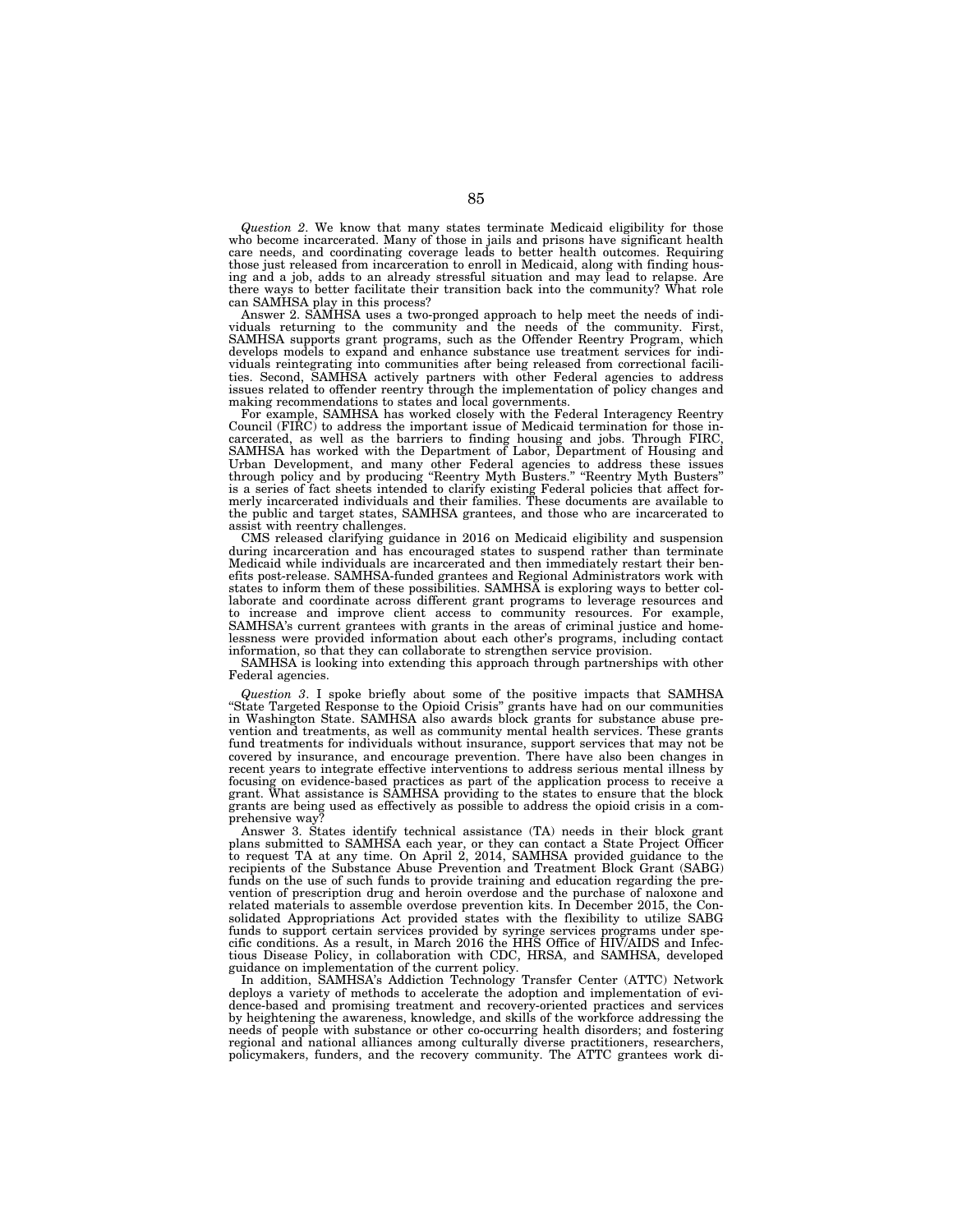rectly with SAMHSA and states on activities aimed at improving the quality and effectiveness of treatment and recovery, and work directly with providers of clinical and recovery services, and others that influence the delivery of services, to improve the quality of service delivery across the Nation.

# RESPONSE BY DR. MCCANCE-KATZ TO QUESTIONS OF SENATOR BURR

*Question 1*. When you came before this Committee for your confirmation hearing, you mentioned the need for innovative approaches to health care provider training to better address pain management and identification of substance abuse in the patients they are treating. What work is underway at SAMHSA to make these changes?

Answer 1. The SAMHSA funded Providers' Clinical Support System for Medication Assisted Treatment (PCSS-MAT) provides trainings on pain management and addiction. It also hosts podcasts, and provides up-to-date information on pain medicine and addiction topics designed to increase the general education of healthcare providers often with conferencing available at no cost.

The Medication-Assisted Treatment—Prescription Drug and Opioid Addiction, or MAT-PDOA program has engaged providers about pain management and identification of addiction through a variety of mechanisms since the program's inception. This engagement has been conducted through technical assistance activities such as onsite provider training, virtual provider training (webinars and online courses), strategic communication plan development, and public-facing product development (e.g. newsletters, toolkits, guides, white papers, etc.).

SAMHSA, through outreach by the Assistant Secretary, is meeting with national healthcare practitioner stakeholders to encourage them to add substance abuse screening and addiction recognition and treatment approaches to their curriculum. SAMHSA will assist with providing the curriculum at no cost to these groups. Encouraging Drug Addiction Treatment Act (DATA) waiver education in all medical education programs for practitioners eligible to obtain the DATA waivers (physicians, nurse practitioners, and physicians' assistants) would rapidly expand the workforce needed to treat patients with opioid use disorder and other addictions.

## RESPONSE BY DR. MCCANCE-KATZ TO QUESTIONS OF SENATOR CASEY

*Question 1*. Increasingly grandparents and other relatives are stepping in to raise children when their parents cannot and we continue to see the numbers rise as a result of the opioid crisis. By stepping in to keep children out of foster care, grandparents and other relatives keep children with family and save taxpayers 4.5 billion dollars each year. Because of this, earlier this year Senator Collins and I introduced the Supporting Grandparents Raising Grandchildren Act. This bill will create a Federal Task Force, including Federal agencies like SAMHSA, to serve as a ''one-stopshop'' of resources and information for grandparents raising grandchildren. We have bipartisan support for this legislation and support from many outside groups including Generations United, AARP and the American Association of Pediatrics. How do you think improved coordination and collaboration across the government and with experts will help these heroic grandparents?

Answer 1. Improved coordination and collaboration across government will be a tremendous benefit to these grandparents and other relatives. Benefits that could be found with better coordination may include enhanced integration of care with child-serving agencies that provide services. In addition, improved coordination and collaboration could result in providing better support to meet the grandparents' emotional, social, and physical well-being so that they are positioned to effectively parent and support the needs of their grandchildren (accessing existing services they might not be aware of).

*Question 2*. One of the major concerns of the opioid epidemic has been its impact on children. Following concerning reports in the media about infant deaths tied to maternal opioid use or abuse, I was proud to work with members of this Committee to pass the Plan of Safe Care Improvement Act, which was eventually included in the Comprehensive Addiction and Recovery Act in 2016. We strengthened the requirements under the Child Abuse Prevention and Treatment Act for states to ensure that health and child welfare professionals develop a plan of safe care, to ensure that we address the needs of both the infant and the affected family or caregiver when a child is born affected by either illegal or legal substances. States must now track the number of infants for whom a ''Plan of Safe Care'' has been developed and the Federal Government must monitor implementation of these plans. Can you update the Committee on how implementation of that effort is going, and what financial and technical resources states need to effectively implement this policy?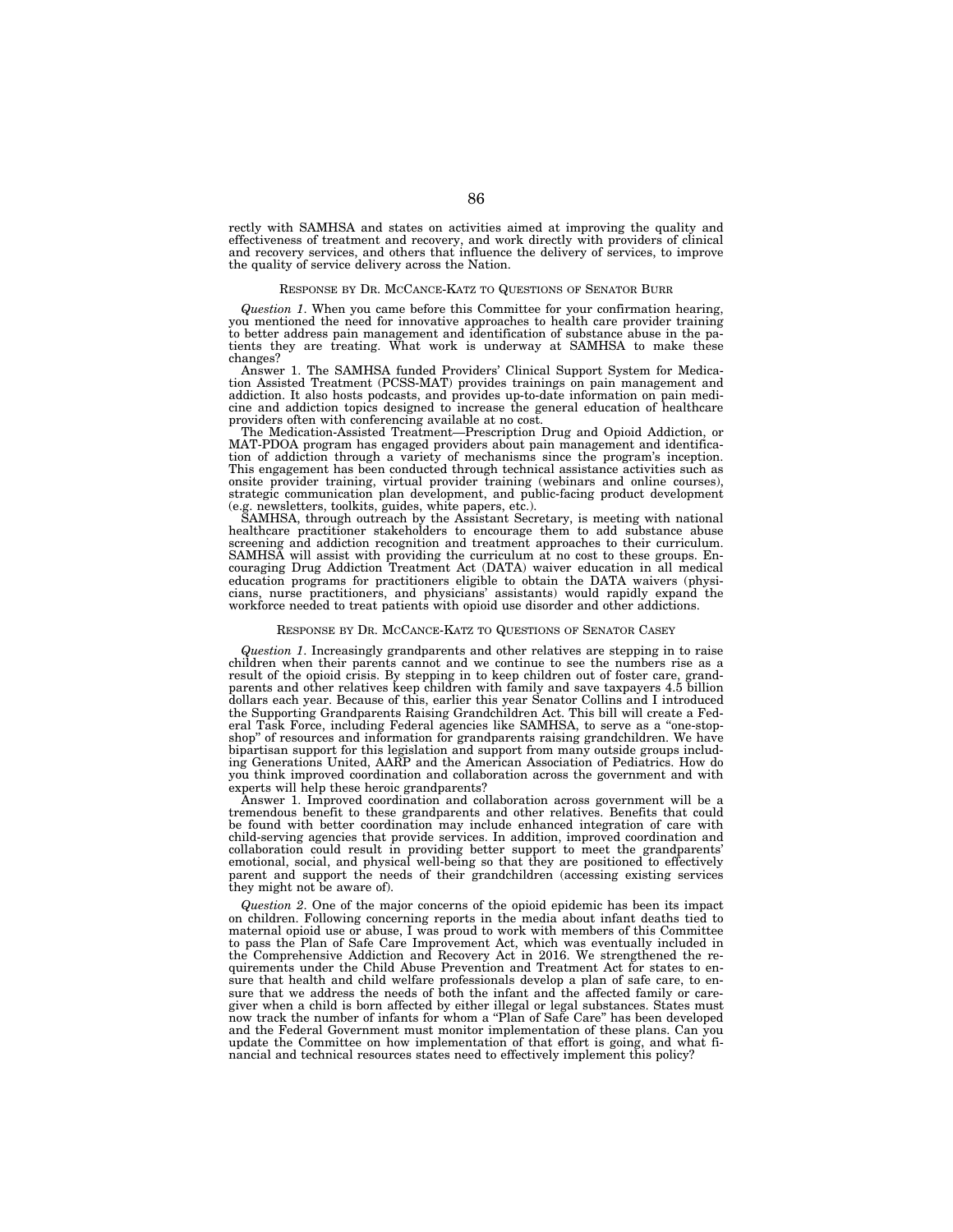Answer 2. The Administration for Children and Families (ACF) has the authority and responsibility for the implementation of the Child Abuse Prevention and Treatment Act (CAPTA), including the amendments made by the Comprehensive Addiction and Recovery Act (CARA) (P.L. 114–198). At the same time, SAMHSA is pleased to continue our long partnership with ACF's Administration on Child Youth and Families (ACYF) on the National Center for Substance Abuse and Child Welfare (NCSACW), which is supporting the implementation of CARA's provisions regarding infant plan of safe care. In September, the NCSACW began a review of the CAPTA State plans submitted to ACYF in fiscal year 2017 to better understand how states have implemented the CAPTA State plan requirements regarding the identification, notification, and response to infants with prenatal substance exposure. A summary report will be prepared from this review. The NCSASW will provide technical assistance that all states can use, as well as help individual states that want or need additional support.

3. I worked with the Majority Leader to pass the Protecting Our Infants Act, to improve the Federal Government's response to the needs of infants born with neonatal abstinence syndrome. That law directed HHS, with significant input from your agency, to develop the Protecting Our Infants Act Final Strategy. On Wednesday, October 4, the Government Accountability Office released a report, as required by the Comprehensive Addiction Recovery Act, into Federal activities relating to neonatal abstinence syndrome. That report said: "HHS should expeditiously develop a plan for implementing the recommendations included in its strategy related to addressing NAS. HHS concurred that it should expeditiously address NAS, but noted implementation of the strategy is contingent on funding.''

*Question 3a*. Could you please comment on what the next steps are for HHS to implement the strategy?

Answer 3a. HHS has convened a department-wide workgroup that is developing an implementation plan based on the strategy. These recommendations will represent the best, most comprehensive thinking of experts from across the Department and are expected to support decisionmaking by departmental leadership with regard to specific agency priorities and funding, if needed.

*Question 3b*. What level of funding would HHS require to fully implement the strategy it developed?

Answer 3b. The workgroup is still in the process of formulating the implementation plan. The level of funding required will depend on the components of the final implementation plan.

### RESPONSE BY DR. MCCANCE-KATZ TO QUESTIONS OF SENATOR CASSIDY

*Question 1*. In the interim report from the Presidents Commission on Combating Drug Addiction and Opioid Crisis, the Commission called for an increase use of screening measures to identify patients at high risk for developing Substance Use Disorder (SUD). They also reference the CDC finding that 40 percent of patients with a SUD also have a mental health issue. Realizing there is large overlap between SUD and Mental Health Disorders, what are you prepared to do to identify the mental health issues in patients at a high risk for developing an SUD?

Answer 1. SAMHSA collects and distributes the most comprehensive national and State data available over time on this issue through the National Survey on Drug Use and Health. In 2016, 43.2 percent of adults with a substance use disorder also met criteria for a mental illness. The high rate of co-occurrence of substance use disorders with mental illnesses argues for a comprehensive approach to intervention that identifies and evaluates each disorder concurrently and provides treatment as needed. This approach includes the need for broad screening and assessment tools that are less likely to result in a missed diagnosis. Accordingly, individuals entering treatment for mental illnesses should also be screened for addiction and vice versa. In response, SAMHSA has identified tools, such as the Alcohol Use Disorders Identification Test (AUDIT), the Mental Health Screening Form III, and the Beck Depression Inventory-II and is sharing these resources with states, providers, and others. SAMHSA is also committed to identifying people with, and at risk for, mental illness and addiction, and has identified tools for the screening and assessment of cooccurring disorders for those in the justice system, who are at elevated risk for both mental illness and addiction.

SAMHSA was the lead Federal agency, along with NIDA and NIMH, that documented the prevalence, treatment, and unmet treatment needs of U.S. adults with mental health and substance use disorders in a recent publication, *Prevalence, treatment, and unmet treatment needs of U.S. adults with mental health and substance use disorders* (Han et al, 2017). SAMHSA encourages the use of a core set of behav-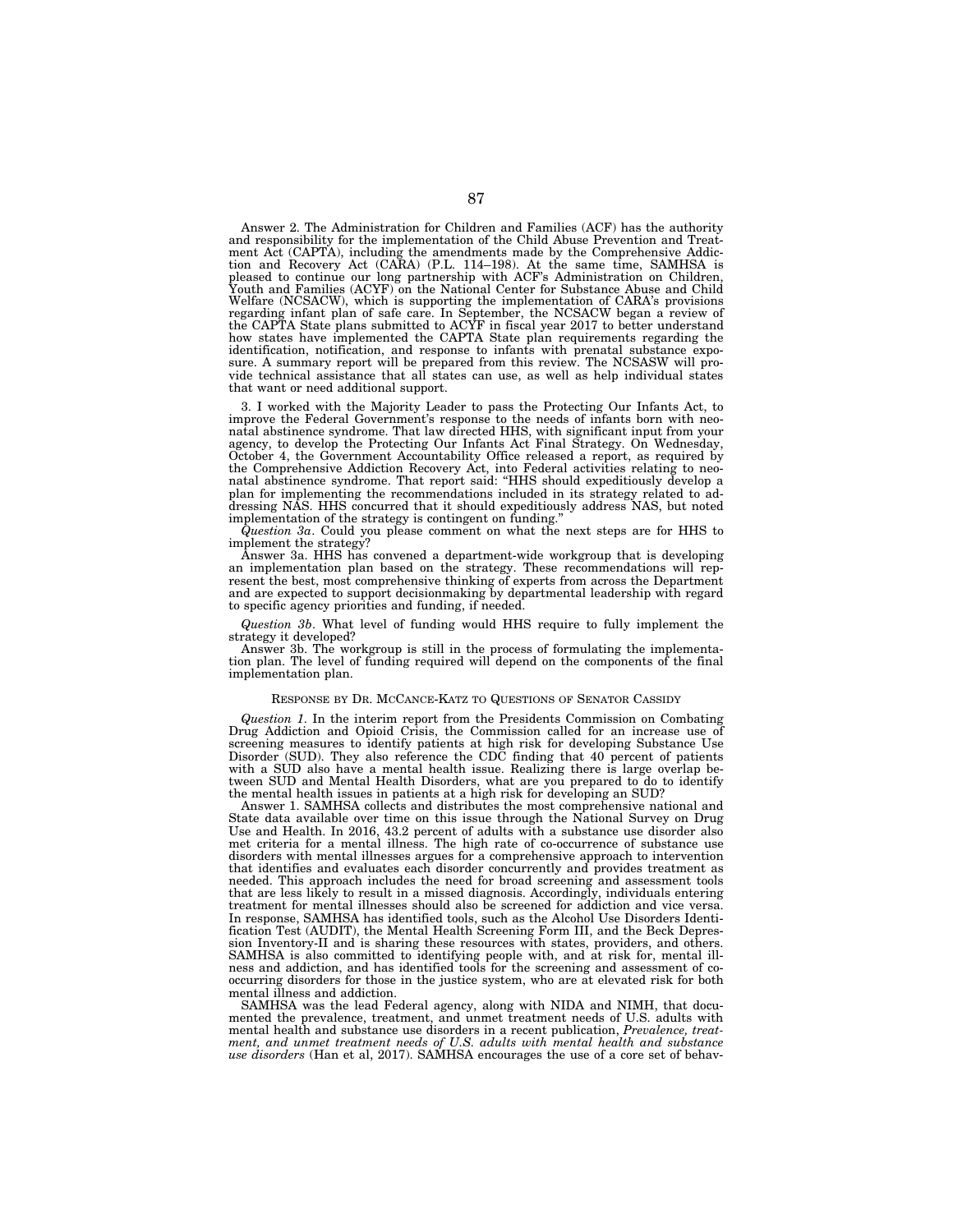ioral health measures and screening tools. These measures include screening and brief interventions for unhealthy alcohol use, tobacco use, prescription drug abuse, and depression. Integrating these behavioral health measures into standard medical practice will identify individuals at risk for these disorders. Providing preventive care through screening and early intervention can reduce the prevalence and healthcare costs associated with undiagnosed and untreated behavioral health disorders.

SAMHSA's Screening, Brief Intervention and Referral to Treatment (SBIRT) program has recognized the role of co-morbidity since the inception of the SBIRT initiative and has encouraged grantees to include mental health (MH) screening as part of the regular substance use disorder screening and brief intervention for the past 11 years of the grant program. The grantees have been encouraged to utilize valid MH screening tools, such as the PHQ–2 and PHQ–9 when appropriate.

The substantial co-occurrence of mental illness and addiction speaks to the importance of integrated care—both integration of behavioral health services into primary care and integration of physical healthcare into behavioral health services. SAMHSA has a program addressing each of these approaches to collaborative care in its Primary and Behavioral Health Care Integration program and the Section 223 of the Protecting Access to Medicare Act Certified Community Behavioral Health Clinic program, a State demonstration with enhanced Medicaid funding on which SAMHSA has partnered with CMS extensively. These programs also seek to link to primary care for those receiving services.

*Question 2*. The CDC has found that less than half of the SUD patients with comorbid mental health issues have ever received treatment for their mental health issue. The Commission suggests this is due to lack of access, fear of shame and discrimination, and lack of motivation to seek treatment. Can you discuss with us how you plan on expanding access to programs and treatments and education/awareness to address the Commission's findings regarding patients with untreated mental health disorders?

Answer 2. SAMHSA is working to address the comorbid mental health issues of individuals with an addiction in a number of our treatment grant programs. Below have highlighted these efforts within two grant programs and some of SAMHSA's training and technical assistance programs.

#### **Programs**

Answer 2a. Section 223 of the Protecting Access to Medicare Act Certified Community Behavioral Health Clinic (CCBHC) program. This 2 year demonstration program began on July 1, 2017 and involves eight states who are using SAMHSA de-veloped criteria and a newly established CMS Prospective Payment System to increase access and provide quality mental and substance use treatment and recovery evidence-based practices for individuals with substance use and mental disorders. Treatment services for individuals with mental illness and/or addiction are integrated along with primary care screening in this demonstration program. Care coordination is a core service of this program, ensuring that people are connected to the services and treatment they need and that the community behavioral health clinic providing those services is accountable for that care. The national evaluation of the CCBHC demonstration is being managed by the HHS Office of the Assistant Secretary for Planning and Evaluation. The evaluation will examine how the demonstration impacts access to care; the scope of services provided; the quality of care; inpatient, emergency, and ambulatory service utilization; and how the prospective payment systems established by states cover the cost of care.

Answer 2b. Promoting Integration of Primary and Behavioral Health Care grant program. In fiscal year 2017, three states received funding to provide integrated treatment services for individuals with mental illness and/or addiction in conjunction with primary care services in clinics within each state. Primary recipients of these services are individuals with addiction including opioid use, individuals with a serious mental illness, and those with both a mental illness and an addiction. Funding is used by the states to focus on increasing access and engagement in treatment for individuals with behavioral health conditions. Embedding addiction treatment within primary care at some clinics decreases the stigma of seeking services. Providing health education and wellness activities including nutrition, exercise, and smoking cessation are all part of the grant program.

#### **Training and Technical Assistance**

Answer 2b. The Center for Integrated Health Solutions (CIHS) is a national training and technical assistance center in the Center for Mental Health Services on the bi-directional integration of primary and behavioral health care and related workforce development. CIHS provides an array of training and technical assistance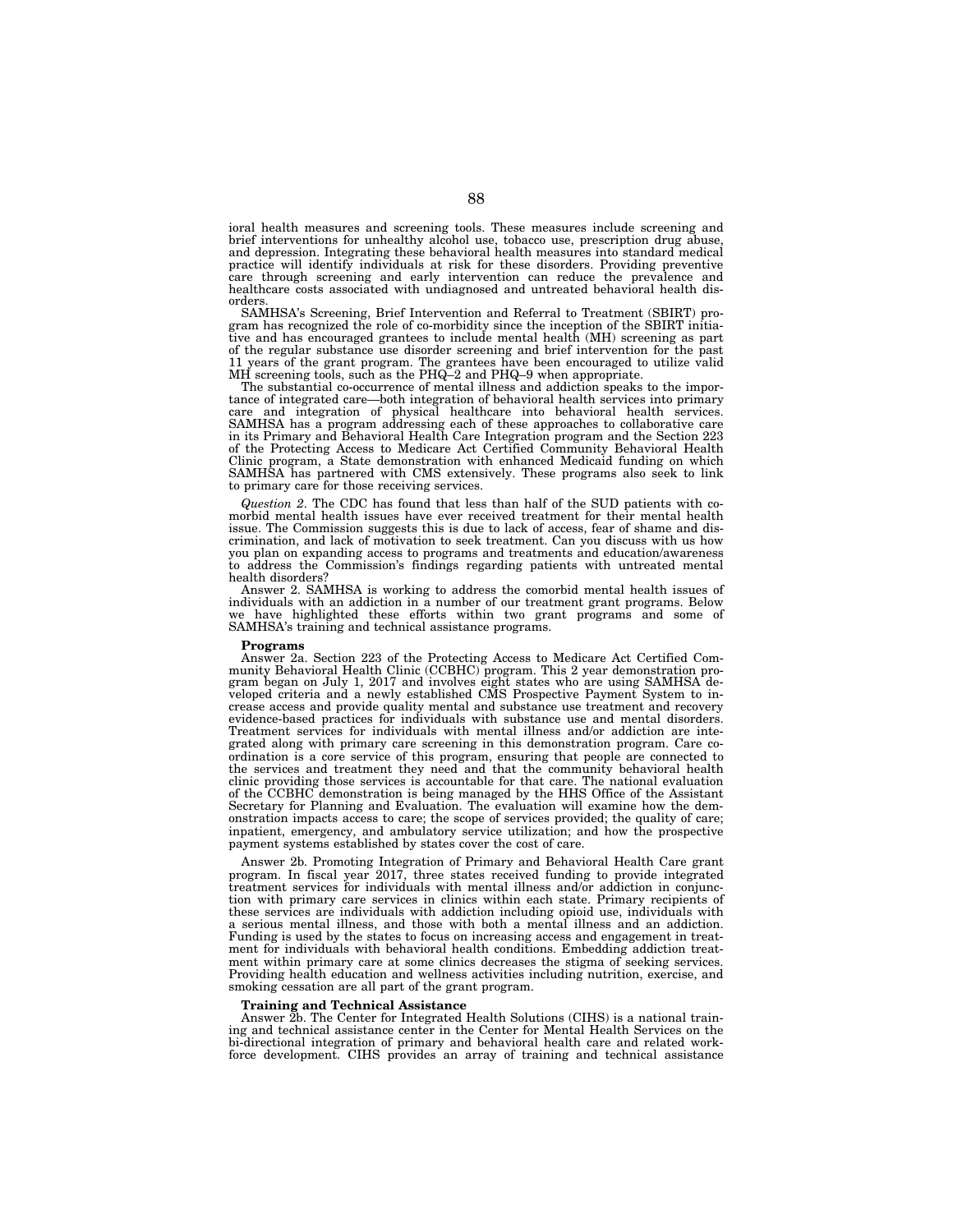services to improve the effectiveness, efficiency, and sustainability of work to achieve the bi-directional integration of primary and behavioral health care to address the health care needs of individuals with mental illnesses, substance use, and co-occurring disorders. As a national resource, CIHS provides technical assistance for a national audience, as well as grantees in the Primary Care and Behavioral Health Integration (PBHCI) and Promoting Integration of Primary and Behavioral Health Care (PIPBHC) programs, Minority AIDS Initiative Continuum of Care (MAI CoC) grant programs, and entities funded through the Health Resources and Services Administration (HRSA), such as safety net providers and training and education programs. Two of the three states awarded PIPBHC grant funding are focusing their integration efforts on adults with mental illness and addiction including individuals using opiates. CIHS is providing technical assistance and training to these states and their grant funded clinics on implementing expanded integrated behavioral health and primary care treatment and supports to this population. In addition, CIHS directly and through its website, provides a wealth of information to the grantees and the Nation on multiple critical topics including, but not limited to, screening tools to identify mental illness and addiction, information on medicationassisted treatment, SAMHSA's Opioid Overdose Prevention Toolkit, and the management of chronic pain which includes links to guidelines for prescribing.

Answer 2c. SAMHSA's Providers' Clinical Support System-Medication Assisted Treatment (PCSS-MAT) is a national training and clinical mentoring project developed in response to the opioid use disorder crisis. The overarching goal of PCSS-MAT is to provide the most effective evidenced-based clinical practices in the prevention, identification, and treatment of opioid use disorders. The following are some modules specific to co-occurring disorders offered, at no cost, through PCSS-MAT: Primary Care Providers Working in Mental Health Settings; Managing Acute & Chronic Pain with Opioid Analgesics in Patients on Medication Assisted Treatment (MAT); and Integrated Management of Post-Traumatic Stress Disorder (PTSD) and Opioid Use Disorders.

Answer 2d. The SAMHSA Addiction Technology Transfer Center (ATTC) Network program strives to improve the quality of addictions treatment and recovery services by facilitating alliances among front line counselors, treatment and recovery services agency administrators, faith-based organizations, policymakers, the health and mental health communities, consumers, and other provider organizations in order to improve the ability of health care workers to be able to screen and diagnose cooccurring disorders . In the new 5-year cycle that started on September 30th 2017, the expected outcome of the ATTC program is to increase the capacity of specialized behavioral and primary health care providers to provide high quality, effective services for clients with addiction and co-occurring disorders.

*Question 3*. According to the Surescripts 2016 National Report, 98 percent of pharmacies and more than 64 percent of prescribing clinicians have adopted e-prescribing technologies in their practice settings. When it comes to controlled substances, uptake of e-prescribing is behind the curve, but growing rapidly in the last few years. Do you believe e-prescribing technologies can be further leveraged to provide prescription monitoring data around the Opioid crisis to healthcare providers, and patients at the point of care?

Answer 3. Yes. For example, the 2016 Surescript report found that there was a significant increase in the volume of e-prescriptions for naloxone (25,143) across all three dosage formulations (including traditional syringe injection). Therefore, this could be an important component in addressing overdose prevention. As states move to real-time uploads from the pharmacies to State prescription drug monitoring program (PDMP) data bases, e-prescribing of controlled drugs will increase timeliness and improve the accuracy of the prescription data, including proper identification of the patients in the state-controlled PDMP data base. Prescribers/pharmacists would have access to more reliable, up-to-date information to provide support in clinical judgment and to improve the quality of care for the patient. In addition, accurate identification of the patient helps prevent ''doctor shopping'' by a patient who may use multiple names and addresses.

*Question 4*. A Journal of Opioid Management study suggested that 89 percent of prescriptions written by hand deviated from ''best practice'' guidelines and were missing at least two forms of patient identification information. Could e-prescribing facilitate the creation of the type of whole, accurate and reliable information that would strengthen PDMPs?

Answer 4. Yes, e-prescribing could increase the accuracy and reliability of information to the PDMPs, particularly with regard to the patient's address of record.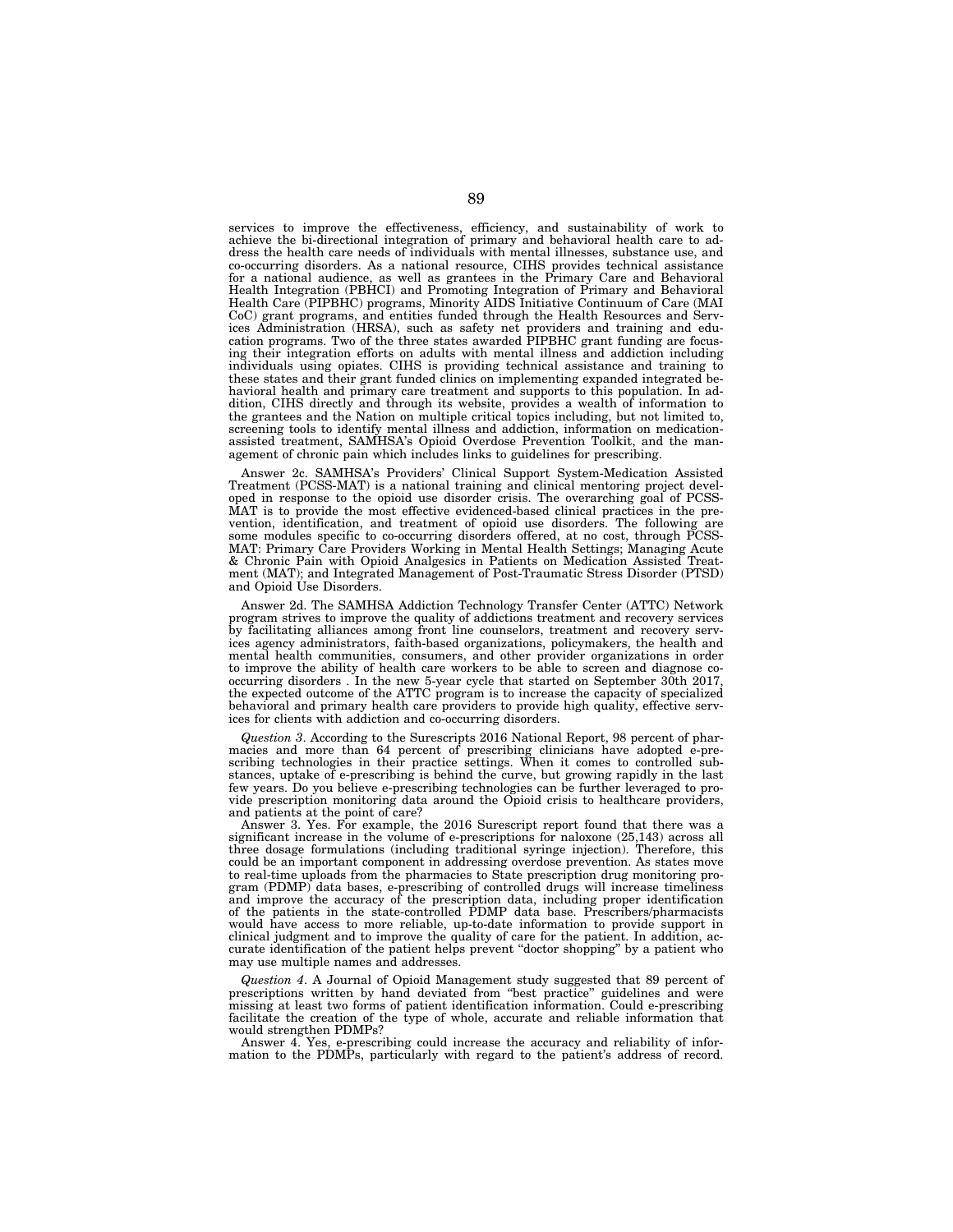# RESPONSE BY DR. MCCANCE-KATZ TO QUESTIONS OF SENATOR COLLINS

*Question*. Dr. McCance-Katz and Dr. Houry [or whole panel], according to SAMHSA, in 2014 an estimated 28,000 adolescents had used heroin in the past year and an estimated 16,000 were current heroin users. One part of addressing this epi-demic is ensuring that younger generations are informed about the dangers of opioids. The Drug Enforcement Agency is working with partners to provide sciencebased information to children about the risks of opioids, such as through its "360<br>Strategy" on heroin and opioids and "Operation Prevention." Could you speak about<br>collaboration between SAMSHA and CDC on these law enforce

ticularly with respect to reaching young people?<br>Answer. SAMHSA manages the Drug Free Communities grant program for the<br>Office of National Drug Control Policy. SAMHSA's Drug Free Communities and its<br>Strategic Prevention Fr people. Several of our grant award recipients are working with and attending the 360 Strategy sessions/summits across the country.

# RESPONSE BY DR. MCCANCE-KATZ TO QUESTIONS OF SENATOR FRANKEN

*Question 1*. It is anticipated that President Trump may declare the opioid crisis a national emergency as soon as this week. How will this emergency declaration affect the ways in which your agency is addressing the opioid epidemic in the United States? How will the declaration affect the way that individuals with opioid addiction receive treatment services across the United States? Many states including Alaska, Arizona, Florida, Virginia, Maryland, and Massachusetts have also declared their own state-wide disaster or emergency declarations. How will a Federal declaration build on these State efforts? From your perspective, is there a State response that stands out as particularly effective or innovative at reducing opioid misuse and addiction?

Answer 1. Subsequent to the date of the hearing, on October 26, then Acting HHS Secretary Hargan signed a Public Health Emergency Declaration. The action allows, with the concurrence of the Drug Enforcement Administration, for expanded access to telemedicine services, with respect to designated persons, designated locations and designated drugs, including services involving remote prescribing of medicine commonly used for substance abuse or mental health treatment. It may also help overcome bureaucratic delays and inefficiencies in the hiring process, by allowing HHS to more quickly make temporary appointments of specialists with the tools and talent needed to respond effectively to our nation's ongoing public health emergency if the Department determines that such hiring is necessary and subject to the availability of funds for such hiring.

*Question 2*. Research shows a strong connection between a person's health and stable housing, despite the fact that they are often treated as separate issues. I'm interested in how supportive housing-housing with social service supports-can help to address the opioid crisis, particularly in Indian Country where this epidemic has hit communities especially hard. I have heard from Native American leaders in Minnesota who have explained that stable housing not only removes the stress of where someone is going to sleep at night, but also helps people avoid unhealthy situations, reducing the risk of relapse. I asked you all about this issue during the hearing. What specific initiatives does your agency have underway to better understand the connection between health, housing, and substance use disorders, and what actions are you taking to incorporate supportive housing programs into your work to address the opioid epidemic? And what more is needed to develop these supportive housing programs further, especially in rural and other underserved areas?

Answer. SAMHSA recognizes the value of recovery housing toward supporting an individual's recovery from addiction and promoting long-term recovery. SAMHSA has sent a clear message to its grantees that recovery housing and other forms of recovery support services ought to be part of their equation for addressing the needs of those with opioid use disorders (OUDs). Many states have responded in kind, and others are planning activities next year. SAMHSA has informed states that the Substance Abuse Prevention and Treatment Block Grant and State Targeted Response to the Opioid Crisis Grant funds can be used for recovery housing as one component of a treatment plan when the individual is in treatment as long as a State judges that there is a need in their jurisdictions.

SAMHSA is also providing technical assistance to recovery housing managers, and State and local communities engaged in the provision of access to, or manage-ment of, recovery or sober housing. This effort includes providing informational webinars, white papers, technical expert panels, and State policy academies on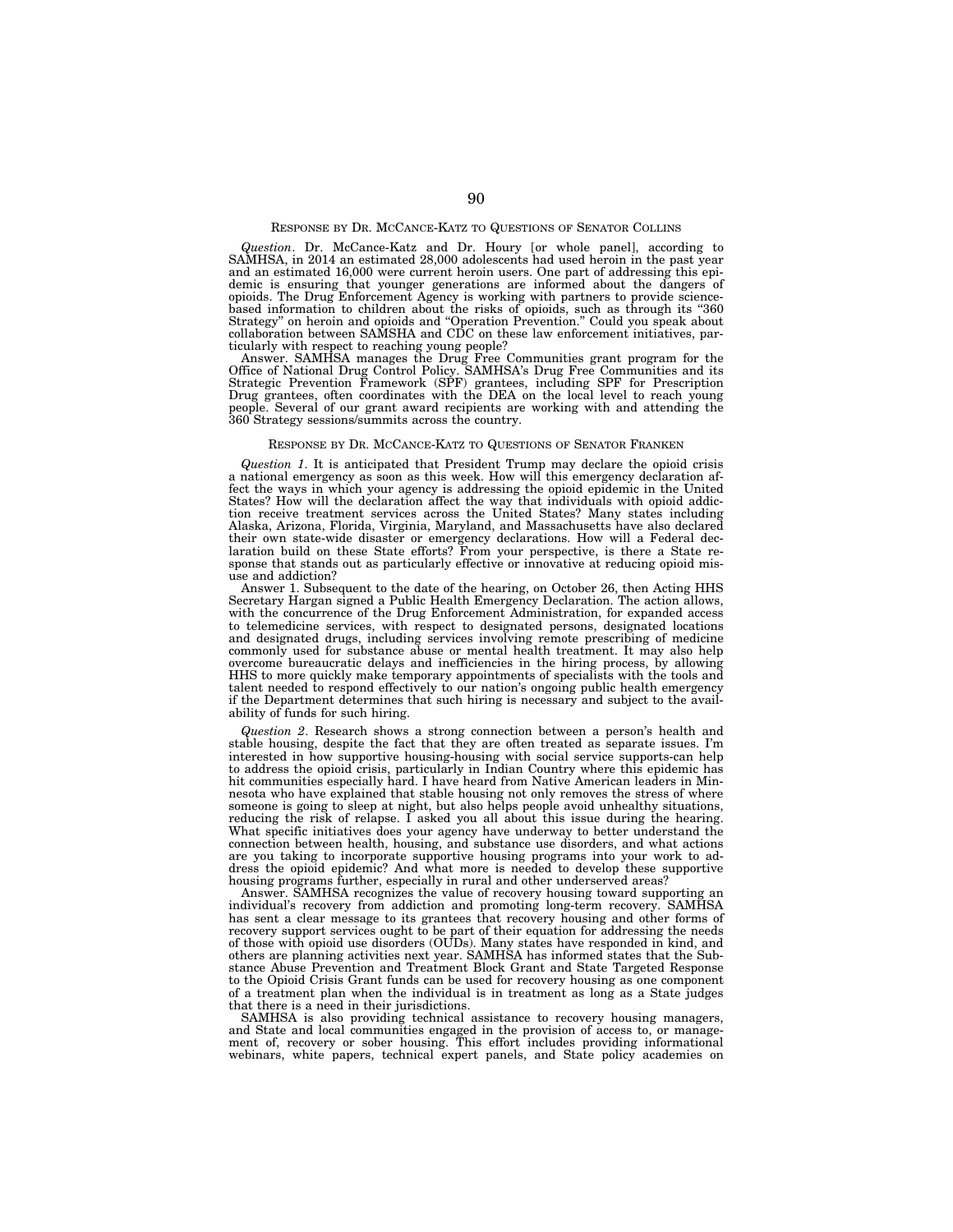emerging best practices in the management and oversight of recovery housing, which are disseminated nationally. Moreover, SAMHSA is working with the National Alliance for Recovery Residences to develop a white paper on the use of recovery housing for those with OUDs who have been prescribed medication assisted treatment. In particular, rural and frontier areas, as well as Tribal Nations, have benefited from this work.

Through SAMHSA's work with the U.S. Interagency Council on Homelessness, we collaborate with over 19 Federal agencies to design and implement strategies, and provide guidance on the efficient use of resources to end homelessness. In doing so, we engage with the Department of Housing and Urban Development (HUD) on technical assistance and program development activities as they relate to the housing components of our homeless programs. This includes requiring our grantees to develop linkages to HUD's Coordinated Entry System. We also engage HUD in policy discussion related to recovery housing.

# RESPONSE BY DR. MCCANCE-KATZ TO QUESTIONS OF SENATOR HASSAN

*Question 1*. In your view, what is the top action that your agency is not doing now that you think it should be doing to address the opioid epidemic?

Answer 1. SAMHSA was pleased to see that the President's Commission on Combating Drug Addiction and the Opioid Crisis highlighted areas that are also a priority for HHS. HHS, in collaboration with the White House, is currently reviewing the recommendations and assessing actions that may be taken beyond those already underway in support of the Department's five point HHS Opioid Strategy.

*Question 2*. In your view, what is the most promising emerging research that can help address the opioid epidemic?

Answer 2. The most important recent research is that which underscores effective treatment of opioid use disorder (OUD). For example, a paper (Tanum, et. Al. 2017) published after the hearing in December 2017 shows that both injectable naltrexone and buprenorphine-naloxone are effective in treatment of OUD. This is important because both of these medications can be prescribed by providers in the outpatient or office-based setting, and patients should have access to all medication assisted treatment options in determining what will be most effective for their recovery. A second publication (Strong et al.. 2017) shows that those completing 28 day residential detoxification programs had higher death rates than program non-completers. This is very important in considering how to best provide care to individuals with OUD.

Question 3. What is your and your agency's perspective on the recommendations from the president's bipartisan Commission on Combating Drug Addiction and the Opioid Crisis?

Answer 3. SAMHSA was pleased to see that the President's Commission on Combating Drug Addiction and the Opioid Crisis highlighted areas that are also a priority for HHS. HHS is currently reviewing the recommendations and assessing actions that may be taken beyond those already underway in support of the Department's five point Opioid strategy. The Commission's recommendations could be grouped into eight or nine main areas, including expanding access to evidence-based addiction and overdose treatment, as well as better use and strengthening of public health surveillance data. We strongly support these goals and are working with the Department and the Administration to achieve the same ends.

*Question 4*. In order to control costs, insurance companies often require utilization practices like prior authorization or fail-first policies for medication assisted treatment. While these are important measures to control costs, they also can be barriers to access to treatment for patients. What are your views about utilization review practices in the context of opioid use disorder treatment, like medication assisted treatment?

Answer 4. Research on the use of prior authorization requirements with psychiatric medications has revealed that prior authorization can reduce medication expenditures. However, these requirements also can have the unintended consequence of preventing proper and timely access to treatment. For example, these practices may deter providers from delivering care and patients from seeking it or remaining engaged in treatment. Thus, it is important that policies such as utilization review should be based on evidence and appropriate clinical criteria, not cost. In addition, "fail-first" protocols or similar non-quantitative limitations to coverage, when applied to addiction services, but not to comparable medical-surgical services, are po-tentially Mental Health Parity and Addiction Equity Act violations and therefore may be violations of law.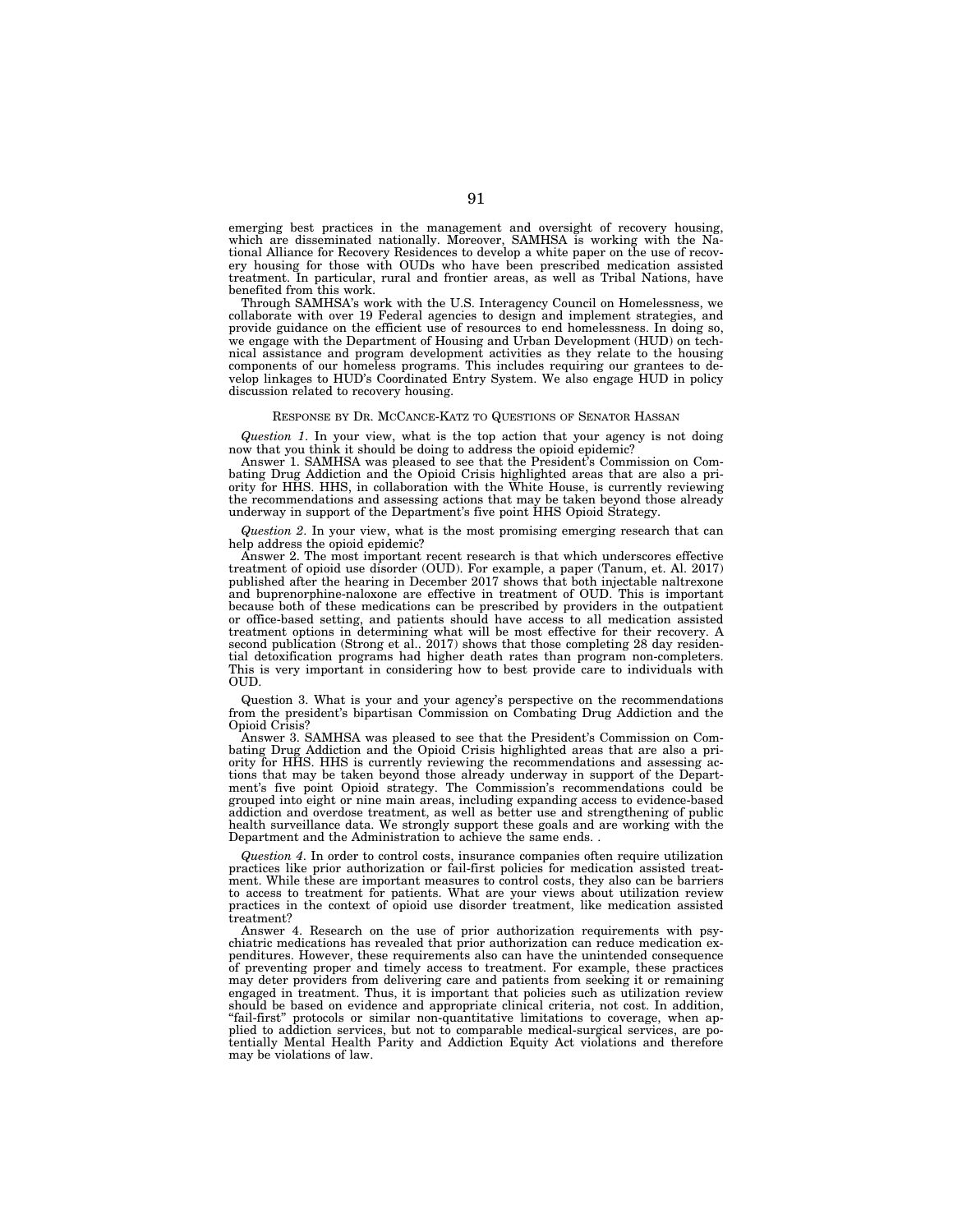Question 5. How is SAMHSA working to ensure that the Substance Use Prevention and Treatment block grant is funding the most effective, evidence-based care? How is SAMHSA supporting block grant recipients to maximize the block grant's value in a State (for example, is SAMHSA helping states conduct needs assessments, program evaluations, and track patient outcomes)?

Answer 5. The Substance Abuse Prevention and Treatment Block Grant (SABG) plans are carefully reviewed by SAMHSA to ensure states are adhering to requirements. By statute, the states submit annual plans detailing how they propose to comply with program requirements and reports describing expenditures of program funds and activities conducted. These plans and reports are reviewed by SAMHSA staff to ensure SABG funds are being spent appropriately. SAMHSA staff works with the states and jurisdictions to make any adjustments necessary to help ensure that the funding is providing the most effective, evidence-based care based on community needs and resources available on the State and local levels. Prevention and treatment performance and outcome measures are reported annually by states and jurisdictions and are used to help improve services and assess the efficiency and ef-fectiveness of funded activities.

*Question 6*. A Boston Globe article from October 7th entitled ''Young victims of opioid crisis pay high price'' explored the impact of opioid epidemic on children who have lost their parents to overdose and are now being raised by grandparents or are in the foster care system. Many of these children experienced severe trauma, and the full impact may not be realized until adulthood.

A What resources and guidance does SAMHSA have available to help practitioners and families address the long-term mental health and developmental issues that may arise in children who witnessed a parent or loved one overdose or who have been displaced from their immediate families because of an opioid use disorder?

Answer 6. SAMHSA and the Administration for Children and Families jointly fund the National Center on Substance Abuse and Child Welfare (NCSACW), a national resource center providing information, expert consultation, training and technical assistance to child welfare, dependency court, and substance abuse treatment professionals to improve the safety, permanency, well-being, and recovery outcomes for children, parents, and families. The NCSACW also provides webinars, assessment instruments, training and program toolkits, resource lists, and other publications.

In addition, SAMHSA's National Child Traumatic Stress Initiative (NCTSI) raises awareness about the impact of trauma on children and adolescents as a behavioral health concern. NCTSI's goal is to transform mental health care for children and adolescents affected by trauma throughout the country by improving the quality of community-based trauma treatment and services and increasing access to effective trauma-focused interventions. NCTSI develops and implements:

• Evidence-based interventions to reduce the mental health impact of traumatic experiences on children and adolescents

• Collaborations with all systems of care where children and adolescents who have experienced trauma receive services

• Successful education and training approaches, including training practitioners in trauma-informed and evidence-based treatment and services

• Data collection and evaluation activities

• Education and awareness raising with policymakers regarding trauma, resilience, and recovery

• Product development for professionals, policymakers, families, youth, and the public

• Partnerships with youth, families, and other consumers.

*Question 7*. What resources and guidance does SAMHSA have available to caregivers, including grandparents and foster parents, who are now taking care of these traumatized children?

Answer 7. Through SAMHSA's National Child Traumatic Stress Initiative, a range of resources have been developed to provide information and guidance to caregivers of children who have experienced traumatic events. Following is a list of resources for caregivers that have been created specifically for supporting child and family recovery in response to traumatic separation and grief, and substance abuse. Each is either hyperlinked or has the pdf link attached.

*Helping Young Children with Traumatic Grief: Tips for Caregivers* 

This resource outlines the feelings of children struggling with the death of someone meaningful and what you can do to help.

*Helping School-Age Children with Traumatic Grief: Tips for Caregivers*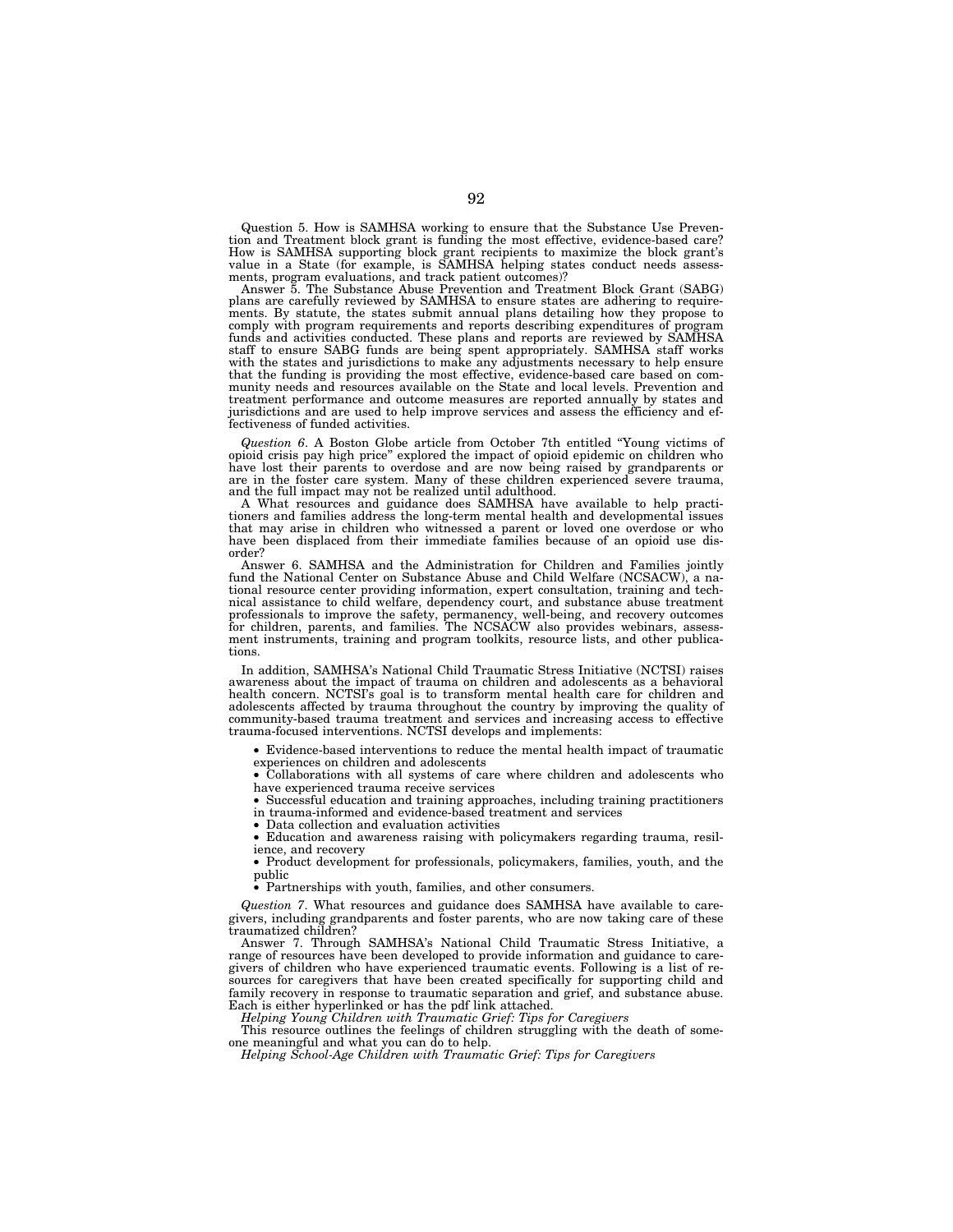This resource explains the thinking of school-age children with traumatic grief

and ways you can help. *Helping Teens with Traumatic Grief: Tips for Caregiver*  This resource describes how teens may feel when struggling with the death of

someone close and what caregivers can do to help. *Guiding Adults in Talking with Children about Death and Attending Services* 

This resource assists adults in talking to children about death and addresses issues around attending funeral or memorial services.

National Child Traumatic Stress Network (NCTSN) Speaker Series: The Role of Trauma Among Families Struggling with Substance Abuse: *http://learn.nctsn.org/* 

In this series, members of the NCTSN Trauma and Substance Abuse Collaborative Group, as well as presenters with real-life experience, offer perspectives on the intersections between trauma, caregiver substance use, parenting, and pre-natal substance use exposure.

• Supporting Caregivers of Youth with Substance Use Problems Affected by Trauma (2015)<br>• Opiate Exposed Newborns: Development, Assessment and Treatment (2014)

Prenatal Exposure to Substances and Trauma: Fostering Parent and Child Well-being (2012)

• Understanding and Treating Caregiver Substance Abuse and Trauma: A Focus on the Family (2012)

# RESPONSE BY DR. MCCANCE-KATZ TO QUESTIONS OF SENATOR WARREN

1. Understanding the Needs of Providers

Earlier this year, I sent a survey to behavioral health providers across Massachusetts to improve my understanding of how those on the front lines are dealing with the opioid epidemic. Over 50 organizations responded to the "Massachusetts Substance Use Disorder Treatment and Recovery Services Survey," and were able to provide insight into the services they provide and the challenges

In August, my office compiled the results of the survey and released a report, ''Fighting Back: Massachusetts Health Care Providers and the Opioid Crisis.''1 The report concluded that: (1) Massachusetts facilities that offer behavioral health services deliver affordable, high-quality care made possible by high rates of insurance coverage and access to treatment; (2) Massachusetts addiction treatment centers continue to face challenges in providing care, including long waiting lists, offering adequate referral services, hiring and retaining staff, and parity in behavioral health coverage; and (3) Many Massachusetts facilities rely on Federal financial support to carry out their critical work.

Hearing directly from providers, as well as other stakeholders on the front lines like hospitals, first responders, community advocates, and other public health officials has been critical to informing my Senate work on the opioid crisis.

*Question 1a. Please describe any steps you have taken to communicate with behavioral health providers to learn more about their efforts to combat the opioid crisis and the challenges they face in providing quality addiction treatment.*  Answer 1a. The SAMHSA Regional Administrators (RAs) are in constant commu-

nication with substance use, mental health, and other providers, in order to discuss methods to combat the opioid crisis. Many of the RAs have joined advisory councils and Committees, presented at multiple conferences, chair opioid consultation teams, and work closely with local individual providers, hospitals, substance use prevention and treatment providers, and primary care providers in order to understand the challenges of the opioid crisis and to develop strategies to overcome some of these challenges.

Some of the most common challenges include: 1) transforming the way pain is perceived, judged, and treated; 2) igniting community engagement in order to strengthen the response to the opioid epidemic; 3) understanding of outcome measures for medication assisted treatment in primary care settings; 4) clarifying ''setting'' and ''level of care'' within various payment schemes to resolve operational and policy barriers to billing for emergency care, regardless of the status of the patient; 5) education of ''non-substance use providers'' such as dentists; and 6) addiction workforce barriers such as State reciprocity of licensing, lack of providers in rural areas, telehealth capabilities, and reimbursement.

<sup>&</sup>lt;sup>1</sup> "Fighting Back: Massachusetts Health Care Providers and the Opioid Crisis," Office of Senator Elizabeth Warren (August 2017) (online at*:https:*//*www.warren.senate.gov/ files/*<br>*documents/ 20170824*\_\_Opioid\_\_Survey\_\_Report.pdf).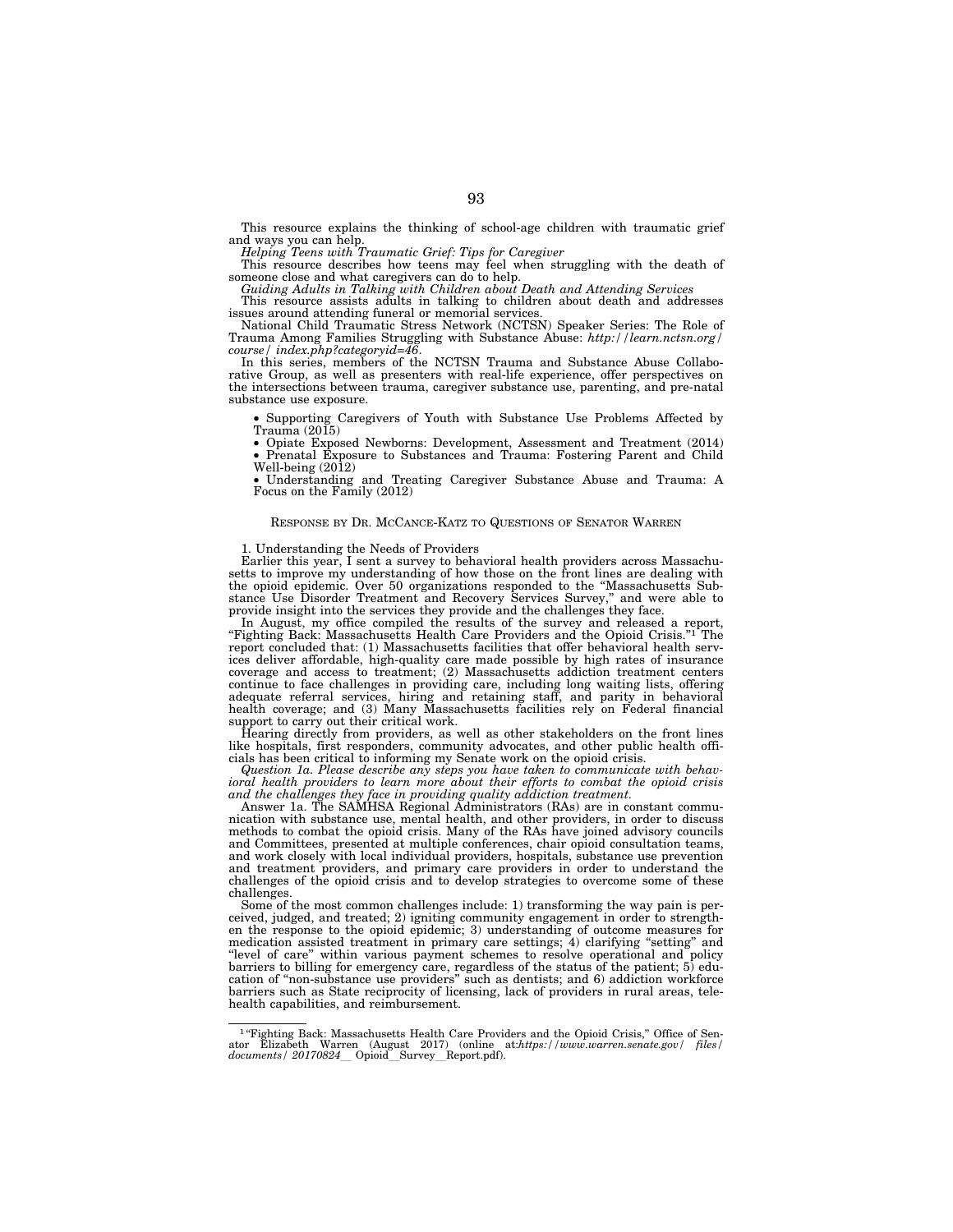*Question 1b. Please describe any steps you have taken to communicate with other public health stakeholders, including State Departments of Public Health, to learn more about their efforts to combat the opioid crisis and the challenges they face.* 

Answer 1b. In order to combat the opioid crisis, the SAMHSA Regional Administrators have developed partnerships and Committees with stakeholders ranging from Single State Agencies, State Departments of Health, police departments, regional Offices of Minority Health, schools of medicine and dentistry, State Supreme Courts, and county-based Opiate Task Forces. These stakeholder partnerships have helped states and counties to develop strategic plans, create new resources, change policies and develop new, effective programs. Some of the efforts to combat the opioid crisis include: (1) plans to increase the number of medication-assisted treatment (MAT) providers; (2) conducting policy academies to help support the regulation of MAT for patients with Opioid Use Disorder (OUD); (3) creating the ability to purchase naloxone in certain stores without a patient specific prescription; (4) widely disseminating resources to providers, agencies, states, and local communities; (5) the use of a Regional Office Opioid Field Manual developed as a model by which Federal regional offices can collaborate and work directly with state, tribal, and local communities to address the opioid crisis; and (6) developing criminal justice offender re-entry programs that focus on opioid use issues.

Some of the ongoing challenges include: (1) determining the best way to use MAT in drug courts and incorporate recovery-orientated systems of care;  $(2)$  locating resources and programs for overdose prevention; (3) the inability of emergency department physicians to find placement for individuals desiring treatment; (4) Drug Abuse Treatment Act-waivered prescribers' inability to initiate, expand, and sustain practices due to lack of availability of staff with training or experience in OUD treatment; and (5) data collection.

In addition, SAMHSA staff discusses with State and local grantees their efforts to combat the opioid crisis and the challenges they face. For example, SAMHSA's Strategic Prevention Framework—Partnerships for Success, Strategic Prevention Framework for Prescription Drugs, and First Responder grantees are required to either develop or join an existing advisory council that collaborates/coordinates across State agencies to include State Departments of Health. These advisory councils allow for a collective voice in addressing the priority needs of the State around issues of substance use and abuse. Also, through ongoing communication with the Single State Authorities regarding the Substance Abuse Prevention and Treatment Block Grant, the Medication-Assisted Treatment—Prescription Drug and Opioid Addiction program, and the State Targeted Response to the Opioid Crisis Grants (STR), SAMHSA maintains regular contact with State agencies regarding their efforts in combatting the opioid crisis. The focus of the contacts is to ensure that the states have adequate data to develop good plans and that appropriate evidencebased programs and services are included in the plans for the State grantees. In addition, SAMHSA staff work with the states to address any challenges they are facing in implementing their plans and provides training and technical assistance to address these issues.

Finally, in August 2017, SAMHSA partnered with CMS and CDC to host a meeting for State teams that included State Medicaid officials, public health officials, and substance abuse authorities. The goal of the meeting was to bring together teams from each State that included State substance abuse authorities, Medicaid leadership, and other public health officials to develop comprehensive plans to address the opioid crisis that included all of the sources of funding available (both Federal and State dollars). The meeting was designed to support the states in learning effective strategies from each other and from national experts and to provide time for the State teams to meet and discuss strategy development. These plans were the foundation of the STR strategic plans that were submitted in September and also formed the basis of some State Medicaid waiver plans and work plans related to various state's opioid task forces.

#### 2. Safe Drug Disposal

Safe drug disposal options are an important tool to help limit the volume of unused medications in circulation. Twice a year, the U.S. Drug Enforcement Agency holds National Prescription Drug Take Back Days, meant to help individuals dispose of unused medicines. 450 tons of drugs were disposed of in the last national take-back day in May.<sup>2</sup> In September 2014, the DEA released the final rule on "Dis-

<sup>&</sup>lt;sup>2</sup> "DEA Brings in Record Amount of Unused Prescription Drugs on National Prescription Take Back Day,'' U.S. Drug Enforcement Administration (May 8, 2017) (online at:*https:// www.dea.gov/ divisions/hq/ 2017/ hq050817a.shtml*).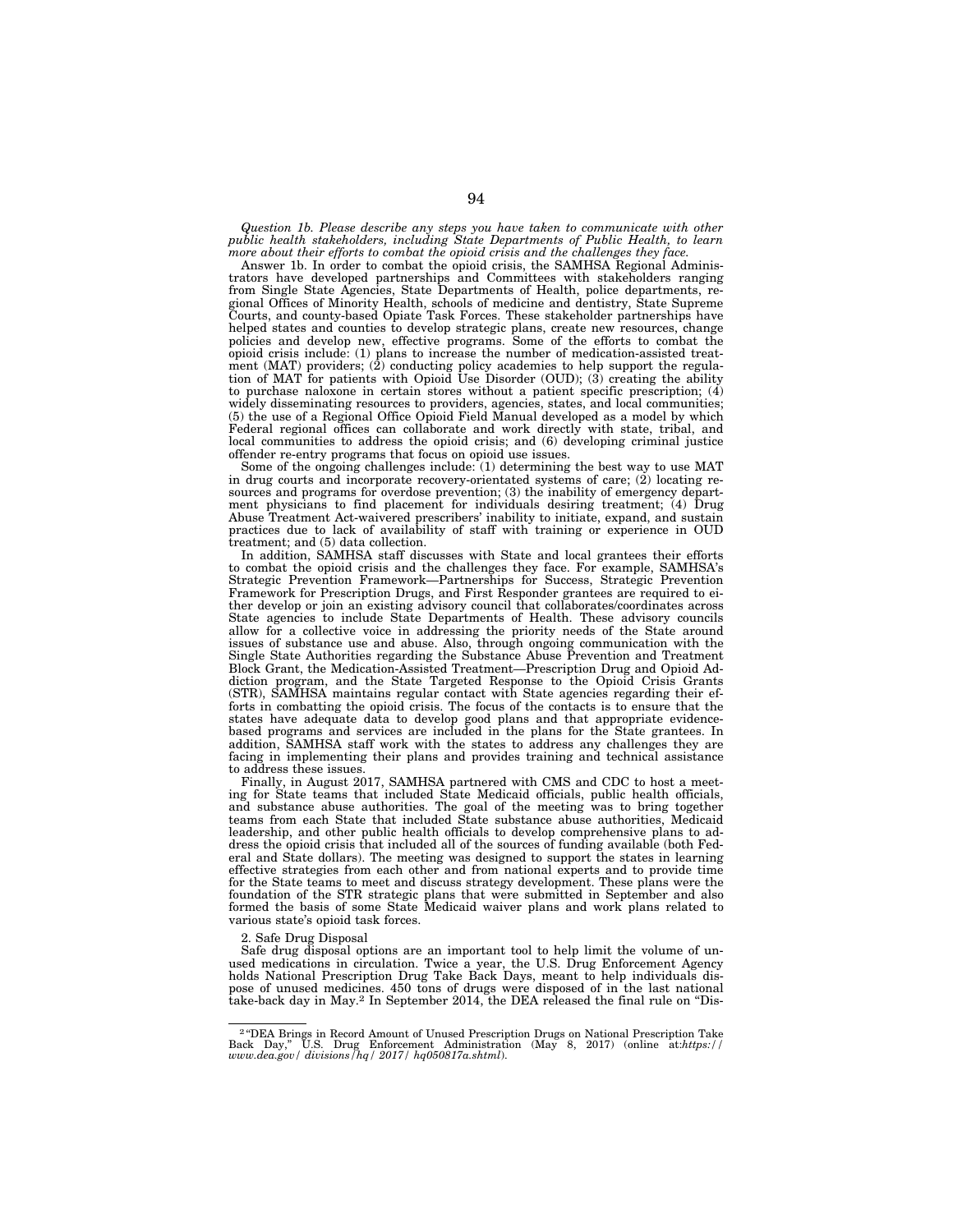posal of Controlled Substances,"3 aimed at making it easier to for individuals to dispose of unused medicines and allow for more continuous collection opportunities. Over a year ago, Massachusetts announced its ''first statewide safe medication disposal program with Walgreens to fight substance misuse,"<sup>4</sup> and today in Massachusetts, in addition to semi-annual national take-back days, there are a number of permanent kiosks where individuals can go to dispose of unused medications.<sup>5</sup><br>In its efforts to reduce the volume of unused medications in circulation, what can

SAMHSA do to raise awareness about these safe drug disposal opportunities?

Answer 2. SAMHSA promotes safe drug disposal opportunities (e.g., DEA's Na-tional Drug Take Back Day events) via all of its communications channels, such as social media posts and e-blasts, direct communication with grantees and national organizations, and dissemination of this strategy in its public information products (e.g., Rx Pain Medications. Know the Options. Get the Facts.).

3. Maternal Mental Health & Opioids

In August, the Massachusetts Executive Office of Health and Human Services released a report on opioid overdoses that revealed that "mothers with [opioid use disorder] had a significantly higher co-occurrence of mental health diagnoses.'' They also found that ''Rates of opioid-related overdose decrease during pregnancy and are lowest during the second and third trimesters, but significantly increase in the postpartum period, with the highest rates 6 month-one year after delivery."<sup>6</sup> The National Institute of Mental Health has acknowledged that "drug abuse problems" were a risk factor for postpartum depression,<sup>7</sup> and the CD screening tools for postpartum depression, a provision was included in the 21st Century Cures Act that created a grant program to support screening of postpartum depression services 9—but moms are not yet routinely screened.

*Question 3a. Does SAMHSA's work to support pregnant and postpartum mother with opioid use disorder include screening women for perinatal depression? If so,* 

*what diagnostic tool is being used and how is this tool typically being administered?*  Answer 3a. Yes, SAMHSA's Pregnant and Postpartum Women (PPW) grantees are required to screen and assess clients for the presence of co-occurring addiction, depression, anxiety, and other mental disorders, as well as trauma. The PPW Program does not collect information on the diagnostic tools used.

*Question 3b. Does SAMHSA collect dual diagnosis data on substance use and maternal mental health for the pregnant and postpartum opioid user population?* 

Answer 3b. PPW program grantees are required to collect the following informa-tion related to dual diagnosis.

Was the client screened by your program for co-occurring mental health and substance use disorders?

[IF YES] Did the client screen positive for co-occurring mental health and substance use disorders?

## RESPONSE BY DR. MCCANCE-KATZ TO QUESTIONS OF SENATOR WHITEHOUSE

Question 1. The 21st Century Cures Act authorized \$1 billion over 2 years to support efforts to combat the opioid epidemic. The second half of that money is expected to be made available as part of the fiscal year 2018 appropriations bill. Though I was pleased to see the first \$500 million get out to states quickly, I think we can improve how the next \$500 million is used and allocated.

First, we could allow grant makers approving applications for these funds to consider whether the proposed uses of this funding are aligned with the goals of the

<sup>3</sup>Federal Register, Vol. 79, No. 174 (September 9, 2014) (Online at: *https:// www.deadiversion.usdoj.gov* /fedlregs/ rules/ 2014/2014-20926.pdf). 4 ''Baker-Polito Administration Announces First statewide Safe Medication Disposal Program with Walgreens to Fight Substance Misuse,'' The Official Website of the Governor of Massachu-setts (September 7, 2017) (online at: *http://www.mass.gov/Governor/ press-office/press-releases/ fy2017/ statewide-safe-medication-disposal-program-launched.html).* <sup>5</sup> ''Safely Dispose of Prescription Drugs,'' Mass.gov (online at: *https://www.mass.gov/safely* 

*dispose-of-prescription-drugs)* <sup>6</sup> ''An Assessment of Fatal and Nonfatal Opioid Overdoses in Massachusetts (2011-2015),''

Massachusetts Department of Public Health, 55-57 (August 2017) (online at:  $http://www.mass.gov/eohts/docs/dphi/so-cdditor/legislative-report-chapter-55-aug-2017,pdf. = 7"Postpartum Depression Pression Facts," National Institutes of Mental Health (online at: [https://www.nimh.nih.gov/health/publications/postpartum-depression-facts/index.shtml](https://www.nimh.nih.gov/)) (accessed October 25, 2017).$ 

www.cdc.gov/ reproductivehealth/ depression/index.htm) (accessed October 25, 2017)..<br>→ See Sec. 10005: 21st Century Cures Act (online at: https://www.Congress.gov/114/plaws/<br>publ255/PLAW-114publ255.pdf).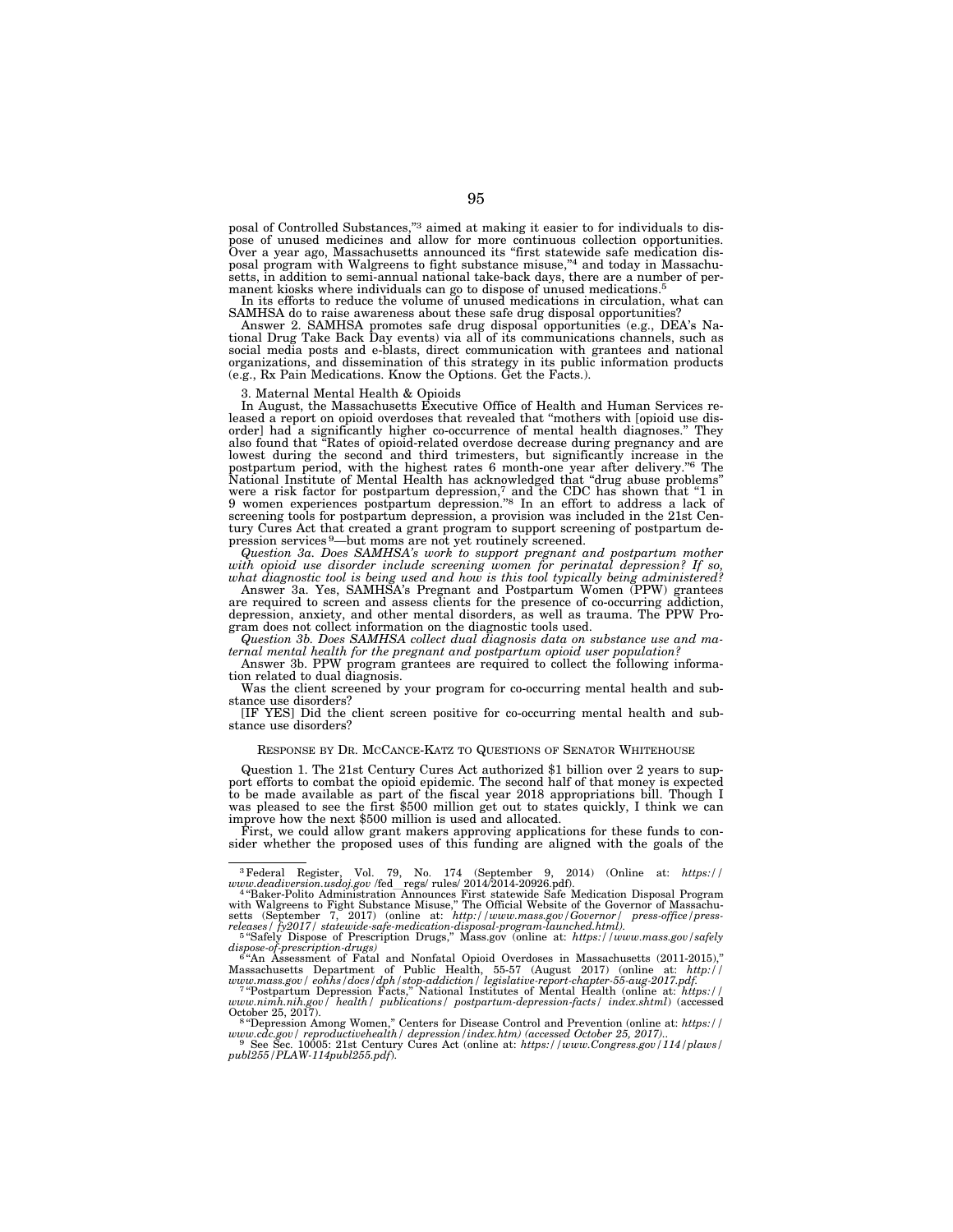Comprehensive Addiction and Recovery Act (CARA). Second, in evaluating applications for this funding, more consideration could be given to states most affected by the epidemic. Do you support aligning the uses of the next tranche of 21st Century Cures Act opioid funding with the best practices set forth in CARA and/or prioritizing funding to states most affected by the opioid epidemic?

Answer 1. The funding opportunity announcement (FOA) for the State Targeted Response to the Opioid Crisis Grants (STR) is consistent with the goals of its authorizing statute, the 21st Century Cures Act. The program aims to address the needs of individuals with opioid use disorders through the provision of evidencebased prevention, treatment, and recovery support services.

Subsequent to the date of the hearing, on October 30, 2017, notification was sent to all Governors indicating that the funding allocation for the program will remain the same as it was in the first year of the program. Specifically, the letter stated, ''[a]lthough there are some new data that could be factored into the funding formula, we have heard from many states that changing the formula at this juncture could potentially disrupt services and slow states' progress in addressing this crisis. Therefore, we have decided that the funding allocation formula for the second year of the grant program will remain the same as the first year.'' The letter also notes that SAMHSA will be working closely with states/territories to ensure the provision of evidence-based practices.

At the same time, states are using STR funds in ways that align with the best practices set forth in CARA. For example, Kentucky is working with three hospitals in its highest-risk urban regions to implement an emergency department (ED) intervention that includes a Bridge Clinic and peer support specialist. Individuals who present to an ED after an opioid overdose will be provided the opportunity to initiate treatment, including medication assisted treatment induction, at the ED or in close proximity at a Bridge Clinic. In addition, the coordinated response team administers screening tools and refers willing and eligible patients for a full clinical assessment by practitioners with expertise in addiction assessment and treatment. Peer Support Specialists and other staff follow-up with patients post ED discharge as part of an assertive engagement effort. Also, Massachusetts is using their existing recovery-oriented systems of care (ROSC) framework to support comprehensive, coordinated "wrap-around" services for individuals by building connections throughout its entire prevention, treatment and recovery service system with the goal of addressing opioid misuse, abuse and overdose that will evolve over time.

2. As you know, prescription drug monitoring programs (PDMPs) are helpful tools in identifying potential opioid abuse and educating prescribers, but there is room for improvement. Technical and legal barriers continue to limit interstate information sharing among PDMPs and the integration of PDMP information into electronic health records and pharmacy systems. And there isn't consensus on the amount of access law enforcement agencies should have to PDMPs.

*Question 2a*. What are SAMHSA and CDC doing to improve the ability of PDMPs to exchange information across State lines and to integrate information into providers' and pharmacists' health IT systems? What resources are your agencies using to support that work?

Answer 2a. SAMHSA has awarded 25 Strategic Prevention Framework for Prescription Drugs grants to states and tribal organizations to develop capacity and expertise in the use of data from State run prescription drug monitoring programs (PDMPs). These awards fund State grantees to utilize PDMP and epidemiological (EPI) data to target prevention programming in high prevalence areas in the State or tribe. PDMP and EPI data are used to develop a community-level response to their identified substance use issues. Grantees are encouraged to expand efforts across State lines where relevant and associated laws permit. SAMHSA technical assistance and education initiatives describe PDMPs and encourage their use by providers as a best practice.

We strongly urge every State to work together toward interoperable PDMP as quickly as possible.

*Question 2b. Are there best practices for access to and the use of PDMP information by law enforcement agencies? If not, does SAMHSA or CDC plan to work with stakeholders to develop best practices on access and use of PDMP information by law enforcement*?

Answer 2b. SAMHSA supports ensuring that public health and law enforcement agencies use best practices for access to and use of the PDMP information. CDC continues PDMP work under the agency's Overdose Prevention in States (OPIS) effort.

*Question 3*. Do regulations limiting the disclosure of patient records related to the diagnosis and treatment of substance use disorders impede access to treatment?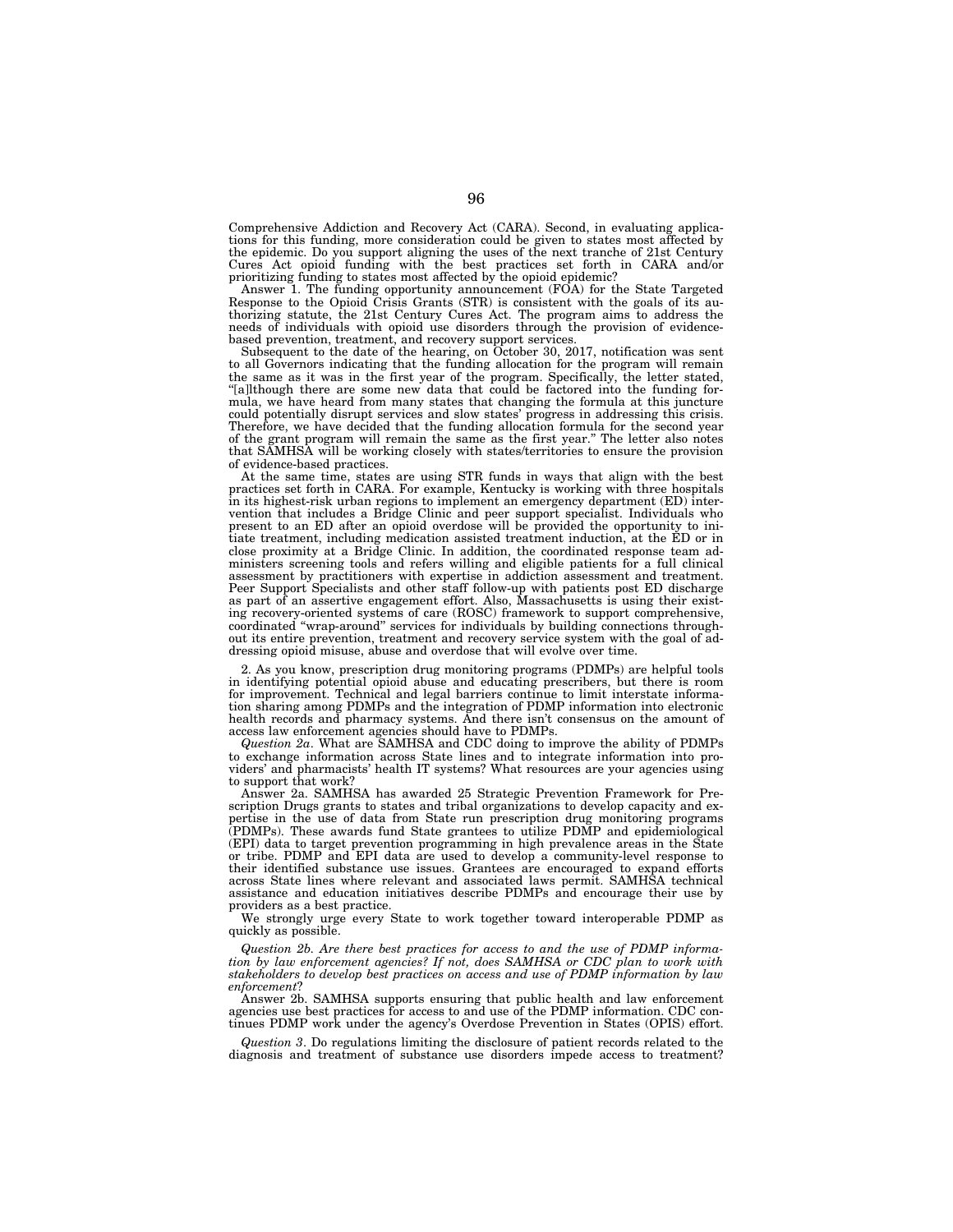What are the best practices for notifying parents of a patient who recently experienced an overdose that an overdose has occurred? Does HIPAA prohibit such notification?

Answer 3. The Federal regulations at 42 C.F.R. Part 2 (Part 2) allow substance use disorder (SUD) patient information to be shared among providers in certain circumstances. For example, a patient can give written consent to authorize the sharing of his or her SUD treatment record with any treating provider. Part 2 typically does not apply to entire hospitals, emergency rooms (ER)/departments, or trauma centers. Accordingly, Part 2 is not an impediment to the sharing of SUD treatment records among providers in these settings, where the HIPAA Privacy Rule would continue to apply.

With regard to general medical facilities or staff within such facilities, Part 2 applies only to an identified unit in the facility that provides SUD services, or to staff within the facility whose primary function is the provision of SUD services. When Part 2 applies, it allows sharing without a patient's consent in medical emergencies, such as opioid overdoses. The determination of whether a medical emergency exists is made by the treating/disclosing provider. Information disclosed by a Part 2 program during a medical emergency can be further shared with medical providers as needed in order to diagnose or treat the patient during the emergency.

HHS' Office for Civil Rights has jurisdiction over HIPAA and recently released guidance related to whether and how health care providers can disclose protected health information to the family or friends of a patient who recently experienced an overdose. The guidance can be found at: *https://www.hhs.gov/sites/default/files/ hipaa-opioid-crisis.pdf*.

At the same time, there are statutory limitations related to sharing protected SUD patient information absent written consent, and the exceptions to the consent requirements are limited. The statute has been an impediment to sharing addiction records in care coordination settings. Within the constraints of the statute, SAMHSA has been working diligently to issue clarifications and education providers about what information sharing is permissible under both the statute and the regulation.

As required by the 21st Century Cures Act (section 11002), SAMHSA held a public meeting on January 31, 2018, to obtain input about the impact of Part 2 on ''patient care, health outcomes, and patient privacy.'' The information gathered during this Part 2 public meeting can help policymakers better assess what changes can and should be made under current regulations or whether statutory changes are required to accomplish such objectives.

*Question 4*. As you know, Rhode Island's innovative peer recovery coach program, AnchorED, has now been replicated by a number of states. Please summarize the current funding mechanisms at SAMHSA that can be used to support the training, certification, and hiring of peer recovery coaches.

Answer 4. Currently, SAMHSA funds several grant programs through which peers can be hired by Recovery Community Organizations (RCOs) like Anchor Recovery Community Centers to be trained in/on, such as: (1) the Targeted Capacity Expansion—Peer-to-Peer program; (2) the CARA-funded Building Communities of Recovery; (3) Medication-Assisted Treatment—Prescription Drug and Opioid Addiction; and (4) State Targeted Response to the Opioid Crisis (STR) grant programs. In addition, under the Substance Abuse Prevention and Treatment Block Grant authorization, states and jurisdictions have the flexibility to use funds for peer support services and professional development such as pre-employment education and postemployment training. Responsive to the needs of those with addiction and the national opioid epidemic, many grantees have begun using SAMHSA grant dollars, and SAMHSA-funded technical assistance to implement peer-based interventions in hospital emergency departments (EDs) within their own communities modeled after the AnchorED program. In addition, the Opioid STR grant program requires states to include recovery supports as part of the plan to address opioid use disorders and most states are supporting peer services to provide those recovery supports.

SAMHSA continues to provide technical support to states through policy academies, many of which have been supported to develop a peer recovery certification program and attendant training curricula. Over the course of the last several years, 41 states have developed a peer recovery certification, in large part because of this work. RCOs and other community-based organizations (e.g. Family Heroin Coalitions) continue to hire peer recovery coaches to assist those who may be pursuing recovery in the absence of treatment or before, during and after treatment at community-based RCOs.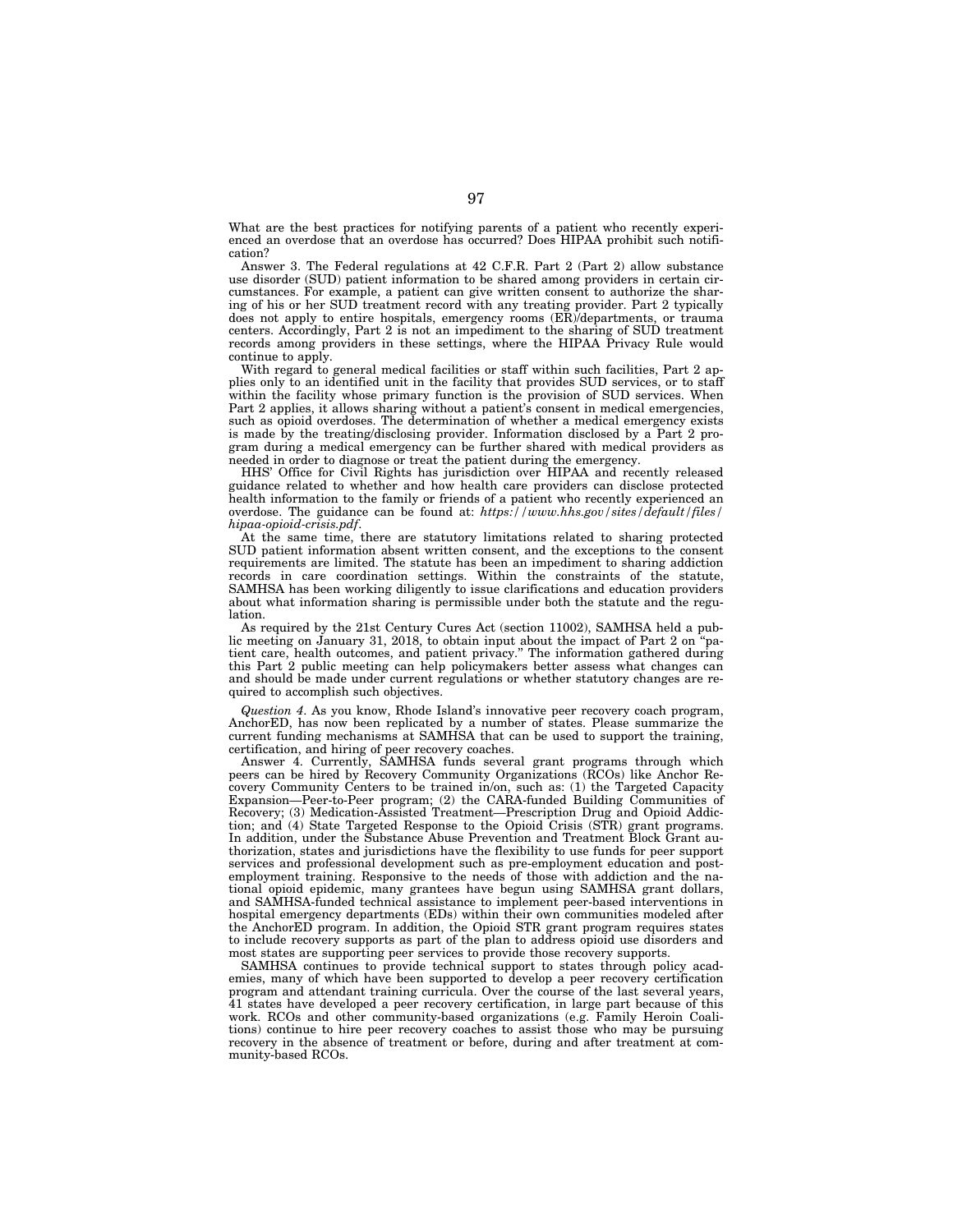## RESPONSE BY DR. MCCANCE-KATZ TO QUESTIONS OF SENATOR YOUNG

*Question 1*. Some researchers have found that it takes an average of 17 years for research evidence to reach clinical practice. How are you all working together to ensure our best practices actually reach the patient in a reasonable amount of time? Are you working with medical associations and boards to ensure that best practices are translated into clinical practice? What can be done at the Federal level to speed up this research to practice pipeline?

Answer 1. SAMHSA works collaboratively with NIH to follow best practice development. In addition, SAMHSA promulgates best practices, treatment guidelines, and evidenced-based approaches adopted by the major stakeholder groups (e.g., American Society of Addiction Medicine and the American Psychiatric Association). SAMHSA monitors grantees to assist them with implementation of evidence-based practices.

SAMHSA is also in the process of strengthening its evaluation efforts to be better positioned to identify best practices in its discretionary grant programs. SAMHSA's Center for Behavioral Health Statistics and Quality (CBHSQ) is transitioning with the formation of a centralized evaluation office, which will oversee program evaluations across the Agency. CBHSQ also adopted a policy of posting results from all significant program evaluations on SAMHSA's publicly available website. SAMHSA evaluation policy now requires either an executive summary or a full report be posted for all significant evaluations at the end of an evaluation contract. This effort will help to ensure that evaluation findings, including best practices, are shared with the field and the public in a timely manner.

Finally, SAMHSA's National Mental Health and Substance Use Policy Lab taken over the identification of, and responsibility for, posting evidence-based programs and practices. SAMHSA expects that the new website for this information will be online soon. In the meantime, the National Registry of Evidence-based Programs and Practices remains available should an organization wish to use it.

*Question 2*. Too many unused opioids dangerously remain in medicine cabinets throughout America. They pose a real threat to health and safety-especially to young Americans. Will drug take back programs be a component of our government's response to this national emergency?

Answer 2. Yes. Proper medication disposal provides a safe way for people to get rid of prescription drugs kept in their homes. Take-back programs, a popular proper medication disposal strategy, provide avenues to reduce the supply available for diversion. SAMHSA will continue to assist with informing American communities about drug take back days led by the Drug Enforcement Administration.

*Question 3*. While increasing access to treatment is important, we also need to make sure people in treatment are receiving services that really work. What current treatments and outreach strategies have been proven through rigorous evaluation to work best? Do we need more research and innovation in this area?

Answer 3. Medication-assisted treatment (MAT) in the context of psychosocial services, such as counseling, has proved to be clinically effective in treatment of opioid use disorder (OUD).

The ultimate goal of these services is full recovery, which includes the ability to live a self-directed life and can include long-term or even life-long medication to support recovery. This treatment approach has been shown to:

• Improve patient survival;

• Increase retention in treatment;

• Decrease illicit opiate use and other criminal activity among people with addiction;

• Increase patients' ability to gain and maintain employment; and

• Improve birth outcomes among women who have addiction and are pregnant. Research also shows that these medications and therapies can contribute to lowering a person's risk of contracting HIV or hepatitis C by reducing high risk practices such as injection drug use.

We need to use approaches to treat OUD shown to be effective including comprehensive MAT, which includes a combination of medication and psychosocial services, as well as recovery supports.

Question 4. Sec. 303 of the Comprehensive Addiction and Recovery Act (CARA) requires that all office-based providers of addiction treatment have ''the capacity to provide directly, by referral, or in such other manner as determined by the [HHS] Secretary all drugs approved by the [FDA] for the treatment of opioid use disorder...and appropriate counseling and other appropriate ancillary services.'' What